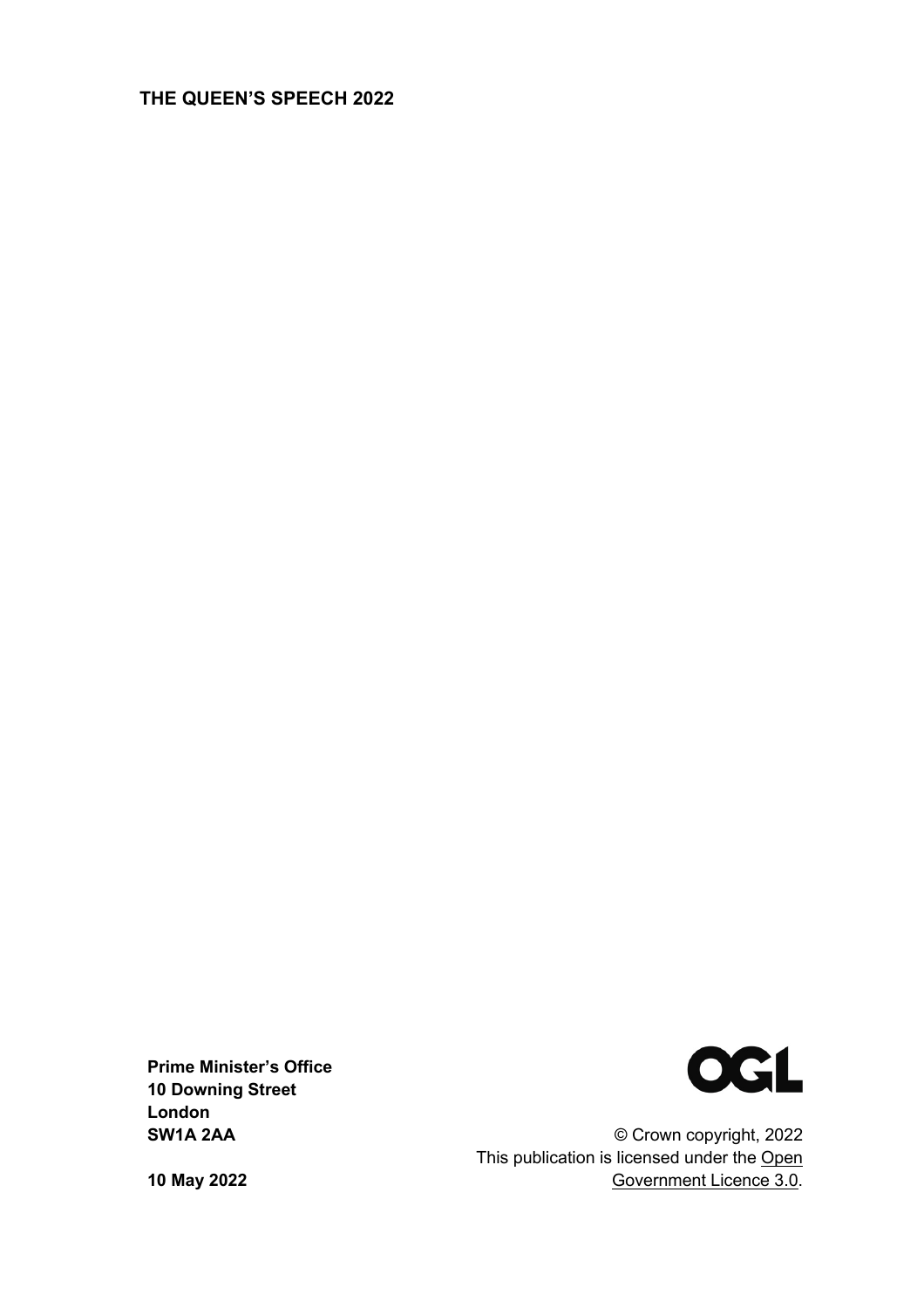## **CONTENTS**

| AN INTRODUCTION FROM THE PRIME MINISTER                                | 4              |
|------------------------------------------------------------------------|----------------|
| <b>HER MAJESTY'S MOST GRACIOUS SPEECH TO BOTH HOUSES OF PARLIAMENT</b> | $\overline{7}$ |
| <b>EXECUTIVE SUMMARY</b>                                               | 10             |
| <b>GROWING THE ECONOMY TO ADDRESS THE COST OF LIVING</b>               | 14             |
| Economic Growth and Support for Businesses                             | 14             |
| Cost of Living                                                         | 19             |
| <b>Public Finances</b>                                                 | 21             |
| Levelling Up                                                           | 21             |
| Levelling Up and Regeneration Bill                                     | 25             |
| <b>Schools Bill</b>                                                    | 27             |
| <b>Transport Bill</b>                                                  | 30             |
| <b>Energy Security Bill</b>                                            | 32             |
| Draft Digital Markets, Competition and Consumer Bill                   | 34             |
| <b>UK Infrastructure Bank Bill</b>                                     | 37             |
| Non-Domestic Rating Bill                                               | 39             |
| <b>Media Bill</b>                                                      | 40             |
| Product Security and Telecommunications Infrastructure Bill            | 43             |
| <b>Electronic Trade Documents Bill</b>                                 | 45             |
| High Speed Rail (Crewe - Manchester) Bill                              | 47             |
| <b>Draft Audit Reform Bill</b>                                         | 49             |
| <b>Brexit Freedoms Bill</b>                                            | 51             |
| <b>Procurement Bill</b>                                                | 53             |
| <b>Financial Services and Markets Bill</b>                             | 55             |
| Data Reform Bill                                                       | 57             |
| Trade (Australia and New Zealand) Bill                                 | 59             |
| Genetic Technology (Precision Breeding) Bill                           | 61             |
| <b>Higher Education Bill</b>                                           | 63             |
| Social Housing Regulation Bill<br><b>Renters Reform Bill</b>           | 65<br>67       |
| <b>Housing Reform</b>                                                  | 69             |
| Harbours (Seafarers' Remuneration) Bill                                | 71             |
| Social Security (Special Rules for End of Life) Bill                   | 73             |
| <b>MAKING THE STREETS SAFER</b>                                        | 74             |
| <b>Cutting Crime</b>                                                   | 74             |
| <b>Public Order Bill</b>                                               | 77             |
| <b>National Security Bill</b>                                          | 79             |
| Economic Crime and Corporate Transparency Bill                         | 81             |
| <b>Modern Slavery Bill</b>                                             | 83             |
| <b>Online Safety Bill</b>                                              | 85             |
| <b>Draft Victims Bill</b>                                              | 87             |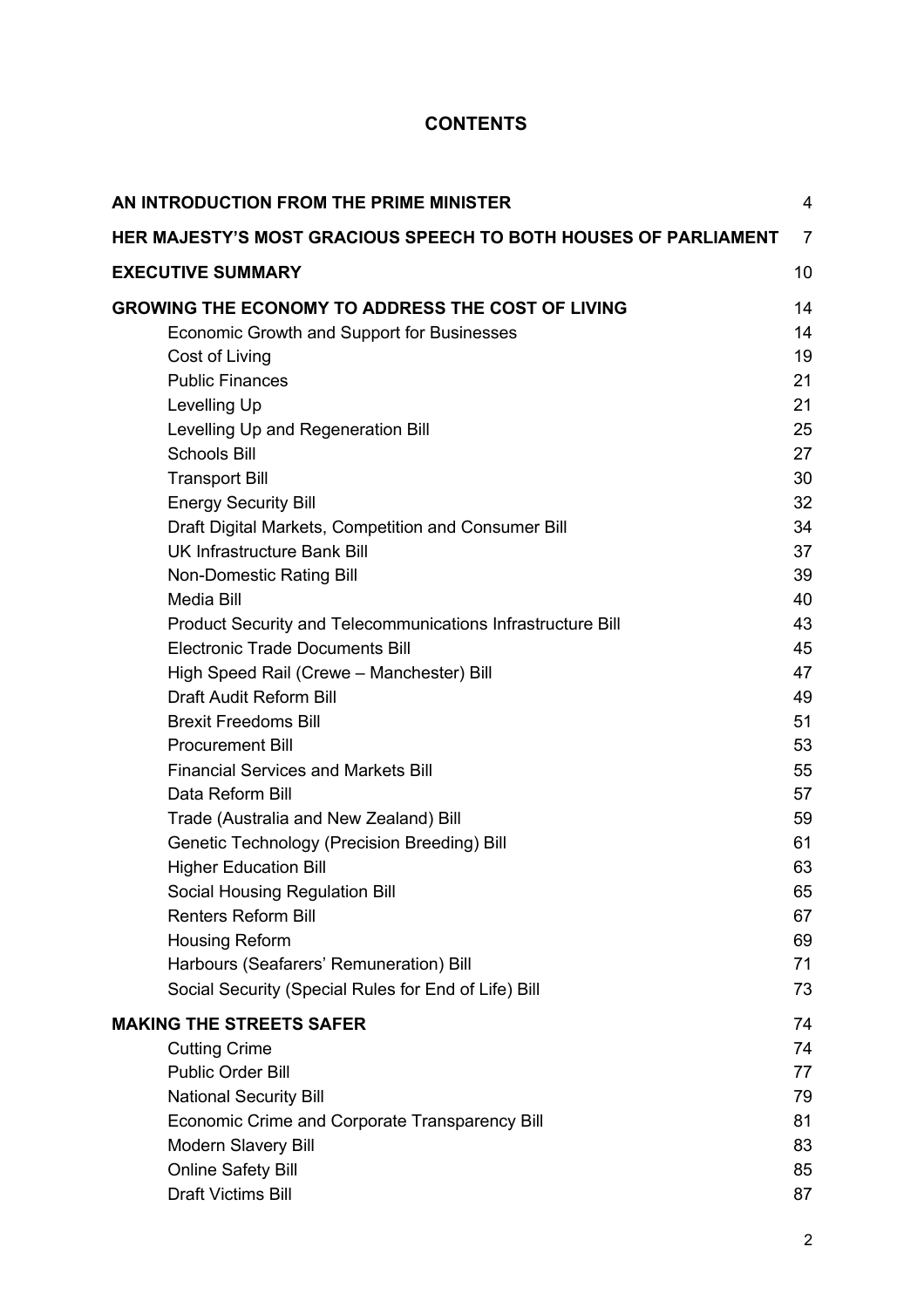| <b>Draft Protect Duty Bill</b>                              | 89  |
|-------------------------------------------------------------|-----|
| <b>FUNDING THE NHS TO CLEAR THE COVID BACKLOGS</b>          | 91  |
| <b>Health and Social Care Funding</b>                       | 91  |
| <b>Elective Recovery</b>                                    | 93  |
| <b>Delivering Healthcare Priorities</b>                     | 95  |
| Social Care and integration                                 | 97  |
| Spring COVID Booster Programme                              | 99  |
| Draft Mental Health Act Reform Bill                         | 100 |
| Women's Health Strategy                                     | 103 |
| <b>PROVIDING THE LEADERSHIP NEEDED IN CHALLENGING TIMES</b> | 106 |
| Foreign Affairs                                             | 106 |
| Strengthening the Integrity of the United Kingdom           | 114 |
| <b>Bill of Rights</b>                                       | 118 |
| Securing Our Borders and Tackling Illegal Immigration       | 120 |
| Northern Ireland Troubles (Legacy and Reconciliation) Bill  | 122 |
| Identity and Language (Northern Ireland) Bill               | 124 |
| Animal Welfare (Kept Animals) Bill                          | 126 |
| <b>Conversion Therapy Bill</b>                              | 128 |
| Independent Football Regulator                              | 130 |
| Higher Education (Freedom of Speech) Bill                   | 131 |
| Boycotts, Divestment and Sanctions Bill                     | 133 |
| <b>CONTACT DETAILS</b>                                      | 135 |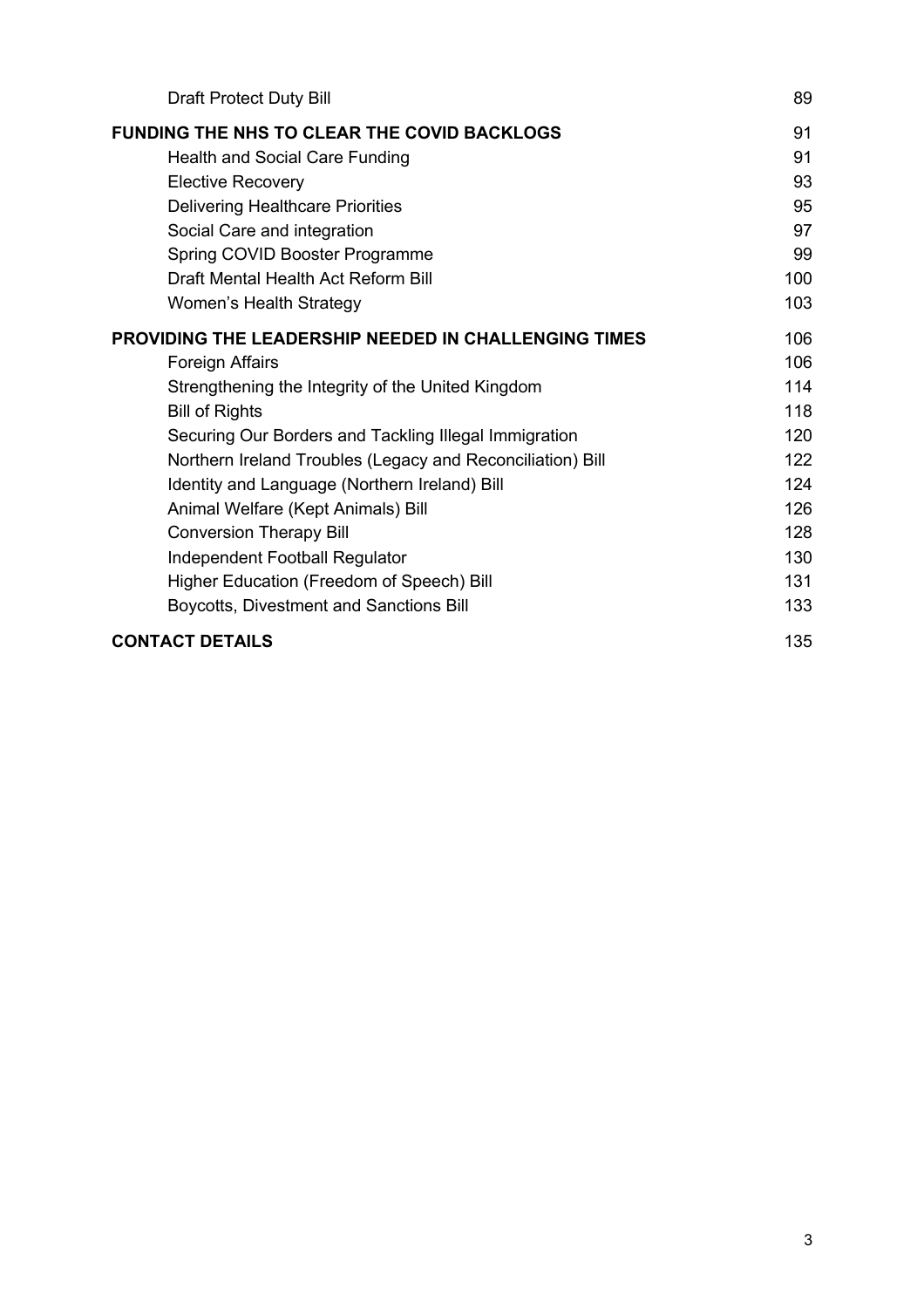### **AN INTRODUCTION FROM THE PRIME MINISTER**

This country has risen to challenges with no precedent in recent history. We have led the way in responding to Putin's brutal attack on Ukraine, rallying the world against his aggression and imposing punishing sanctions on Russia.

We have led the way in protecting lives and livelihoods in the battle against COVID-19. Thanks to the astonishing rollout of the vaccine and booster programmes – something that was only possible outside the European Union – we were the first European nation to protect half our population with at least one dose, and the first major European nation to boost half our population too.

And thanks to Government action to protect jobs, and the phenomenal resilience of British people and businesses, our economy is bouncing back. Today unemployment is back to pre-crisis levels and last year we were the fastest growing economy in the G7.

But while we can be proud of what we have achieved, the economic aftershocks of COVID-19 and the biggest war in Europe since 1945 mean huge disruptions to the global economy, with people in every major country facing real pressures in the cost of living. No country is immune and no government can realistically shield everyone from the impact.

It is right that we continue doing whatever we can to ease the burdens people are grappling with now, supporting the hardest hit with £22 billion of help to address the cost of living and cutting hundreds of pounds off household bills. But we must also remember that for every pound of taxpayer's money we spend on reducing bills now, it is a pound we are not investing in bringing down bills and prices over the longer term. And that if anything, this moment makes clear our best remedy lies in urgently delivering on our mission to turbo charge the economy, create jobs and spread opportunity across the country.

This is a Queen's Speech to get our country back on track and ensure that we deliver on the promises we made at the start of this Parliament. It will focus on the priorities of the great British public – priorities that this Government shares. It will boost economic growth across the country to address the cost of living, helping to create the conditions for more people to have high-wage, high-skill jobs. It will back our police in making our streets safer – so we can tackle the anti-social behaviour that blights communities. And it will support the NHS in clearing the COVID-19 backlogs – so our family and friends can get the care they deserve.

These are our top priorities – growing the economy, safer streets and supporting the NHS to clear the COVID-19 backlogs.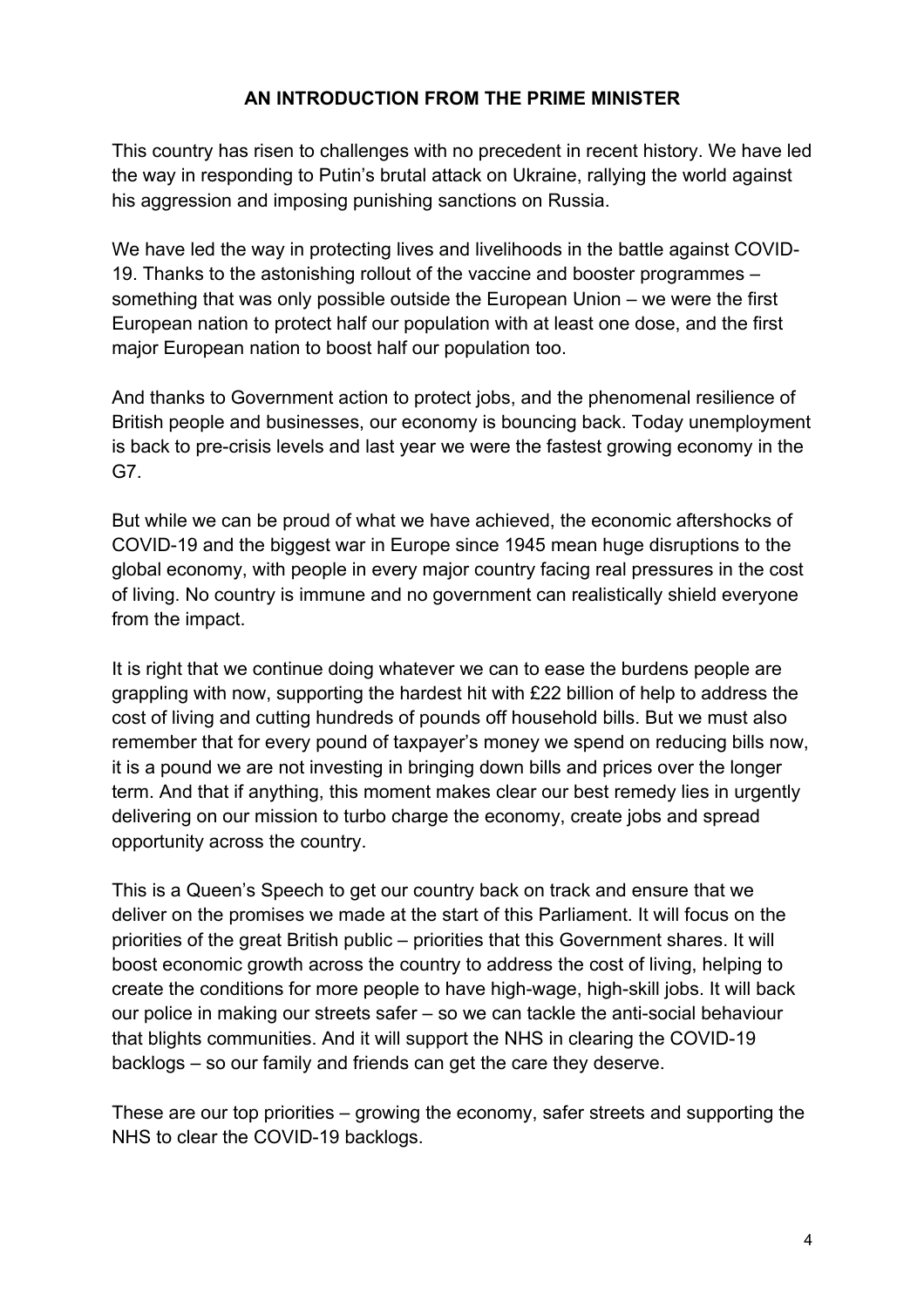A new Levelling Up and Regeneration Bill will help spread opportunities by driving local growth and regeneration, creating more of the jobs, homes and high streets that people want. Our Schools Bill will better prepare young people to take up these opportunities by levelling up education, raising standards to support our ambition for 90 per cent of primary school children to achieve the expected standards in reading, writing and maths by 2030. And we will level up skills and help people acquire those they need through the introduction of a new lifelong learning initiative: the Lifelong Loan Entitlement – which will allow everyone to train and study flexibly, at any stage in their careers, whether to get a first high-skilled job, or to retrain or change careers.

We will make our transport system more reliable for those who use it and more efficient for the taxpayers who support it with a new Great British Railways governing body – so that our railway network can provide those connections needed for growth, expanding opportunity and supporting families. And we will do more to strengthen the rights of tenants and ensure better quality, safer homes.

We will lay the foundations for longer term growth, showing leadership not just by dealing with the problems of today but ensuring we are better prepared for tomorrow. Our new Energy Security Bill will not only accelerate our transition to more secure, more affordable and cleaner homegrown energy supplies, it will also encourage the creation of tens of thousands of high-skill, high-paid jobs. And a new UK Infrastructure Bank will utilise its £22 billion financial capacity to help grow the economy to address the cost of living and support the transition to net zero by 2050. Meanwhile, the sale of Channel 4 will unleash the potential of the UK's creative sector and we will publish measures to ensure that digital competition is fair for all.

We will get on with growing our economy by making the most of our Brexit freedoms, lightening the regulatory burden to boost UK businesses in a way that works best for us. We will attract business, investment, and encourage innovation by making the UK the best regulated economy in the world. Our Brexit Freedoms Bill will enable law inherited from the EU to be changed more easily to suit the UK without taking decades of parliamentary time. We will bolster our world class financial services industry, create a first-rate data rights regime and unlock the potential of revolutionary technology for our farming sector. And we will reform our public procurement regime so that more small and medium-sized businesses benefit.

One of our greatest new freedoms is the power to negotiate new Free Trade Agreements from scratch, as we have done with Australia and New Zealand. In this session, we will make the changes necessary for their implementation.

We will get on with making our streets safer, backing our police and giving them the tools they need to do the job. More than 13,500 extra police are now protecting the public from crime as part of our pledge to recruit an extra 20,000 police officers. Through this Queen's Speech we will give the police new powers to deal with highly disruptive protests, strengthen our ability to crack down on economic crime, and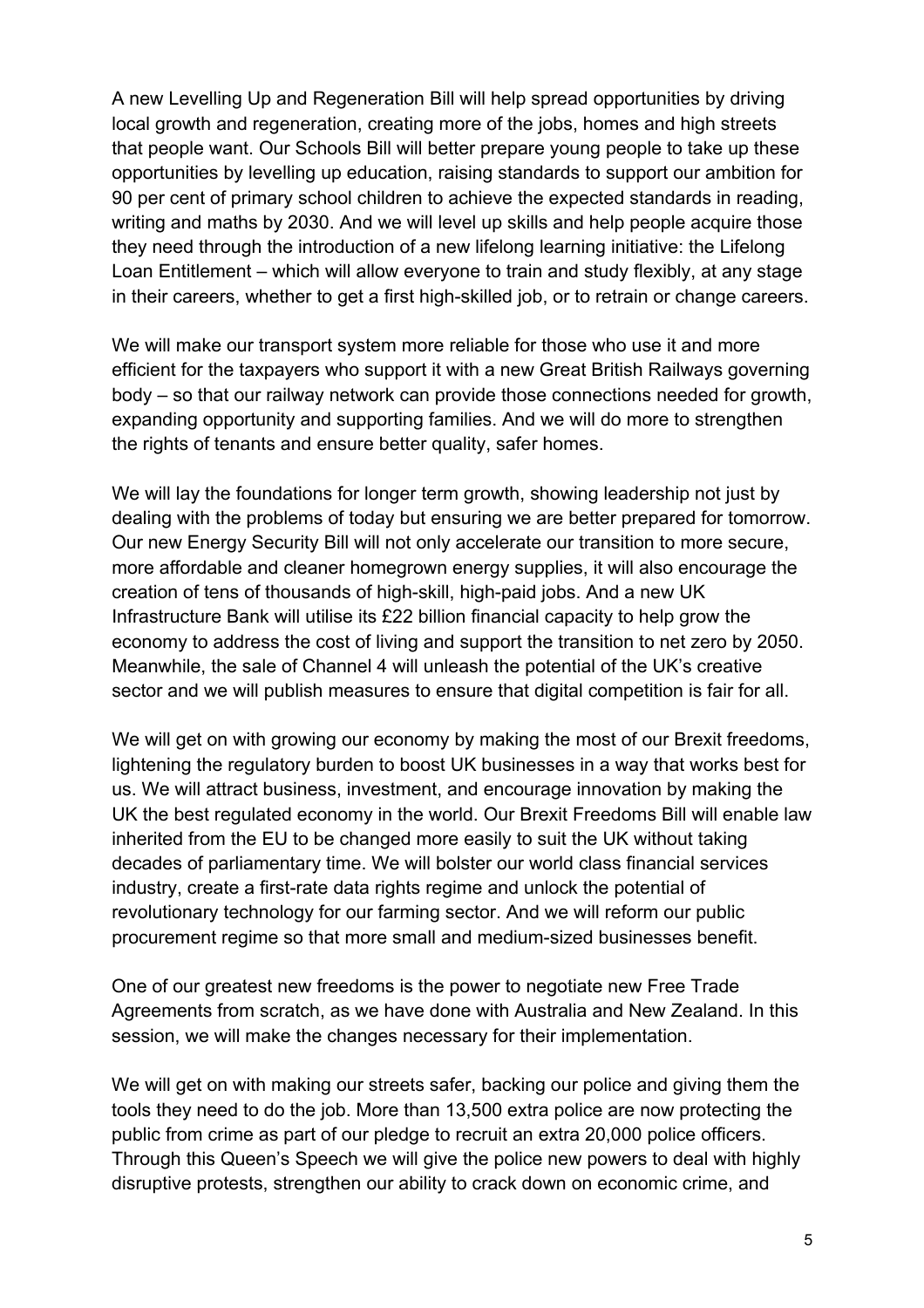ensure that our law enforcement and intelligence agencies are able to tackle a growing and diversifying range of state threats.

We will get on with supporting the NHS as it works to clear the COVID-19 backlogs and implement our long-term plan to fix social care. And we will continue investing the record-breaking billions we are providing the NHS which mean this Government is putting more into our health service than any other Government before.

Finally, we will get on with providing the leadership needed in challenging times. Britain will remain a steadfast friend of Ukraine as it continues its heroic struggle against Russia's invasion. We will not waver – and we will not let up – until Putin fails.

At home, we will strengthen ties across all parts of the United Kingdom. We will introduce legislation to address the legacy of the past in Northern Ireland, establishing a new Independent Commission for Reconciliation and Information Recovery to provide better outcomes for victims, survivors and veterans.

Together, these measures make this Queen's Speech one that will help us meet today's challenges. They will ensure we can continue building back a better Britain after the pandemic, boosting our growth and recovery so that every part of our country can thrive.

After two years of COVID-19, I know that the last thing people need are further challenges. I know people are struggling with their bills, and that they are anxious about the future.

But we will get the country through it just as we got through COVID-19, with every ounce of ingenuity and compassion and hard work.

While we must keep our public finances on a sustainable footing – and we cannot completely shield people from the fallout from global events – where we can help, we will.

And over the coming months we will continue examining what more we can do to ease the pressures on hard-working people and families.

From the moment I became Prime Minister, my mission has been to deliver for the British people. Over the remainder of this Parliament, this Government will work night and day to ensure we do just that.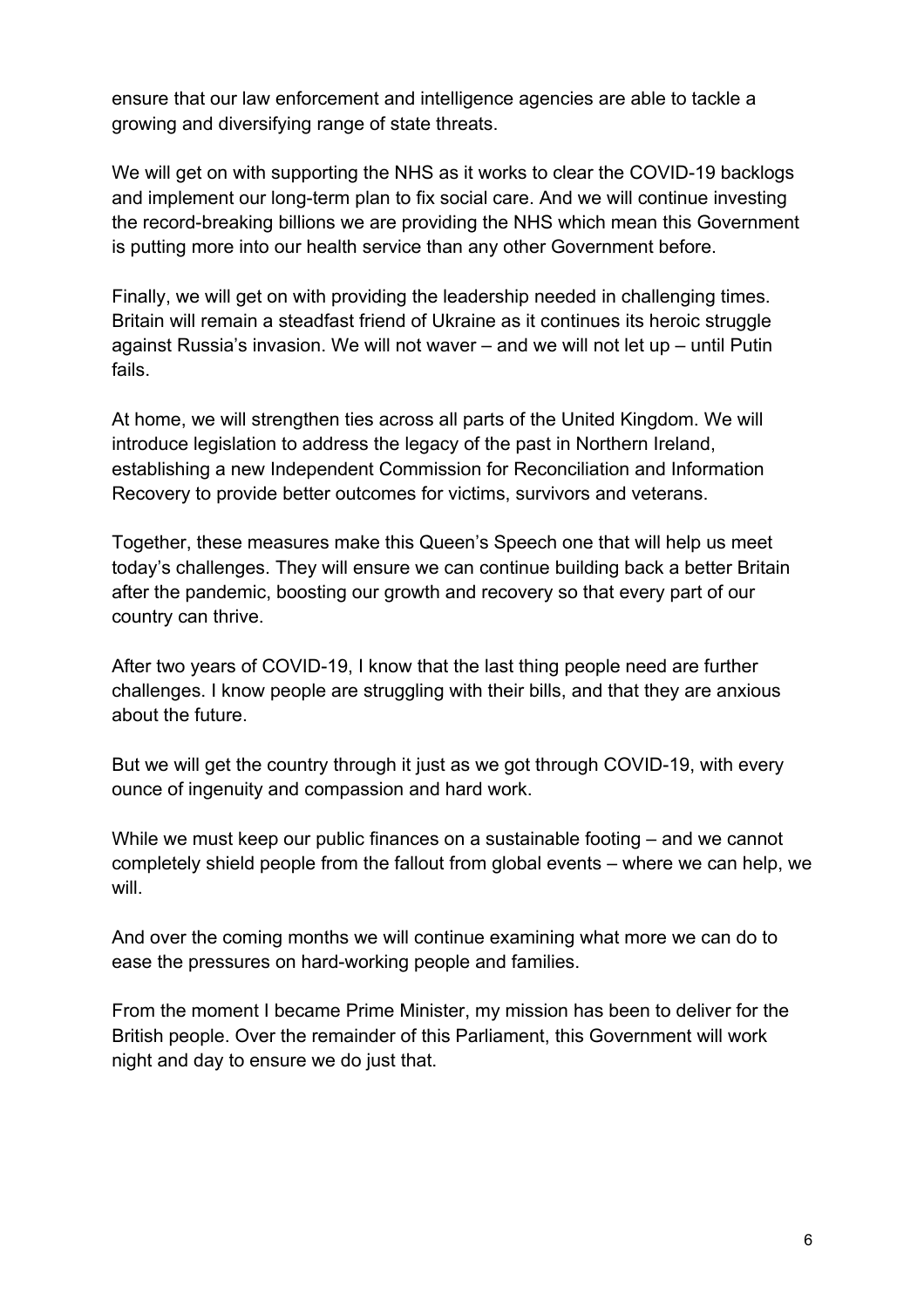# **HER MAJESTY'S MOST GRACIOUS SPEECH TO BOTH HOUSES OF PARLIAMENT**

### MY LORDS AND MEMBERS OF THE HOUSE OF COMMONS

My Government's priority is to grow and strengthen the economy and help ease the cost of living for families. My Government will level up opportunity in all parts of the country and support more people into work. My Ministers will continue to support the police to make the streets safer, and fund the National Health Service to reduce the COVID backlogs. In these challenging times, my Government will play a leading role in defending democracy and freedom across the world, including continuing to support the people of Ukraine.

My Government will drive economic growth to improve living standards and fund sustainable investment in public services. This will be underpinned by a responsible approach to the public finances, reducing debt while reforming and cutting taxes. My Ministers will support the Bank of England to return inflation to its target.

A Bill will be brought forward to drive local growth, empowering local leaders to regenerate their areas, and ensuring everyone can share in the United Kingdom's success. The planning system will be reformed to give residents more involvement in local development **[Levelling Up and Regeneration Bill]**.

My Government will improve transport across the United Kingdom, delivering safer, cleaner services and enabling more innovations. Legislation will be introduced to modernise rail services and improve reliability for passengers **[Transport Bill]**.

My Ministers will bring forward an Energy Bill to deliver the transition to cheaper, cleaner, and more secure energy. This will build on the success of the COP26 Summit in Glasgow last year **[Energy Security Bill]**. Draft legislation to promote competition, strengthen consumer rights and protect households and businesses will be published. Measures will also be published to create new competition rules for digital markets and the largest digital firms **[Draft Digital Markets, Competition and Consumer Bill]**.

My Government will establish the UK Infrastructure Bank in legislation, with objectives to support economic growth and the delivery of net zero **[UK Infrastructure Bank Bill]**.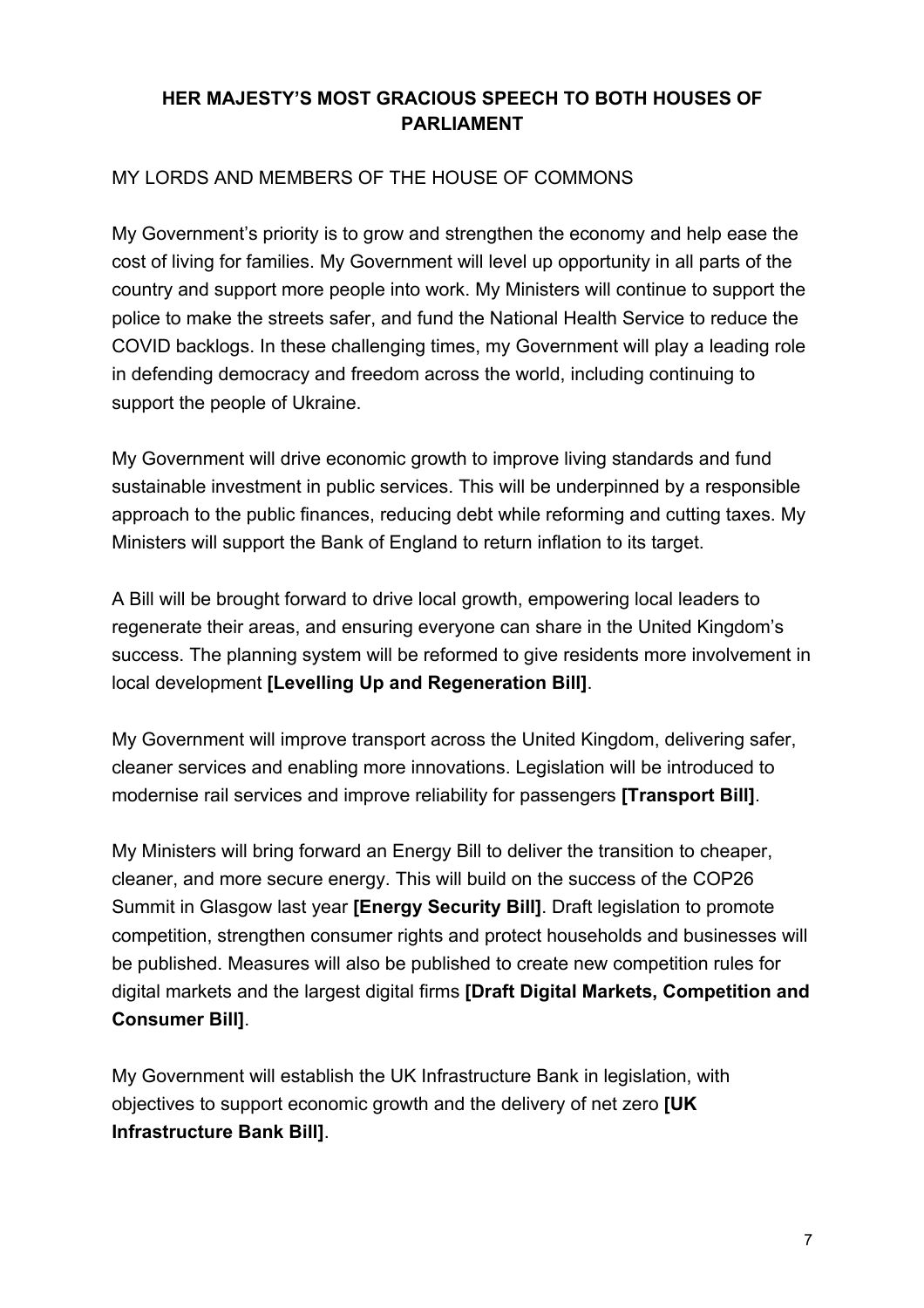Reforms to education will help every child fulfil their potential wherever they live, raising standards and improving the quality of schools and higher education **[Schools Bill, Higher Education Bill]**. My Ministers will publish draft legislation to reform the Mental Health Act **[Draft Mental Health Act Reform Bill]**.

My Government will continue to seize the opportunities of the United Kingdom's departure from the European Union, to support economic growth. Regulations on businesses will be repealed and reformed. A bill will enable law inherited from the European Union to be more easily amended **[Brexit Freedoms Bill]**. Public sector procurement will be simplified to provide new opportunities for small businesses **[Procurement Bill]**.

New legislation will strengthen the United Kingdom's financial services industry, ensuring that it continues to act in the interest of all people and communities **[Financial Services and Markets Bill]**. The United Kingdom's data protection regime will be reformed **[Data Reform Bill]**.

My Government will continue to champion international trade, delivering jobs across the country and growing the economy. Legislation will be introduced to enable the implementation of the United Kingdom's first new Free Trade Agreements since leaving the European Union **[Trade (Australia and New Zealand) Bill]**.

My Ministers will encourage agricultural and scientific innovation at home. Legislation will unlock the potential of new technologies to promote sustainable and efficient farming and food production **[Genetic Technology (Precision Breeding) Bill]**.

My Government will protect the integrity of the United Kingdom's borders and ensure the safety of its people. My Ministers will take action to prevent dangerous and illegal Channel crossings and tackle the criminal gangs who profit from facilitating them. Legislation will be introduced to ensure the police have the powers to make the streets safer **[Public Order Bill]**.

A bill will be brought forward to further strengthen powers to tackle illicit finance, reduce economic crime and help businesses grow **[Economic Crime and Corporate Transparency Bill]**. Measures will be introduced to support the security services and help them protect the United Kingdom **[National Security Bill]**.

My Government will lead the way in championing security around the world. It will continue to invest in our gallant Armed Forces. My Ministers will work closely with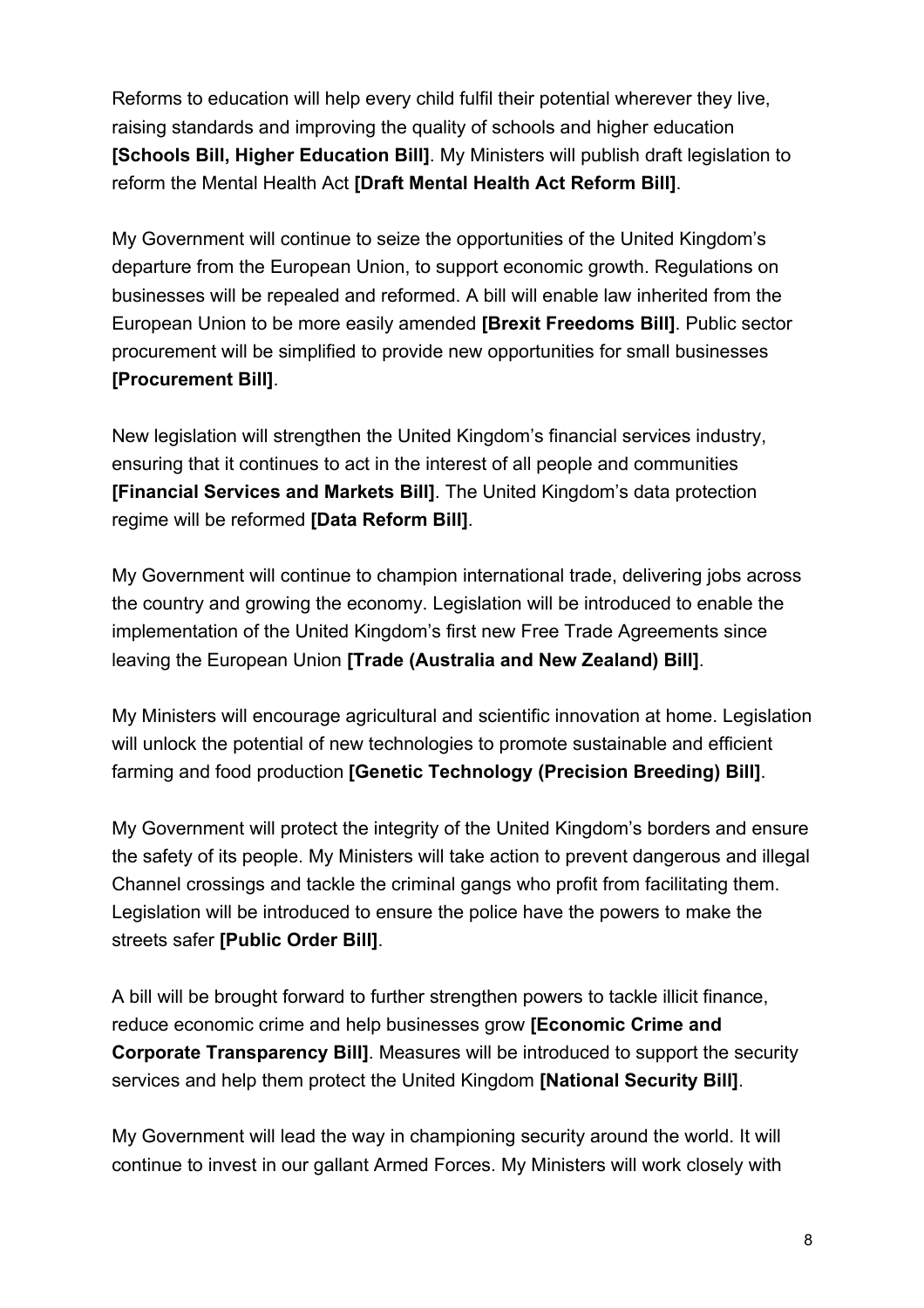international partners to maintain a united NATO and address the most pressing global security challenges.

The continued success and integrity of the whole of the United Kingdom is of paramount importance to my Government, including the internal economic bonds between all of its parts. My Government will prioritise support for the Belfast (Good Friday) Agreement and its institutions, including through legislation to address the legacy of the past **[Northern Ireland Troubles (Legacy and Reconciliation) Bill].** 

My Government will ensure the constitution is defended. My Ministers will restore the balance of power between the legislature and the courts by introducing a Bill of Rights **[Bill of Rights]**. Legislation will prevent public bodies engaging in boycotts that undermine community cohesion **[Boycotts, Divestment and Sanctions Bill]**.

My Government will introduce legislation to improve the regulation of social housing to strengthen the rights of tenants and ensure better quality, safer homes **[Social Housing Regulation Bill]**. Legislation will also be introduced to ban conversion therapy **[Conversion Therapy Bill]**. Proposals will be published to establish an independent regulator of English football.

In this year of my Platinum Jubilee, I look forward to the celebrations taking place across the United Kingdom and throughout the Commonwealth, and to the Commonwealth Games in Birmingham this summer.

# MEMBERS OF THE HOUSE OF COMMONS

Estimates for the public services will be laid before you.

### MY LORDS AND MEMBERS OF THE HOUSE OF COMMONS

Other measures will be laid before you.

I pray that the blessing of Almighty God may rest upon your counsels.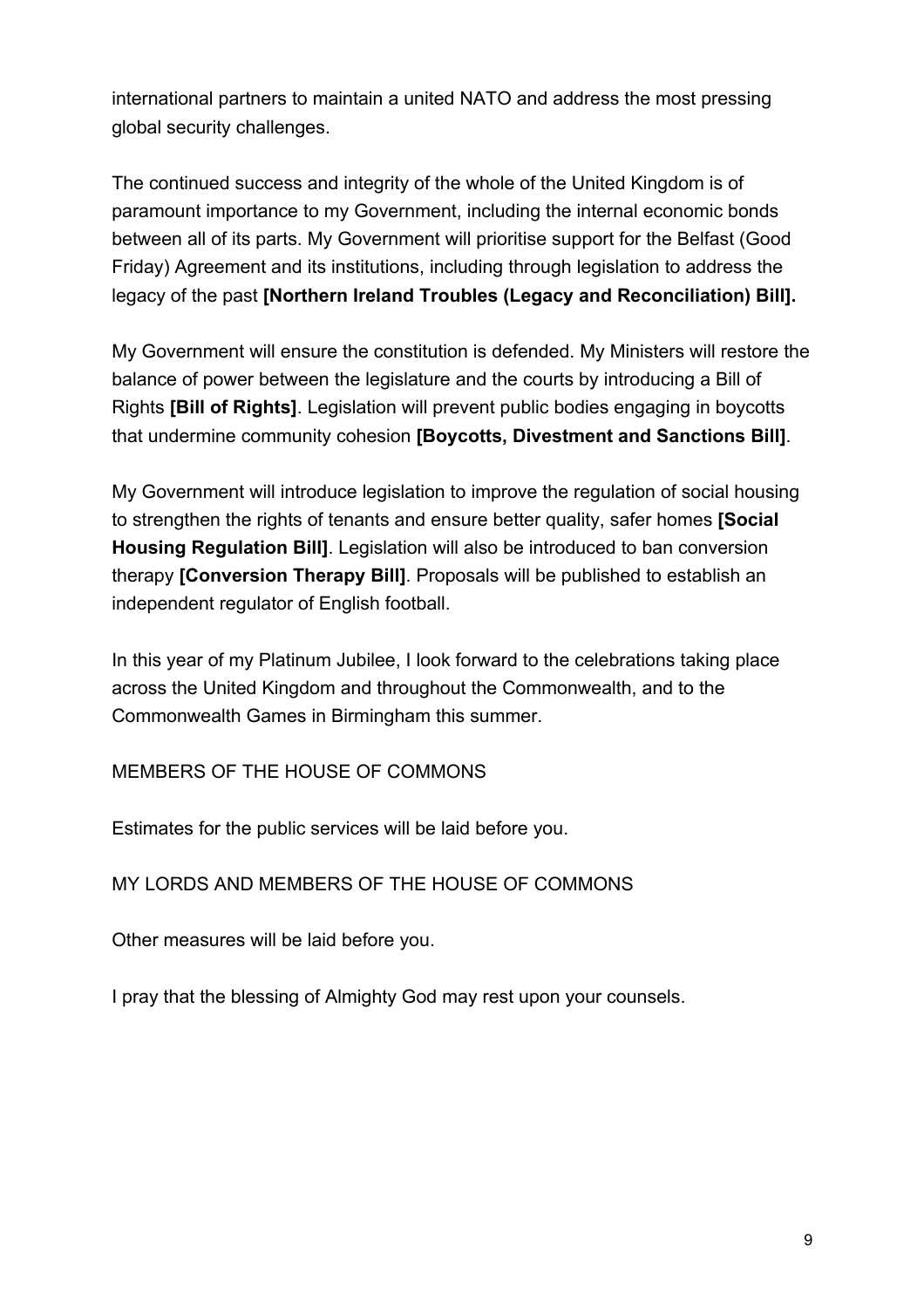### **EXECUTIVE SUMMARY**

This Queen's Speech focuses on the priorities of the great British public.

The Speech sets out how the Government is **growing the economy to address the cost of living**:

- We are already providing support to families worth over £22 billion in 2022-23 to help with cost of living pressures. The Government will not hesitate to take further steps to support households if needed. We will continue to focus on bringing forward measures to help people into work, which is the best approach to managing the cost of living long term.
- We have a strong labour market, with unemployment back to below its prepandemic rate, and we are supporting people into high-skilled, well-paid work through our multi-billion pound Plan for Jobs.
- The fiscal outlook remains uncertain, which is why we must continue with our work to repair the public finances and return them to a sustainable path.
- We will regenerate our towns and cities, shifting power and accountability to local leaders to improve those areas, drive economic growth, and give communities a louder voice to deliver the ambitions set out in our landmark *Levelling Up* White Paper.
- We will deliver a stronger and more highly performing education system that provides young people with the skills and knowledge they need to fulfil their potential, no matter where they live.
- We will complete the establishment of the UK Infrastructure Bank, utilising its £22 billion financial capacity to support growth, improve connections across the country and help level up the UK whilst supporting our transition to net zero by 2050.
- We will deliver a more secure, homegrown energy system that is cleaner and more affordable.
- We will continue to deliver improvements to transport networks across the UK, providing for reliable services, reducing journey times and spreading economic growth to all regions.
- We will modernise business rates, creating a fairer and more accurate system that will promote investment, productivity and decarbonisation.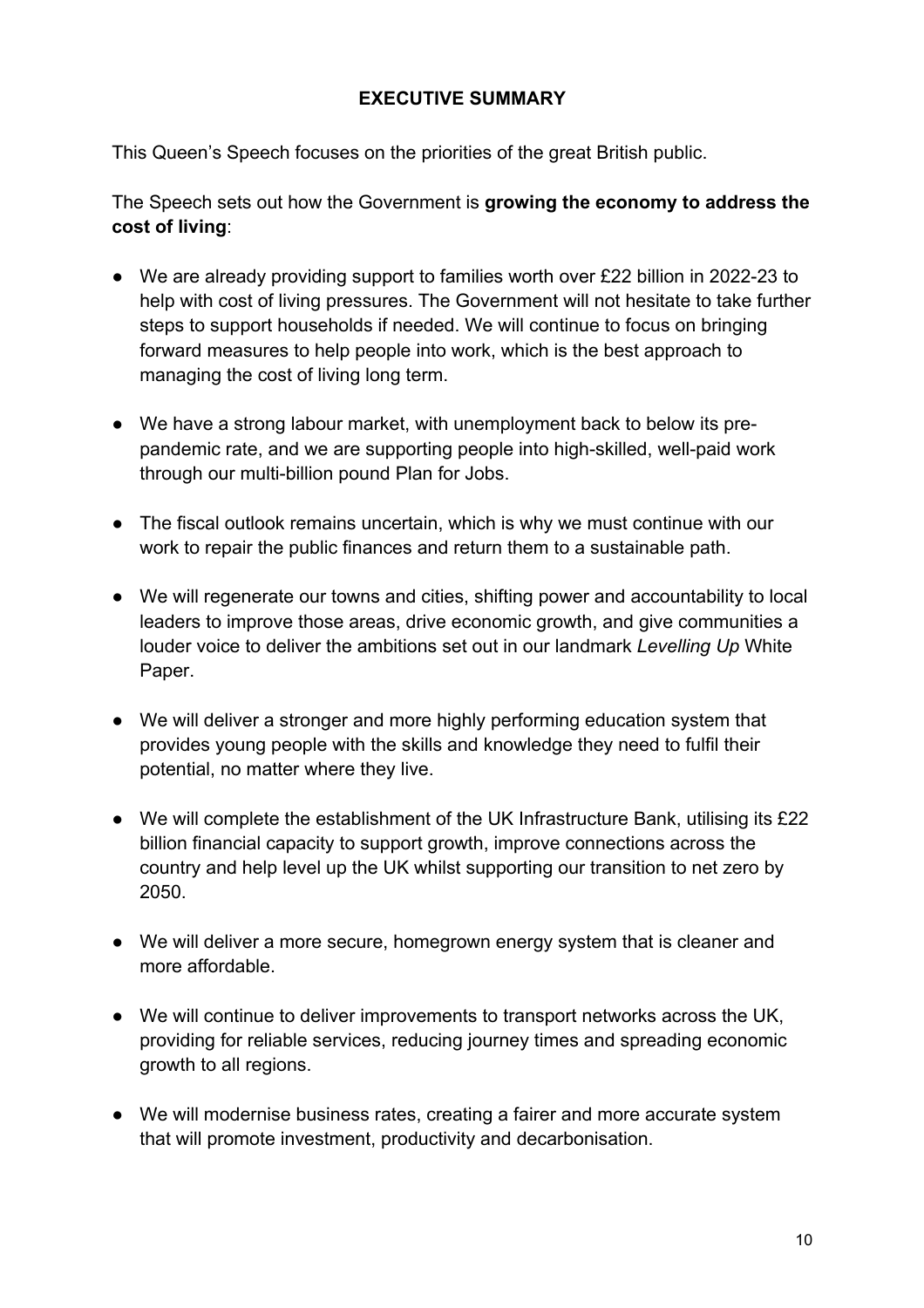- We will strengthen our public service broadcasters to make sure they continue to thrive, benefitting the UK's creative economy and producing outstanding British content.
- Our Social Housing Regulation Bill will eradicate the poor treatment of tenants by some landlords. We will focus on levelling up homeownership for all as part of a fair and just housing system.
- Similarly, the Renters Reform Bill will abolish so-called 'no fault' Section 21 evictions and strengthen landlords' rights of possession, providing a fair and effective market for both tenants and landlords.
- We will end the supremacy of European law and seize the benefits of Brexit to grow the economy to address the cost of living and support business innovation and entrepreneurship, while cutting £1 billion of EU red tape for businesses.
- We will legislate to enable the implementation of the UK's world class trade deals with Australia and New Zealand, delivering economic opportunities across a range of sectors and businesses in all parts of the UK.
- We will remove unnecessary barriers inherited from the EU to enable the development and marketing of precision bred plants and animals and grow the economy by positioning the UK as the leading country in which to invest in agrifood research and innovation.
- Our public procurement regime will be made more simple, transparent and accessible to better meet the country's needs. This will bring a huge boost to businesses and voluntary, charitable and social enterprises, who will be able to compete for public contracts.
- We will create a world class data rights regime, reduce burdens on businesses, boost the economy, and help scientists to innovate.
- The Financial Services and Markets Bill will enhance the UK's position as a global leader in financial services, through the establishment of a coherent, agile and internationally-respected approach to financial services regulation.

The Government will **make the streets safer** by cutting crime and ensuring the police and security services have the powers they need:

- We will get more police on our streets, cut crime and protect the public. We have already recruited over 13,500 more police officers and launched a new Drugs Strategy to shut down county lines gangs.
- We have already made significant reforms in this Parliament. Our Police, Crime, Sentencing and Courts Act will ensure that the most serious sexual and violent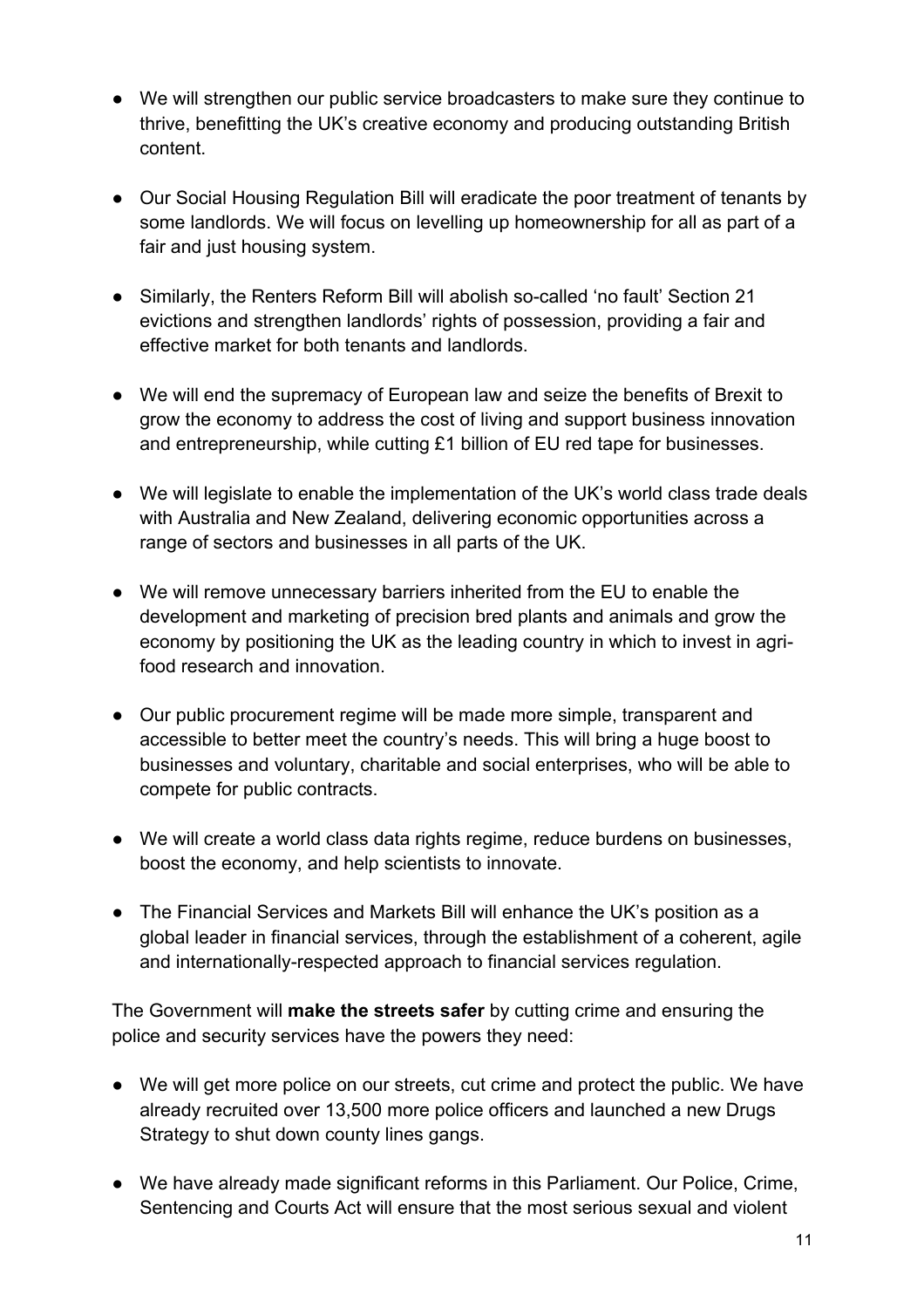offenders will spend longer in prison, while the police will have new stop and search powers to target those convicted of crimes involving knives.

- We will undertake the biggest overhaul of state threats legislation for a generation, providing our world class law enforcement and intelligence agencies with enhanced powers to tackle the full range of evolving state threats.
- Our Public Order Bill will give the police the powers they need to prevent a minority of protestors from using guerrilla tactics that cause misery to the hardworking public, disrupting businesses, costing millions in taxpayers' money and putting lives at risk.
- We will also prevent criminals and terrorists from exploiting the UK's economy by introducing the Economic Crime and Corporate Transparency Bill, which will crack down on illicit finance and strengthen the UK's reputation as a place where legitimate businesses can grow.
- A draft Victims Bill will strengthen rights for victims by placing the Victims' Code on a statutory footing, restore victims' confidence that their voices will be properly heard and that perpetrators will be brought to justice.

The Government is **funding the NHS to clear the COVID-19 backlog**:

- Following the unprecedented challenges placed on the NHS by COVID-19, we will spend more than £8 billion from 2022-23 to 2024-25, supported by the revenue from the Health and Social Care Levy, to clear the COVID-19 backlogs.
- The NHS vaccination programme has been the biggest and fastest in the NHS' history, saving countless lives and enabling us to learn to live with COVID-19. Millions of people are being invited to receive a Spring booster for an additional dose for the most vulnerable individuals
- We have recruited an additional 27,000 nurses, we are investing £1.5 billion to create an additional 50 million GP appointments, and we are delivering our manifesto commitment to build 40 new hospitals. We are also investing £2.3 billion to increase diagnostic activity with ambitions to roll out up to 160 community diagnostic centres over the next three years.

The Government is **providing the leadership needed in these challenging times**:

- We will keep standing up for freedom and democracy against Russia's barbaric attack against Ukraine by building a network of security and defence partnerships and strengthening economic ties across the globe.
- Our Boycotts, Divestment and Sanctions Bill will stop public bodies from adopting their own approach to international relations.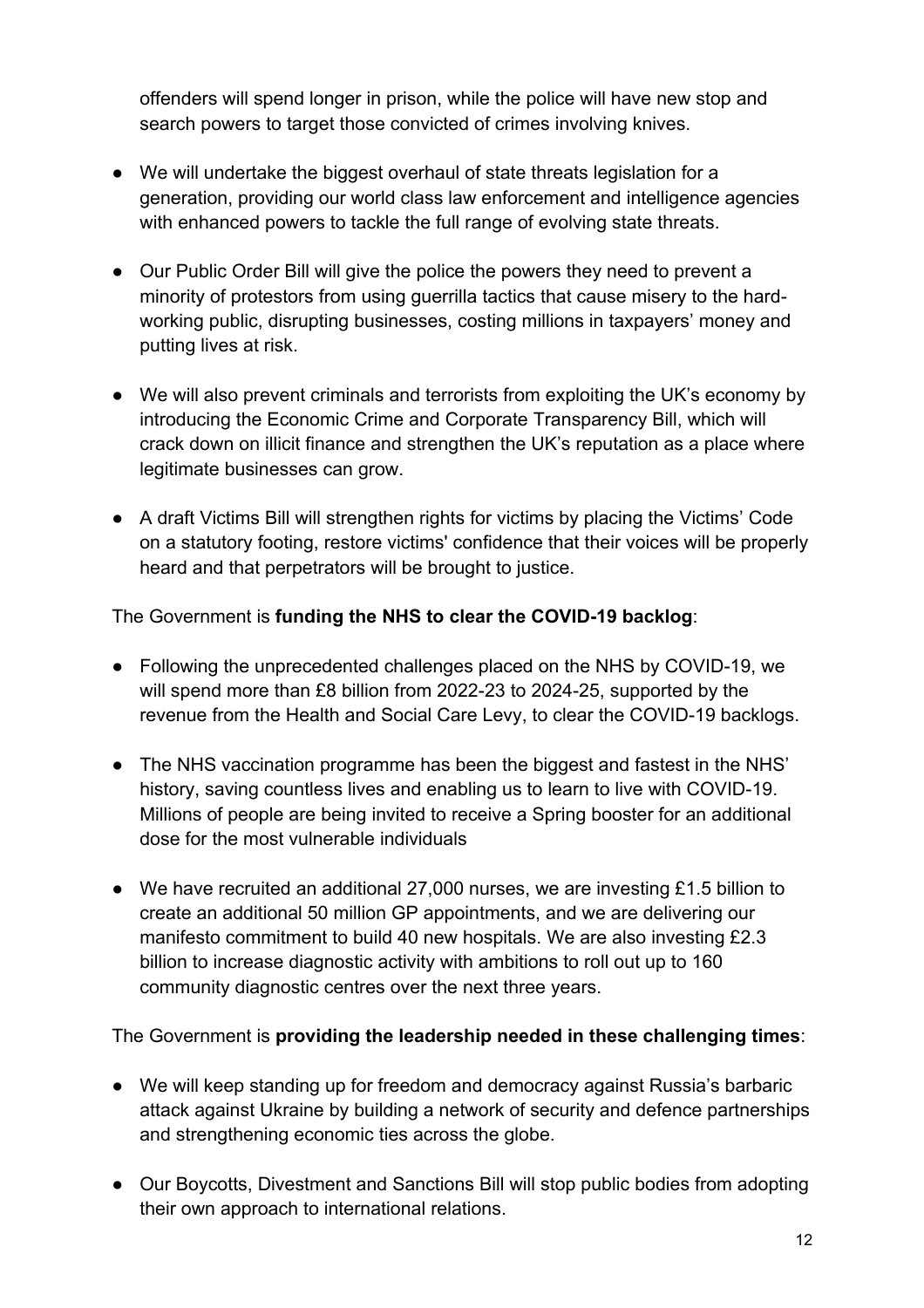- We will introduce a Bill of Rights to ensure there is a proper balance between the rights of individuals, our vital national security and effective government, strengthening freedom of speech, our common law traditions and reducing reliance on Strasbourg case law.
- We will ban abhorrent conversion therapy practices intended to change sexual orientation.
- We will fulfil our manifesto commitment to address the legacy of Northern Ireland's past, providing better outcomes for victims, survivors and their families and giving veterans the protections they deserve.
- We will deliver a carefully balanced package of identity and language measures which will recognise and celebrate Northern Ireland's diversity of identities and culture, accommodating cultural difference and enhancing and developing the Ulster Scots/Ulster British tradition in Northern Ireland while also protecting the Irish language.
- We will protect and promote the combined strengths of the UK and the values we share, and ensure our institutions benefit people in every part of our country. We will ensure that opportunity is shared across every corner of the UK and are committed to effective collaboration with devolved governments and local leaders to deliver for people across the UK and truly level up.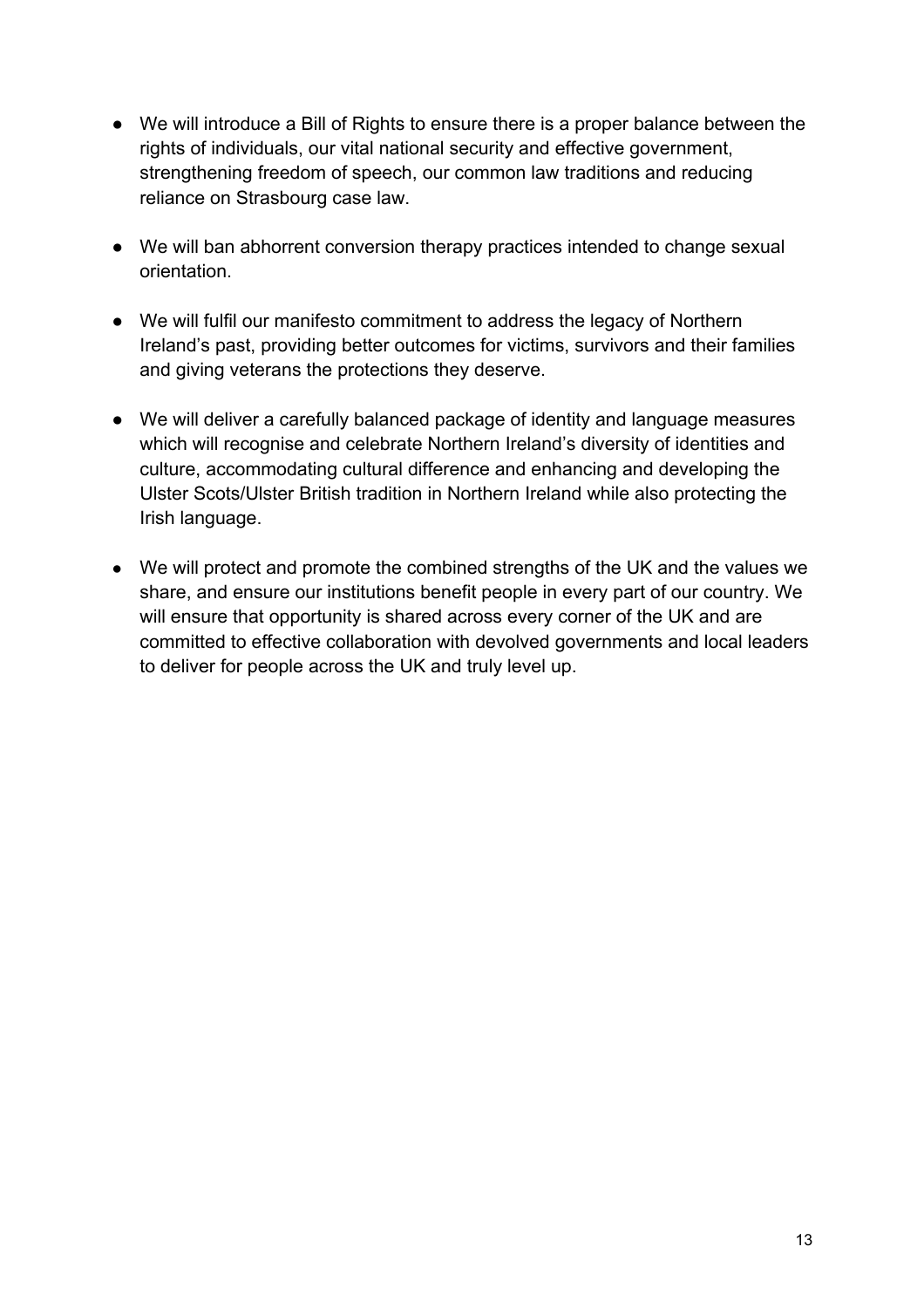## **GROWING THE ECONOMY TO ADDRESS THE COST OF LIVING**

### **Economic Growth and Support for Businesses**

*"My Government will drive economic growth to improve living standards and fund sustainable investment in public services. This will be underpinned by a responsible approach to the public finances, reducing debt while reforming and cutting taxes. My Ministers will support the Bank of England to return inflation to its target."*

- The UK economy is resilient and has bounced back from the pandemic with output above pre-pandemic levels. Unemployment is back below pre-pandemic levels and demand for workers remains strong with record vacancies.
- Russia's invasion of Ukraine has created new challenges for the global economy – highlighting Europe's dependence on Russian oil and gas. The Government has set out a long-term *British Energy Security Strategy* to boost homegrown power generation, and create cheaper, cleaner energy in the UK, for the UK. This will ensure we are not dependent on a foreign country to keep our homes warm and lit. This is not only a matter of tackling climate change, it is a matter of national security.
- Our *Plan for Growth* and *Tax Plan* will lower taxes, improve productivity and growth and increase living standards by focusing on innovation, skills and infrastructure. The Government is committed to delivering on the *Plan for Growth* jointly with the private sector.
- The Government is improving the skills system to make technical education more attractive and easier to obtain through apprenticeships, T-Levels, Higher Technical Qualifications and the Lifelong Loan Entitlement. The Government's ambition is to encourage greater levels of private sector investment in employee training, both for apprentices and for employees more generally. The Government will consider whether further intervention is needed to encourage employers to offer the high-quality employee training the UK needs. This will include examining whether the current tax system – including the operation of the Apprenticeship Levy – is doing enough to incentivise businesses to invest in the right kinds of training.
- The Government is increasing investment in infrastructure through the establishment of the UK Infrastructure Bank and delivering on its ambitious capital plans. We will invest over £600 billion in public sector gross investment over the next five years, reaching the highest sustained levels of public sector net investment as a proportion of GDP since the late 1970s.
- By 2024-25, the Government will be investing £20 billion per year in research and development to drive innovation, including establishing the Advanced Research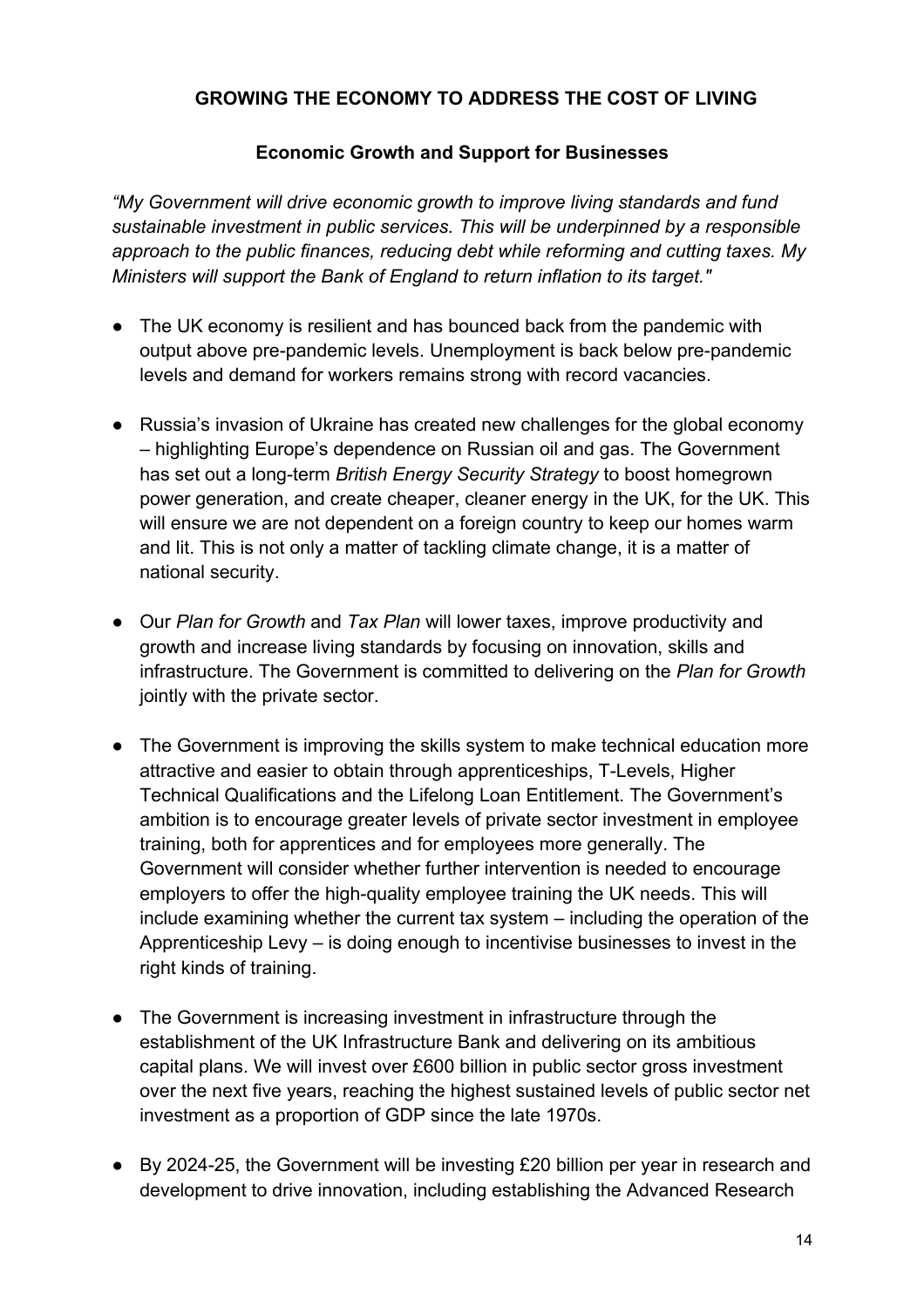and Invention Agency. The Government has announced reforms to Research and Development tax reliefs and will continue to reform and improve these tax reliefs at the next Budget.

- The Government is lowering trade barriers and increasing investment through ambitious free trade agreements, taking advantage of the benefits of Brexit to remove non-tariff barriers.
- The Government is supporting energy intensive businesses with their energy costs by extending the Energy Intensive Industries Compensation Scheme, and intends to increase the aid intensity to up to 100 per cent. We will also consider other measures to support business including increasing the renewable obligation exemption to 100 per cent.
- The Brexit Freedoms Bill will ensure that the UK continues to seize the benefits of Brexit and utilises our regulatory freedoms. Future regulation will be in line with our new regulatory principles. Our rules will be proportionate and created in collaboration with business to help spur economic growth.
- As part of their challenge to institutional investors last summer, the Prime Minister and Chancellor have committed to working with industry to identify and remove barriers to long-term investment within the UK.
- The Government is delivering a competitive and dynamic economy, including by planning the introduction of a new digital competition regime as well as new competition and consumer reforms to support free, open and innovative markets with high consumer standards..
- Building on the successes of last year's Build Back Better Business Council, the Prime Minister's Business Council brings together a new cohort of business leaders to support the delivery of the *Plan for Growth* and its three Pillars stimulating collaboration between government and the private sector, and prioritising investment in infrastructure, innovation and skills.

# *Employment*

- The Government is supporting people into high-skilled, well-paid work through our multi-billion pound *Plan for Jobs*.
- The Kickstart scheme, which ran from September 2020 March 2022, has provided 160,000 Kickstart jobs to young people. Youth unemployment has decreased from 11.8 per cent in the three months to February 2020, to 11.3 per cent in the three months to February 2022.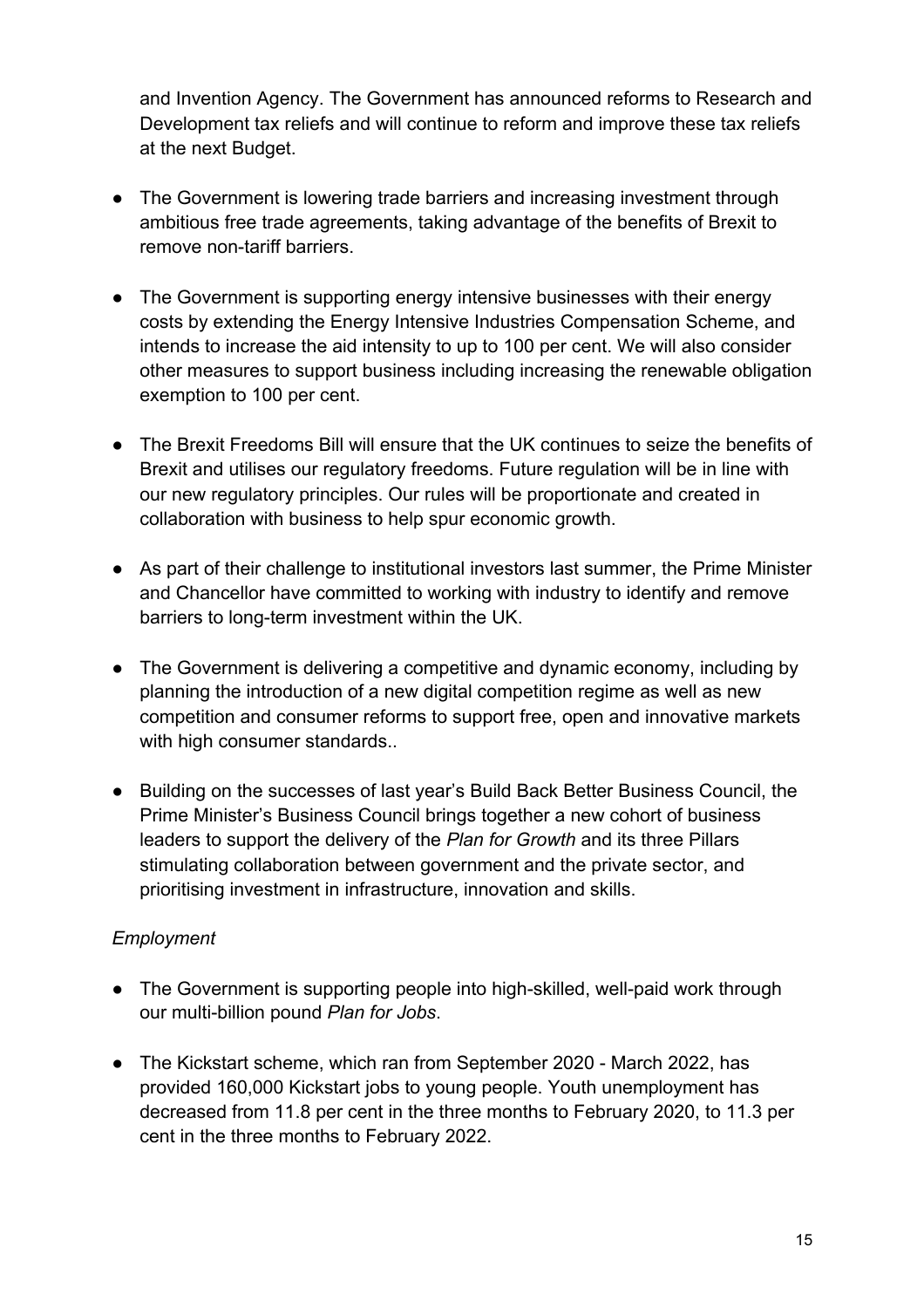- As Kickstart comes to an end, young people will continue to be supported by the Department for Work and Pensions' Youth Offer, which has been extended to 2025 and supports young job seekers on Universal Credit into work through its Youth Employment Programme, Youth Hubs, and Youth Employability coaches.
- The Government has announced more than  $£1.1$  billion of funding over the next three years for programmes that enable people with disabilities or long-term health conditions to find and sustain employment. These include the Access to Work scheme and the Work and Health Programme.
- In 2020, the Government doubled the number of work coaches to 27,000 in just over eight months and is now continuing to invest over £900 million for each year of this Spending Review on work coaches, to ensure Universal Credit claimants receive the best support to find employment. Work coaches are the first point of contact when a claimant loses their job and begins claiming Universal Credit.
- The Government has invested £90 million in the 2021 Spending Review to extend the Job Entry Targeted Support scheme for a further year, to the end of September 2022. So far, over 176,000 jobseekers have been supported by the scheme, and over 43,000 people on the Scheme moved into work.
- The Restart scheme, launched in July 2021 with referrals running to Summer 2024, provides up to 12 months of intensive, tailored employment support to help jobseekers who have been unemployed for over nine months increase their prospects of finding work.
- The new, enhanced 50+ offer, launched in the 2021 Spending Review and worth over £20 million, will support older jobseekers to return to, or remain in, work and benefit from fuller working lives.
- The Government's Way to Work campaign aims to move 500,000 jobseekers into work by June 2022. This campaign will help to fill record vacancies, supporting job ready people into the labour market, helping them progress into a career. We know work is the best way for people to improve their lives and support their families - households on Universal Credit are at least £6,000 a year better off in full-time work than out of work.

### *Trade and Investment*

- We are using our Brexit freedoms to deliver an independent trade policy and strengthen our links with the world's largest and fastest-growing economies.
- Our Trade and Cooperation Agreement with the EU is the world's biggest zerotariff, zero-quota free trade deal, allowing businesses in Britain to trade freely with Europe while allowing us to seize new opportunities around the world.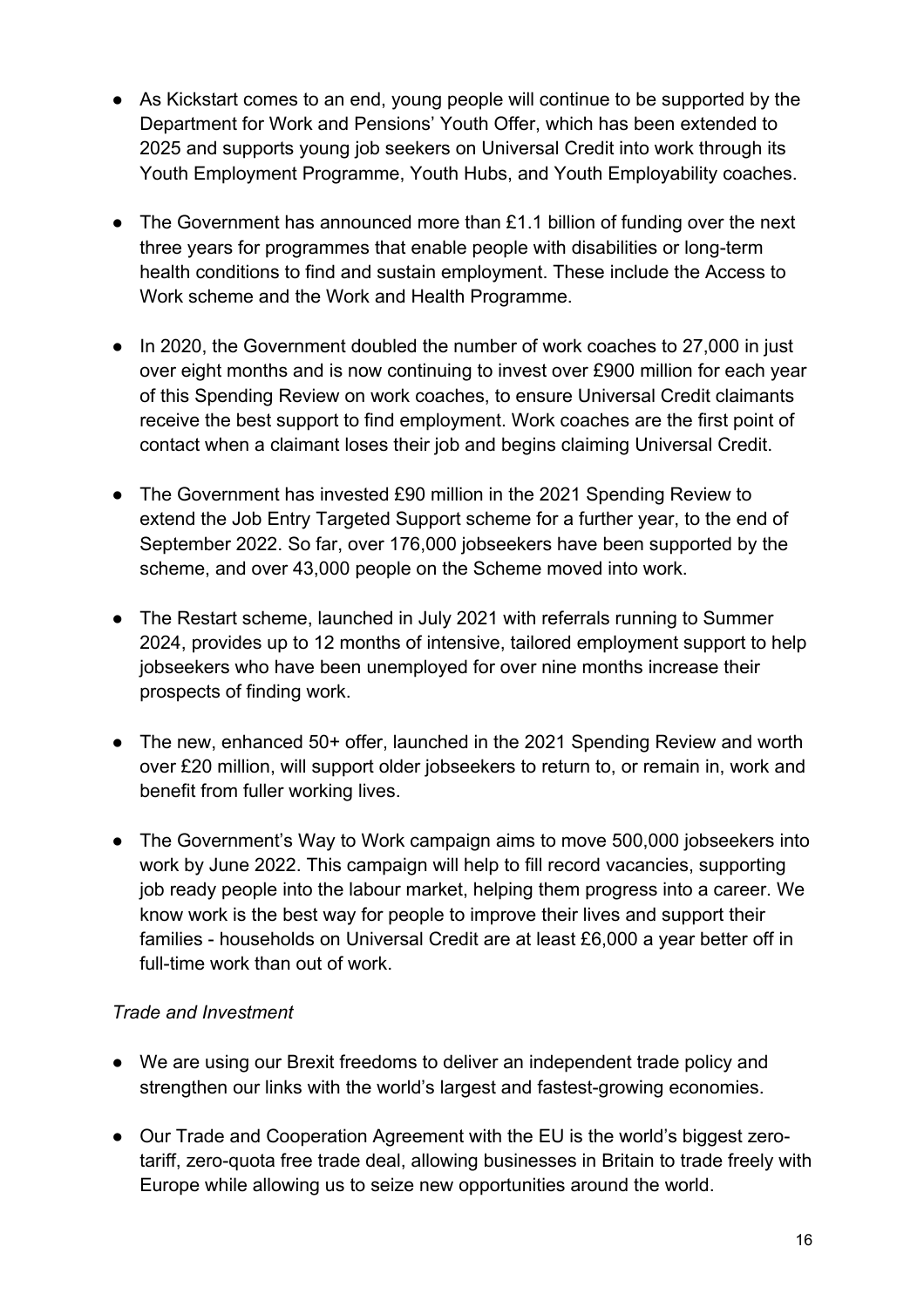- As an independent trading nation, we have established a new, simpler tariff regime and already secured trade deals with 70 countries plus the EU, partners which accounted for over £808 billion of bilateral trade in 2021.
- We are putting the UK at the centre of a network of modern trade deals spanning the Americas and Pacific. Our Japan deal went further on digital trade supporting future-facing industries where the UK prospers, like services and tech. Our deals with Australia and New Zealand reduce tariffs so British consumers enjoy lower costs and more choice while making British exporters more competitive.
- We're on track to join the Comprehensive and Progressive Agreement for Trans-Pacific Partnership this year – a free trade area of over 500 million people, with a combined GDP of £9 trillion, covering some of the world's fastest-growing economies and most reliable supply chains.
- We have resolved costly frictions in our trade relationship with the United States, eliminating unjustified tariffs on Scotch Whisky and other products as well as reaching a resolution for the expansive removal of tariffs on UK steel and aluminium exports. And we are working on further collaboration to strengthen the transatlantic trade relationship.
- The Government has launched a new Export Strategy to address the barriers to exporting, particularly for small and medium sized enterprises, and to transform the way we deliver support to exporters through the Export Support Service, a one-stop shop for exporting guidance. The Government has also expanded UK Export Finance support to help UK exporters to sell overseas.
- The UK remains a top destination for foreign direct investment. By the end of 2020, the UK's inward foreign direct investment stock levels reached \$2.2 trillion, the third highest in the world. We are intent on building on this, including through the Office for Investment which supports attracting high value investment into the UK, such as the recent £10 billion Sovereign Investment Partnership with the United Arab Emirates.
- We have established Freeports as national hubs for international trade, innovation and commerce, regenerating communities across the UK, attracting new businesses, spreading jobs, investment and opportunity to towns and cities across the country.  Eight have been announced in England. Two Freeports have been announced for Scotland with the Government committed to deliver at least one in each of Wales and Northern Ireland.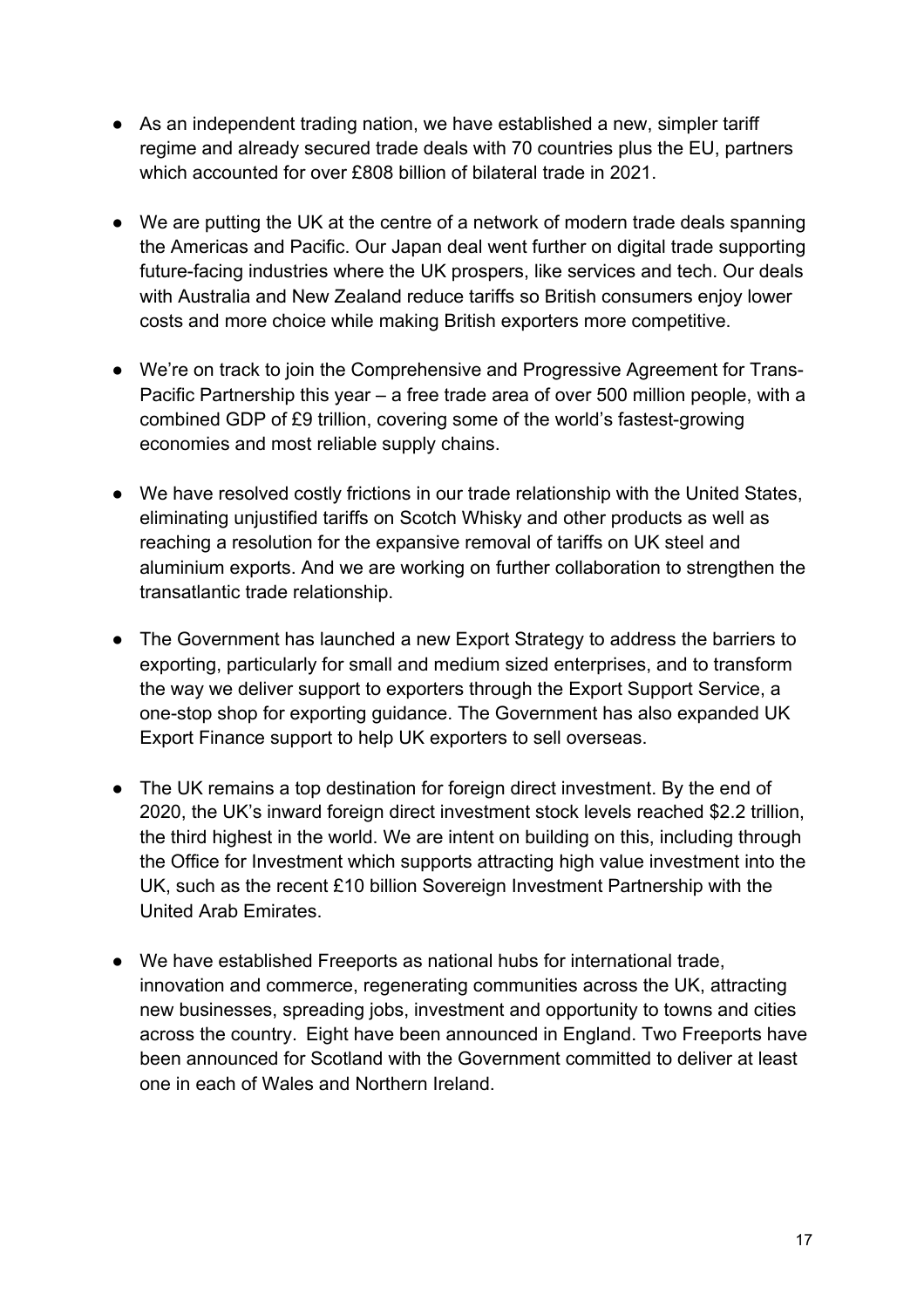#### *Other Support for Businesses*

- The Government recognises that this is also a worrying time for businesses given the global situation. Energy prices have increased globally, while businesses are navigating supply chain issues as the world economy recovers from the pandemic and adapts to the shock of war in Ukraine.
- The Government has reduced the burden of business rates in England and has provided over £17 billion worth of additional rates relief since 2020. Changes announced at the end of the review in October 2021 will reduce the burden of business rates by a further £7 billion over the next five years.
- To help small and medium-sized enterprises gain the skills they need to succeed, the Government is subsidising the cost of high-quality training. Help to Grow: Management offers businesses world class leadership training through the UK's top business schools, with the Government covering 90 per cent of the cost.
- The Government is helping firms to adopt new digital technologies, with Help to Grow: Digital providing free, impartial advice and offering eligible companies a 50 per cent discount on approved software, worth up to £5,000 per company, to improve their productivity.
- To support the decarbonisation of non-domestic buildings, the Government has introduced targeted business rates exemptions for eligible plant and machinery used in onsite renewable energy generation and storage, and a 100 per cent relief for eligible low-carbon heat networks with their own rates bill.
- The Government is supporting small businesses to create jobs with a further increase to the Employment Allowance to £5,000 per year – this is a tax cut worth up to £1,000 per employer.
- The Government has made additional commitments to the British Business Bank to help businesses access the finance they need. This includes £1.6 billion to provide investment funds for Scotland, Wales and Northern Ireland, and the North, Midlands, and South West of England, £150 million to invest alongside business angels across the UK, and resources to provide 33,000 Start-Up Loans over the next three years.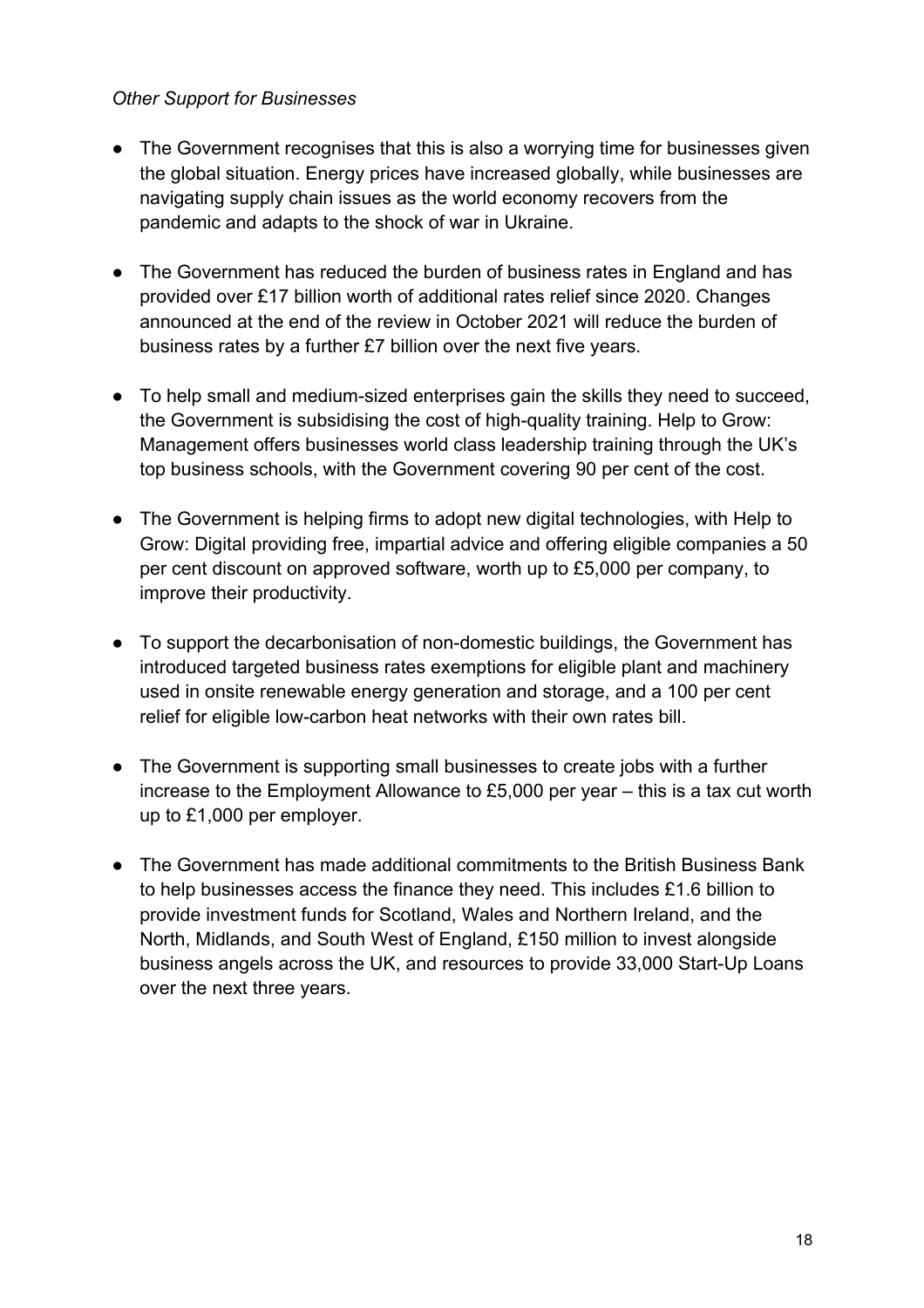# **Cost of Living**

- The Government understands how the rising cost of living is making life harder for people. These are global challenges, however, the Government is providing support worth over £22 billion in 2022-23 to help families with these pressures. The Government will continue to keep the situation under review, recognising the high level of current uncertainty and continue to monitor the ongoing impact of Russia's invasion of Ukraine on the economy. We will be ready to take further steps, if needed, to support households.
- We are boosting the incomes of the lowest paid:
	- o raising the National Living Wage by 6.6 per cent to £9.50 from April 2022, meaning an extra £1,000 a year for a full-time worker;
	- o increasing the National Insurance Threshold in July, worth £330 in the year from July for a typical employee – the single largest personal tax cut for a decade; and
	- o giving 1.7 million families around an extra £1,000 a year, on average, through our cut to the Universal Credit taper rate and increase to the work allowance.
- We are helping families with their energy costs:
	- o providing a £150 council tax rebate for those in Bands A-D in England from April and £144 million of discretionary funding for Local Authorities to support households who need support but are not eligible for the Council Tax rebate;
	- o a £200 reduction in households' energy bills delivered from October. This helps households smooth out the increased costs of energy bills at a time when they are particularly high, with the costs of the reduction spread as widely as possible so that no household pays more than £40 per year through the levy.
	- $\circ$  on top of this, we are providing a £150 rebate on the energy bills of three million low-income households from October through the Warm Home Discount;
	- o providing seasonal cold weather payments of an extra £25 a week for up to four million people during sustained cold periods; and
	- o giving up to £300 in Winter Fuel Payments to people of State Pension age.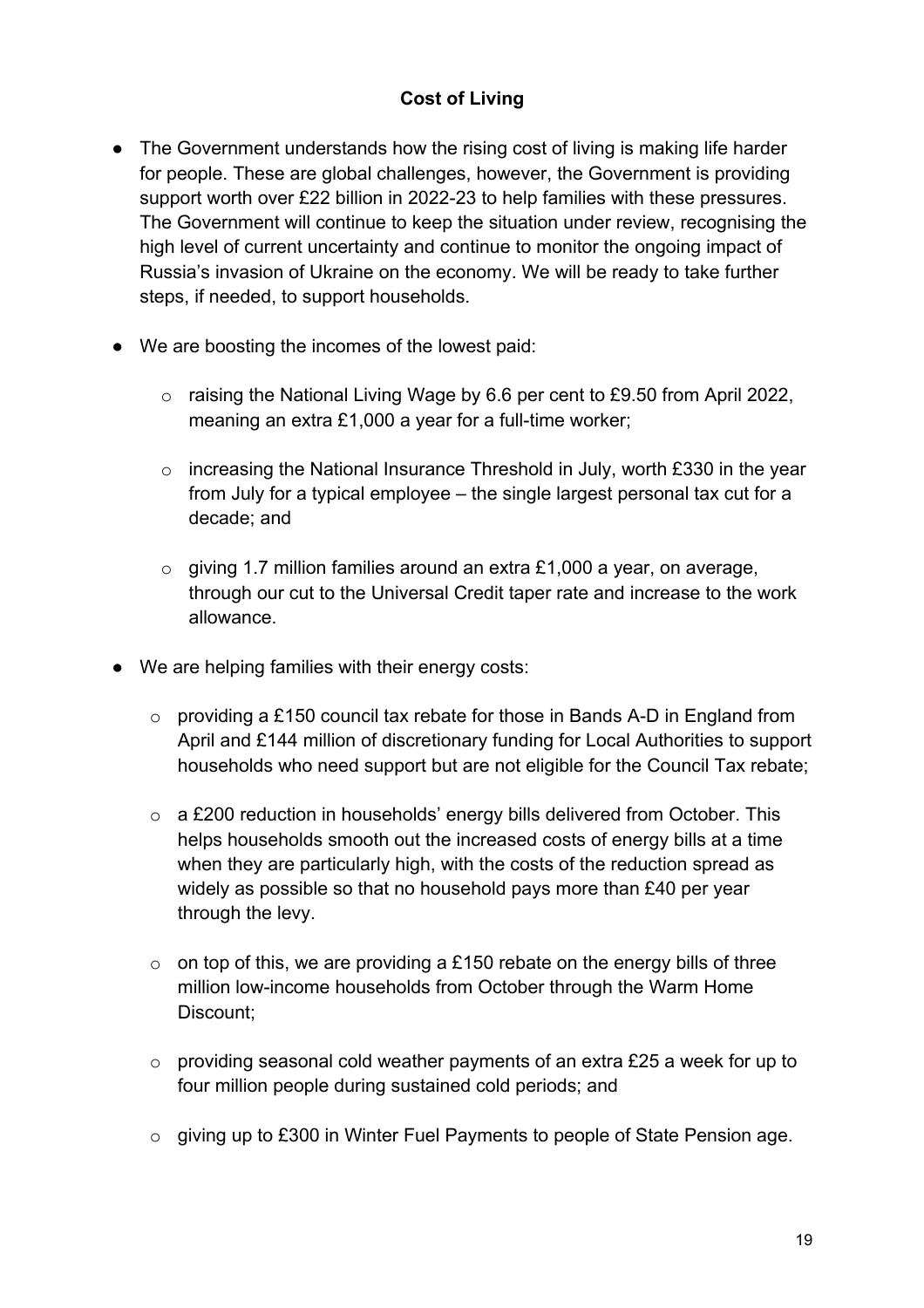- We are supporting people with household bills:
	- o we have cut fuel duty by 5p for 12 months, saving drivers an average of £100 a year – having already frozen it for twelve consecutive years;
	- $\circ$  we have doubled the value of the Household Support Fund to £1 billion, helping local authorities support those on the lowest incomes with their food and utility costs;
	- o investing £200 million a year to continue the Holiday Activities and Food Programme – which benefited over 600,000 children last summer;
	- o increased the value of the Healthy Start Vouchers by a third to £4.25 a week; and
	- o we have doubled free childcare to 30 hours since 2010, worth £5,000 per child per year for the parents of the 330,000 registered children.
- And we are helping with the cost of housing:
	- o maintaining the increase to Local Housing Allowance in cash terms an intervention that was worth an extra £600 on average to 1.5 million households in 2020-21; and
	- o provided £670 million to help local authorities support households struggling with council tax bills.
	- Government decisions since Spending Round 2019 will have benefitted the lowest-income households the most, as a proportion of income. Our modelling also shows that:
		- o the lowest-income 60 per cent of households receive more in public spending than they contribute in tax;
		- $\circ$  households in the lowest income decile will receive more than £4 in public spending for every £1 they pay in tax, on average; and
		- o the impact of Government policy since the 2019 Spending Round on the lowest-income 40 per cent of households is expected to be worth more than £1,000 a year on average, while there will have been a net benefit on average for the poorest 80 per cent of households.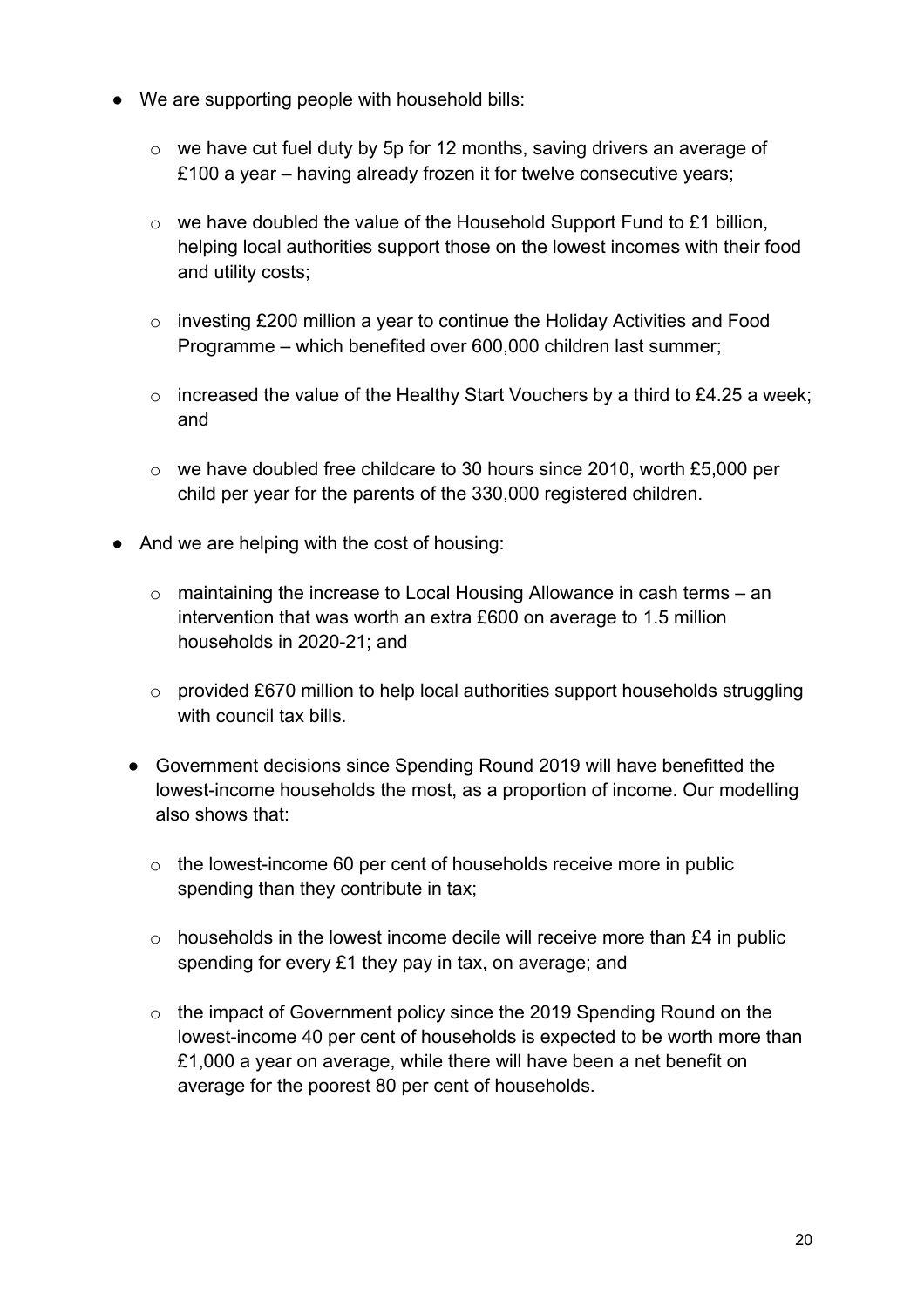## **Public Finances**

- The fiscal outlook remains uncertain. Spending on public debt interest repayments has risen sharply in recent months, to reach record levels in each of the last three months. This is why we must continue with our work to repair the public finances and return them to a sustainable path. Debt is now on track to fall in the next few years due to the tough and responsible decisions taken to rebuild our fiscal resilience. Lower debt means we have more fiscal space to respond to future shocks and that our economy is more secure.
- Action taken last year returned the public finances to a sustainable path, and the Government is on track to meet its fiscal rules – with debt falling and no borrowing for day-to-day spending in the medium term. Public Sector Net Borrowing fell to £151.8 billion last year and is forecast to fall this year to £99.1 billion – more than half the peacetime record reached last year.
- Lower borrowing in this forecast reflects, in part, stronger than expected tax receipts last year, thanks in part to the Government's *Plan for Jobs* – which has protected jobs and businesses.
- The improvement seen in the public finances has created some additional headroom against the Government's fiscal rules, which the Government has prioritised using to deliver reductions in tax.
- However, this year (2022-23) we are forecast to spend £83 billion on debt interest and the global economic outlook is uncertain. Keeping a margin of safety against fiscal rules is therefore prudent and not unusual, particularly given the uncertain outlook following Russia's invasion of Ukraine and given the heightened sensitivity of our debt to interest rates and inflation. The Office for Budget Responsibility has said that this Government is "broadly in line with the headroom retained by previous Chancellors".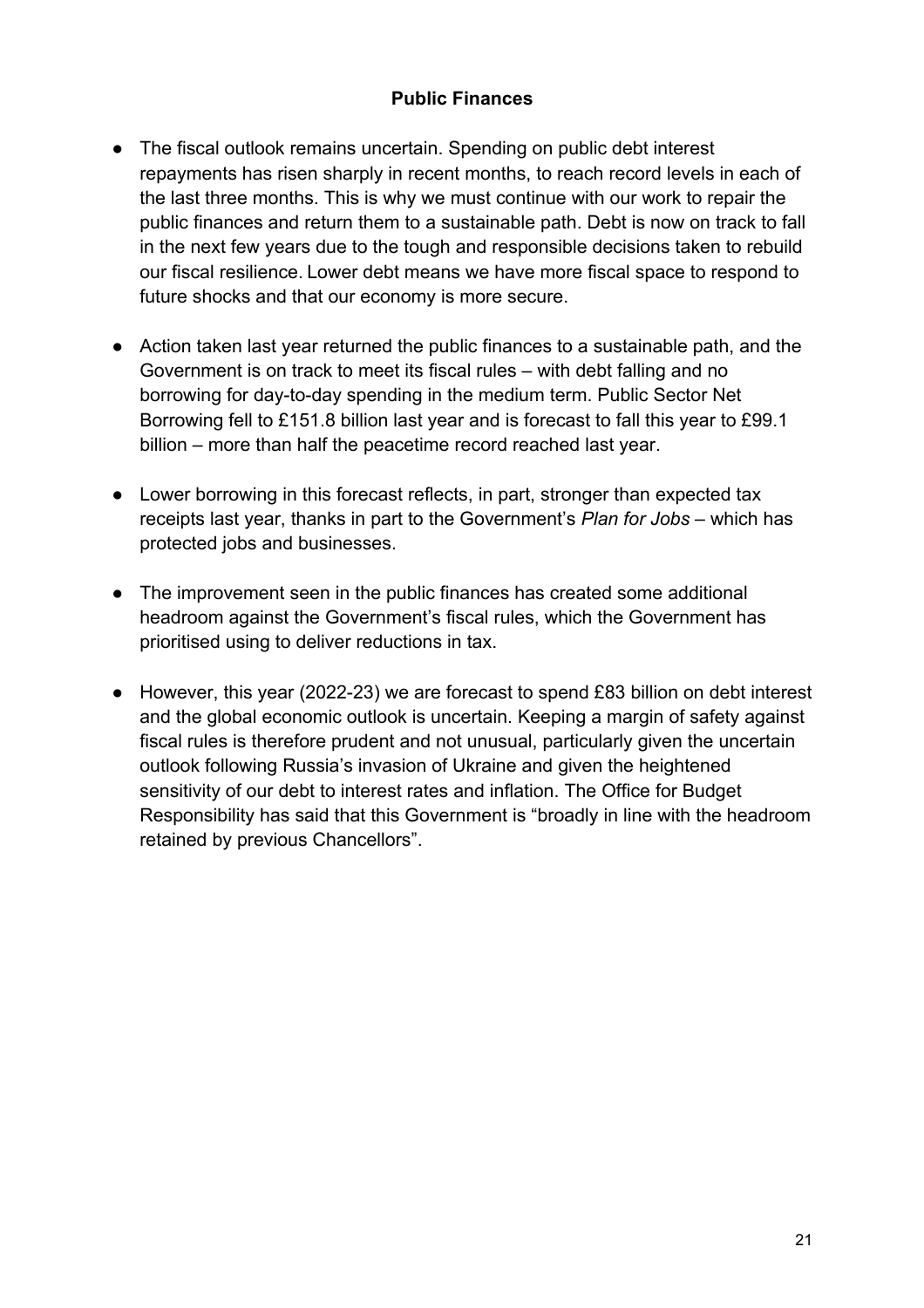# **Levelling Up**

- The UK is one of the greatest countries on earth, with an unparalleled history and a boundless future. We are home to globally renowned scientists making new discoveries every day, innovative entrepreneurs creating products and services which deliver jobs and growth, and a National Health Service which is the epitome of the kindness and compassion of millions of our citizens.
- But while talent is spread equally across our country, opportunity is not yet. Levelling up is this Government's mission to change that, ending geographical disparities by giving everyone the opportunity to harness their ability and flourish. Our *Levelling Up* White Paper set out a long-term plan to transform the UK, including a complete 'system change' of how Government works. At the core of this new way of making and implementing policy is twelve bold, national missions – all quantifiable and to be achieved by 2030. These missions form the heart of the Government's agenda for the 2020s and will be a cross-government, crosssociety effort.
- We will do this by improving economic dynamism and innovation to drive growth across the whole country, unleashing the power of the private sector to unlock jobs and opportunity for all. We will improve productivity, boost economic growth, encourage innovation, create good jobs, and enhance educational attainment across all parts of the UK. We will also extend, deepen, and simplify local devolution in England where the local appetite exists, while continuing to support the City and Growth deal areas in Scotland, Wales, and Northern Ireland.
- We have made good progress towards spreading opportunity across the country since 2019, with:
	- £5 billion committed to Project Gigabit to bring gigabit-capable broadband to 85 per cent of the UK by 2025, and the £1 billion Shared Rural Network deal with mobile operators delivering 4G coverage to 95 per cent of the UK by the end of 2025;
	- $\circ$  five-year consolidated transport settlements amounting to £5.7 billion in eight city regions outside London, £5 billion of funding for buses and active travel over this Parliament; and £96 billion for the Integrated Rail Plan delivering faster, more frequent and more reliable journeys across the North of England and the Midlands;
	- a new schools funding formula in England ending the previous postcode lottery, and an extra £4 billion for schools in England in 2022-23 compared to 2021-22, with the devolved administrations receiving funding through the Barnett formula;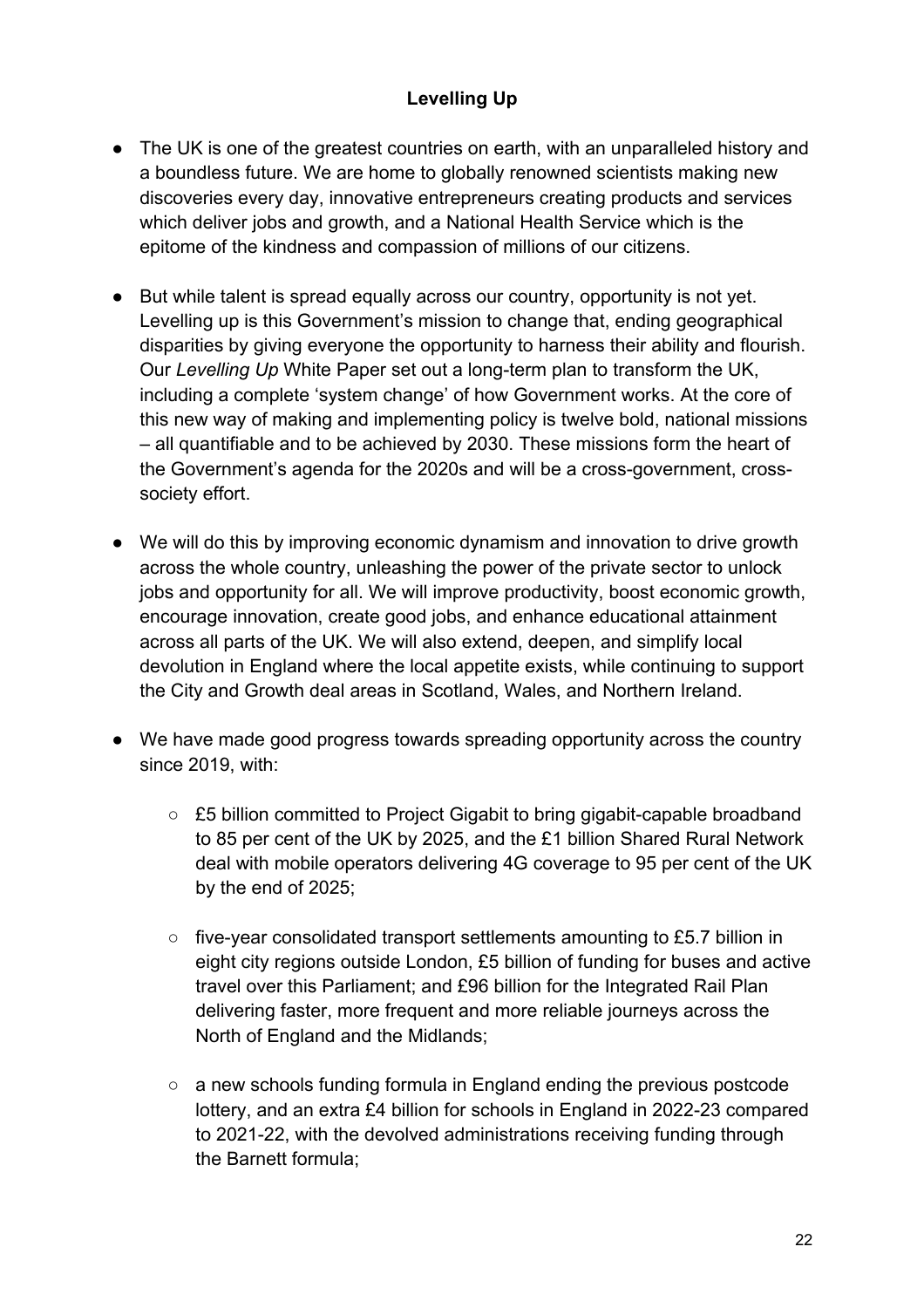- total government investment in skills of £3.8 billion in England planned by 2024-25, including a Lifetime Skills Guarantee, enabling 11 million adults to gain an A Level or equivalent qualification for free (with equivalent funding transferred to the devolved administrations through the Barnett formula) as well as a new UK-wide adult numeracy programme - Multiply and skills bootcamps in England;
- a lower Universal Credit taper rate down from 63 per cent to 55 per cent – and a higher National Living Wage, making work pay for millions of people, and letting them keep more of what they earn;
- over 13,500 new police officers already recruited in England and Wales as part of the commitment to have 20,000 more officers;
- control of our immigration system by ending free movement and introducing a new points-based immigration system, giving the UK the freedom to decide who comes to our country based on the skills people have to offer;
- £1.49 billion in City and Growth Deals in every part of Scotland, £791 million across Wales and £617 million for deals covering the whole of Northern Ireland;
- eight innovative Freeports bringing jobs, investment and prosperity across England through cutting through existing red tape and lowering the tax burden, with a commitment to deliver more Freeports in each of Scotland, Wales and Northern Ireland;
- 101 towns across England receiving funding from the £3.6 billion Towns Fund to unleash their economic potential, and £4.8 billion infrastructure investment across the UK via the Levelling Up fund;
- nearly £2 billion in Culture Recovery funding to help museums, theatres, cinemas and heritage organisations survive the pandemic; and
- £30 billion of public investment for the industrial revolution on clean growth and the transition to a lower carbon economy.
- But there is much more to do to truly level up the UK. Levelling up will require us to:
	- boost productivity, pay, jobs and living standards by growing the private sector, especially in those places where they are lagging;
	- spread opportunities and improve public services, especially in those places where they are weakest;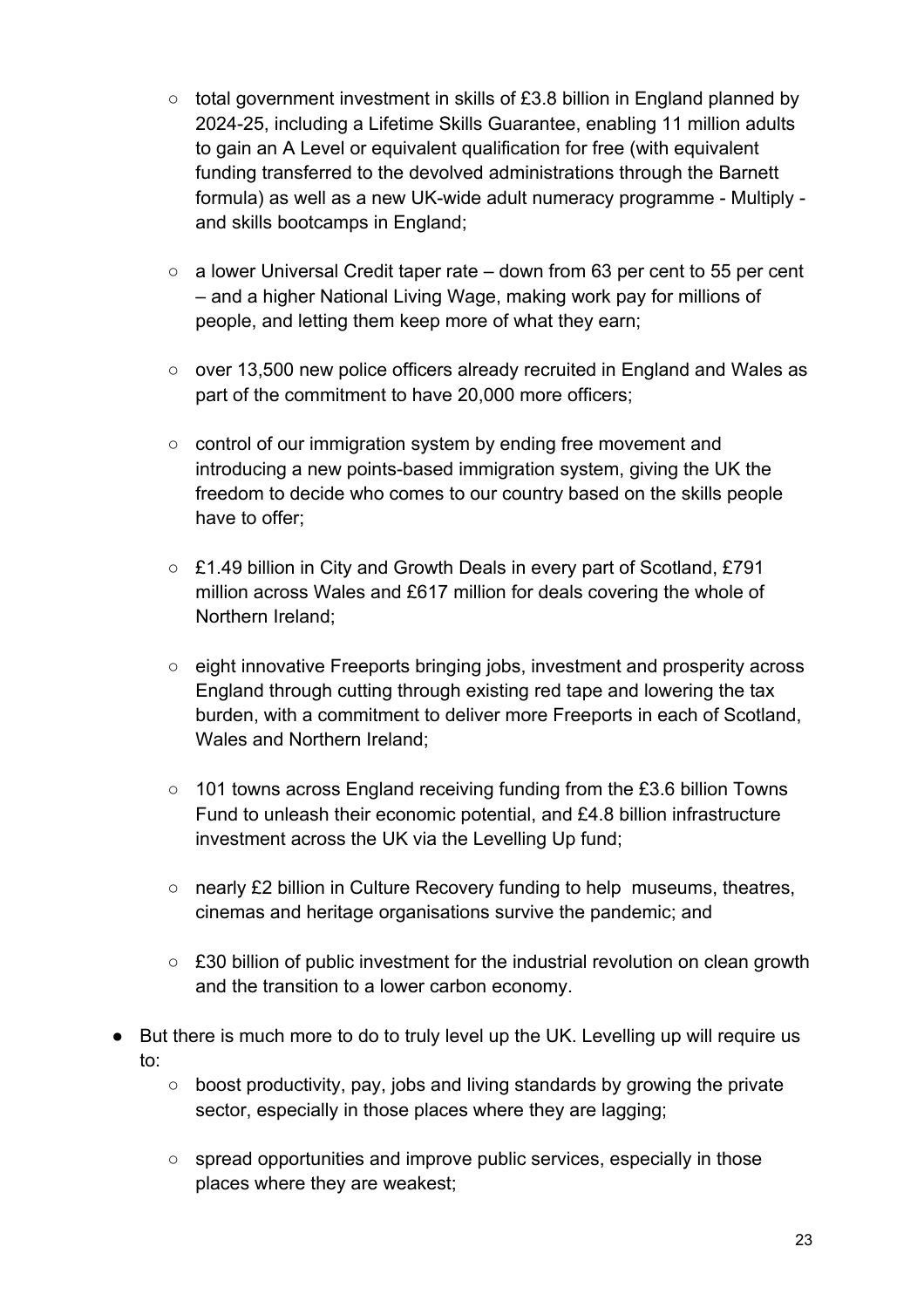- restore a sense of community, local pride and belonging, especially in those places where they have been weakened; and
- empower local leaders and communities, especially in those places lacking local agency.
- Levelling up is not about pulling down more prosperous areas, any particular points of the compass or preferment for any one part of the country at the expense of any other, but rather extending opportunity across the UK.
- Only by building on every UK city, town and village's unique strengths will we be able to grow our economy to address the cost of living, make our streets safer, and fund the NHS to clear the COVID-19 backlogs.
- The prize of levelling up is enormous. By levelling up skills, health, education, and wellbeing, we can grow the economy and boost GDP by tens of billions of pounds each year. But most importantly of all, we can finally realise the potential of every place and every person in the UK.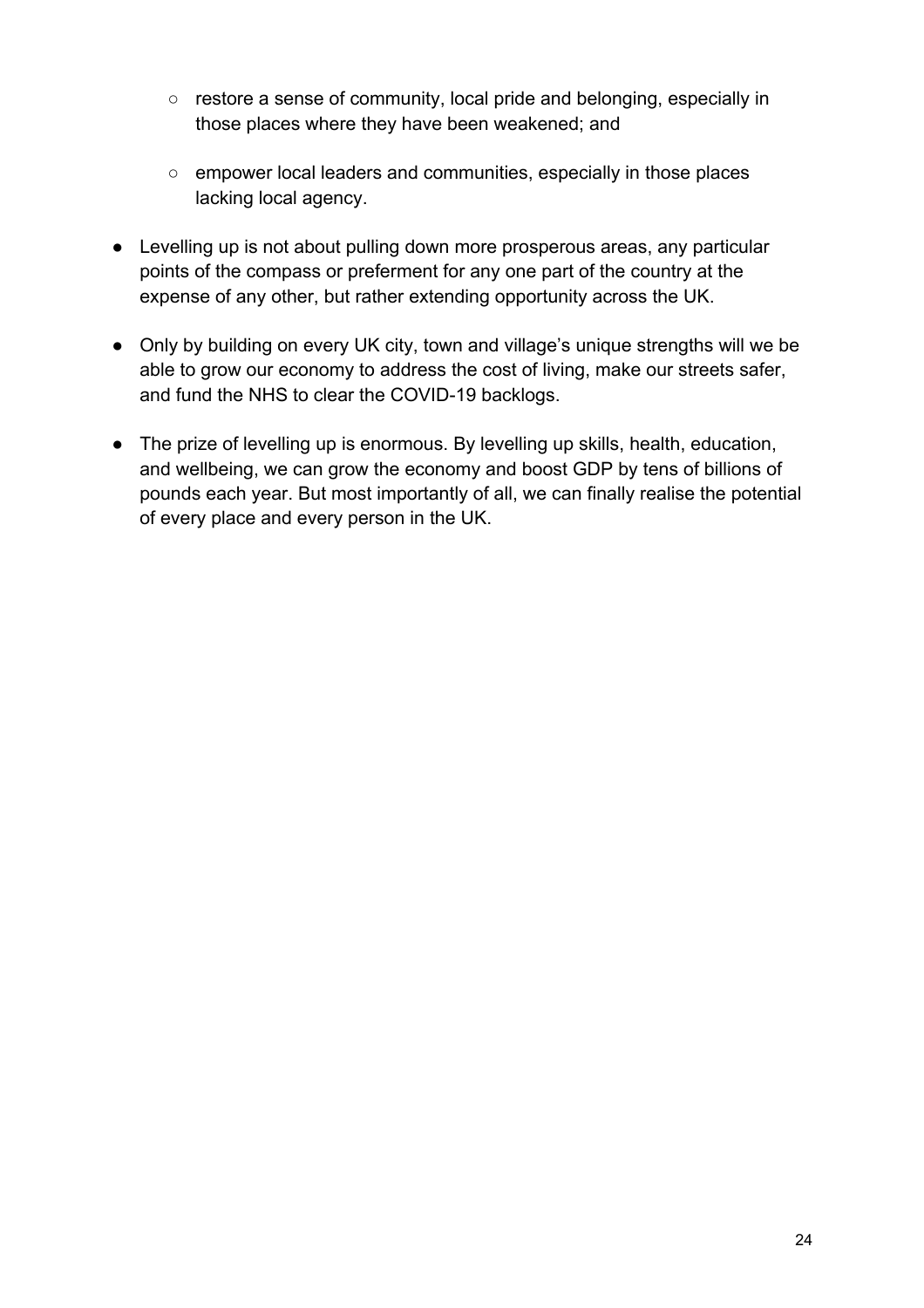# **Levelling Up and Regeneration Bill**

*"A bill will be brought forward to drive local growth, empowering local leaders to regenerate their areas, and ensuring everyone can share in the United Kingdom's success. The planning system will be reformed to give residents more involvement in local development."*

### **The purpose of the Bill is to:**

- Level up the UK, grow the economy in the places that need it most and regenerate our towns and cities – giving people the opportunities they want, where they live.
- Improve the planning system to give communities a louder voice, making sure developments are beautiful, green and accompanied by new infrastructure and affordable housing.

## **The main benefits of the Bill would be:**

- Laying the foundations for all of England to have the opportunity to benefit from a devolution deal by 2030 – giving local leaders the powers they need to drive real improvement in their communities.
- Improving outcomes for our natural environment by introducing a new approach to environmental assessment in our planning system. This benefit of Brexit will mean the environment is further prioritised in planning decisions.
- Capturing more of the financial value created by development with a locally set, non-negotiable levy to deliver the infrastructure that communities need, such as housing, schools, GPs and new roads.
- Simplifying and standardising the process for local plans so that they are produced more quickly and are easier for communities to influence.

### **The main elements of the Bill are:**

- Placing a duty on the Government to set Levelling Up missions and produce an annual report updating the country on delivery of these missions.
- Creating a new model of combined authority: the 'County Deal' which will provide local leaders with powers to enhance local accountability, join up services and provide transparent decision making to rejuvenate their communities, increase their ability to reflect local preferences in arrangements including directly elected leaders' titles.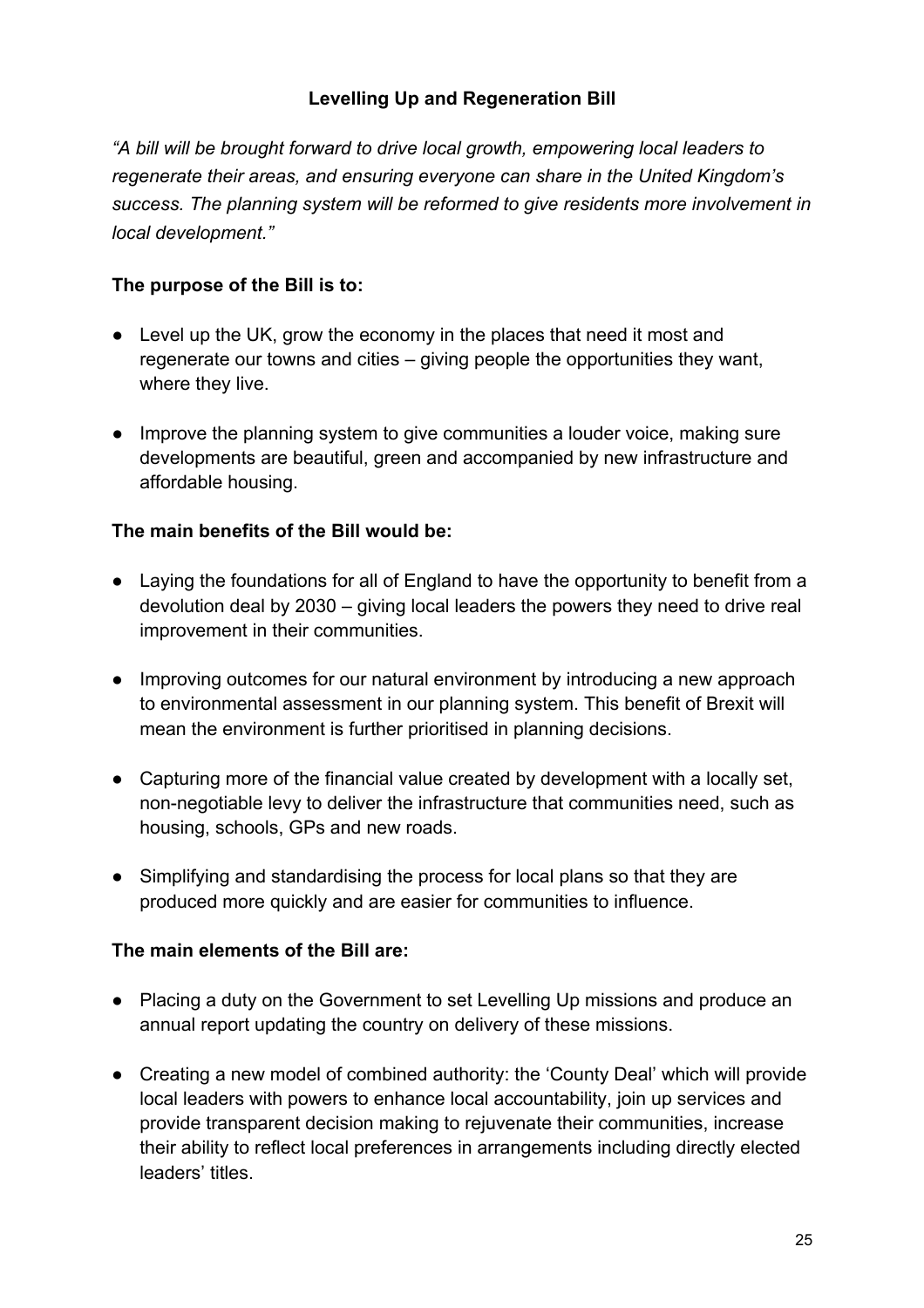- Unlocking new powers for local authorities to bring empty premises back into use and instigate rental auctions of vacant commercial properties in town centres and on high streets.
- Giving residents more of a say over changing street names and ensuring everyone can continue to benefit from al fresco dining.
- Strengthening neighbourhood planning and digitalising the system to make local plans easier to find, understand and engage with; by making it easier for local authorities to get local plans in place, we will limit speculative development.

## **Territorial extent and application**

● The Bill will, in the main, extend to England and Wales and apply to England only, with some provisions extending and applying across the UK.

## **Key facts**

- The UK is the fifth largest economy in the world. If cities in the North and Midlands were as productive as London and South East, UK GDP could be boosted by around £180 billion.
- Nine Combined Authority mayors have been elected since 2017, which has resulted in more decisions on business support, employment support, public health, and transport being taken by locally accountable leaders.
- 72 per cent of retail sales in 2020 took place in store but vacancy rates on high streets remain high at 13.5 per cent. A one per cent increase in vacancy rates is equal to around a nine per cent fall in prime rental incomes.
- This Government is already delivering the highest levels of housing in 30 years with 244,000 homes delivered last year. People increasingly support more homes being built in their local area, up from 28 per cent in 2010 to 57 per cent in 2018 but the current system cannot meet the national demand for housing.
- Results from a YouGov poll shows that 69 per cent of respondents had never engaged with a Local Plan consultation, rising to 80 per cent for 18-35 year olds.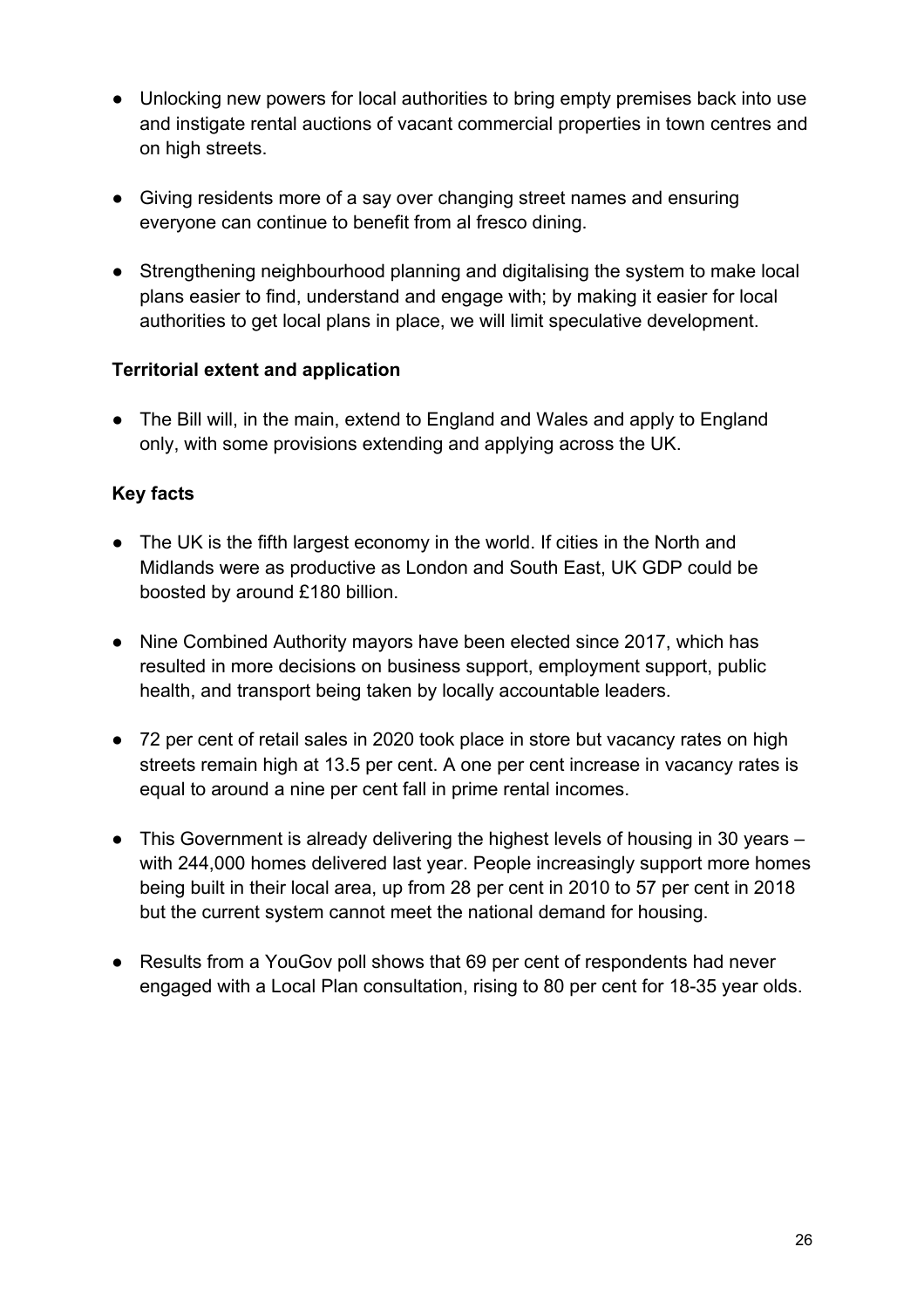# **Schools Bill**

*"Reforms to education will help every child fulfil their potential wherever they live, raising standards and improving the quality of schools and higher education."* 

### **The purpose of the Bill is to:**

● Level up opportunity by delivering a stronger and more highly performing school system that works for every child, regardless of where they live.

## **The main benefits of the Bill would be:**

- Supporting school to be part of a family of schools in a strong trust to level up school standards and thus enable all children to achieve their potential wherever they live and whatever their background. This will support the ambition that by 2030, 90 per cent of primary school children will achieve the expected standard in reading, writing and maths, and the percentage of children meeting the expected standard in the worst performing areas will have increased by a third.
- Ensuring that funding is allocated on a fair and consistent basis for all schools wherever they are so all schools deliver world class outcomes for their pupils.
- Strengthening the school attendance regime so children can benefit from being in school.
- Providing the tools to improve safeguarding for children wherever they are educated, including through 'children not in school' registers.

### **The main elements of the Bill are:**

- Strengthening the regulatory framework for academy trusts and establishing new statutory standards to drive clarity and consistency of expectations for academy trusts, underpinned by intervention powers to ensure action can be taken to tackle serious failure if it occurs.
- Supporting more schools to become academies in strong trusts by removing barriers to conversion for faith schools and grammar schools and bringing schools into the academy sector where this is requested by local authorities.
- Enabling better, more targeted, and more consistent multi-agency support to the children and families who need it most across England by making necessary reforms to the attendance legal framework. The Bill will require schools to publish an attendance policy and will put attendance guidance on a statutory footing, making roles and responsibilities clearer.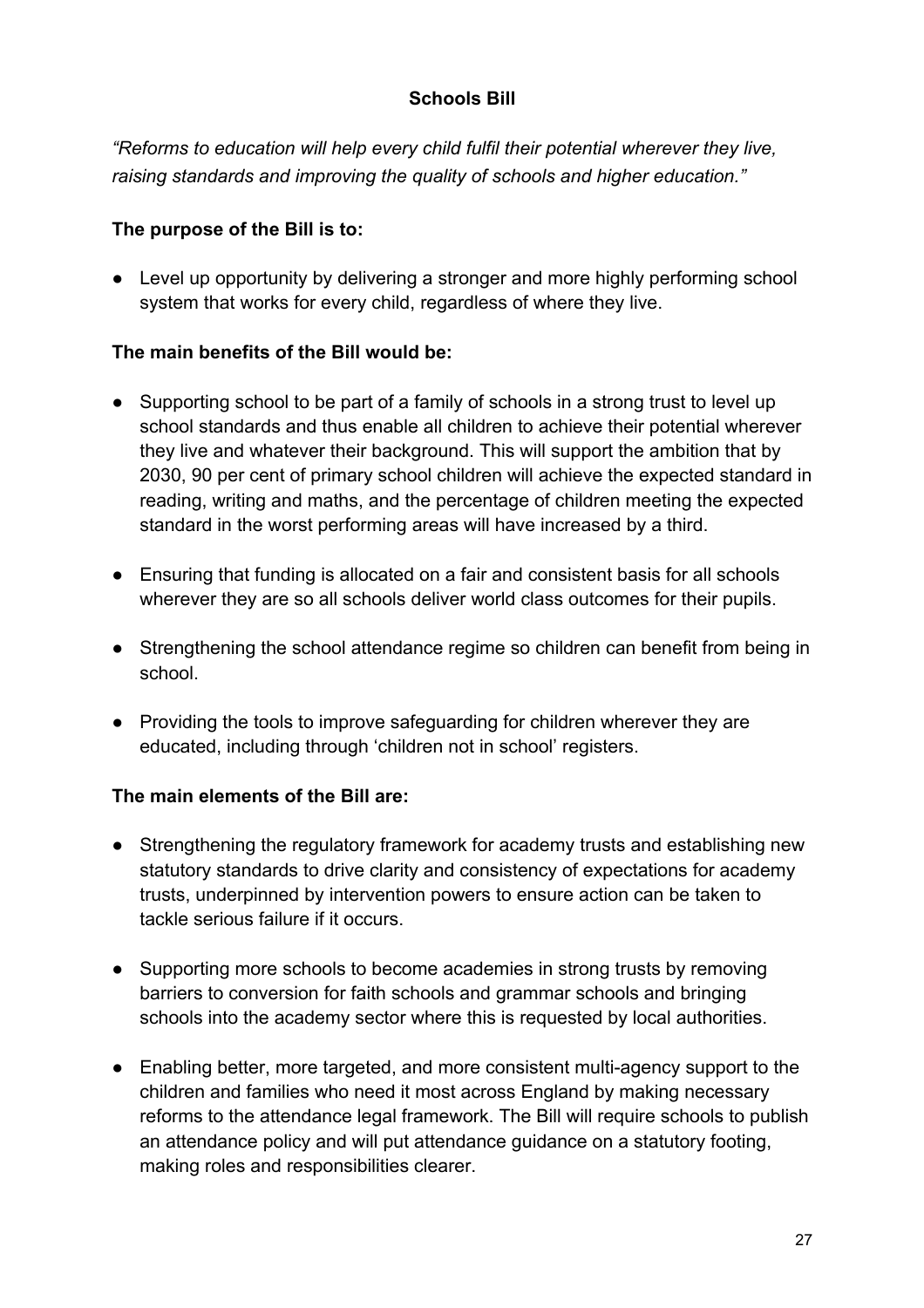- Implementing a direct National Funding Formula, so that each mainstream school will be allocated funding on the same basis, wherever it is in the country, and every child will be given the same opportunities, based on a consistent assessment of their needs.
- Establishing 'children not in school' registers, as well as creating a duty on local authorities to provide support to home educating families. This will provide accurate data to help identify children who are not receiving a safe or suitable full-time education, and to enable support to be offered to interested parents of registered children.
- Improving safeguarding by expanding registration requirements for independent educational institutions, enhancing enforcement, and working with Ofsted to expand investigatory powers.
- Strengthening the current teacher misconduct regime to include more educational institutions and increasing powers to investigate individuals who commit misconduct and enact appropriate regulatory discipline procedures.

# **Territorial extent and application**

• The Bill will extend to England and Wales and apply to England only.

# **Key facts**

### *Standards and academies*

- The proportion of schools rated Good or Outstanding by Ofsted has increased by 18 percentage points from 2010.
- More than seven out of ten sponsored academies are now rated as Good or Outstanding compared to about one in ten of the local authority-maintained schools that they replaced.
- Over 434,000 children are now being educated in Good and Outstanding academies which have improved since they joined strong trusts. Supporting more schools to become academies will enable more children to benefit from the advantages of strong trusts.

### *Funding*

• Currently, funding levels can vary significantly between individual schools simply because of where they are located. For example, the funding for a small, rural primary school can vary by £100,000 depending on where it is in the country. The funding for a large, deprived secondary school can vary by £1.25 million.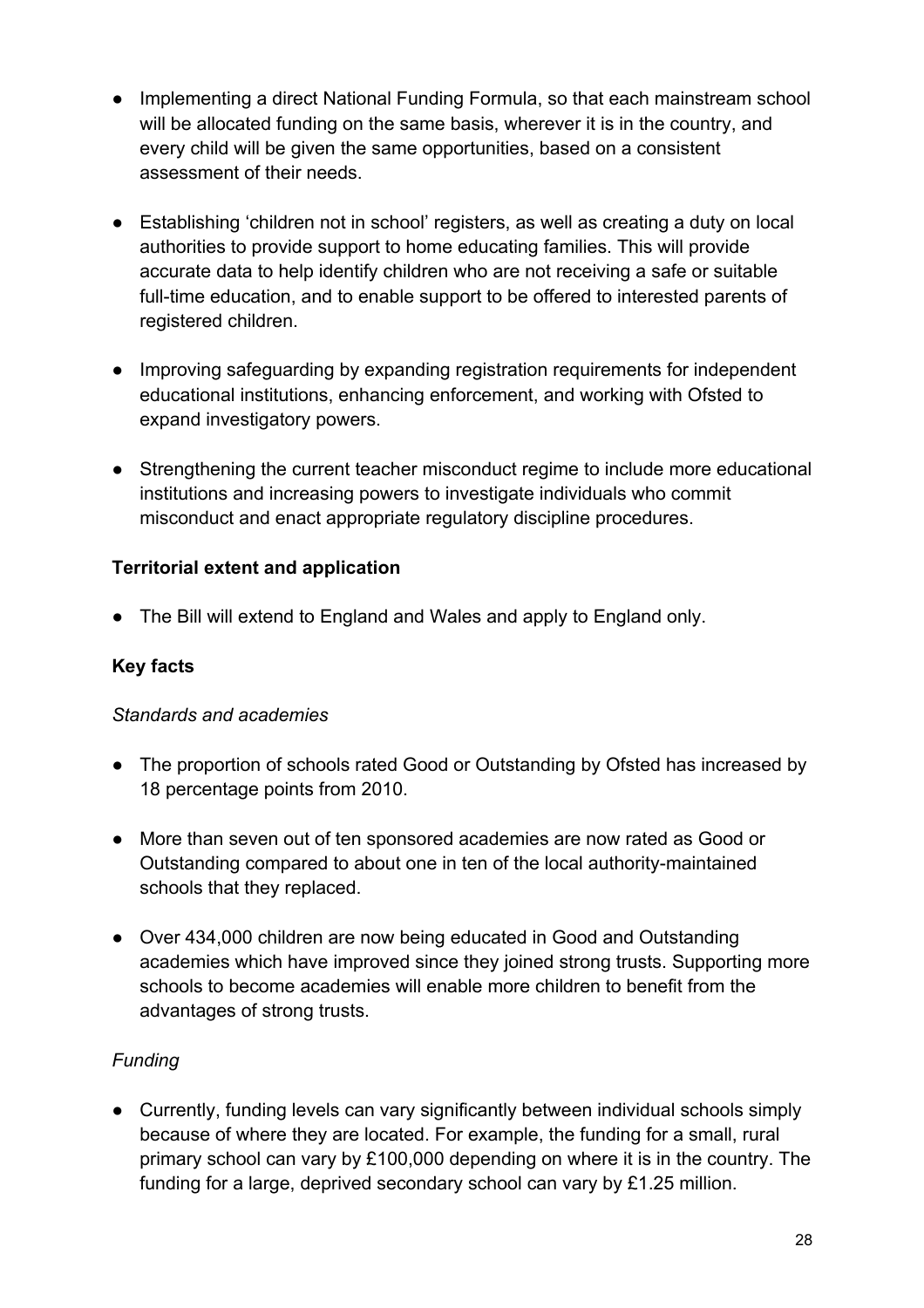### *Attendance*

- Pupils' attainment, wellbeing, and wider development are secured by good attendance. By the end of Key Stage 2, pupils with no absences are 1.3 times more likely to achieve level four or above in reading and maths tests, and 3.1 times more likely to achieve level five or above, than pupils who missed ten to 15 per cent of all sessions.
- Prior to the pandemic, pupil absence fell substantially. From 2009-10 to 2018-19, the fall was from 6.0 per cent to 4.7 per cent of school sessions, representing around 15 million more days in school. Despite this, the prevalence of persistent absenteeism (even prior to COVID-19) was unacceptably high, with one in nine pupils missing more than ten per cent of possible sessions in 2018-19.

## *Children not in school*

● It is estimated that there were more than 115,000 children who were home educated at some point during the 2020-21 academic year, which is an increase of 34 per cent on the previous year. Local authorities need accurate data to identify children in their areas who are not receiving a safe or efficient full-time suitable education, and also to offer support to interested parents of home educated children.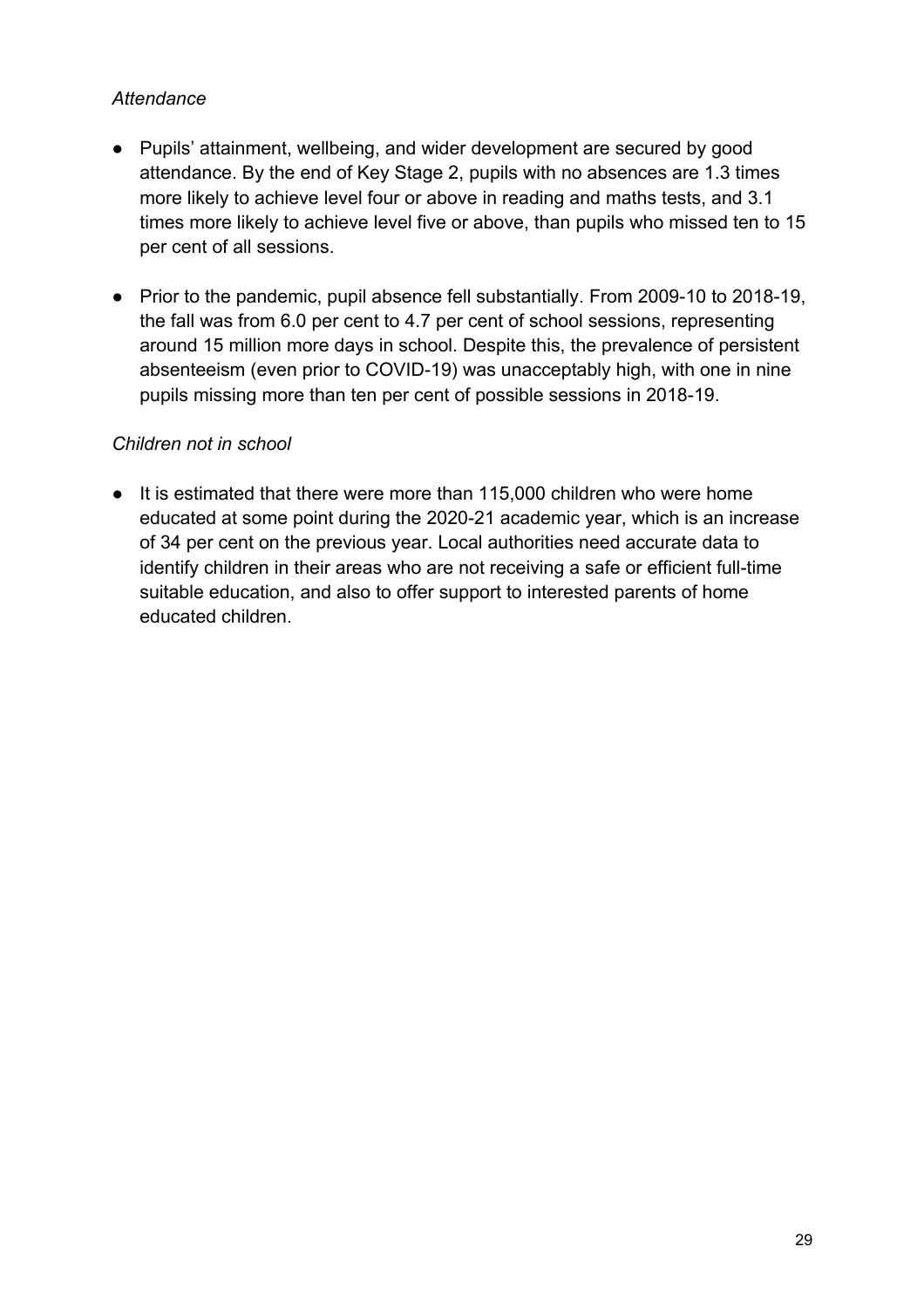# **Transport Bill**

*"My Government will improve transport across the United Kingdom, delivering safer, cleaner services and enabling more innovations. Legislation will be introduced to modernise rail services and improve reliability for passengers."*

# **The purpose of the Bill is to:**

- Simplify the railways to ensure a better and more reliable service for passengers, to support economic growth across the country and ensure the survival of the railways.
- Keep the UK at the forefront of transport innovation, helping deliver the reforms we have promised to decarbonise transport, transform the way we travel, and better connect communities.

## **The main benefits of the Bill would be:**

- Creating Great British Railways, which will deliver a better experience for passengers and freight customers with more punctual and reliable services.
- Enabling efficiencies and economies of scale across the rail sector, which is currently difficult to achieve in today's fragmented system.
- Enabling innovation in transport, improving safety and providing new choices for the public, whilst attracting investment to the UK.
- Enabling the installation of more electric vehicle charge points throughout the UK as part of the transition away from new petrol and diesel car and van sales by 2030 and building public confidence to switch to zero emission vehicles.

### **The main elements of the Bill are:**

- Providing a new body, Great British Railways, with the powers it needs to act as the single national leader of the railways, with clear lines of accountability for decision-making and joined-up leadership to deliver a customer-focused railway, including by improving accessibility and promoting open data. Great British Railways will work within a clear mandate, goals and budgets set by the Government, who will reserve powers of direction.
- Transferring contracting powers for passenger services to Great British Railways, and ensuring we retain the best of the private sector by expanding its role under the new model, introducing new passenger service contracts focussed on getting the trains running punctually and reliably.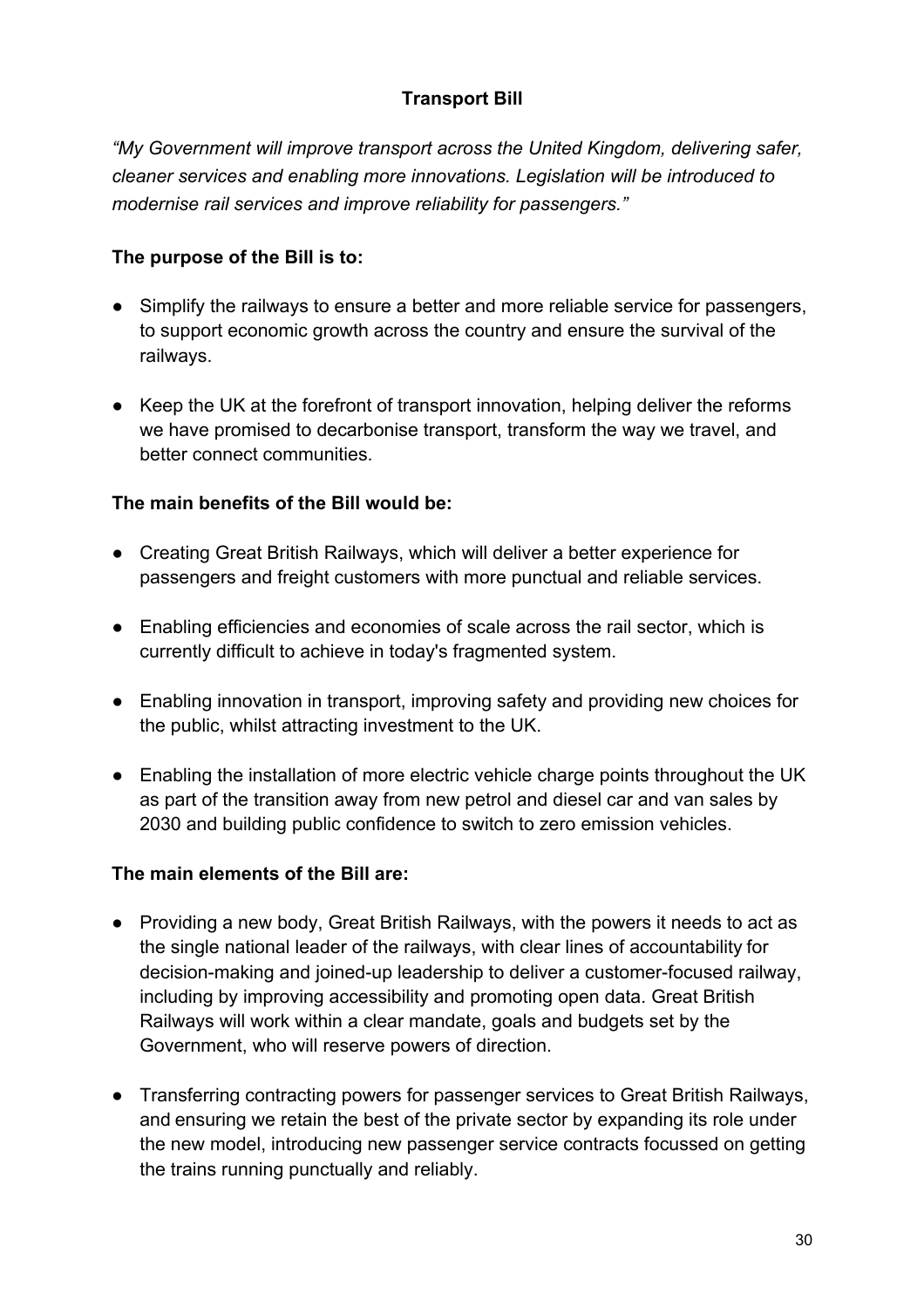• Introducing new laws that safely enable self-driving and remotely operated vehicles and vessels, support the roll-out of electric vehicle charge points and enabling the licensing of London pedicabs.

## **Territorial extent and application**

● The Bill will extend and apply across the UK.

### **Key facts**

- Between the privatisation of the railways in 1997 and the start of the pandemic passenger numbers more than doubled, rising more quickly than most of Europe.
- The private sector has invested around £1 billion per year into the railways in recent years, and in 2019 rail travel had its highest share of all miles travelled in Great Britain since 1967.
- The plans retain a significant role for the private sector, which will operate services to the specifications laid down by Great British Railways, and will unleash exciting new opportunities for the private sector to innovate in areas such as ticket retailing, and long term asset maintenance.
- Legislation for self-driving vehicles will enable an emerging UK sector in this new technology, predicted by the Connected Places Catapult in 2020 to be worth £41.7 billion to the UK economy by 2035 and expected to create 38,000 new skilled jobs.
- We estimate that the UK could take a market share of ten per cent from a global autonomous shipping market worth £110 billion by 2030.
- 75 per cent of adults in England believe there are not enough charge points, a top barrier to switching to electric vehicles. To address this, we have recently announced our Electric Vehicle Strategy which sets out our vision and action plan for the rollout of elective vehicle charging infrastructure in the UK.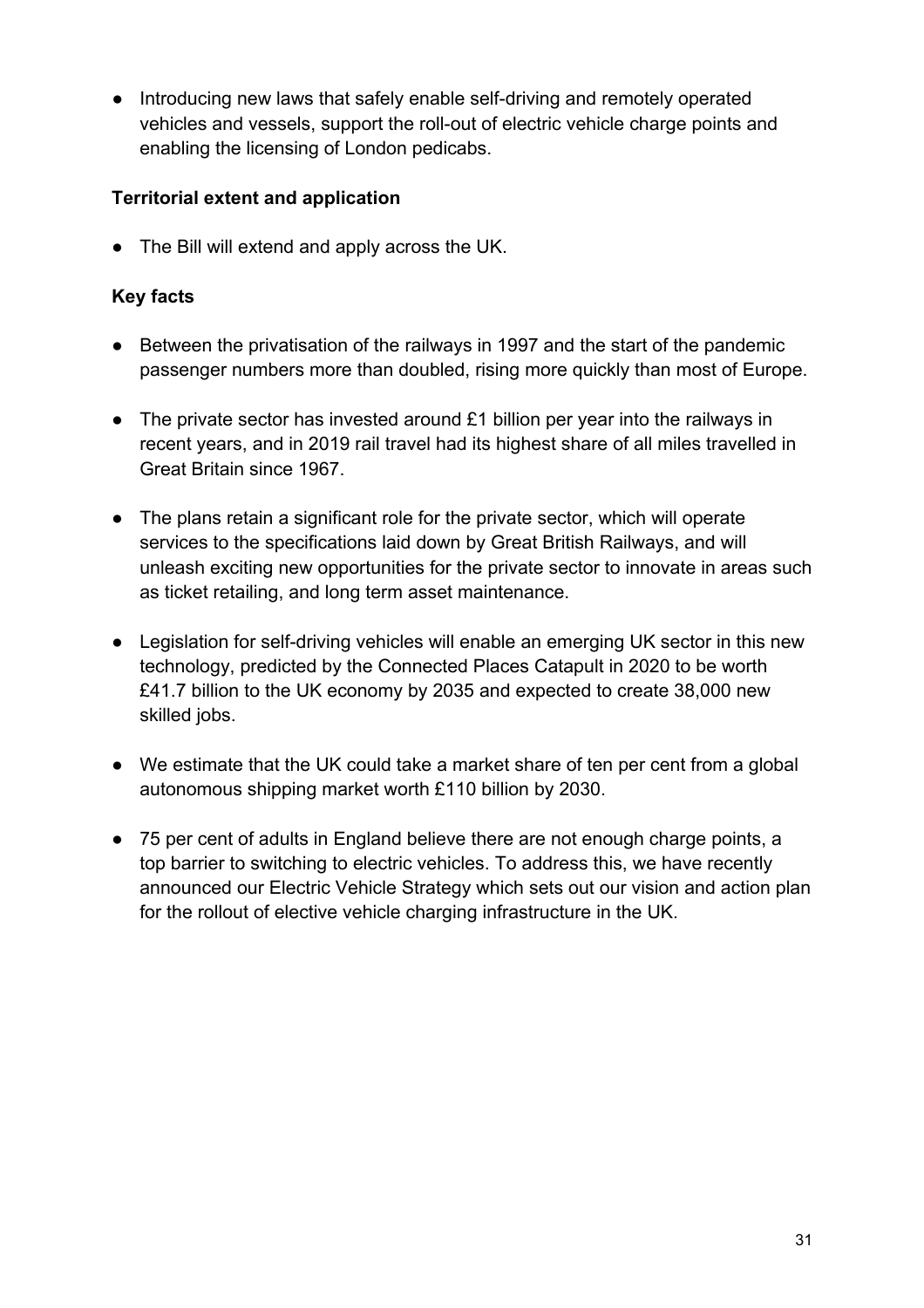# **Energy Security Bill**

*"My Ministers will bring forward an Energy Bill to deliver the transition to cheaper, cleaner, and more secure energy. This will build on the success of the COP26 Summit in Glasgow last year."*

### **The purpose of the Bill is to:**

● Deliver the commitments in the *British Energy Security Strategy* and the *Ten Point Plan for a Green Industrial Revolution* to build a more secure, homegrown energy system that is cleaner and more affordable.

### **The main benefits of the Bill would be:**

- Maintaining a safe and secure energy supply and helping to protect consumers against global price fluctuations. We will increase our energy security by supporting a low-carbon energy system and reducing our dependence on gas over the long term.
- Protecting consumers from unfair pricing. The energy price cap is the best safety net for millions, preventing suppliers from overcharging consumers. The Bill will enable the extension of the price cap beyond 2023, and it will regulate the heat networks sector.
- Attracting billions in private investment and supporting tens of thousands of new, skilled jobs across the UK. Developing Carbon Capture Usage and Storage and low carbon hydrogen will create new industries, transforming our former industrial heartlands.

### **The main elements of the Bill are:**

- Introducing state-of-the-art business models for Carbon Capture Usage and Storage transport and storage, low carbon hydrogen and industrial carbon capture which will fire the starting gun on new, low-carbon technologies.
- Reducing the risk of fuel supply disruption by giving Government the power to give directions to, require information from, and provide financial assistance to core fuel sector businesses to ensure resilience and continuity of fuel supply.
- Supporting industry to step up investment in growing the consumer market for electric heat pumps by providing for a new market standard and trading scheme. This will support innovation and help to lower the costs of heat pumps over time.
- Appointing Ofgem as the new regulator for heat networks, ensuring consumers get a fair price and a reliable supply of heat.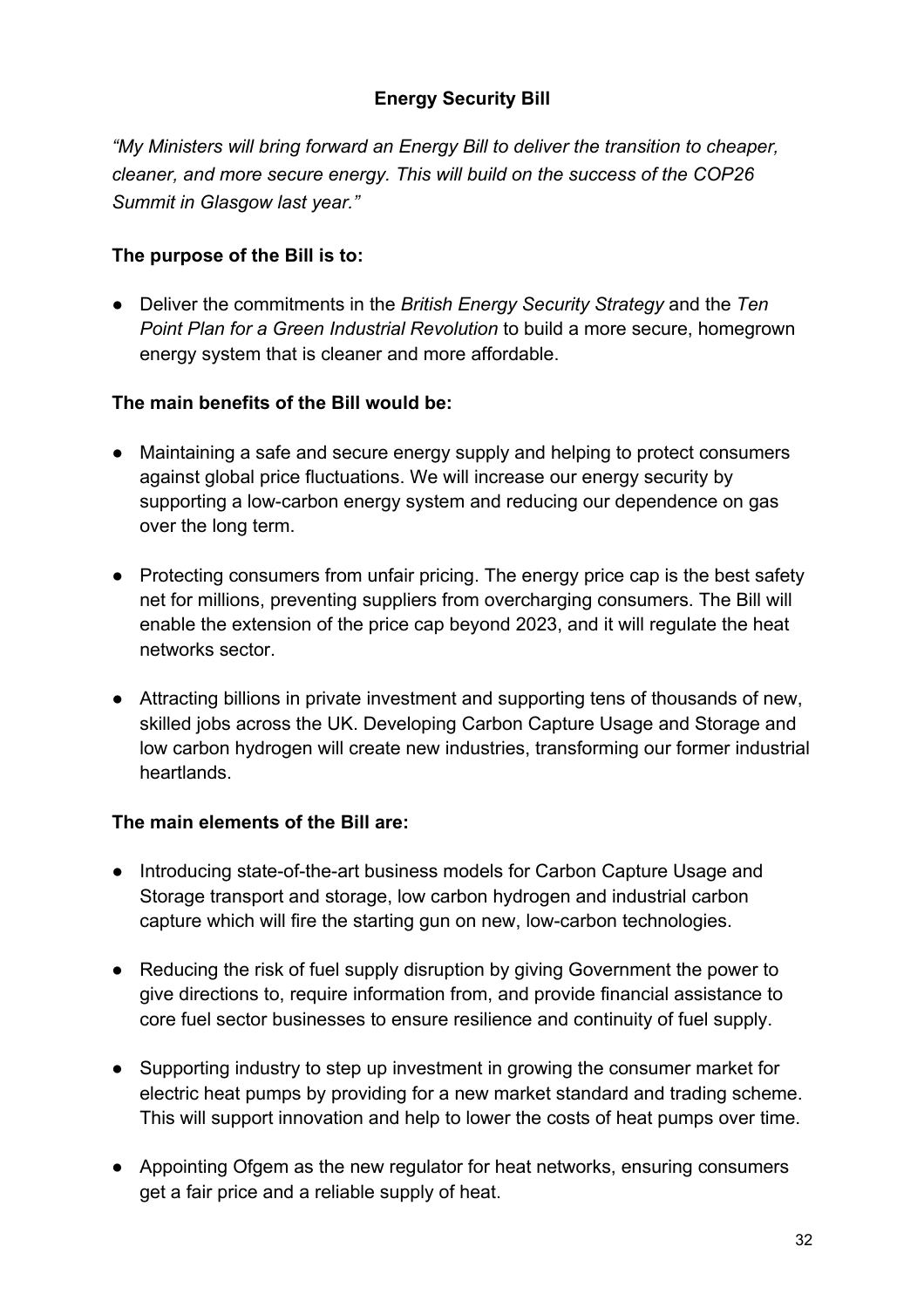- Extending the energy price cap, preventing suppliers from overcharging consumers.
- Enabling the first ever large-scale hydrogen heating trial, allowing us to inform the role of hydrogen in heat decarbonisation in 2026.
- Introducing competition in Britain's onshore electricity networks, encouraging investment and innovation, and enabling savings.
- Creating a new pro-innovation regulatory environment for fusion energy.
- Establishing a new Future System Operator, providing strategic oversight across electricity and gas systems. It will drive progress towards net zero, energy security and minimising consumer costs.
- Facilitating the safe, and cost-effective clean-up of the UK's legacy nuclear sites, ensuring the UK is a responsible nuclear state.

## **Territorial extent and application**

● The Bill will extend and apply mainly to Great Britain, with some provisions extending and applying across the UK.

# **Key facts**

- The *Ten Point Plan*, *Net Zero Strategy* and *British Energy Security Strategy* are driving an unprecedented £100 billion of private sector investment in new British industries by 2030 and supporting around 480,000 clean jobs by the end of the decade.
- At the Global Investment Summit in October 2021, the Prime Minister announced a package of 18 deals to support green growth worth £9.7 billion.
- Between 1990 and 2019 we grew our economy by more than three-quarters. At the same time, we cut greenhouse emissions by over 40 per cent, faster than any other country in the G7.
- Renewable electricity generation has more than quadrupled since 2010. Offshore wind has increased tenfold, while coal has fallen by 94 per cent.
- We must continue to make progress towards our commitment to reduce emissions by 78 per cent by 2035 and become net zero by 2050.
- By extending the energy price cap beyond 2023, the Government will be protecting 22 million households who are on default tariffs.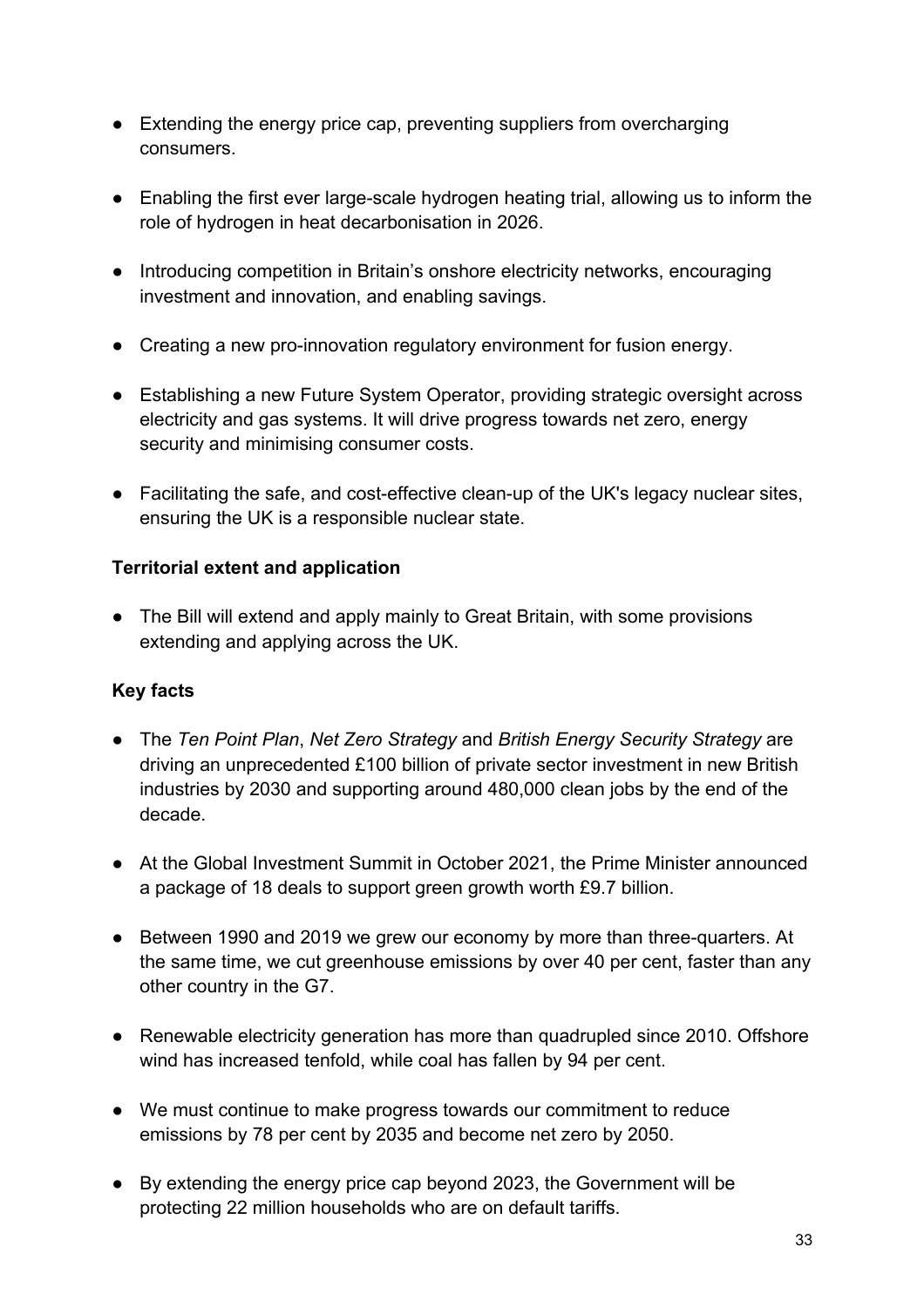# **Draft Digital Markets, Competition and Consumer Bill**

*"Draft legislation to promote competition, strengthen consumer rights and protect households and businesses will be published. Measures will also be published to create new competition rules for digital markets and the largest digital firms."*

#### **The purpose of the draft Bill is to:**

- Protect consumers' hard-earned cash from scams and rip-offs and boost consumers' rights.
- Reform the UK's competition regime, putting the power in the hands of consumers and strengthening public and business confidence in the power of free markets to deliver prosperity.
- Create a best in class competition regime, to make markets for consumer goods and services more competitive and dynamic, to ensure that consumers get the best deals.
- Boost competition by introducing a new regime to address the far-reaching market power of a small number of very powerful tech firms.

#### **The main benefits of the draft Bill would be:**

- Preventing fake reviews so consumers have information they can trust.
- Enabling the Competition and Markets Authority to take swift and decisive action on behalf of consumers and to boost competition, ensuring we have an economy where firms compete to give consumers the best deals.
- Providing more choice and better quality services for consumers and businesses. This will lower prices for everyday goods and services that rely on online advertising.
- Creating opportunities for UK tech companies to flourish and offer new products and services, which will drive innovation and a more dynamic digital economy.
- Ensuring that businesses across the economy that rely on very powerful tech firms, including the news publishing sector, are treated fairly and can succeed without having to comply with unfair terms.

#### **The main elements of the draft Bill are:**

● Tackling subscription traps by requiring businesses to provide clearer information to consumers and to send reminders before a contract auto-renews.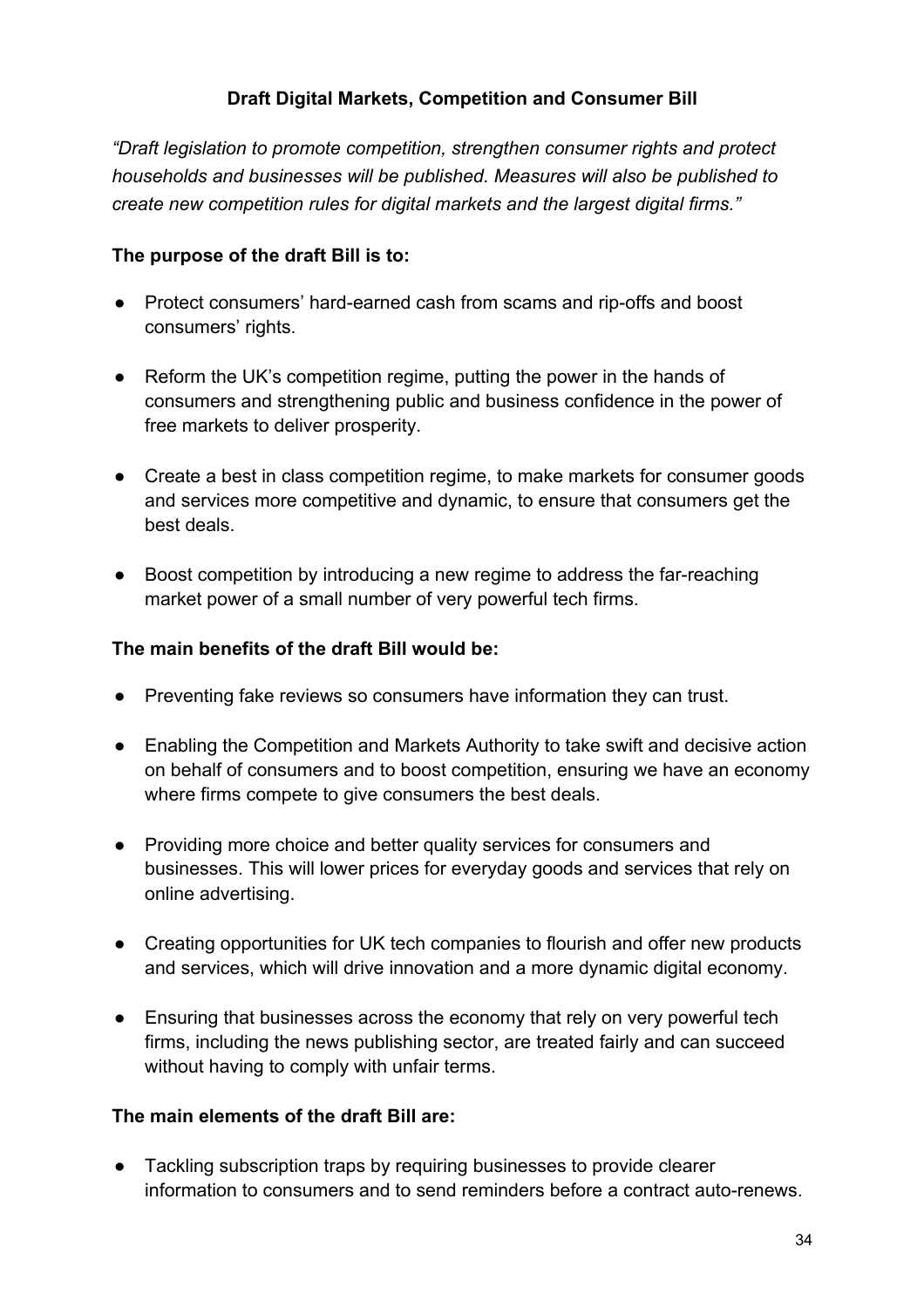- Updating consumer law to prohibit commissioning fake reviews, offering to provide fake reviews, or hosting consumer reviews without taking reasonable steps to ensure reviews are genuine.
- Strengthening protections for consumers using Christmas savings clubs and other similar schemes, which are not currently regulated.
- Updating and simplifying regulations for package travel, so more businesses comply with the law, non-flight packages are better protected, and the quality of information and guidance is improved.
- Giving the Competition and Markets Authority the ability to decide for itself when consumer law has been broken, and to issue monetary penalties for those breaches.
- Improving the quality and oversight of services offering dispute resolution, so consumers have more and better alternatives to going to court.
- Empowering the Digital Markets Unit to designate a small number of firms who are very powerful in particular digital activities, such as social media and online search, with Strategic Market Status. This status will lead to these firms facing legally enforceable rules and obligations to ensure they cannot abuse their dominant positions at the expense of consumers and other businesses.
- Giving the Digital Markets Unit powers to proactively address the root causes of competition issues in digital markets. It will impose interventions to inject competition into the market, including obligations on tech firms to report new mergers and give consumers more choice and control over their data.

# **Territorial extent and application**

● The consumer policy provisions will extend and apply across Great Britain. Competition and digital market measures will extend and apply across the UK.

# **Key facts**

- Government research estimates that consumers hold £1.8 billion worth of unwanted subscriptions and that UK consumers lose a further £23 billion annually from problems with purchases and the value of their time in trying to resolve the problem.
- Research from 2015 estimated £23 billion of purchases a year are influenced by online reviews. Some estimates show that up to 50 per cent of reviews on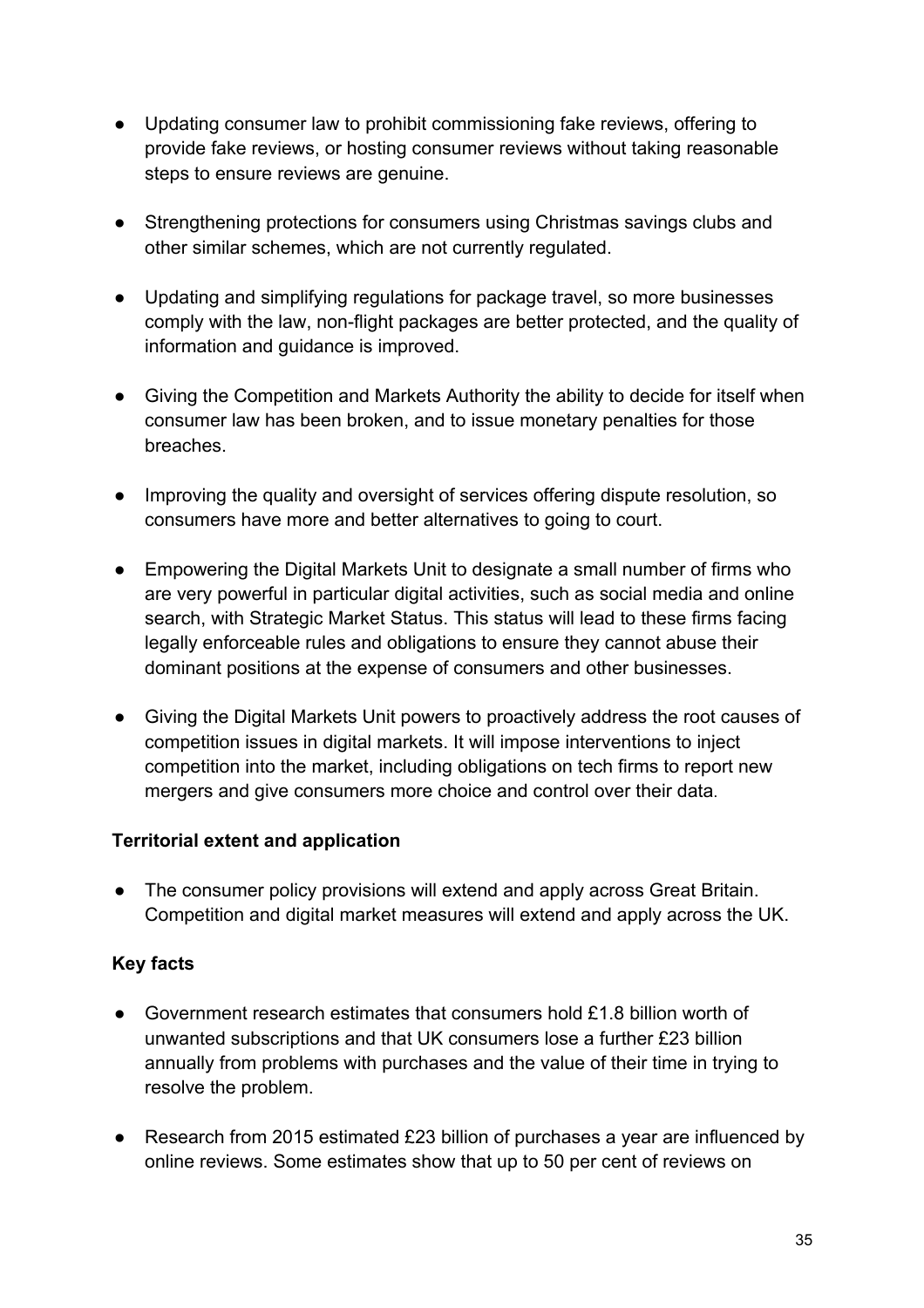popular e-commerce websites are not genuine and that fake reviews make consumers more than twice as likely to choose poor-quality products.

- The Competition and Markets Authority's first *State of UK Competition* report found that competition across the economy may have declined in the previous 20 years.
- The Competition and Markets Authority has provided £2.6 billion of net benefit to consumers annually on average over the past three years. The Authority's annual impact assessment 2020-21 estimated that in each year from 2018-19 to 2020-21 the following consumer savings were delivered:
	- o £110 million from competition enforcement;
	- o £445 million from merger control;
	- o £1.88 billion from market studies and investigations; and
	- o £130 million from consumer protection.
- Weak competition in the UK's digital advertising market is leading to higher prices for consumers. The Competition and Markets Authority estimates that consumers lose £2.4 billion per year from Facebook and Google's high advertising prices alone.
- The independent Cairncross Review in 2019 identified an imbalance of bargaining power between news publishers and digital platforms. The Competition and Markets Authority found publishers see Google and Facebook as 'must have' partners as they provide almost 40 per cent of large publishers' traffic.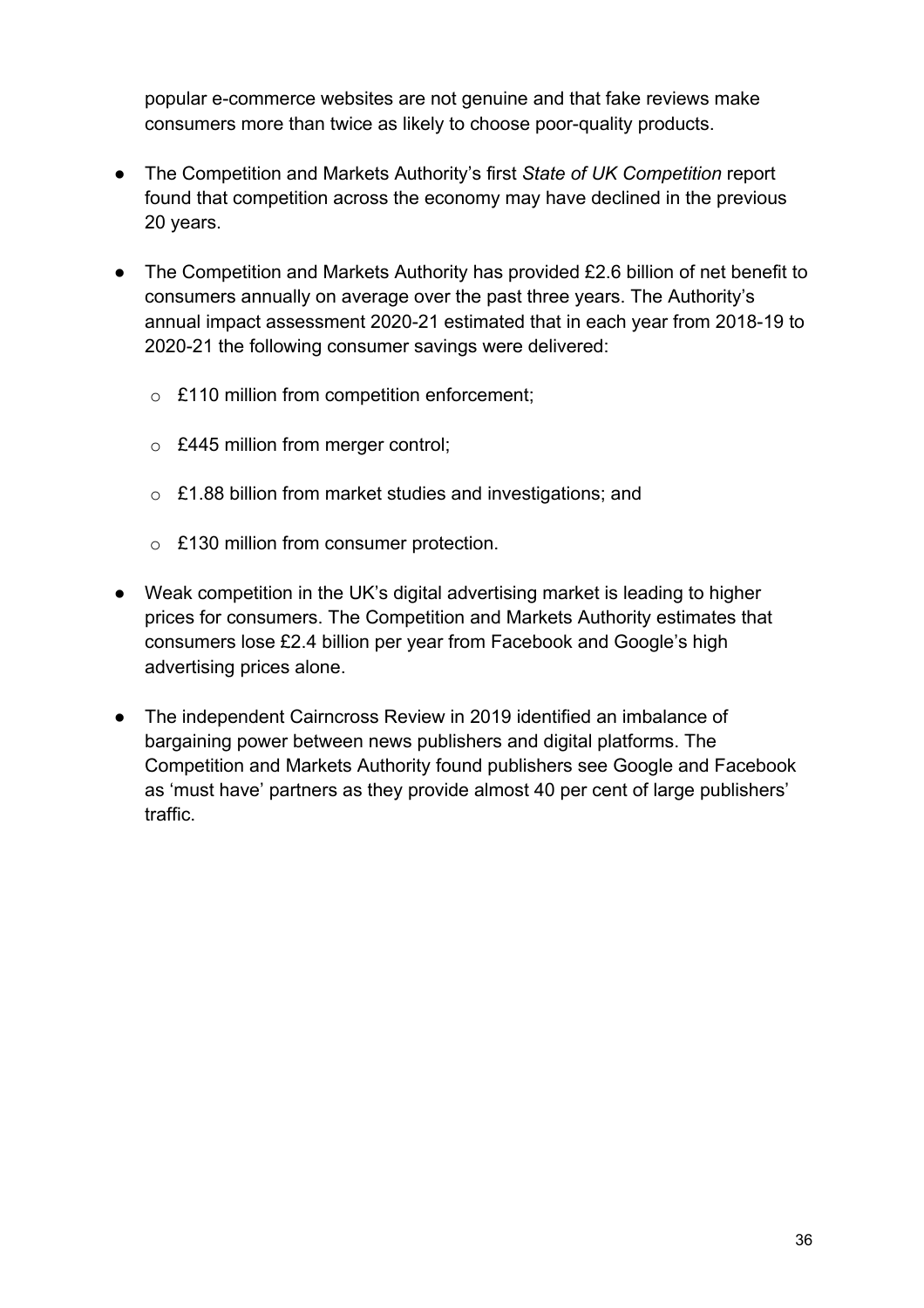## **UK Infrastructure Bank Bill**

*"My Government will establish the UK Infrastructure Bank in legislation, with objectives to support economic growth and the delivery of net zero."* 

## **The purpose of the Bill is to:**

● Finalise the creation of the UK Infrastructure Bank by establishing it in law with clear objectives to support regional and local economic growth and deliver net zero, and ensuring it has the full range of spending and lending powers.

## **The main benefits of the Bill would be:**

- Ensuring the Bank can become fully operational and is able to utilise its £22 billion financial capacity to help grow the economy to address the cost of living and support the transition to net zero by 2050.
- Providing a boost to infrastructure investment by cementing the Bank's leading role in the market. The Bank will partner with the private sector to unlock more than £18 billion of additional investment in infrastructure.

## **The main elements of the Bill are:**

- Enshrining the Bank's objectives and functions in legislation to ensure that it will be a long-lasting institution with a clear policy mandate to support economic growth, including at a regional and local level, and the delivery of net zero.
- Protecting the Bank's operational independence by setting out clear accountability for how it is to be run, including reporting and board requirements.
- Providing the Bank with the necessary powers to lend directly to local authorities and the Northern Ireland Executive, enabling the Bank to play a key role in delivering public sector infrastructure projects.

## **Territorial extent and application**

● The Bill will extend and apply across the UK.

## **Key facts**

● The UK Infrastructure Bank is a British state-owned investment bank. It is intended to help with the Government's plan to support economic growth in regional and local sectors across the UK and reach net zero carbon by 2050.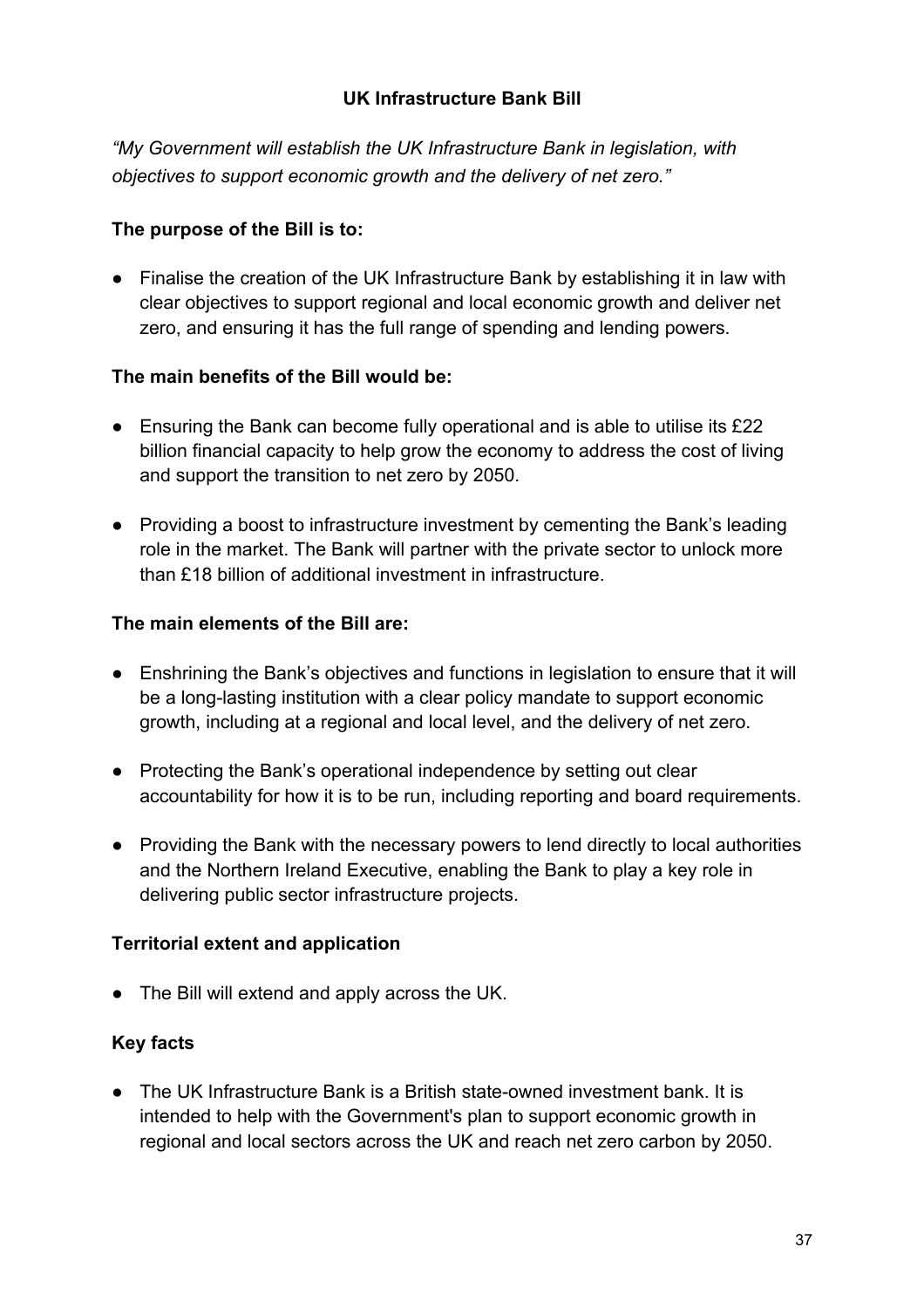- The UK's core infrastructure including power, heat and transport networks accounts for over two-thirds of UK carbon emissions. Low carbon investment must therefore scale up quickly to deliver net zero. The Bank is part of a wider infrastructure strategy aimed at addressing this shortfall and builds on the existing expertise of the National Infrastructure Commission and the Infrastructure Projects Authority.
- The Bank has £22 billion of financial capacity to offer a range of financial tools, including debt, equity and guarantees. It has already undertaken several investments, including a £107 million loan to support Tees Valley Combined Authority in the redevelopment of the South Bank Quay in the Teesworks Freeport area. Once finished, this will host a GE Renewable Energy site for the manufacture of offshore wind turbines, creating around 800 jobs.
- The Bank will focus on investments in under-invested areas where it can take a lead in the market and encourage more private finance into these areas. Through this focus, the Bank will partner with the private sector to unlock more than £18 billion of additional investment in infrastructure.
- Infrastructure projects required to meet our objectives often do not garner the confidence or secure the finance needed from the private sector as they tend to be complex, novel and long-term. The Bank will provide the long-term policy certainty required to support the growth of key nascent industries, for example Carbon Capture, Usage and Storage which encounters many of the same problems experienced by the offshore wind industry in its early days.
- Disparity in infrastructure across the country has been identified as a key driver of economic disparities. Without intervention, the private sector is likely to continue to target geographic areas which have historically received higher levels of private capital for further investment.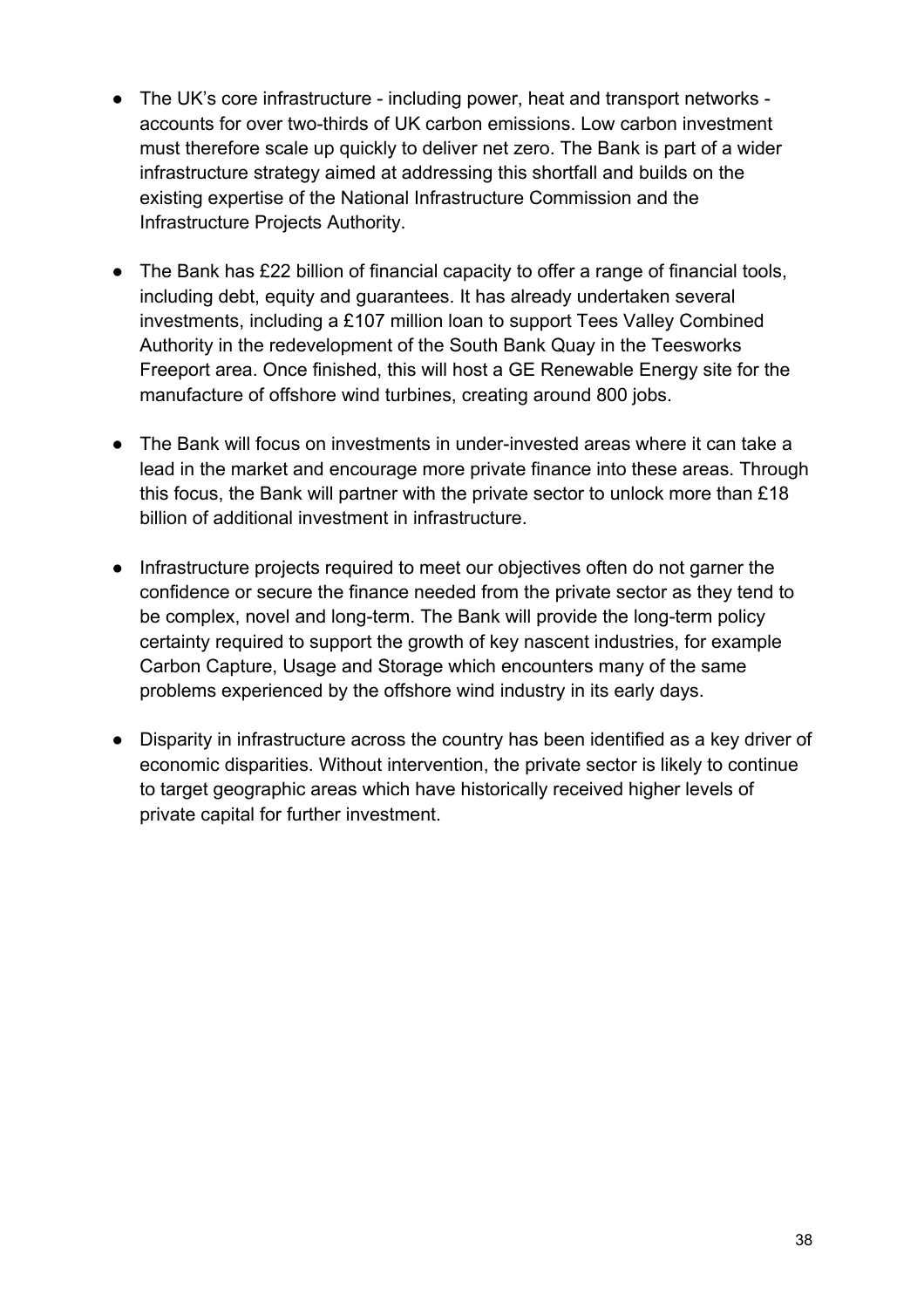## **The purpose of the Bill is to:**

- Deliver manifesto commitments to review and create a fairer, more accurate business rates system, meaning businesses will have the confidence they are paying the right tax.
- Support businesses and employees to enhance productivity and energy efficiency by making improvements to their place of work.

## **The main benefits of the Bill would be:**

- Modernising the business rates system with more frequent revaluations based on more accurate data, driving growth by making rates bills more responsive to economic changes.
- Incentivising business ratepayers to invest in their properties and decarbonise with new reliefs backed by the Government.

## **The main elements of the Bill are:**

- Shortening the business rates revaluation cycle from five to three years from 2023.
- Improving the valuation accuracy and timeliness in a shorter revaluation cycle through new duties on ratepayers, with measures to support compliance.
- Creating a power for the Valuation Office Agency to provide ratepayers with information on the calculation of their rateable value.
- Tightening appeals against rates on the basis of changing circumstances building on our recent legislation and £1.5 billion pandemic support fund by future-proofing business rates against further shocks.
- Introducing new 12-month rates relief on increases to rateable value arising from improvements made to a property, and a new 100 per cent rates relief for lowcarbon heat networks that are assessed as separate entities for business rates.

# **Territorial extent and application**

● The Bill will extend to England and Wales, and with the exception of some minor provisions, apply to England only.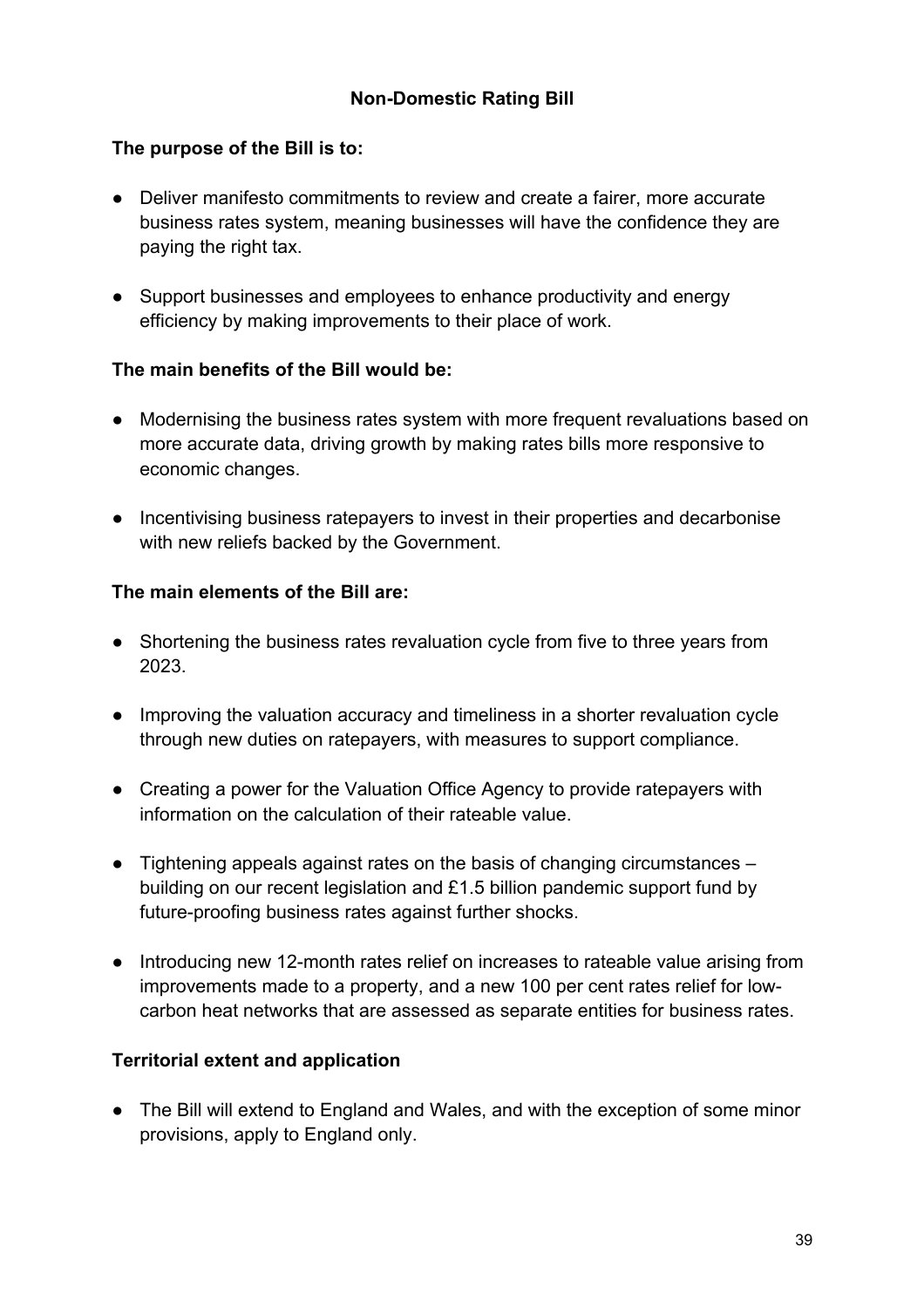- The Government has provided over £17 billion worth of additional rates relief since 2020. Changes announced at the end of the review in October 2021 will reduce the burden of business rates by a further £7 billion over the next five years.
- Introducing a new relief to support investment in property improvements will enable occupying businesses to invest in expanding their properties and making them work better for customers and employees. This is part of a £750 million package to support investment, which includes exemptions for green plant and machinery like solar panels and 100 per cent relief for low-carbon heat networks.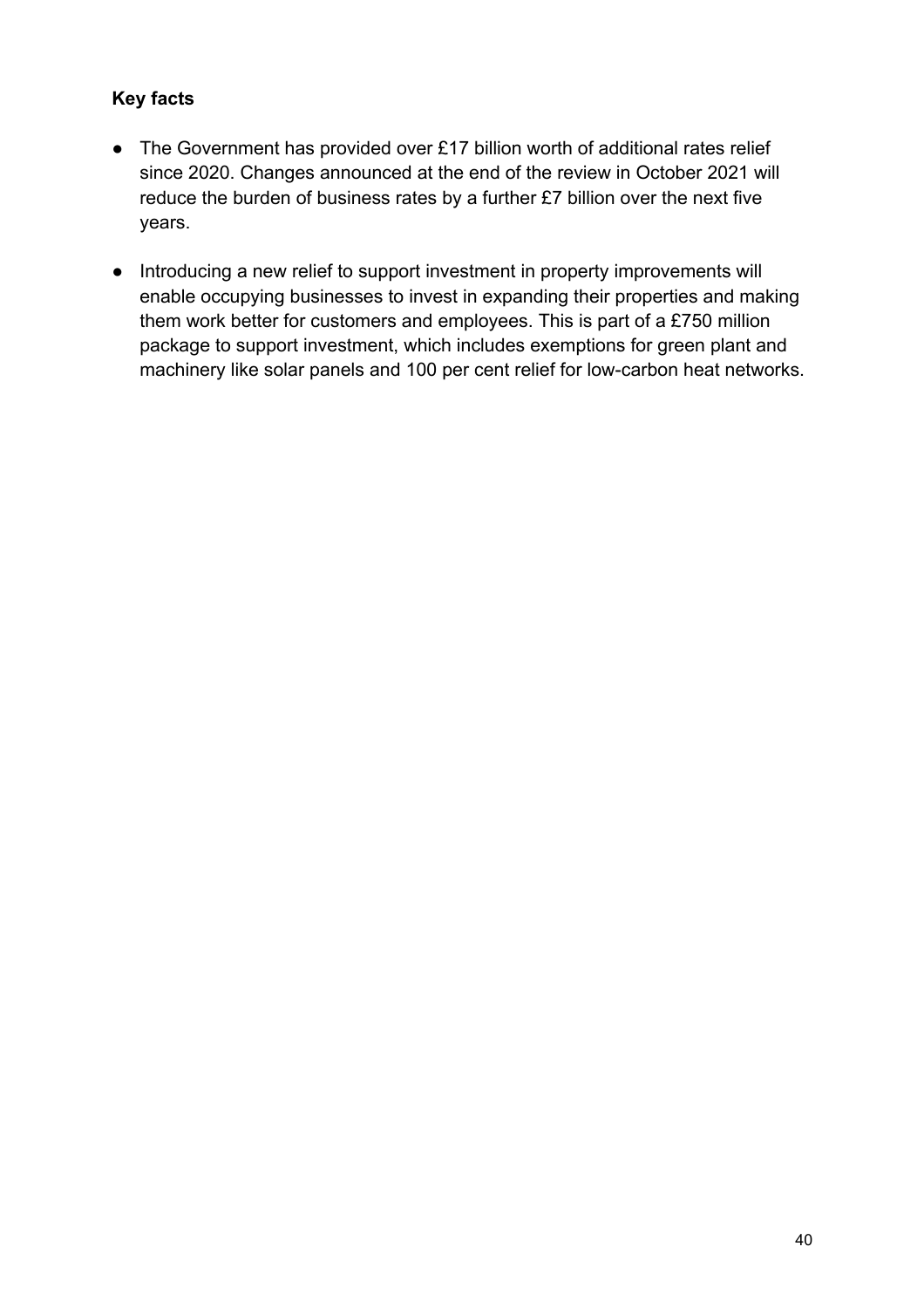## **Media Bill**

## **The purpose of the Bill is to:**

- Reform decades-old laws to boost our public service broadcasters, which develop talent and skills, drive growth in the creative industries across the UK and deliver distinctive, diverse British content.
- Enable a change of ownership of Channel 4 to give it the tools it needs to succeed in the future as a public service broadcaster while protecting its distinctiveness.

## **The main benefits of the Bill would be:**

- Delivering a new public service remit for TV while making sure public service broadcasters continue to service audiences across the UK with universallyavailable, high-quality programming.
- Making sure public service broadcast content is always carried and easy to find for UK audiences on connected devices and major online platforms, including on smart TVs, set-top boxes and streaming sticks.
- Enabling a change of ownership of Channel 4 so it can continue to thrive and grow its impact for years to come as part of the wider public service broadcasting system.
- Protecting viewers using video-on-demand services through a new Video-on-Demand Code, to be drafted and enforced by Ofcom.
- Removing a threat to the freedom and sustainability of the press by repealing Section 40 of the Crime and Courts Act 2013.

## **The main elements of the Bill are:**

- Ensuring that public service content is prominent, available and easily accessible across a range of platforms.
- Updating the public broadcasting framework to better facilitate the delivery of public service broadcasting through digital platforms and promoting the production and distribution of distinctively British content.
- Giving Ofcom new regulatory powers to draft and enforce a Video-on-Demand Code to make sure services which target and profit from UK audiences are subject to stricter rules protecting UK audiences from harmful material.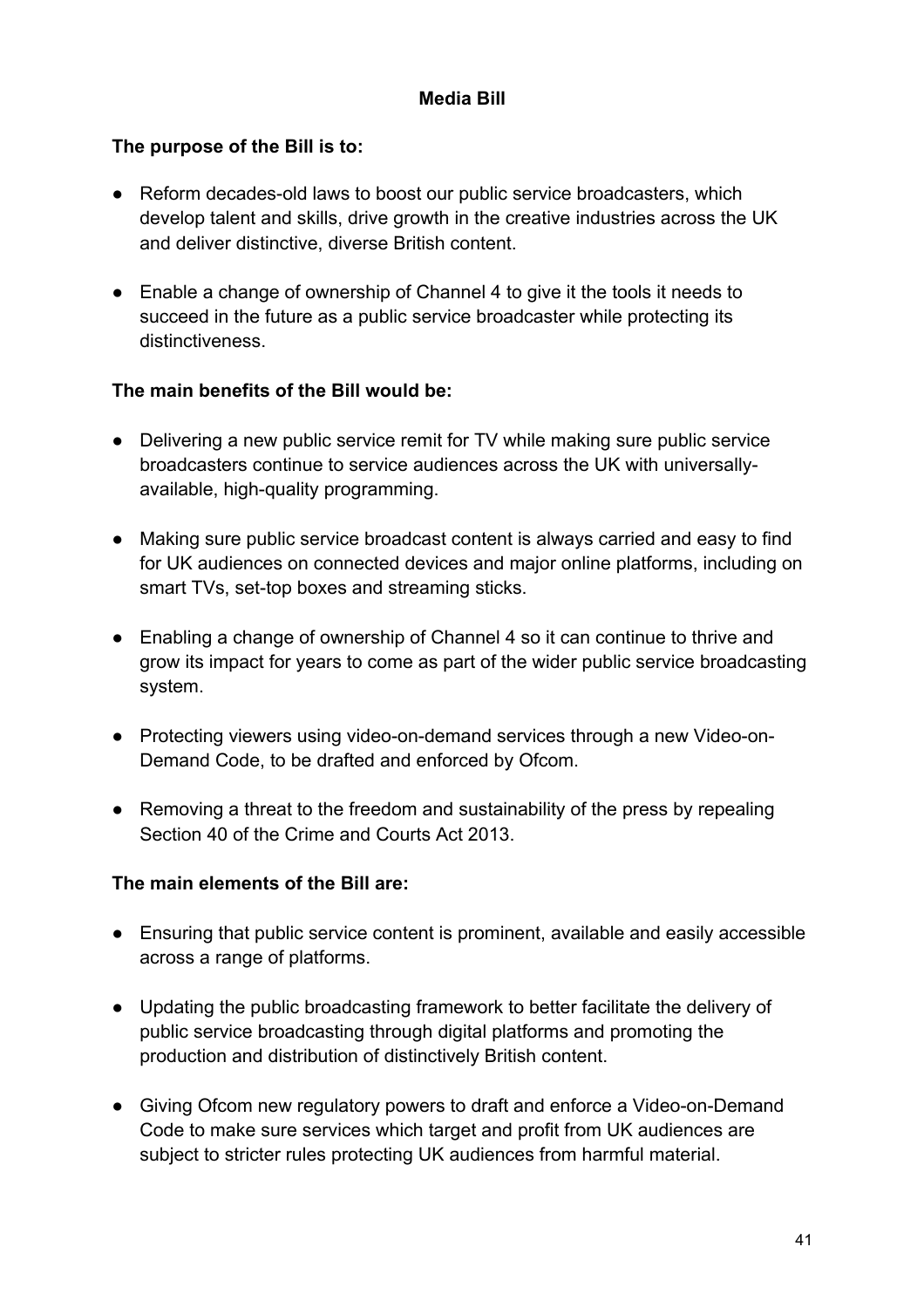- Allowing for the conversion of Channel 4 from a statutory corporation to a new corporate structure that could be sold, and other changes concerning Channel 4's obligations and remit to ensure the sustainability of the broadcaster.
- Updating the public service remit of S4C (Sianel Pedwar Cymru), the Welsh language television service, to include digital and online services. Removing the current geographical broadcasting restrictions so that S4C can broaden its reach and offer its content on a range of new platforms in the UK and beyond.
- Repealing Section 40 of the Crime and Courts Act 2013 which would (if commenced) force new publishers to pay the costs of any court judgment if they were not a member of the approved regulator, regardless of the outcome of the court judgment.

## **Territorial extent and application**

● The Bill will extend and apply across the UK.

- In 2019, the UK's public service broadcasters were able to spend just under £3.2 billion on the content they showed. Whereas, Netflix alone spent an estimated \$13.9 billion (£11.5 billion).
- The share of total viewing for 'linear' TV channels such as ITV and the BBC fell by more than ten per cent between 2017 and 2020. The share for subscription video-on-demand services such as Netflix and Amazon Prime Video rose from six per cent to 19 per cent over the same period.
- The UK has a unique broadcasting ecology, worth about £12 billion a year and responsible for 180,000 jobs across the UK (including film).
- Independent production in the UK is now booming revenues have grown from £500 million in 1995 to £3 billion in 2020.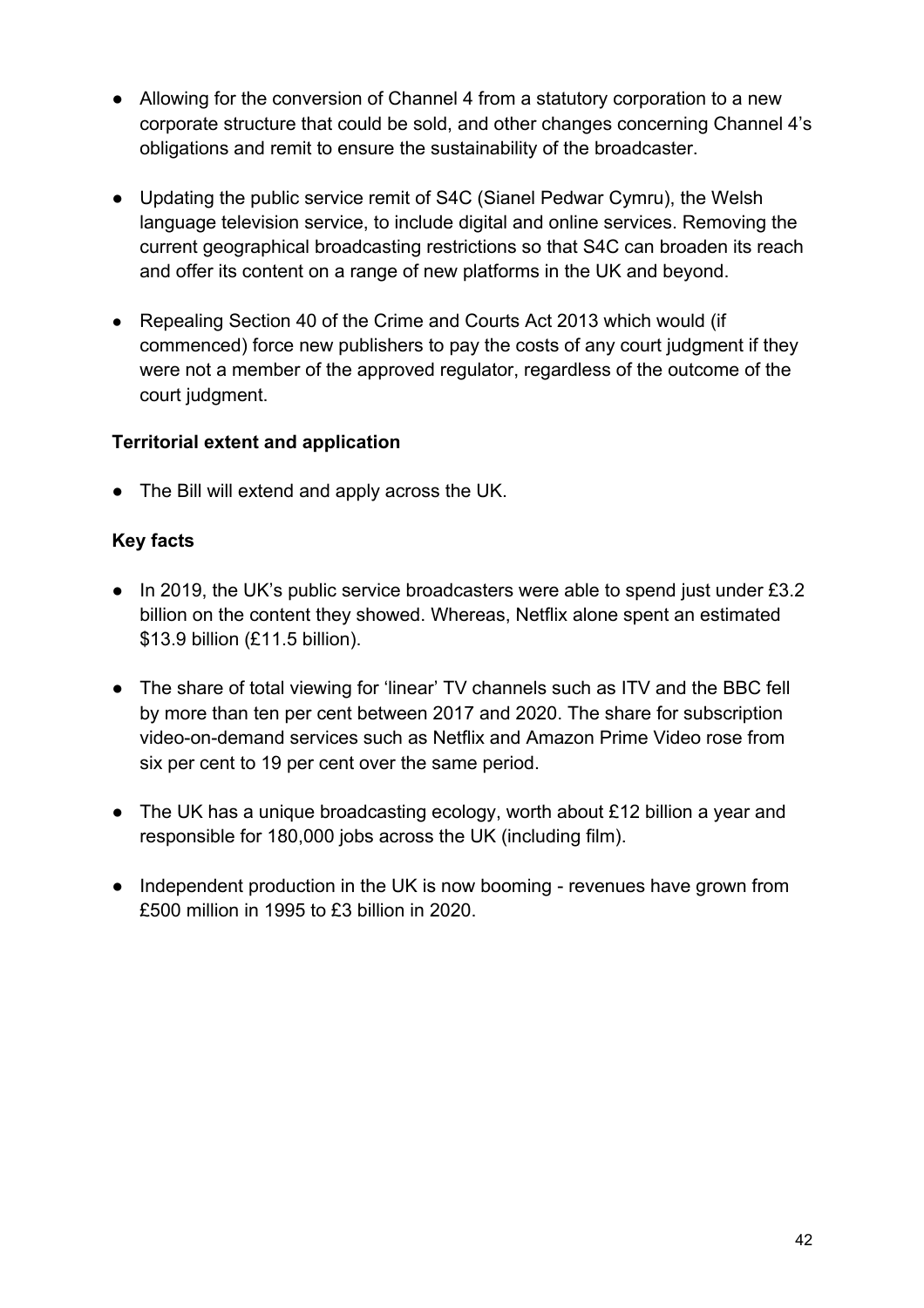## **Product Security and Telecommunications Infrastructure Bill**

## **The purpose of the Bill is to:**

- Improve cyber resilience and digital connectivity for individuals and businesses across the UK, further growing the economy.
- Ensure that smart consumer products, including smart phones and televisions, are more secure against cyber-attacks.
- Accelerate and improve the roll out of mobile and broadband networks so that more people can have good digital connectivity more quickly.

## **The main benefits of the Bill would be:**

- Protecting consumers from cyber-attacks by ensuring that manufacturers, importers and distributors only sell smart devices that meet tougher security standards.
- Ensuring product security requirements, which protect devices from emerging threats, will be regularly updated. Manufacturers will also be required to have a point of contact for reporting software vulnerabilities. This will increase consumer confidence in new technologies.
- Accelerating the rollout of broadband in the coming years, to enable faster and more reliable connectivity for more of the population. By 2025 the Government is aiming for a minimum of 85 per cent gigabit-capable coverage.
- Reducing the number of new sites and installations needed to meet the Government's digital connectivity targets by utilising existing equipment. This makes it cheaper and easier to install apparatus, giving operators more funding to invest in digital rollout, helping communities and businesses across the UK.

## **The main elements of the Bill are:**

- Requiring manufacturers, importers and distributors of smart devices to comply with minimum security standards. The legislation also imposes duties on these businesses to investigate and take action in cases of non-compliance.
- Providing a robust regulatory framework that can adapt and keep pace with rapid technological advances, techniques used by cyber criminals, hostile states and broader global regulation.
- Reforming the Electronic Communications Code to support faster, fairer and more collaborative negotiations for the use of private and public land to enable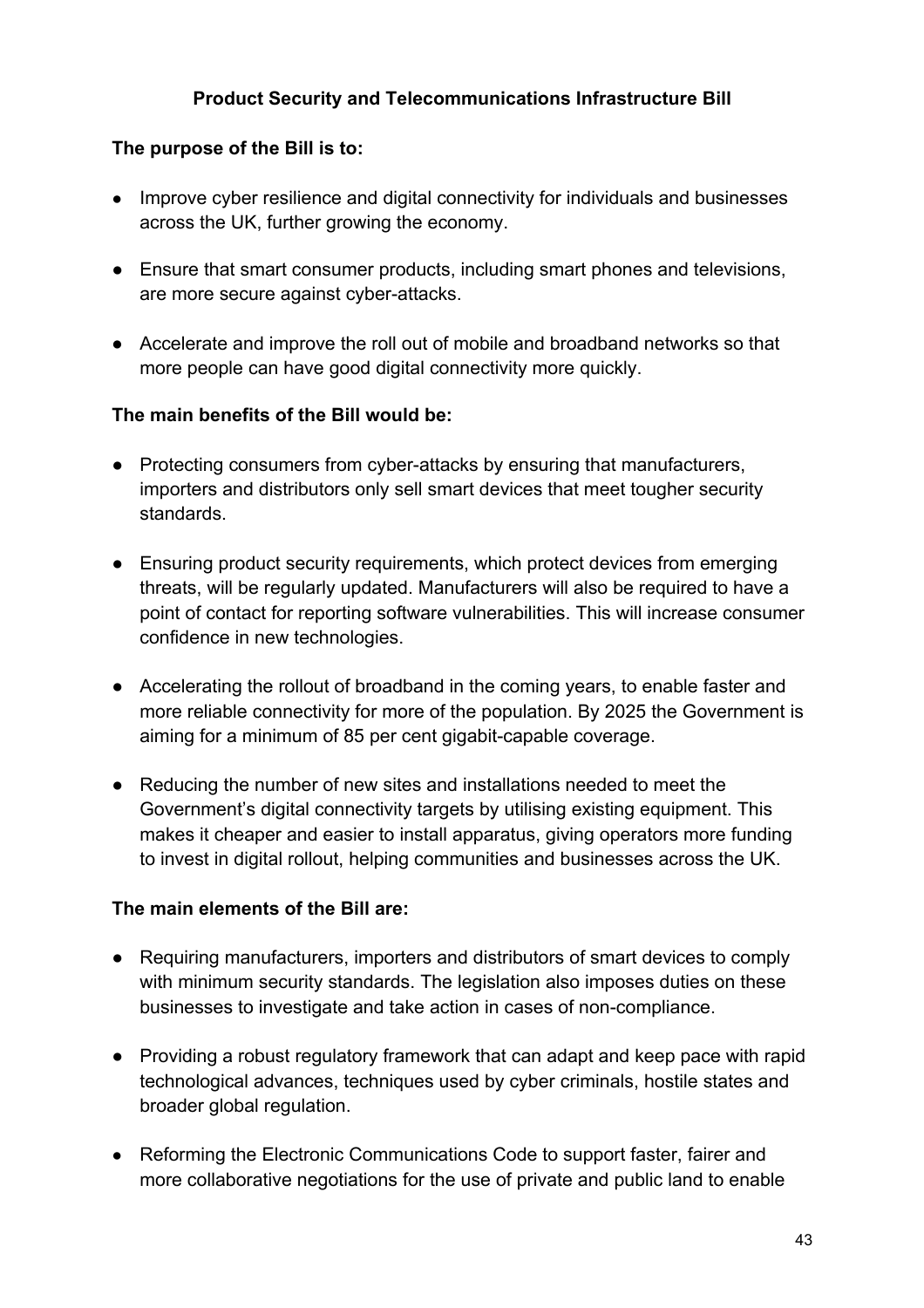deployment of telecommunications networks.

## **Territorial extent and application**

● The Bill will, in the main, extend and apply across the UK.

- The average UK household was estimated to have nine or more smart devices in 2020.
- In the first half of 2021 alone, there were 1.5 billion attempted compromises of connectable products, double the equivalent 2020 figure. Personal data has been lost and compromised devices have been used to launch attacks on businesses, governments and critical infrastructure. This Bill is a vital lever that will help protect these organisations from such attacks.
- To provide faster and more reliable connectivity to both the public and businesses, the Government wants 95 per cent of the UK's geographic landmass to have 4G coverage by 2025, and for the majority of the population to have 5G coverage by 2027.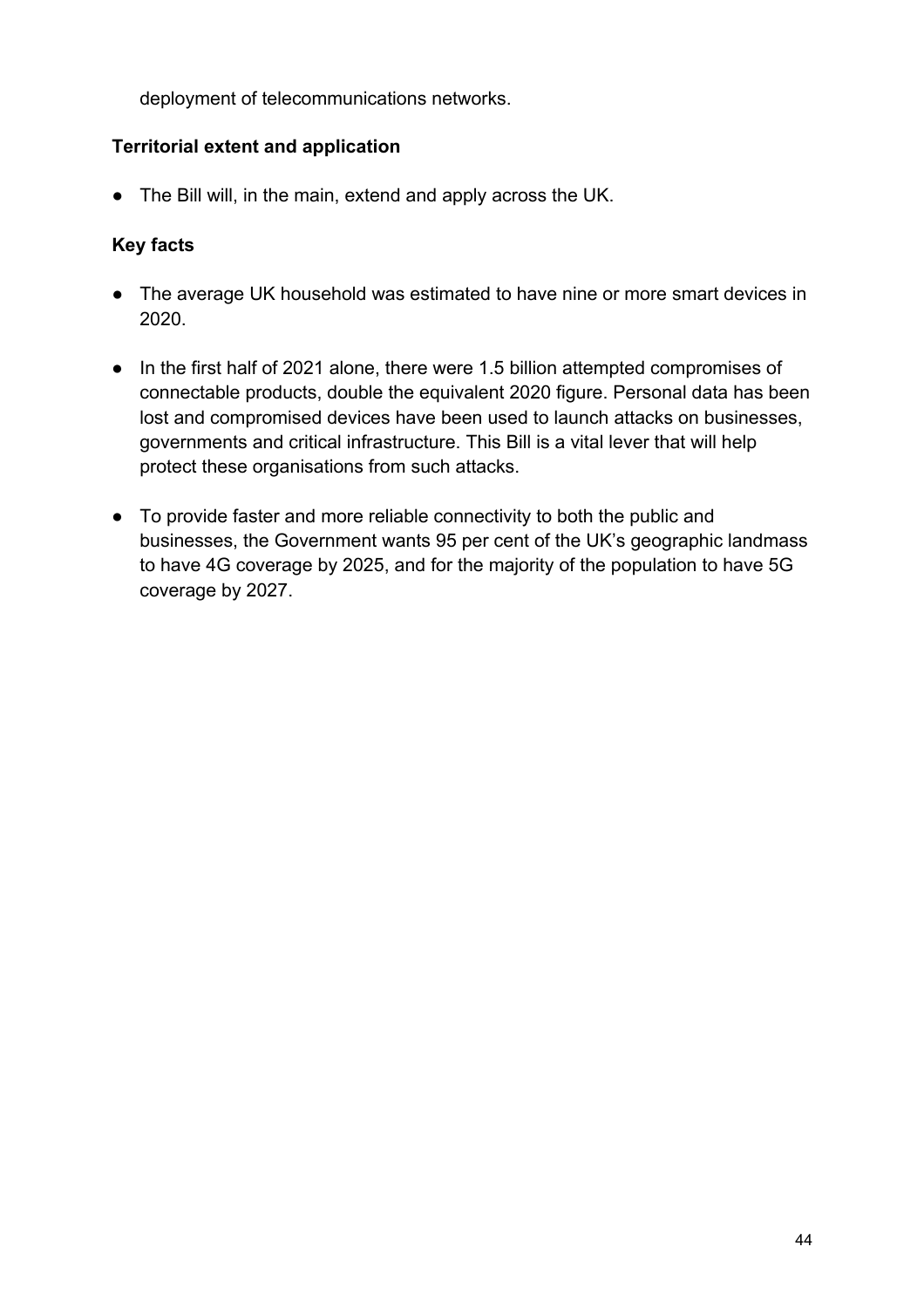## **Electronic Trade Documents Bill**

## **The purpose of the Bill is to:**

● Put electronic trade documents on the same legal footing as paper documents, removing the need for wasteful paperwork and needless bureaucracy. This will enable businesses to move from paper-based to digital-based transactions when buying and selling internationally. This will help business efficiency and support economic growth.

## **The main benefits of the Bill would be:**

- Increasing efficiency and lowering trade administration costs for businesses because processing electronic documents is faster and cheaper than paper equivalents.
- Raising the security and compliance of trade by utilising the transparency and traceability benefits electronic documents offer.
- Realising environmental benefits from reduced use of paper and courier emissions in trade administration.

## **The main elements of the Bill are:**

- Bringing about much needed modernisation to long-standing statutes such as the Bills of Exchange Act 1882 and the Carriage of Goods by Sea Act 1992.
- Removing the legal obstacle to the use of trade documents in digital form, and ensuring that such documents have the same effects as paper counterparts.
- Allowing the adoption of new digital solutions which bypass the need for paper and wet ink signatures.
- Ensuring that trade documents in electronic form meet certain criteria designed to replicate the key features of paper trade documents. These criteria include: ensuring that an electronic document is subject to exclusive control (only one person, or persons acting jointly, can exercise control over it at any one time) and once transferred the previous holder should no longer be able to exercise control over the document.

## **Territorial extent and application**

● This Bill will extend and apply across the UK.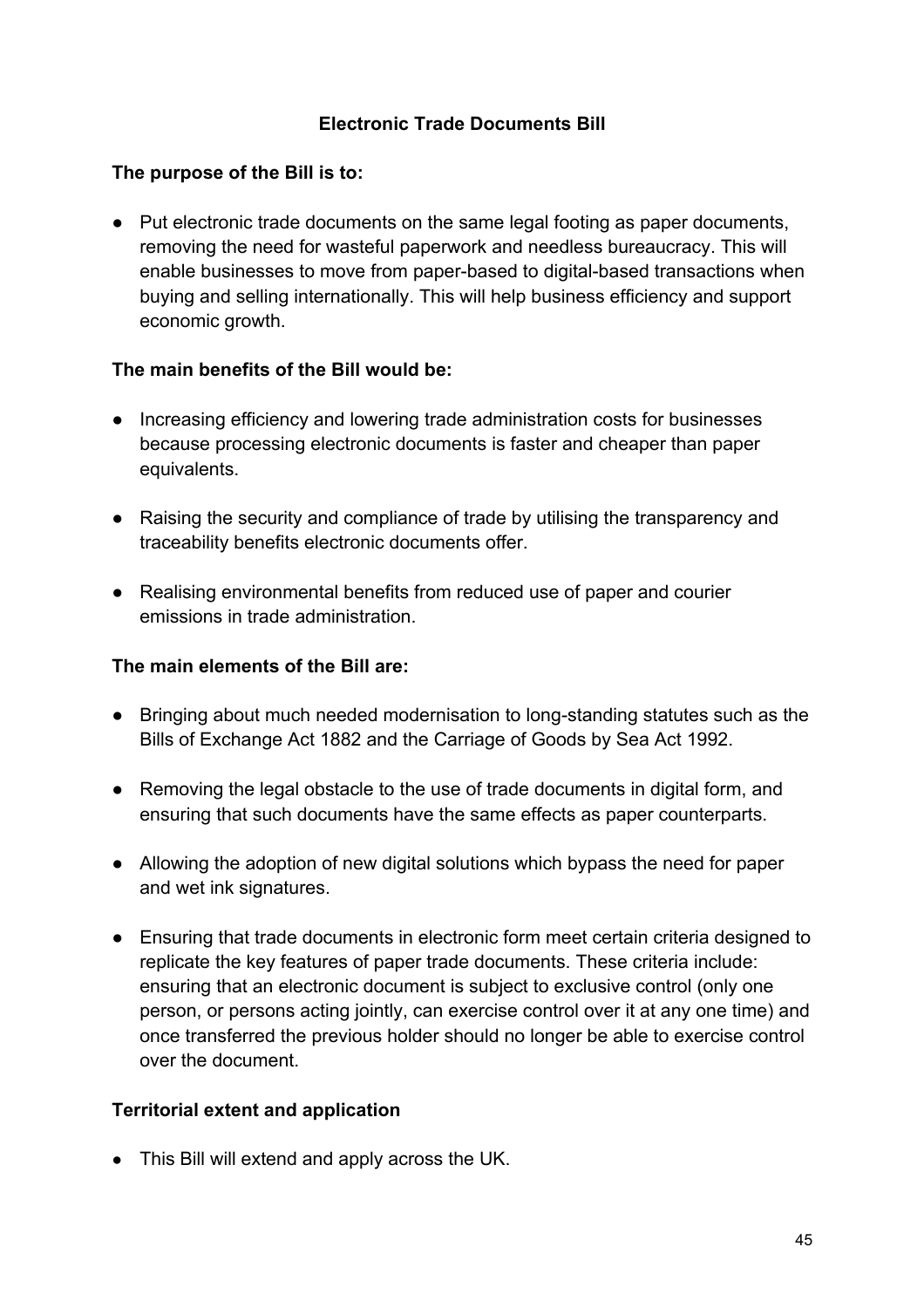- The Digital Container Shipping Association estimates that if 50 per cent of the container shipping industry were to adopt electronic bills of lading, the collective global savings would be in the region of £3 billion. Most respondents to the Law Commission consultation expect savings for businesses trading internationally of at least five per cent on transaction costs.
- Respondents also noted that processing electronic trade documents is much more time efficient than processing paper documents. According to CargoX, as cited by Trade Finance Global, transferring a paper-based trade document can take seven to ten days, whereas processing the document electronically will reduce this to as short as 20 seconds.
- Digitising trade documents would reduce the estimated 28.5 billion paper trade documents currently used each year.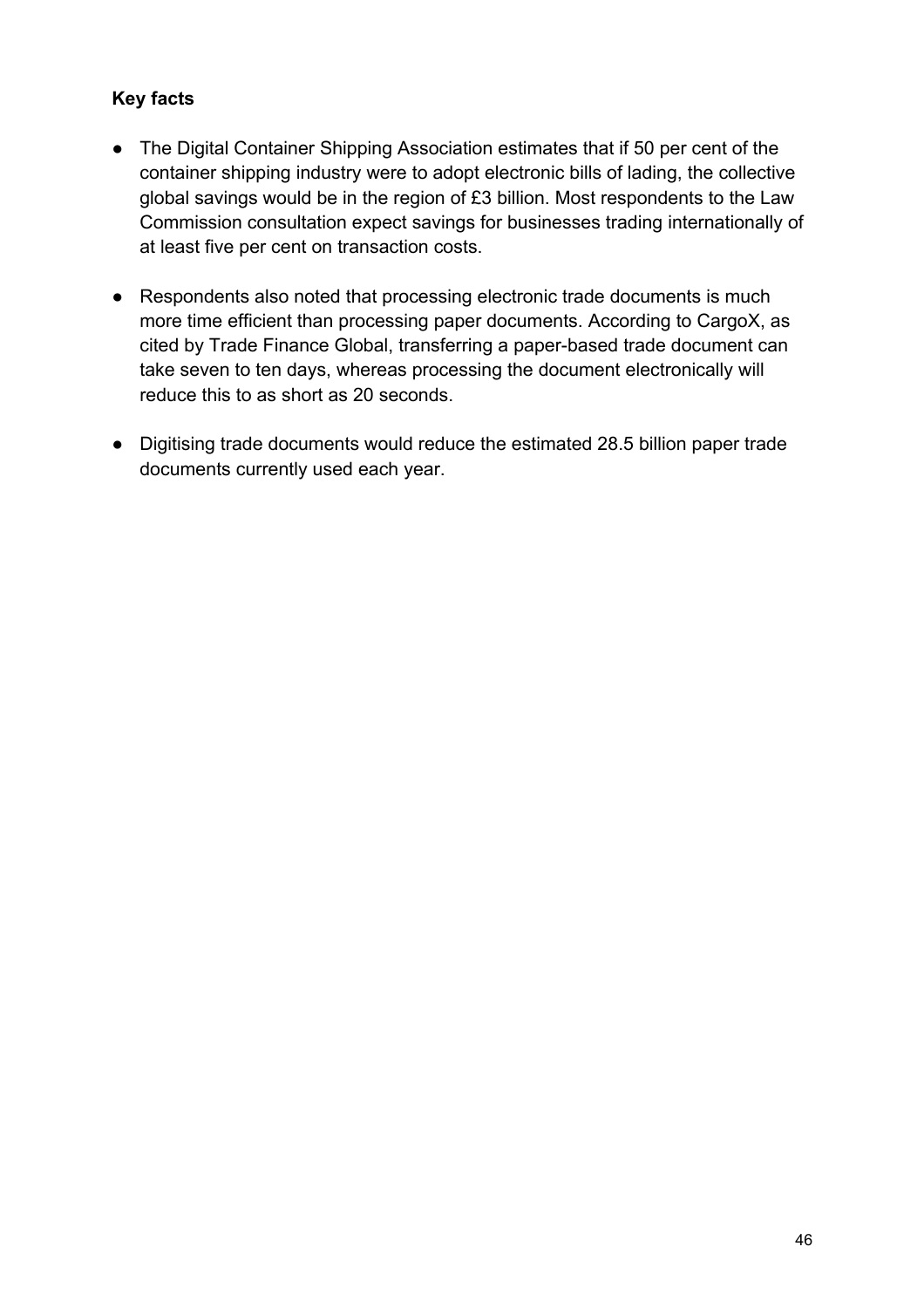## **High Speed Rail (Crewe – Manchester) Bill**

### **The purpose of the Bill is to:**

● Provide the powers to build and operate the next stage of the High Speed Two (HS2) network between Crewe and Manchester.

#### **The main benefits of the Bill would be:**

- Supporting the UK's recovery from COVID-19 and rebuilding the economy through the delivery of large scale, high-quality infrastructure that will stimulate short-term economic activity, generate long-term growth, and tackle regional disparity by delivering a new transport spine in the North West.
- Helping the UK to meet its targets on carbon, biodiversity, and wider environmental sustainability, through the provision of a low-carbon alternative for travel for many decades to come and the commitment to aim for ten per cent net gain in biodiversity.
- Enabling enhancements to the existing Rail Network across the North, freeing up much needed capacity on key routes, such as Stockport to Manchester, and relieving the bottleneck at Crewe. It also provides critical infrastructure to allow the delivery of Northern Powerhouse Rail and new Manchester Metrolink routes.

#### **The main elements of the Bill are:**

- Providing the powers to compulsorily acquire the land needed for the railway, construct the railway, and operate it.
- Seeking outline planning permission to deliver the scheme.
- Setting out how existing railway regulation will apply to HS2.
- Modifying, or disapplying, existing legislation that would apply to the construction of the scheme, reflecting that the scheme will have been approved by Parliament.

## **Territorial extent and application**

• The Bill will extend across the UK, but apply to England and Scotland only.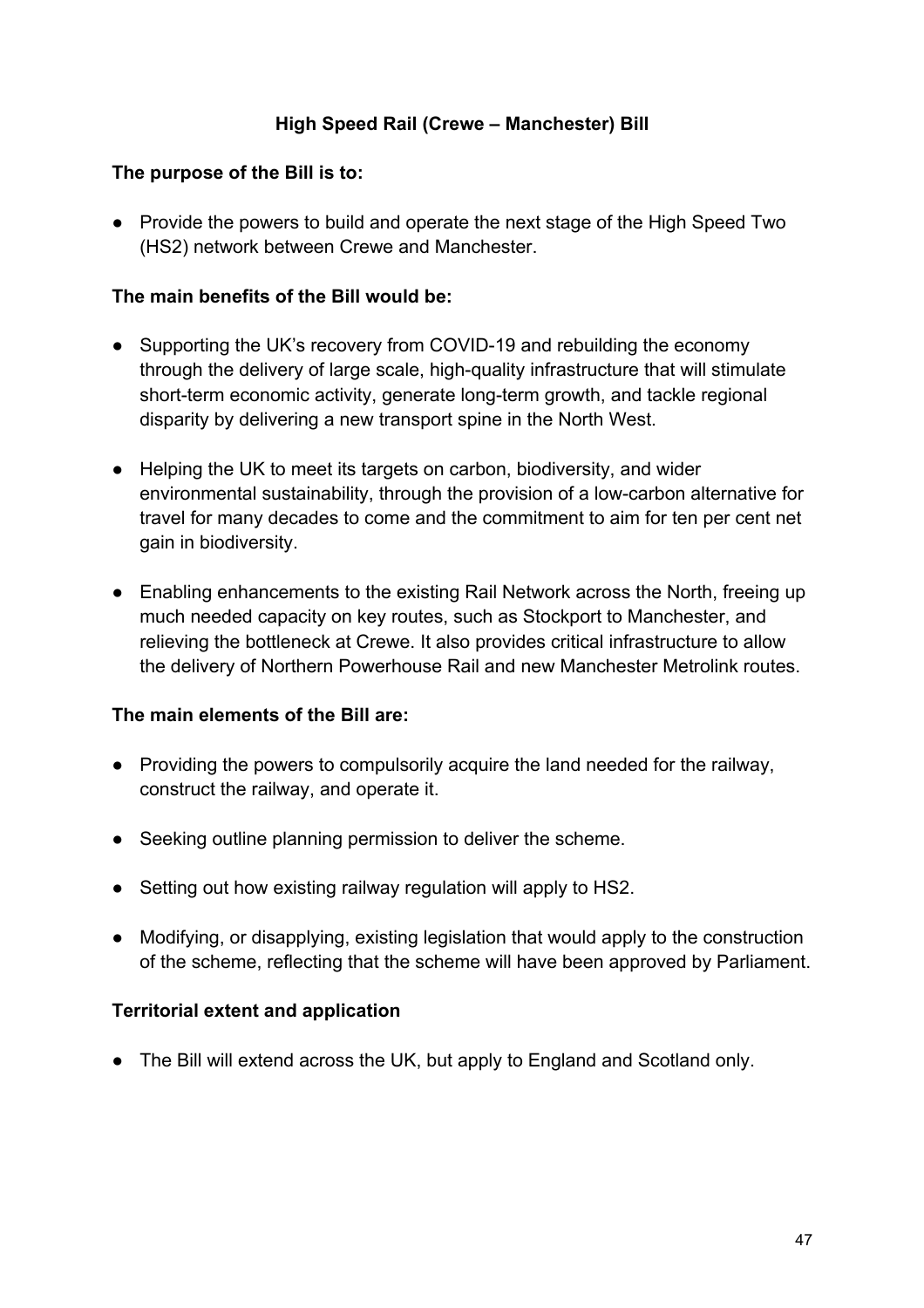- This Bill is part of delivering the Integrated Rail Plan which, at £96 billion, is the single biggest investment in Britain's rail network ever.
- The route runs north-east from Crewe towards Manchester, and includes two new stations, one at Manchester Airport (which is subject to third party funding) and the other adjacent to Manchester Piccadilly station.
- Completion of the scheme and start of services is expected between 2035-41.
- HS2 is already supporting over 22,000 skilled jobs and has created more than 825 apprenticeships. To date, over 2,400 companies have now delivered work on HS2 Ltd. At its peak, HS2 is forecast to support over 34,000 jobs in construction and rail engineering activities, and 3,100 permanent jobs in operation and maintenance.
- The proposed scheme for this phase will further shorten journey times, making Manchester just over an hour away from London. It will also almost triple train capacity between Manchester to Birmingham (from 450 seats currently to up to 1,100 seats per hour once the route opens).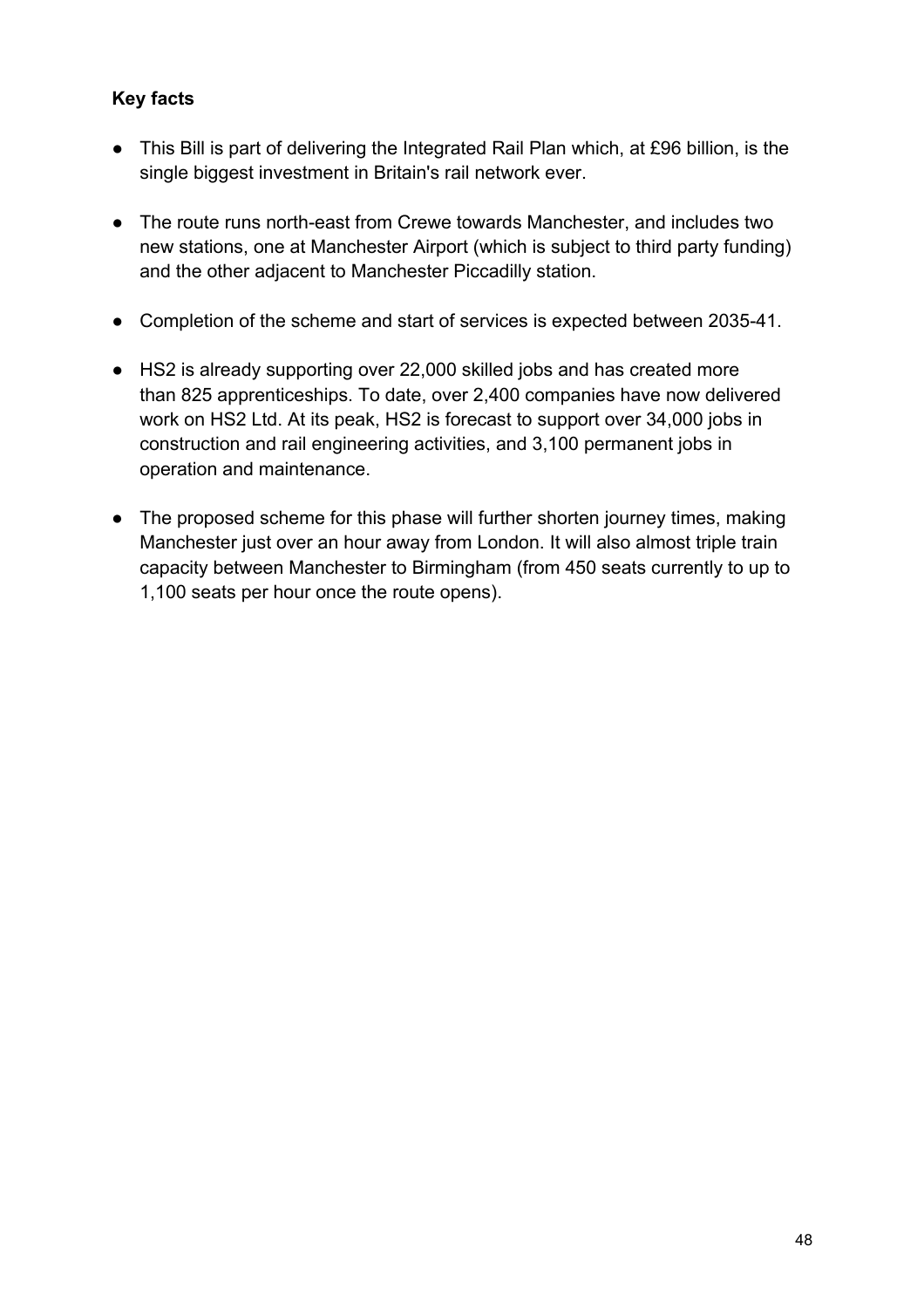## **The purpose of the draft Bill is to:**

- Rebuild trust in the UK's audit, corporate reporting and corporate governance system and the insolvency regulatory framework.
- Ensure accountability for those with key roles in that system.
- Increase resilience and choice in the statutory audit market reinforcing the UK's reputation as a world-leading destination for investment.

## **The main benefits of the draft Bill would be:**

- Strengthening the UK's position as a global leader in corporate governance by improving confidence in the UK market, better protecting jobs and investments, and reducing the cost of capital for well-run companies.
- Improving protection for the UK against risks to jobs, pensions, and suppliers from unexpected company collapses, by improving scrutiny of the largest nonlisted companies and strengthening the insolvency framework to increase confidence in the system.
- Increasing competition in the audit market by supporting the growth of challenger firms to reduce the dominance of the largest audit firms, giving businesses greater choice and making the market more resilient.

## **The main elements of the draft Bill are:**

- Establishing a new statutory regulator, the Audit, Reporting and Governance Authority, that will protect and promote the interests of investors, other users of corporate reporting and the wider public interest.
- Providing new measures to open up the market, including a new approach of managed shared audit in which challenger firms undertake a share of the work on large-scale audits. This will improve the quality and usefulness of audit; and boost resilience, competition, and choice in the audit market.
- Bringing the largest private companies in scope of regulation in the definition of 'public interest entities', recognising the public interest in companies of this size.
- Giving the new regulator effective powers to enforce directors' financial reporting duties, to supervise corporate reporting, and to oversee and regulate the accountancy and actuarial professions.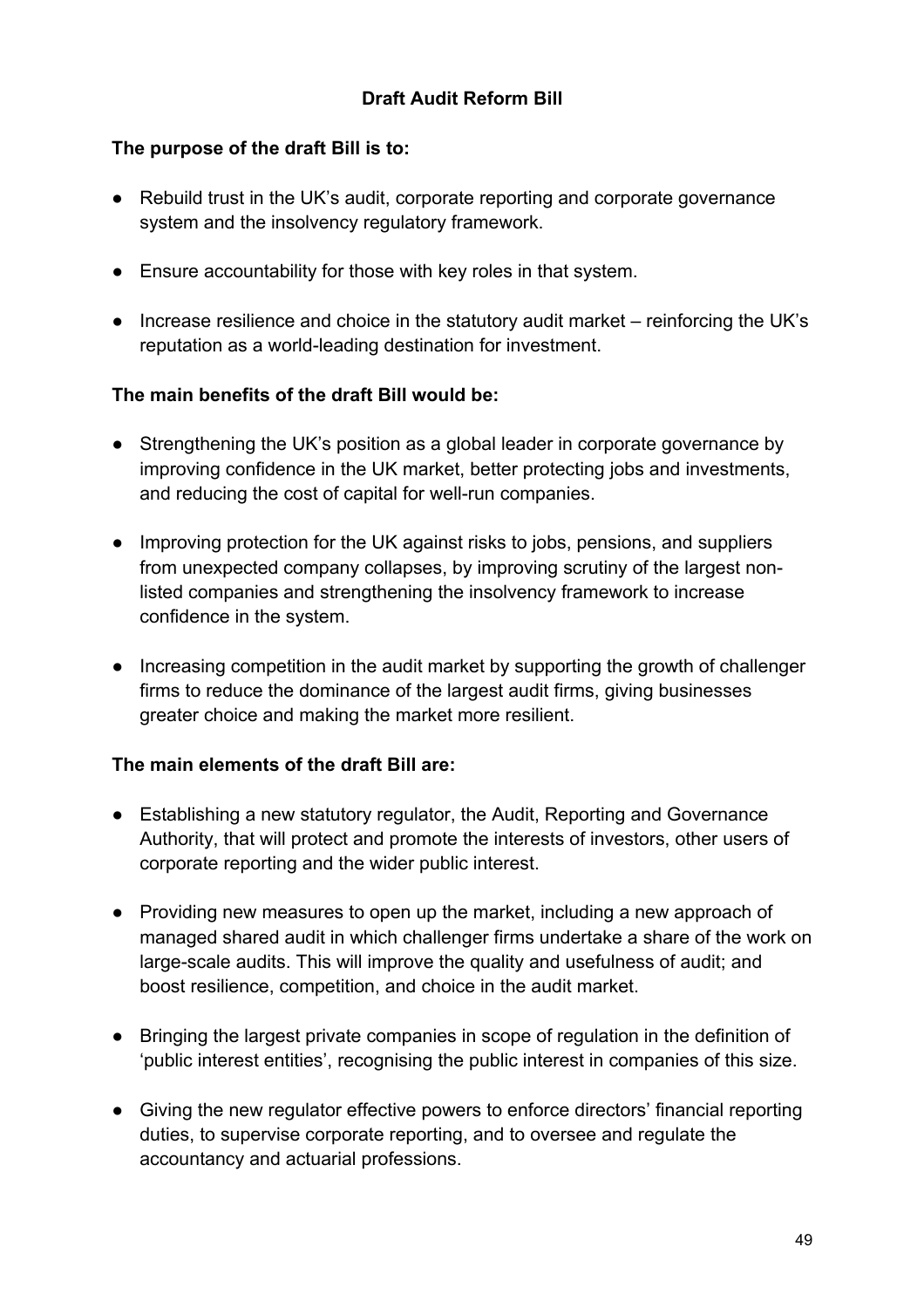● Reforming the regulation of Insolvency Practitioners to give greater confidence to creditors and strengthening corporate governance of firms in or approaching insolvency so that 'asset stripping' can be more effectively tackled.

# **Territorial extent and application**

• The draft Bill will extend and apply across the UK.

- In 2021 the Financial Reporting Council found that nearly a third of the major company audits that it inspected required improvement.
- There has been consolidation in the audit sector in the last 30 years, falling from eight to four major audit firms. In 2020, every company in the FTSE 100 and 91 per cent of the FTSE 250 were audited by one of the four largest audit firms.
- Three independent reviews undertaken by Sir John Kingman, Sir Donald Brydon and the Competition and Markets Authority made recommendations to the Government on audit and corporate reporting. Many of their recommendations require primary legislation and will be taken forward in this Bill. The Government's response to the consultation on its White Paper, *Restoring trust in audit and corporate governance,* will be published shortly.
- Previous corporate collapses have had a significant impact on individuals and the economy:
	- o 9,000 redundancies were made, 555 retail stores closed and 1,286 companies and government entities owed money following the collapse of Thomas Cook;
	- o 11,000 jobs put at risk by the collapse of BHS; and
	- o 7,000 suppliers and contractors impacted by the collapse of Carillion.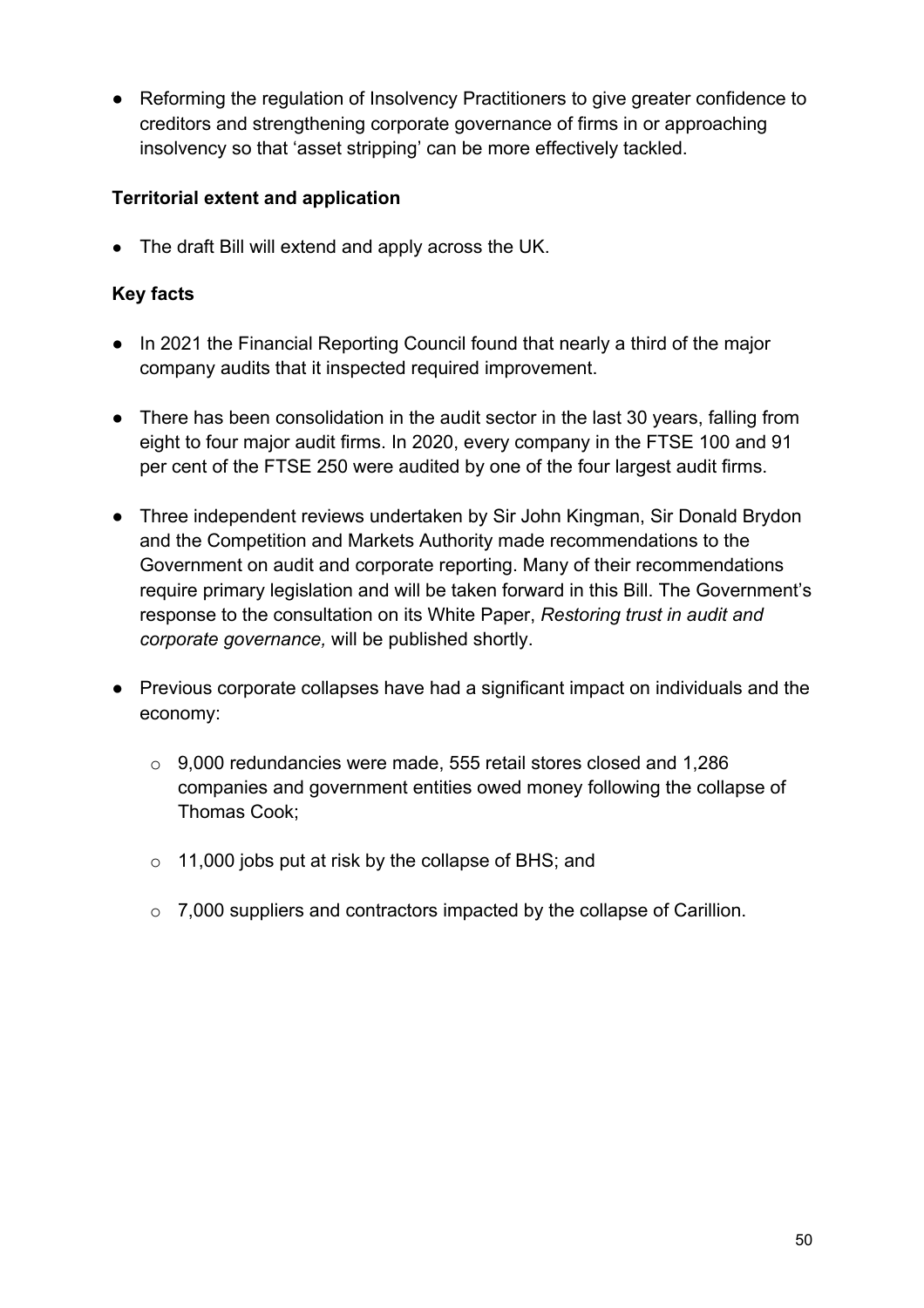# **Brexit Freedoms Bill**

*"My Government will continue to seize the opportunities of the United Kingdom's departure from the European Union, to support economic growth. Regulations on businesses will be repealed and reformed. A bill will enable law inherited from the European Union to be more easily amended."*

# **The purpose of the Bill is to:**

● Fulfil the manifesto commitment to end the supremacy of European law and seize the benefits of Brexit by ensuring regulation fits the needs of the UK, which in turn will enable economic growth.

## **The main benefits of the Bill would be:**

- Ensuring that retained EU law can be amended, repealed or replaced with legislation which better suits the UK, without this taking decades of parliamentary time to achieve.
- Modernising the UK's approach to making regulations, improving the nimbleness and competitiveness of the UK economy whilst maintaining high standards.
- Enabling the UK to be the best regulated economy in the world and creating a regulatory environment that encourages prosperity, innovation, entrepreneurship and the cutting of £1 billion of burdensome EU red tape for businesses.
- Asserting the sovereignty of Parliament by removing the supremacy of retained EU law over UK law in our legal system.

## **The main elements of the Bill are:**

- Creating new powers to strengthen the ability to amend, repeal or replace the large amounts of retained EU law by reducing the need to always use primary legislation to do so.
- Removing the supremacy of retained EU law as it still applies in the UK.
- Clarifying the status of retained EU law in UK domestic law to reflect the fact that much of it became law without going through full democratic scrutiny in the UK Parliament.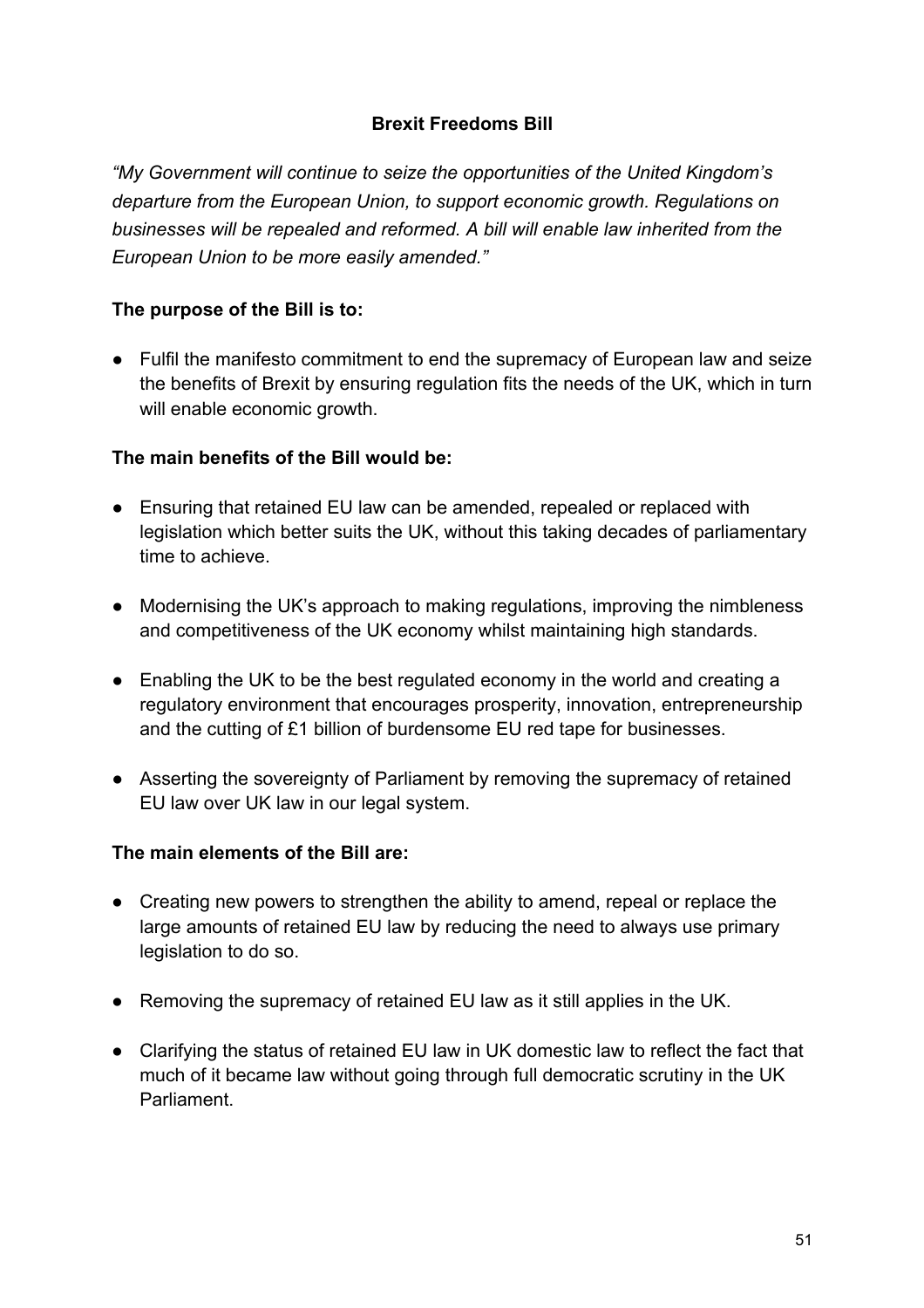## **Territorial extent and application**

● The Bill will extend and apply across the UK.

- As a condition of membership, the UK was required to abide by EU law, giving up its sovereignty and the ability to set rules that diverged from the EU. These laws were implemented into the UK legal system during our EU membership through the European Communities Act 1972 and other legislation. This EU-derived legislation was transferred into UK law as retained EU law. This was a bridging measure when we left the EU to ensure short-term legal stability, but in the knowledge that much of it was not right for the UK in the longer term.
- The Government's review of retained EU law has, to date, identified over 1,400 pieces of EU-derived law that have been transferred into UK law. Many of these were agreed as a messy compromise between 28 different EU member states and they did not always reflect the UK's own priorities or objectives. Much of this law was also imposed and changed with minimal parliamentary scrutiny in the past.
- The supremacy of EU law still applies to legislation passed before we left the EU; a total of 2,376 Acts of Parliament. By removing the principle of supremacy, the relationship between EU-derived law and those Acts of Parliament will be changed to ensure that EU-derived law no longer takes priority over laws passed by the UK Parliament. The Bill is an opportunity to address this, realise the benefits of Brexit and ensure that there is no higher law than an Act of Parliament.
- The Bill will significantly reduce the amount of time needed to make retained EU legislation fit for the UK, meaning the Government can more quickly implement the benefits of Brexit.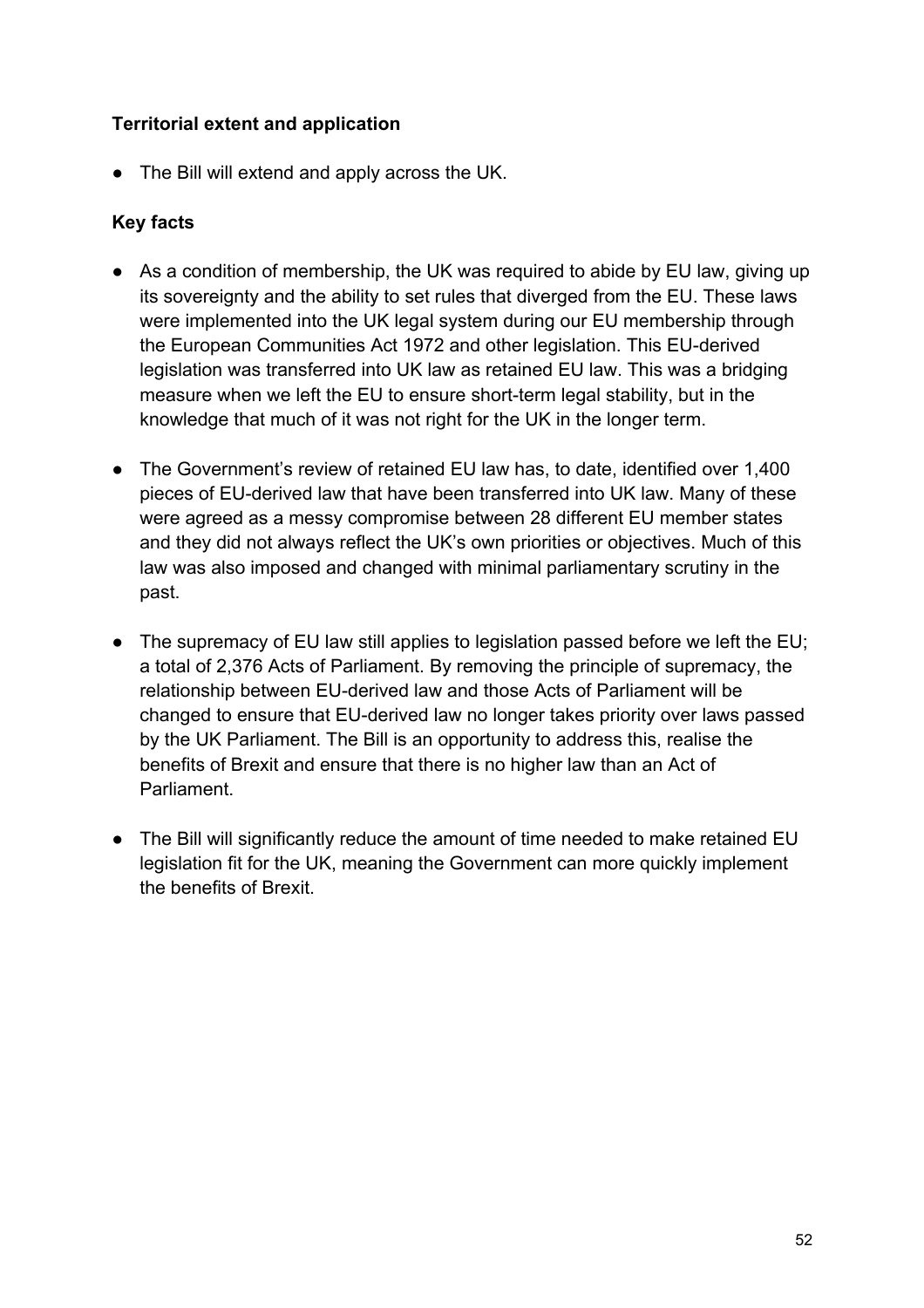## **Procurement Bill**

*"Public sector procurement will be simplified to provide new opportunities for small businesses."*

## **The purpose of the Bill is to:**

- Take advantage of the benefits of Brexit by reforming the UK's public procurement regime to create a simpler and more transparent system that better meets the country's needs, rather than being based on transposed EU directives.
- Boost business by making public procurement more accessible for new entrants such as small businesses and voluntary, charitable and social enterprises, enabling them to compete for public contracts.

## **The main benefits of the Bill would be:**

- Taking back control of the rules that govern how public money is spent and cutting red tape. Now that we no longer have to abide by bureaucratic EU rules and regulations, our intention is to create a simpler regime that works better for the UK, reducing costs and improving productivity. For example, by establishing a single digital platform for supplier registration, businesses will only have to submit their data once to qualify for any public sector procurement.
- Introducing new arrangements to buy at pace when needed to protect life, health, or public order, so we can easily replicate the great success of the Vaccine Taskforce now we are outside the EU.
- Giving public sector buyers more freedom and flexibility by allowing them to better negotiate with suppliers and to design the buying process to meet the needs of their specific procurement.
- Making it easier, especially for small and medium-sized businesses, to bid for public sector contracts.
- Enabling smaller contracts to be restricted to UK suppliers, as permitted by World Trade Organization rules, and ensuring that procurement activities aid jobs and innovation.
- Helping buyers to disqualify suppliers who are unfit to bid for public contracts because of past misconduct, corruption or poor performance.
- Saving time for public bodies, as a result of new streamlined procedures, meaning better commercial outcomes that deliver greater value for money for taxpayers.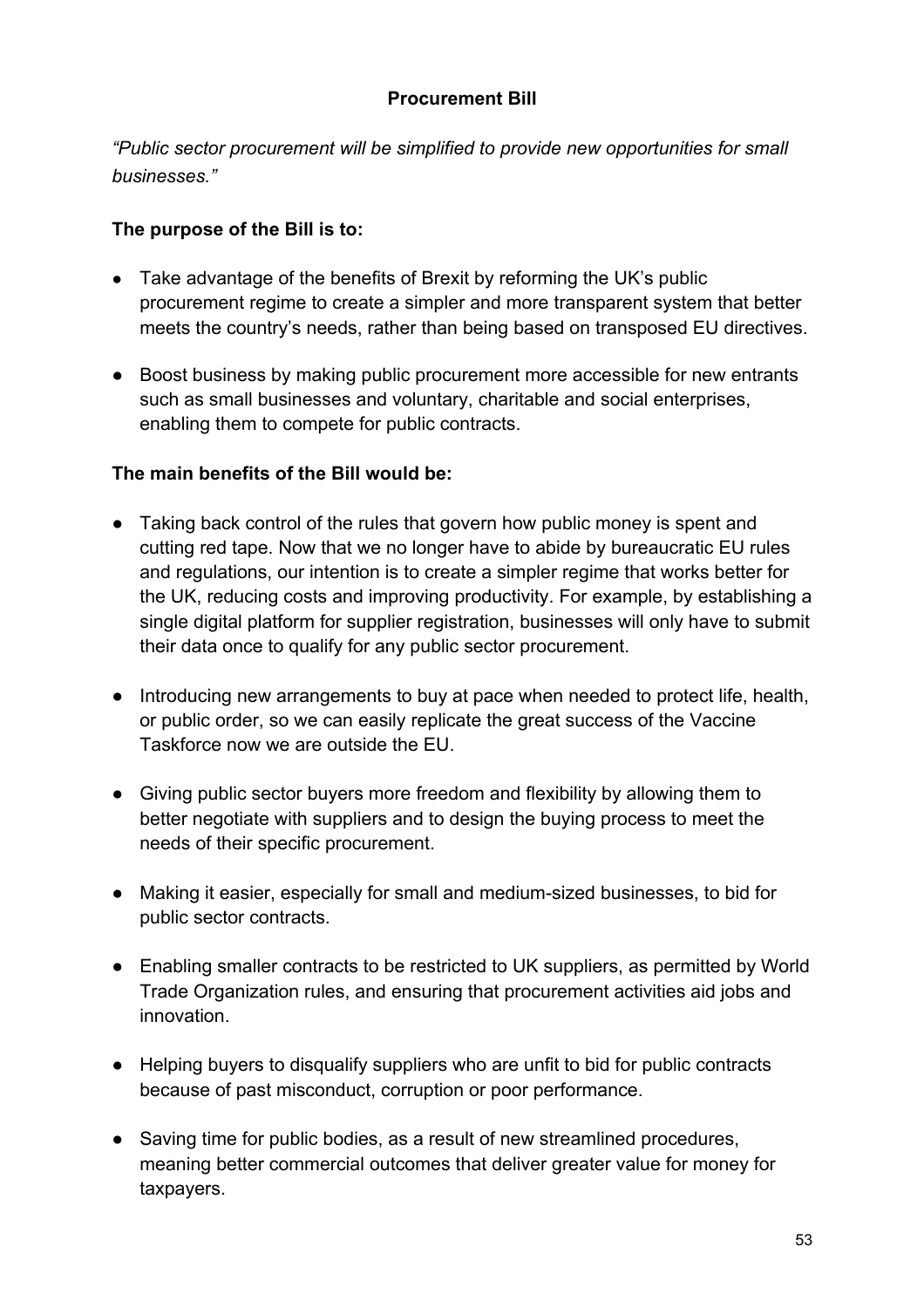## **The main elements of the Bill are:**

- Enshrining in law the objectives of public procurement including: delivering value for money, maximising public benefit, treating suppliers equally and without discrimination, and acting, and being seen to act, with integrity.
- Requiring buyers to have regard to the Government's strategic priorities for public procurement as set out in the National Procurement Policy Statement.
- Introducing new, clearer arrangements for how contracting authorities can buy at pace if necessary to protect life or health, public order or safety, with strengthened safeguards for transparency.
- Tackling unacceptable behaviour and poor performance through new exclusion rules and giving buyers the tools they need to properly take account of a bidder's past performance.
- Providing a number of sector-specific features where necessary, including tailored rules to better suit defence and security procurement in order to protect our national interests.
- Reforming the Single Source Contract Regulations to ensure we continue to pay fair prices on single source defence contracts while providing value for money.

## **Territorial extent and application**

● The Bill will extend and apply to England, Wales and Northern Ireland, with some provisions extending and applying across the UK. The Scottish Government has decided not to implement these reforms for devolved bodies in Scotland.

- Amounting to around £300 billion, public procurement accounts for around a third of all public expenditure every year. By improving the way public procurement is regulated, the Government can not only save the taxpayer money but drive social, environmental and economic benefits across every part of the UK.
- The new regime will also ensure compliance with our international obligations including the World Trade Organization Government Procurement Agreement, which gives British businesses guaranteed access to £1.3 trillion in public procurement opportunities overseas.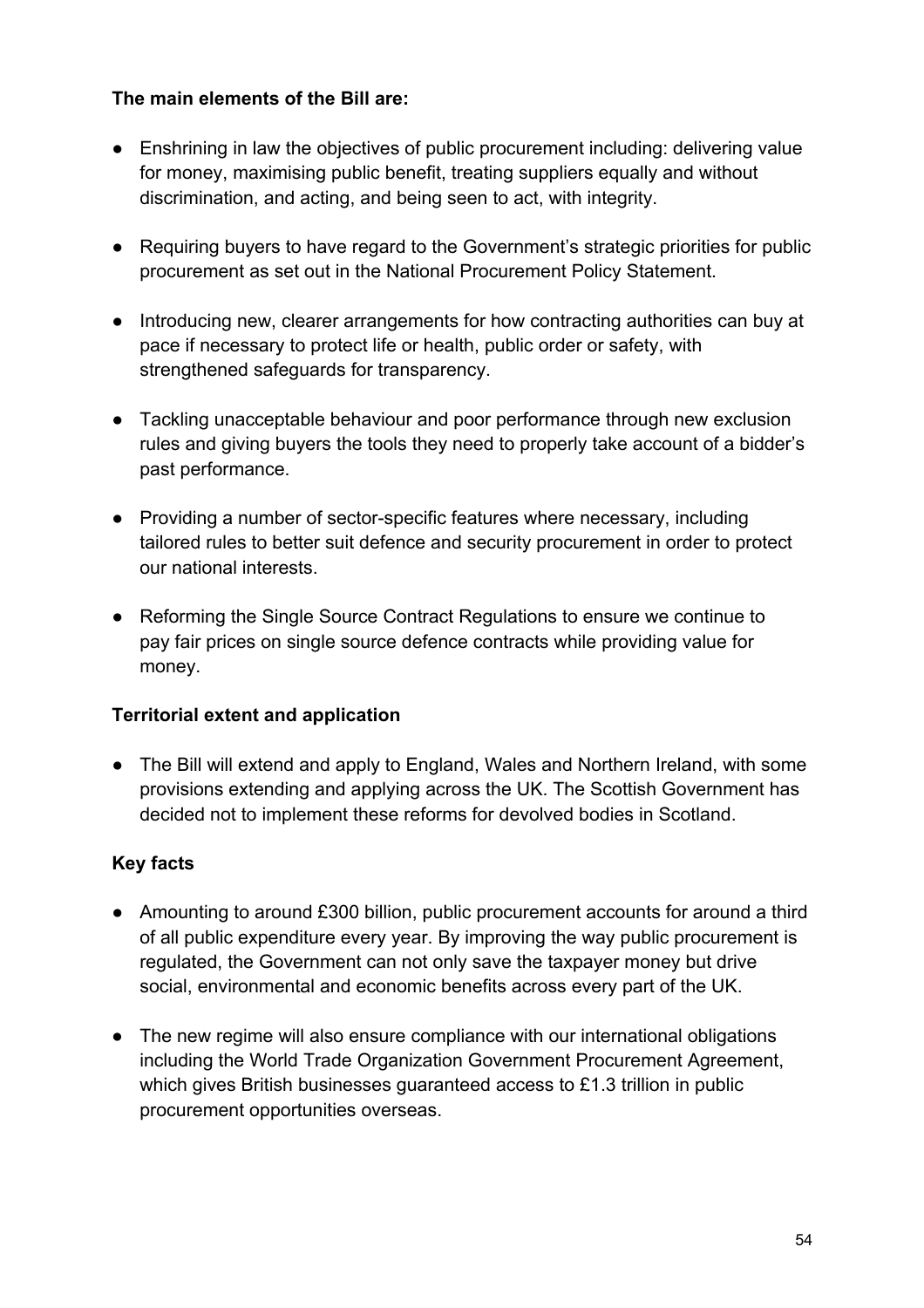## **Financial Services and Markets Bill**

*"New legislation will strengthen the United Kingdom's financial services industry, ensuring that it continues to act in the interest of all people and communities".* 

### **The purpose of the Bill is to:**

- Maintain and enhance the UK's position as a global leader in financial services, ensuring the sector continues to deliver for individuals and businesses across the country. This will promote a competitive marketplace for the effective use of capital, supporting economic growth.
- Seize the benefits of Brexit, by establishing a coherent, agile and internationallyrespected approach to financial services regulation that best suits the interests of the UK.

#### **The main benefits of the Bill would be:**

- Cutting red tape in the financial sector to make the UK an even more attractive place to invest and do business, while making sure that high standards are maintained.
- Harnessing the opportunities of innovative technologies in financial services, including supporting the safe adoption of cryptocurrencies and resilient outsourcing to technology providers.
- Supporting individuals' confidence in financial services by ensuring continued access to cash across the UK and protecting people from scams.

#### **The main elements of the Bill are:**

- Revoking retained EU law on financial services and replacing it with an approach to regulation that is designed for the UK.
- Updating the objectives of the financial services regulators to ensure a greater focus on growth and international competitiveness.
- Reforming the rules that regulate the UK's capital markets to promote investment.
- Ensuring that people across the UK continue to be able to access their own cash with ease.
- Introducing additional protections for those investing or using financial products, to make it safer and support the victims of scams.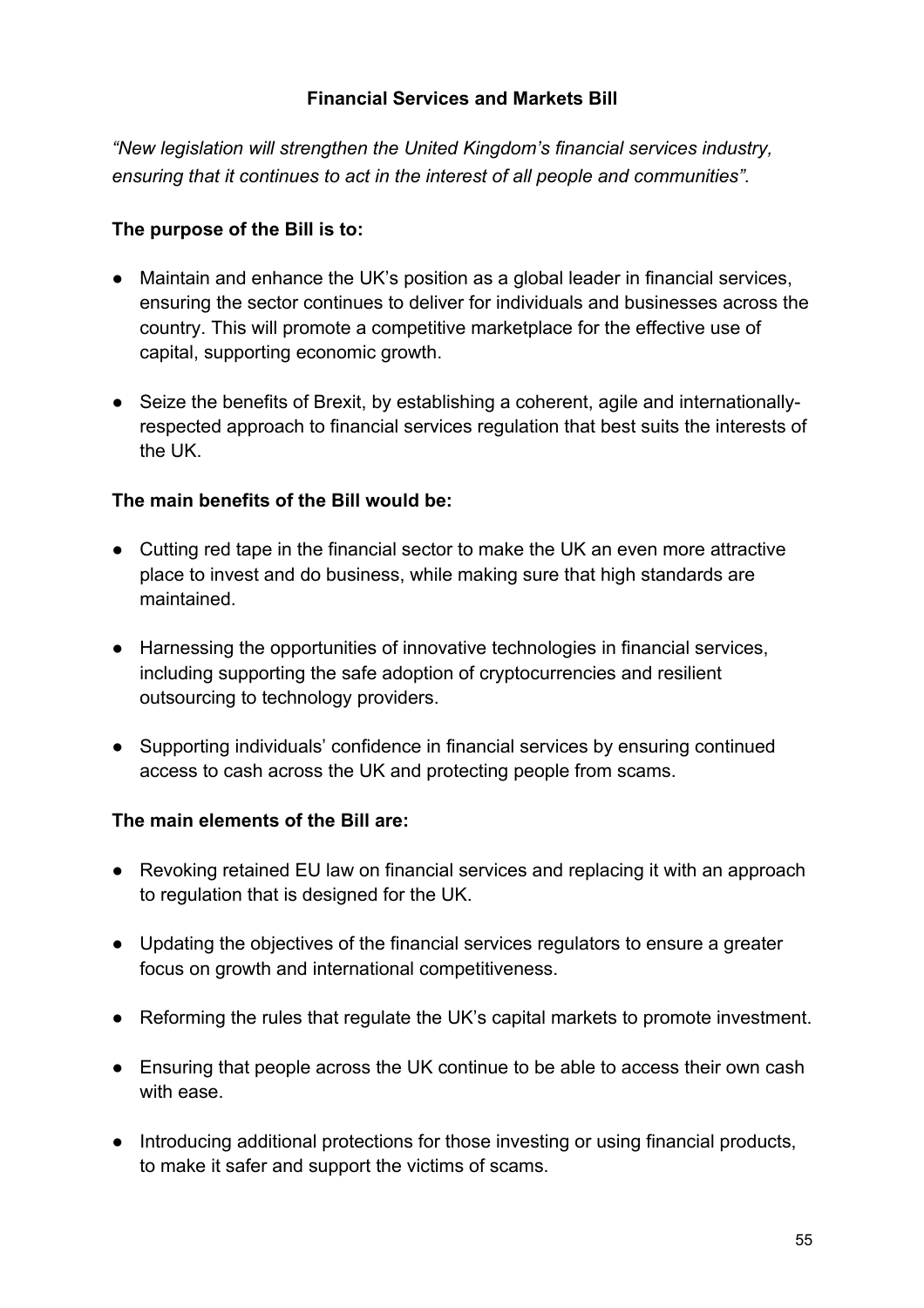## **Territorial extent and application**

● The Bill will extend and apply across the UK.

- Financial and related professional services are vital to the UK economy, employing more than 2.3 million people across the UK, and contributing more than £193 billion (including £75 billion in tax) to the economy.
- Since the Chancellor's speech at Mansion House in July 2021, we have made significant progress delivering the Government's ambitious vision for the financial services sector to ensure it acts in the interests of communities and citizens, creating jobs, supporting businesses, and powering growth across all parts of the UK. The Government has:
	- o continued to negotiate a ground-breaking Mutual Recognition Agreement with Switzerland, incorporated financial services provisions in trade deals with Australia and New Zealand, and reached agreement in principle on a Digital Economy Agreement with Singapore; and
	- o continued to take forward measures in response to the Kalifa Review of UK Fintech, such as securing funding to establish the Centre of Finance, Innovation and Technology, to ensure the UK remains a world-leader in fintech.
- Removing restrictions on trading in wholesale markets will benefit around 3,200 investment firms in the UK who are currently prevented from getting the best price for investors.
- Cash remains an important payment method for millions of people across the UK, particularly those in vulnerable groups. Cash is the second most frequently used method of payment in the UK, and around 5.4 million adults (ten per cent) rely on cash to a very great or great extent in their daily lives.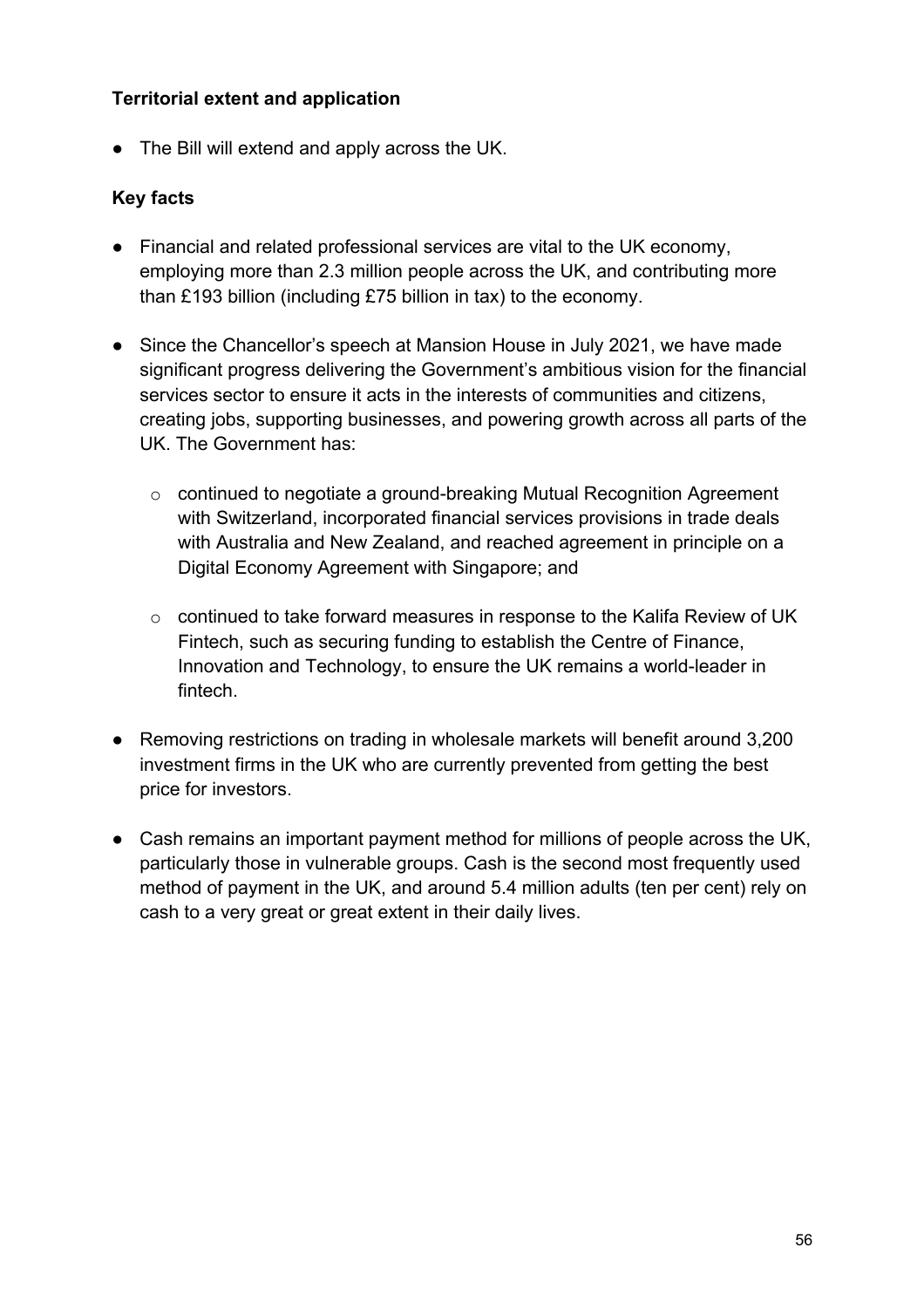## **Data Reform Bill**

 *"The United Kingdom's data protection regime will be reformed."*

## **The purpose of the Bill is to:**

- Take advantage of the benefits of Brexit to create a world class data rights regime that will allow us to create a new pro-growth and trusted UK data protection framework that reduces burdens on businesses, boosts the economy, helps scientists to innovate and improves the lives of people in the UK.
- Modernise the Information Commissioner's Office, making sure it has the capabilities and powers to take stronger action against organisations who breach data rules while requiring it to be more accountable to Parliament and the public.
- Increase industry participation in Smart Data Schemes, which will give citizens and small businesses more control of their data. The Bill will also help those who need health care treatments, by helping improve appropriate access to data in health and social care contexts.

## **The main benefits of the Bill would be:**

- Increasing the competitiveness and efficiencies of UK businesses by reducing the burdens they face, for example by creating a data protection framework that is focused on privacy outcomes rather than box-ticking.
- Making sure that data can be used to empower citizens and improve their lives, via more effective delivery of public healthcare, security, and government services.
- Creating a clearer regulatory environment for personal data use that will fuel responsible innovation and drive scientific progress.
- Ensuring that the regulator takes appropriate action against organisations who breach data rights and that citizens have greater clarity on their rights.
- Simplifying the rules around research to cement the UK's position as a science and technology superpower.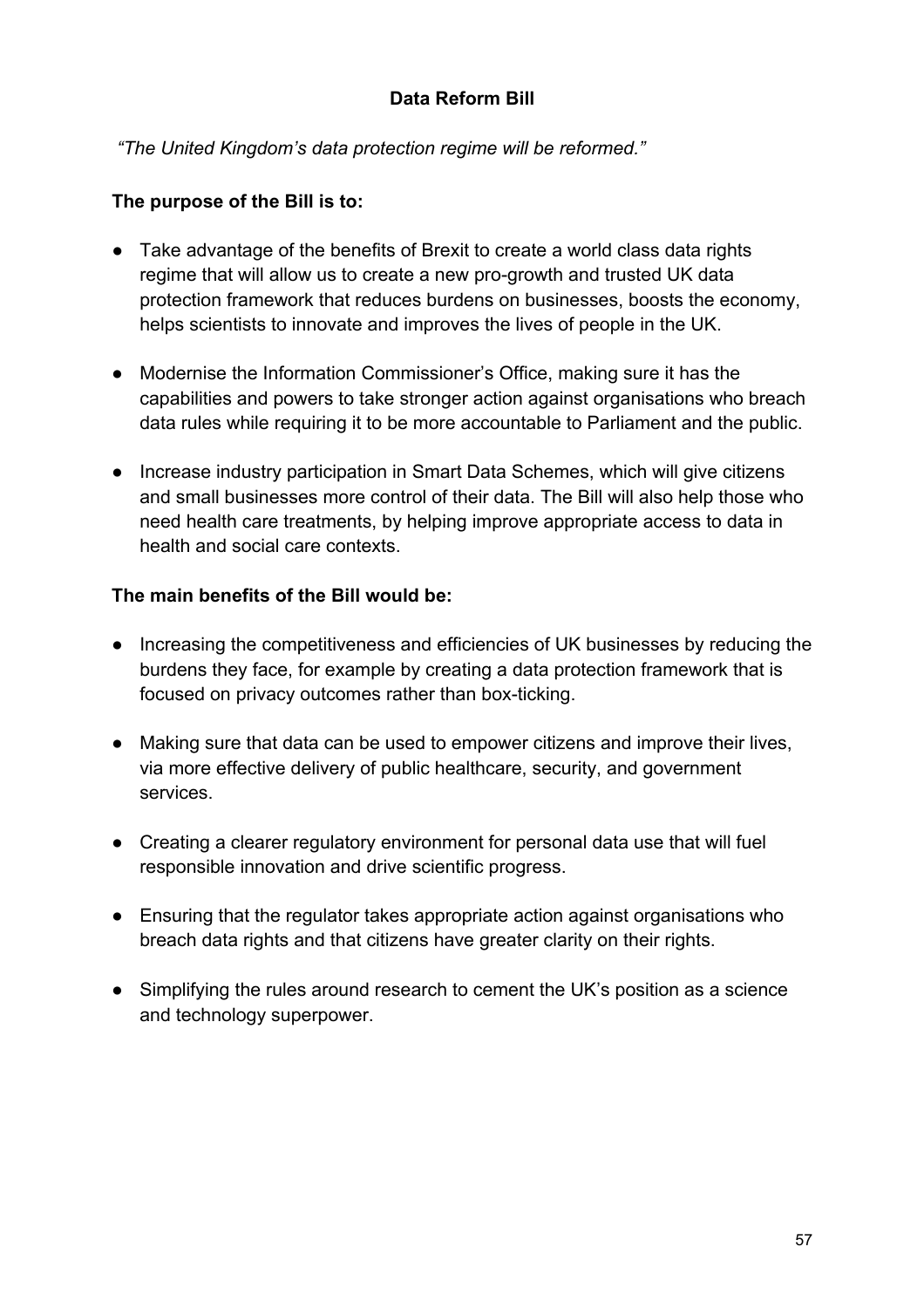## **The main elements of the Bill are:**

- Ensuring that UK citizens' personal data is protected to a gold standard while enabling public bodies to share data to improve the delivery of services.
- Using data and reforming regulations to improve the everyday lives of people in the UK, for example, by enabling data to be shared more efficiently between public bodies, so that delivery of services can be improved for people.
- Designing a more flexible, outcomes-focused approach to data protection that helps create a culture of data protection, rather than "tick box" exercises.

## **Territorial extent and application**

● The Bill will, in the main, extend and apply across the UK, with some measures extending and applying to England and Wales only.

- The UK General Data Protection Regulation and Data Protection Act 2018 are highly complex and prescriptive pieces of legislation. They encourage excessive paperwork, and create burdens on businesses with little benefit to citizens. Because we have left the EU, we now have the opportunity to reform the data protection framework. This Bill will reduce burdens on businesses as well as provide clarity to researchers on how best to use personal data.
- Analysis by the Department for Digital, Culture, Media and Sport indicates our reforms will create over £1 billion in business savings over ten years by reducing burdens on businesses of all sizes.
- The UK's data market represented around four per cent of GDP in 2020, and data-enabled trade makes up the largest part of UK international services trade (exports of £234 billion in 2019).
- 2018 economic analysis by the Department for Digital, Culture, Media and Sport and Ctrl-Shift estimates that the productivity and competition benefits enabled by safe and efficient data flows would create a £27.8 billion uplift in UK GDP.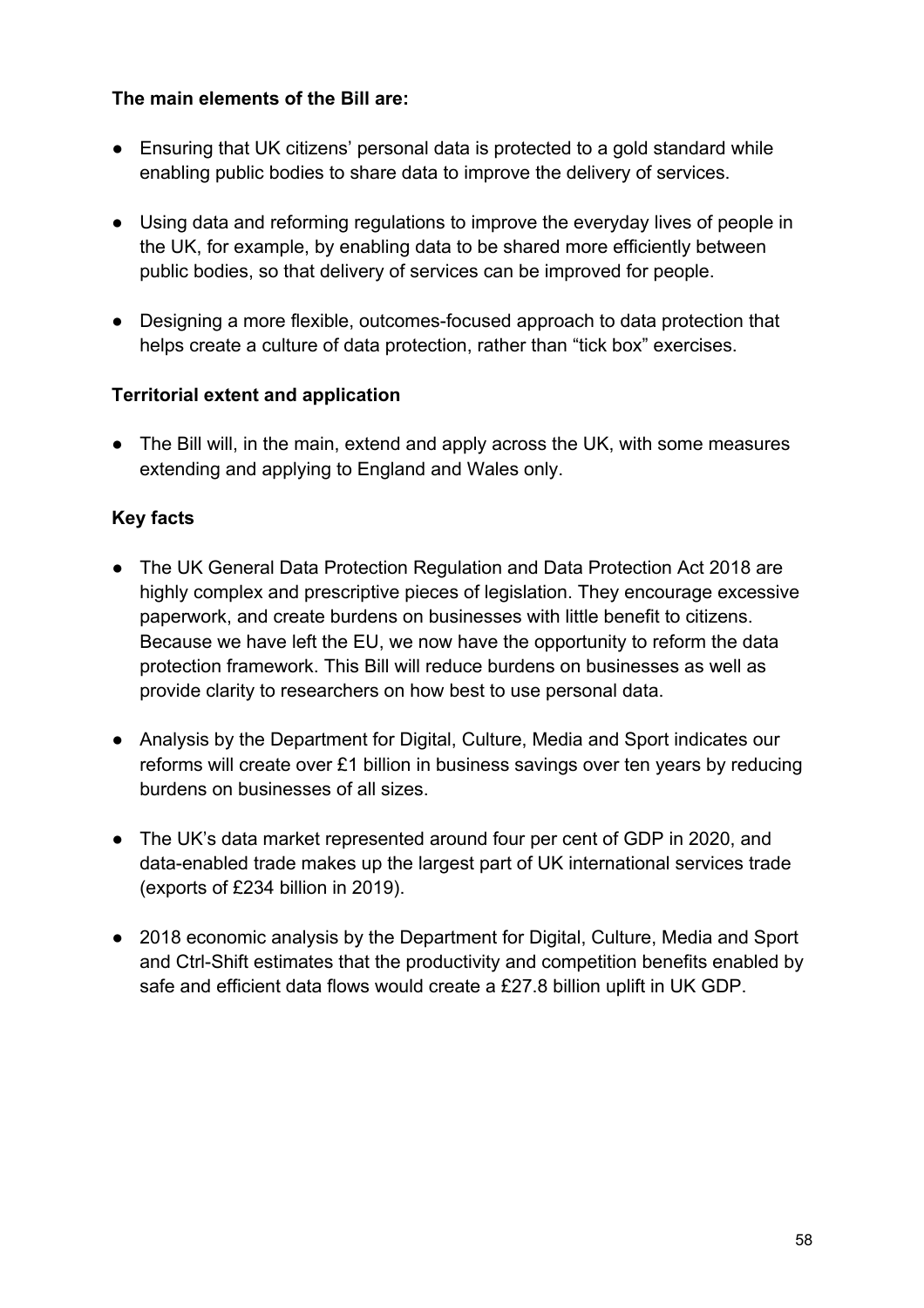## **Trade (Australia and New Zealand) Bill**

*"My Government will continue to champion international trade, delivering jobs across the country and growing the economy. Legislation will be introduced to enable the implementation of the United Kingdom's first new Free Trade Agreements since leaving the European Union."*

## **The purpose of the Bill is to:**

● Ensure the UK can comply with the obligations in the Free Trade Agreements with both Australia and New Zealand when they come into force by making the necessary changes to the UK's domestic procurement regulations.

## **The main benefits of the Bill would be:**

- Delivering the key Brexit benefit of our own independent trade policy by enabling the UK to implement its first 'from scratch' Free Trade Agreements in over 50 years to boost the UK economy. The Australia and New Zealand deals will each remove tariffs on 100 per cent of UK goods exports to those countries, benefiting UK businesses.
- Supporting the Government's levelling up agenda. The UK-Australia and UK-New Zealand Free Trade Agreements will benefit all parts of the UK, delivering economic opportunities across a range of sectors and businesses including for financial services in Scotland, distillers in Northern Ireland, aerospace manufacturers in the West Midlands, fintech in Wales and carmakers in the North East.
- Driving economic growth across the UK. These agreements will help boost the UK's economy and provide significant opportunities for UK businesses to grow and take advantage of the preferential market access which we have secured.

## **The main element of the Bill is to:**

● Provide a power to make changes to UK procurement regulations to implement the obligations in the Government Procurement chapters of the Australia and New Zealand Free Trade Agreements.

## **Territorial extent and application**

● The Bill will extend and apply across the UK.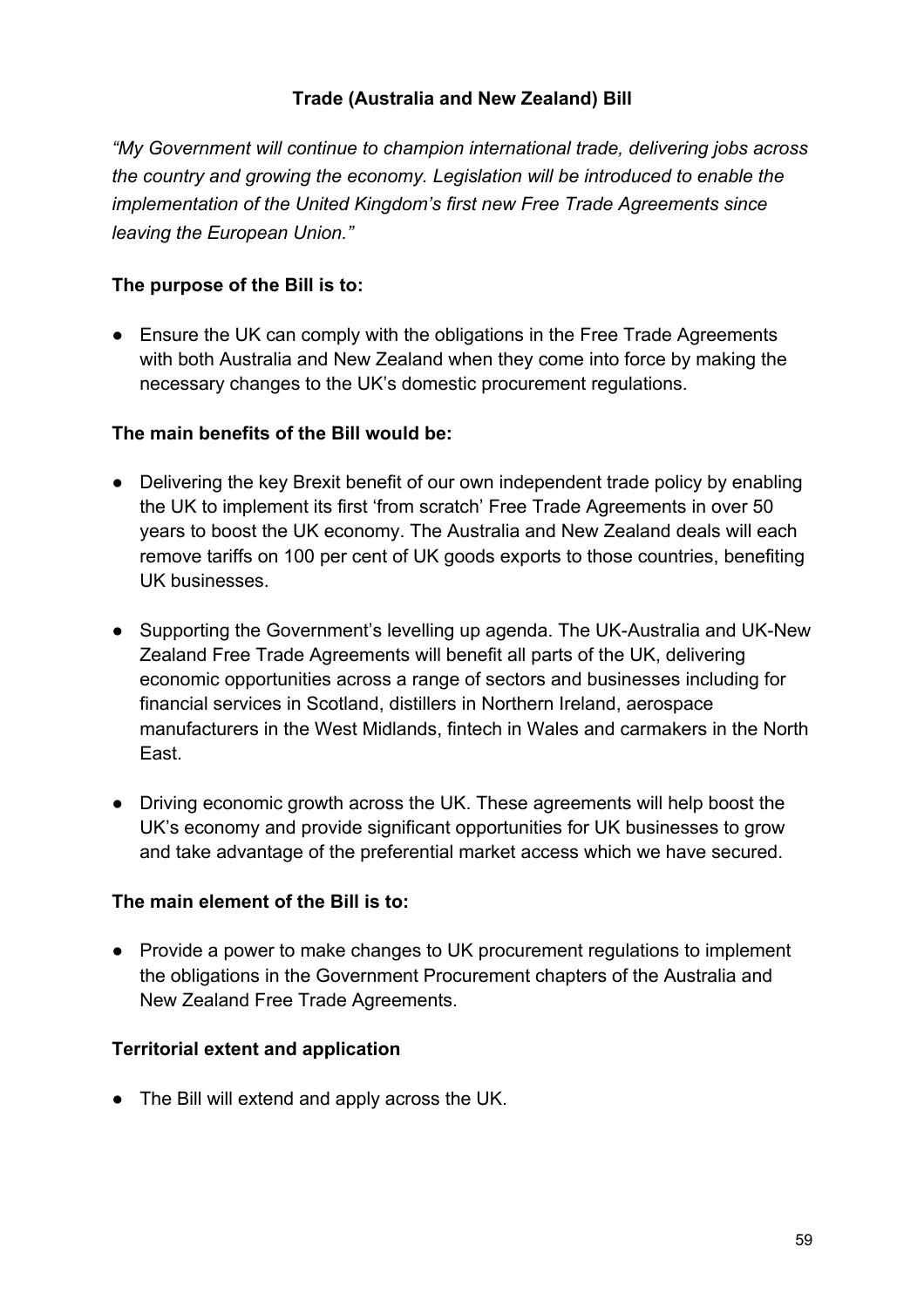- The Bill is a key step in allowing the Government to deliver the significant benefits of these two Agreements by making the changes to the procurement rules needed to avoid the UK being in breach of the Agreements upon their entry into force.
- The Government's economic analysis of the UK-Australia Agreement predicts that it will increase trade with Australia by 53 per cent and boost the UK economy by £2.3 billion.
- The Government's economic analysis of the UK-New Zealand Agreement predicts that it will increase trade with New Zealand by 59 per cent and boost the UK economy by £800 million.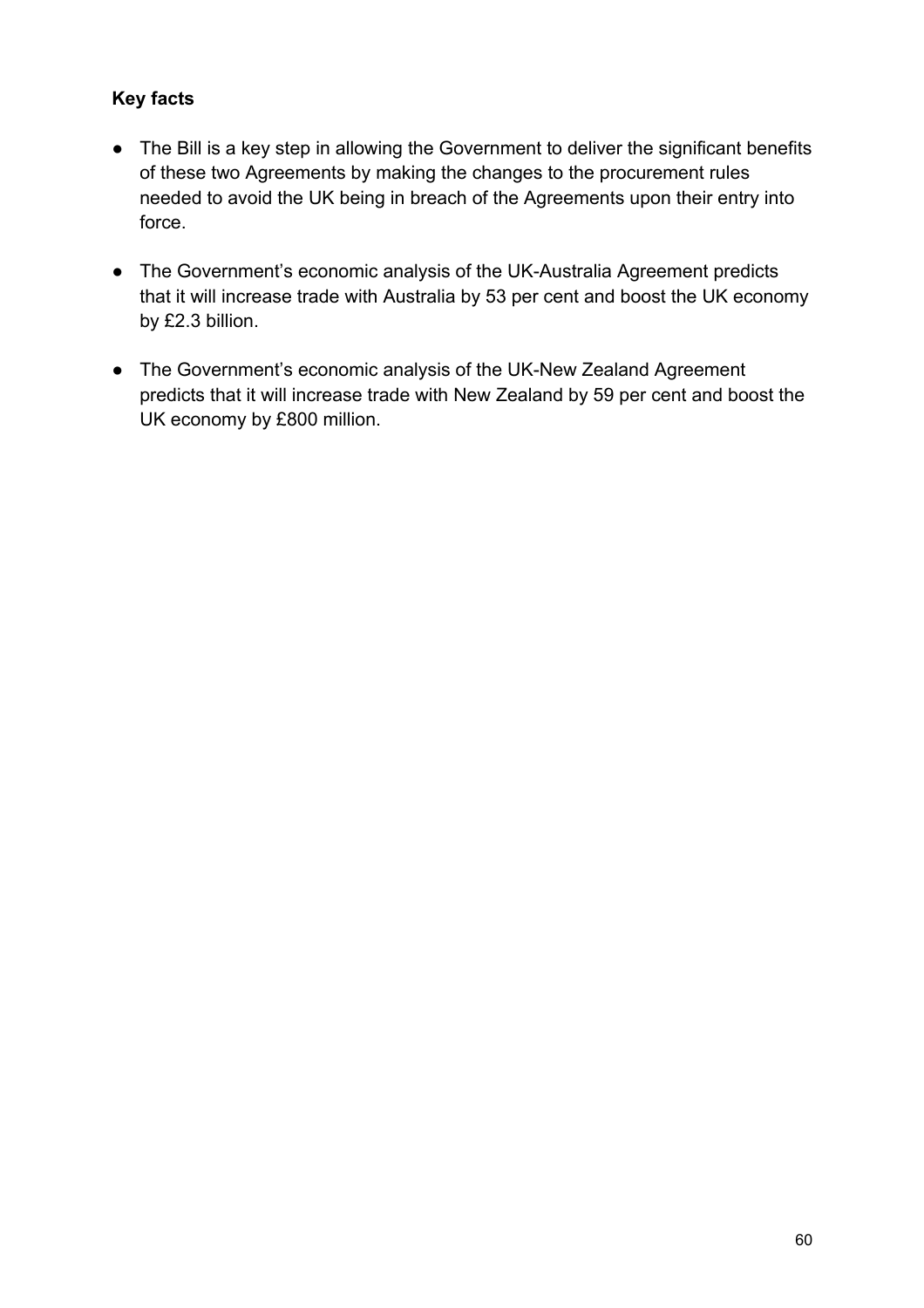# **Genetic Technology (Precision Breeding) Bill**

*"My Ministers will encourage agricultural and scientific innovation at home. Legislation will unlock the potential of new technologies to promote sustainable and efficient farming and food production."*

## **The purpose of the Bill is to:**

● Remove unnecessary barriers inherited from the EU to enable the development and marketing of precision bred plants and animals, which will drive economic growth and position the UK as the leading country in which to invest in agri-food research and innovation.

## **The main benefits of the Bill would be:**

- Enabling precision breeding technologies to improve the sustainability, resilience, and productivity of agricultural systems. Technologies such as gene editing have the potential to increase disease resistance in crops, which can reduce pesticide use, lower costs to farmers and increase food production.
- Unlocking innovation to help us cement our place as a science superpower, and to help meet the ambitions in the Government's *25 Year Environment Plan*.

## **The main elements of the Bill are:**

- Creating a new, simpler regulatory regime for precision bred plants and animals that have genetic changes that could have arisen through traditional breeding or natural processes. No changes will be made to the regulation of animals until animal welfare is safeguarded.
- Introducing two notification systems for research and marketing purposes where breeders and researchers will need to notify Defra of precision bred organisms. The information collected on precision bred organisms will be published on a public register.
- Establishing a new science-based authorisation process for food and feed products developed using precision bred organisms.

## **Territorial extent and application**

• The Bill will extend to England and Wales, but apply to England only.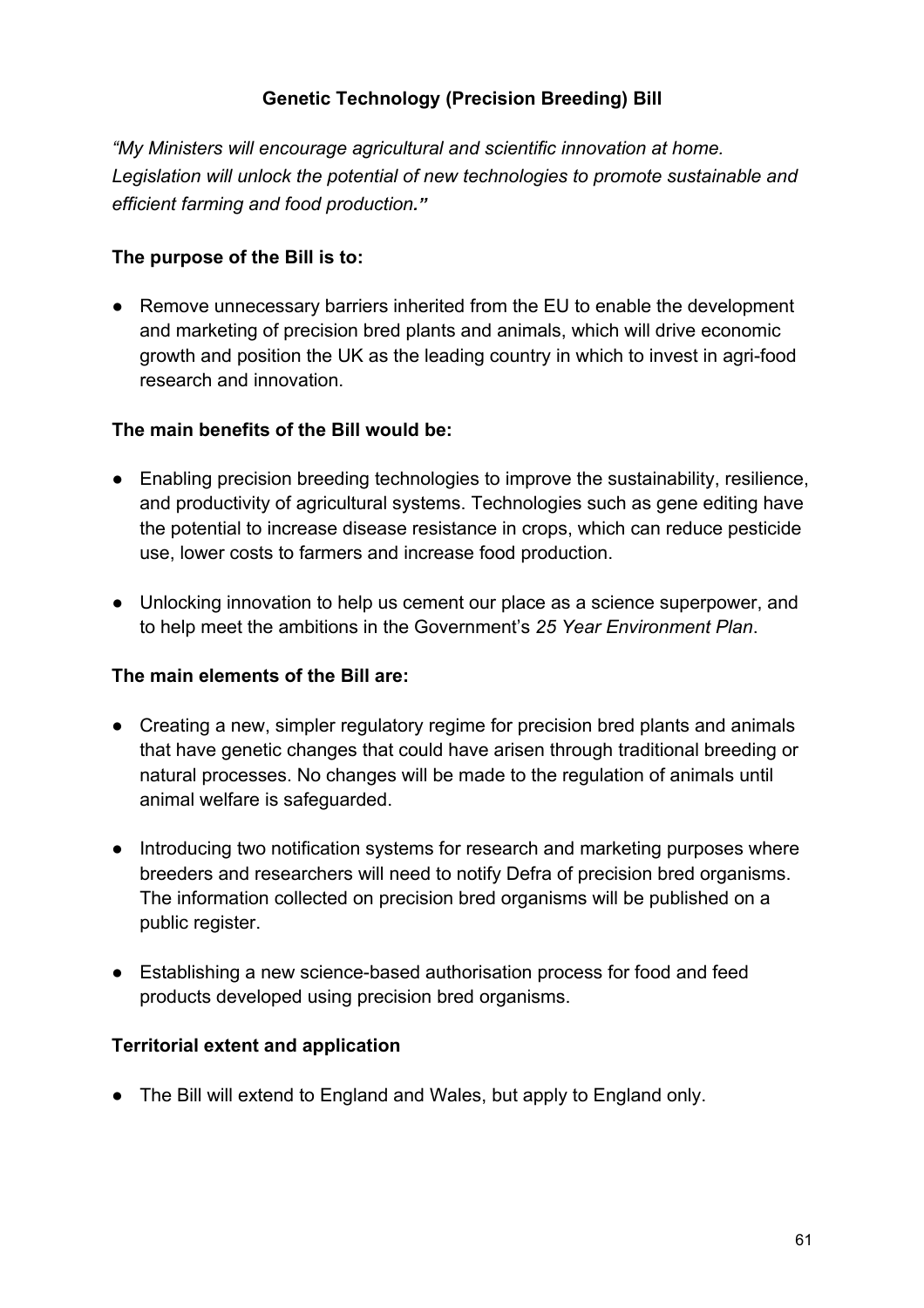- Legislation for genetically modified organisms was produced 30 years ago and has not kept pace with our knowledge of precision breeding technologies, such as gene editing. In 2018, the European Court of Justice ruled that the definition of a genetically modified organism covers all gene edited organisms. This means that all gene edited organisms, including those that could have been produced by traditional breeding methods, need to be fully authorised.
- Since 2018, around 40 per cent of small businesses and 33 per cent of larger companies involved in plant breeding in Europe have stopped or reduced research and development activities relating to precision breeding technologies.
- Globally, between 20 per cent and 40 per cent of all crops grown are lost to pests and diseases, representing a significant waste of land use and environmentally costly agricultural inputs. Precision breeding is key to improve crop resistance to pests and diseases through precision breeding technologies will have a range of benefits. For example:
	- o **Disease resistance:** Virus Yellows are a group of viruses that can cause yield losses of up to 50 per cent in sugar beet and as a result pesticide is applied to control the disease. A UK Research and Innovation funded study has identified several promising sources of genetic resistance. Using gene editing to give resistance to Virus Yellows would reduce the need for pesticides, helping to protect the environment, increase food production and reduce costs to farmer;
	- o **Climate resilience:** Developing wheat that is resilient to climate change will help to increase food production from a crop which 2.5 billion people depend on globally. Researchers at the John Innes Centre in Norwich have used gene editing techniques to identify a key gene in wheat that is responsible for maintaining 50 per cent of yield. This discovery presents an exciting opportunity to identify variations of the gene that can give wheat varieties yield resilience to climate change; and
	- o **Public health:** Researchers at Rothamsted Research in Hertfordshire are testing a wheat that has been gene edited to have lower levels of the amino acid asparagine. When certain food products such as potatoes, cereals and coffee are heated to a high temperature, a probable cancer-causing compound called acrylamide is formed from asparagine. The use of gene editing could help reduce the risk of acrylamide formation, which could have benefits for public health and the safe manufacturing of food products.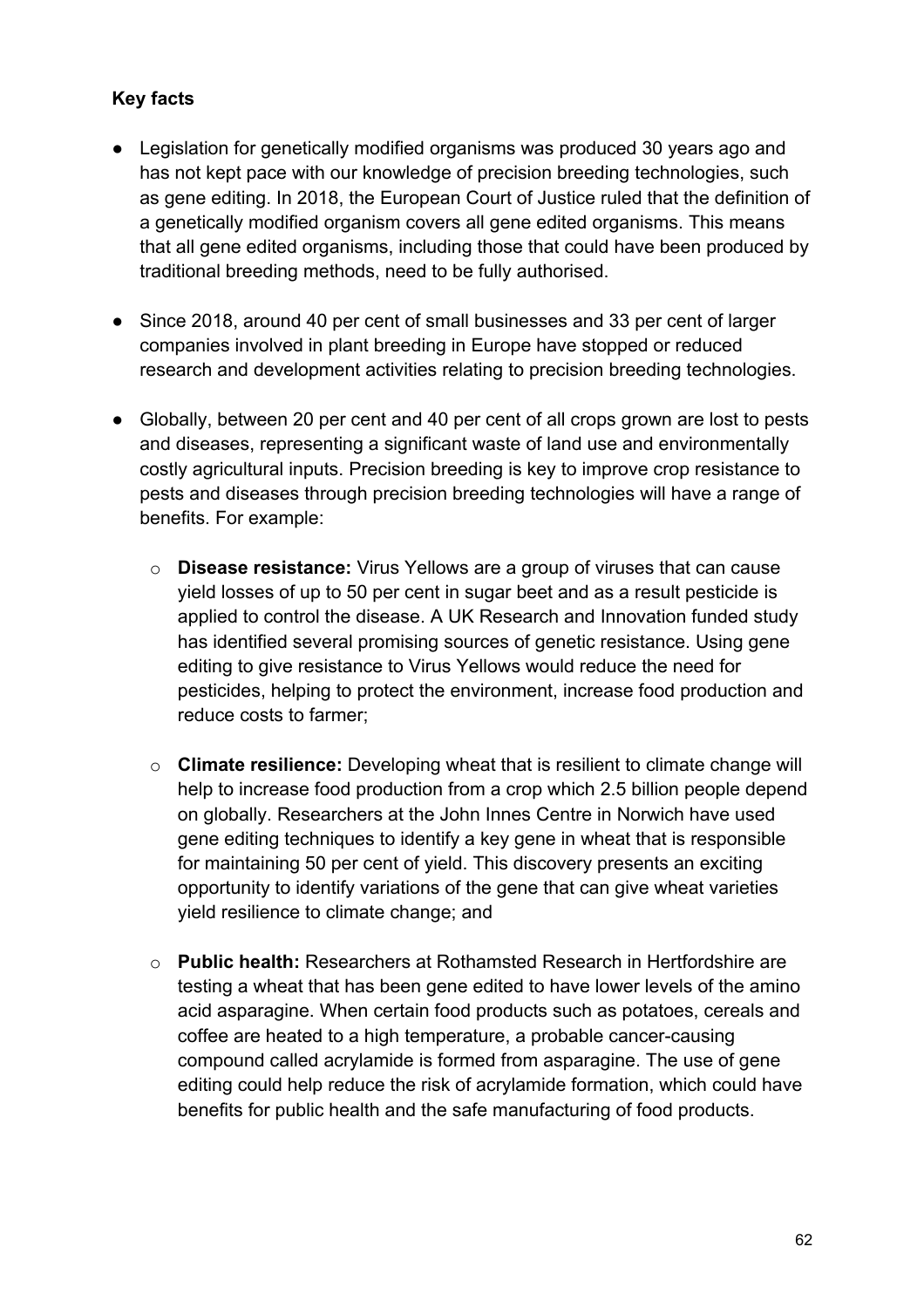# **Higher Education Bill**

*"Reforms to education will help every child fulfil their potential wherever they live, raising standards and improving the quality of schools and higher education."*

## **The purpose of the Bill is to:**

● Ensure that our post-18 education system promotes real social mobility, helping students onto pathways in which they can excel, and is financially sustainable. This will help support people get the skills they need to meet their career aspirations and to help grow the economy.

## **The main benefits of the Bill would be:**

- Ensuring people are supported to get the skills they need throughout their life. The Bill will enable the introduction of the Lifelong Loan Entitlement, a new and flexible way of providing loan support for post-18 study. This will provide individuals with a loan entitlement equivalent to four years of post-18 education (£37,000 in today's fees) that they can use over their lifetime for a wider range of studies, including shorter and technical courses.
- Fulfilling the manifesto commitment to tackle uncontrolled growth of low-quality courses.

## **The main elements of the Bill are:**

- Ensuring that appropriate fee limits can be applied more flexibly to higher education study within the Lifelong Loan Entitlement and that they can be effectively regulated.
- Subject to the conclusion of the higher education reform consultation:
	- o setting minimum qualification requirements for a person living in England to be eligible to get student finance support to enter higher education, helping to ensure students can pursue the best post-18 education and training options for them by taking pathways through which they can excel; and
	- o fulfilling the manifesto commitment to tackle uncontrolled growth of lowquality courses by taking specific powers to control numbers of students entering higher education at specific providers in England.

## **Territorial extent and application**

• The Bill will extend and apply in the main to England and Wales, with some provisions extending across the UK.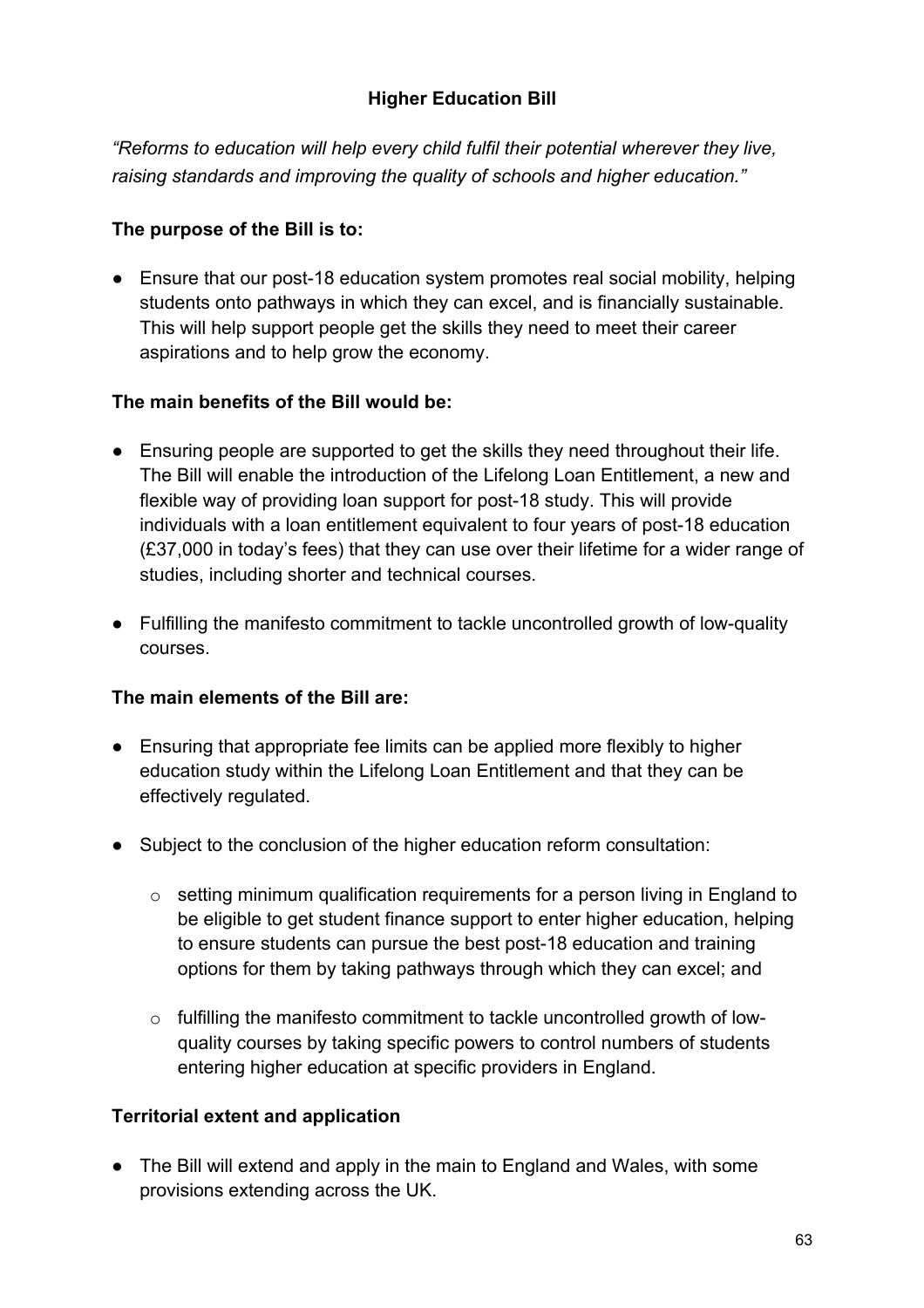- We have four universities in the global top ten. Our powerhouses of research have led the world in vaccine discovery and produced a Nobel prize winner each year for the last two decades on average. Two thirds of British start-ups valued at \$1 billion or over were founded by graduates of British universities. Last year, 18 year olds from disadvantaged backgrounds were 82 per cent more likely to go to university than in 2010.
- The current student finance system does not incentivise or offer a clear route for an adult to undertake higher learning flexibly over their lifetime. A 2018 survey found around 24 per cent of the population had considered part-time higher education in the last ten years but had not enrolled. The main reasons for this were financial concerns (tuition fee costs were cited by 44 per cent of respondents).
- Our skills system has been very efficient at producing graduates but there is still a need to ensure people get the quality technical skills that employers want. Data shows that only four per cent of young people achieve a qualification at higher technical level by the age of 25 compared to the 33 per cent who get a degree or above. Moreover, only 66 per cent of working-age graduates (not including postgraduates) were in high-skilled employment in 2020.
- Data from the Office for Students shows that students who enter higher education with lower prior attainment are more likely to drop out. For example, students entering with A level grades of DDD have a drop-out rate of 6.7 per cent compared with a drop out rate of 4.7 for students entering with A level grades of CCC.
- There are some higher education courses where outcomes are unacceptably low, leading to bad outcomes for students and taxpayers. In 2021 the Office for Students found that at 25 higher education providers fewer than half of the students who began a degree could expect to finish it and move on to professional employment or further study.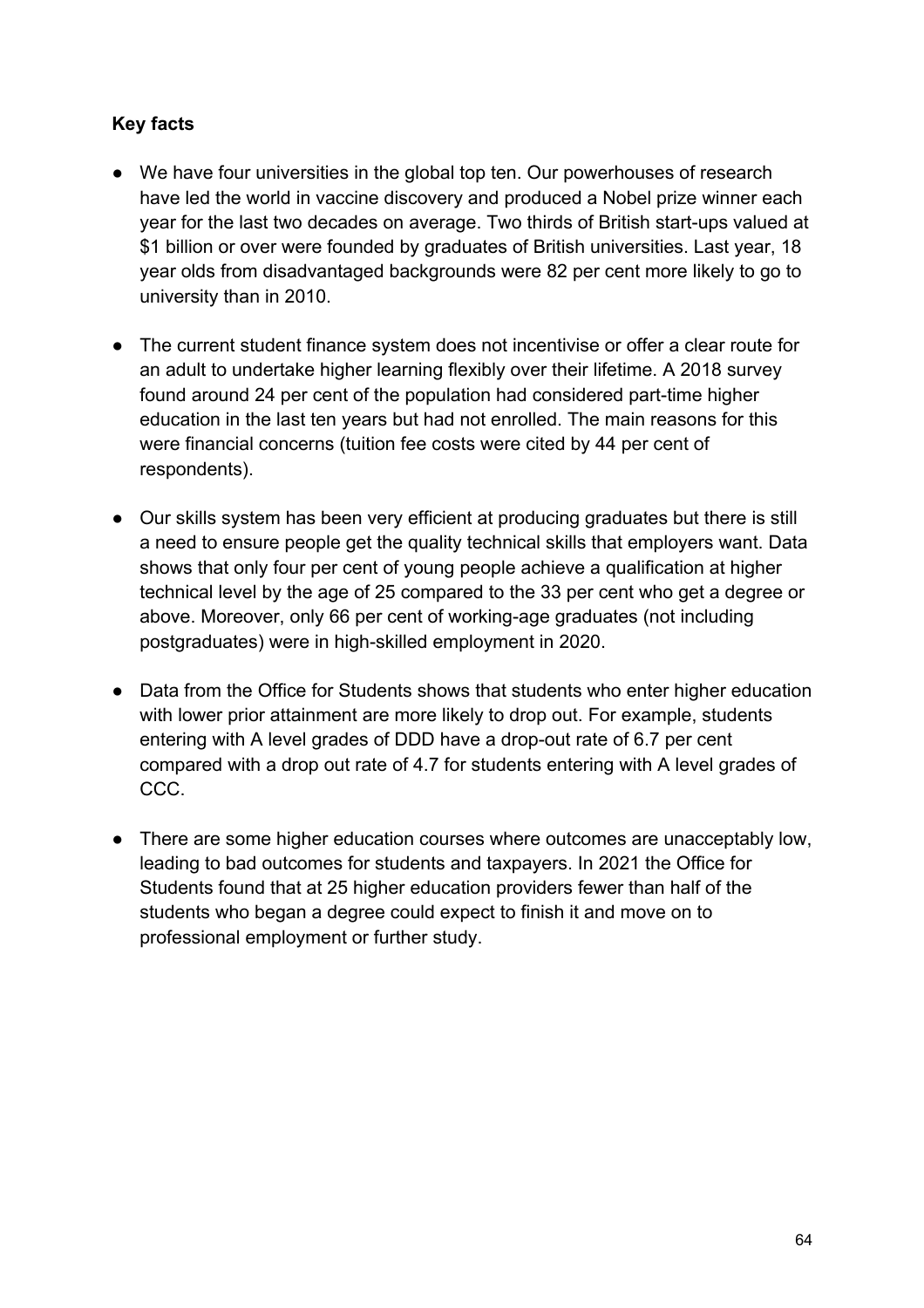## **Social Housing Regulation Bill**

*"My Government will introduce legislation to improve the regulation of social housing to strengthen the rights of tenants and ensure better quality, safer homes."*

### **The purpose of the Bill is to:**

● Increase social housing tenants' rights to better homes and enhance their ability to hold their landlords to account, addressing concerns that the Grenfell Tower tragedy raised.

#### **The main benefits of the Bill would be:**

- Ensuring the Regulator of Social Housing can better stand up for social housing tenants, inspect properties and act as the ultimate watchdog on standards.
- Strengthening the Regulator of Social Housing to ensure issues are resolved faster for tenants with stronger powers to issue fines, intervene in mismanagement, and powers to complete emergency repairs.
- Providing greater transparency for tenants on how their landlord is performing, how their homes are managed and who is responsible for compliance with health and safety requirements.
- Strengthening the economic regulation of the social housing sector, increasing protections for tenants' homes and supporting continued investment in the new supply of social housing.

## **The main elements of the Bill are:**

- Enabling the Regulator to intervene with landlords who are performing poorly on consumer issues, such as complaints handling and decency of homes, and to act in the interest of tenants to make sure issues are rectified.
- Enabling the Regulator to inspect landlords to make sure they are providing tenants with the quality of accommodation and services that they deserve.
- Creating new Tenant Satisfaction Measures which will allow tenants to see how their landlord is performing compared to other landlords and help the Regulator decide where to focus its attention.
- Ensuring tenants of housing associations will be able to request information from their landlord in a similar way to how the Freedom of Information Act works for tenants of Local Authority landlords.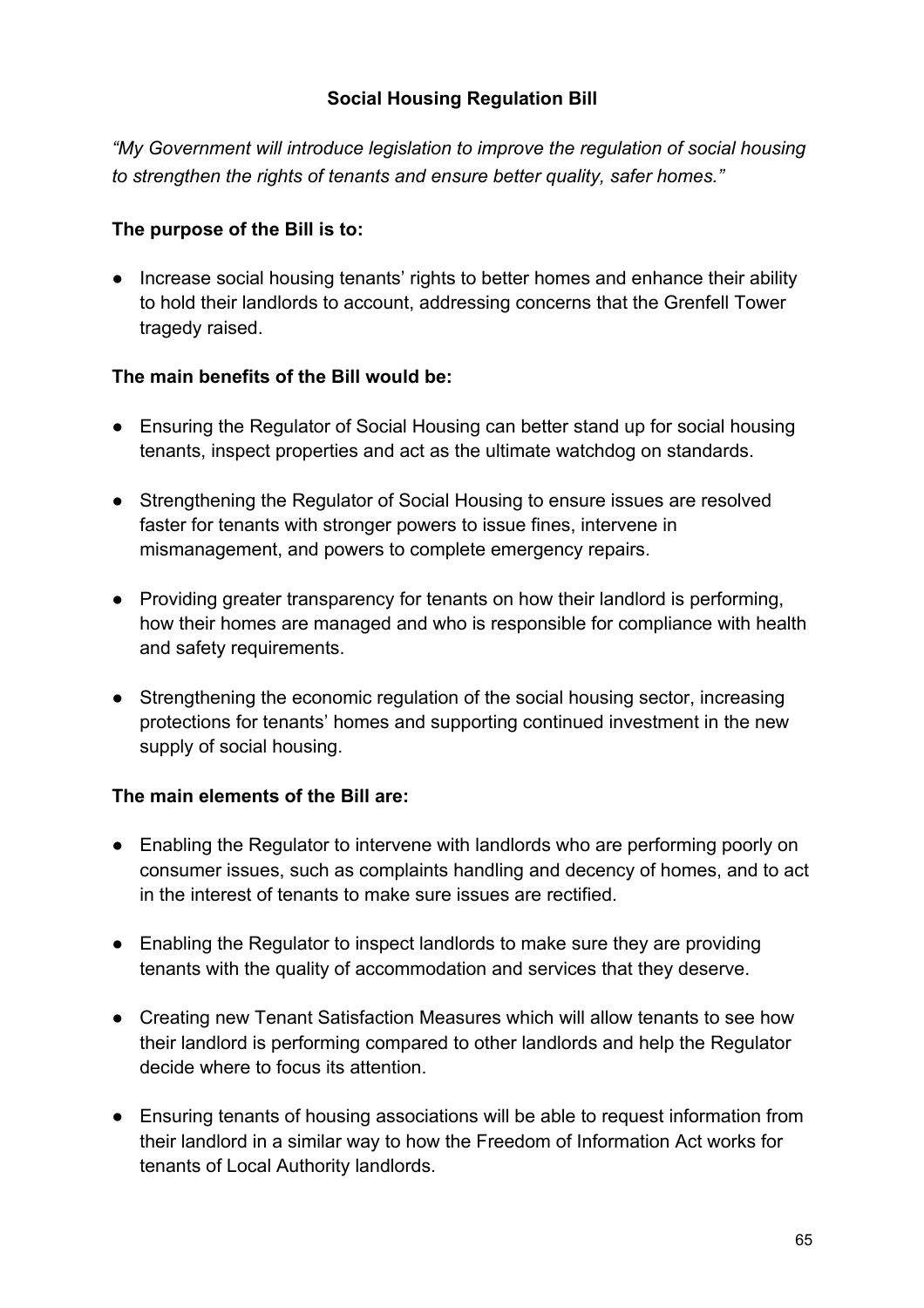- Guaranteeing that the Regulator will be able to act more quickly where it has concerns about the decency of a home. They will only be required to give 48 hours notice to a landlord before a survey is carried out.
- Providing powers for the Regulator to arrange emergency repairs of tenants' homes following a survey and where there is evidence of systemic failure by the landlord. This will ensure that serious issues are resolved rapidly where a landlord is unable or unwilling to act.
- Ensuring there will be no cap on the fines that the Regulator can issue to a landlord who fails to meet required standards.

## **Territorial extent and application**

● The Bill will extend primarily to England and Wales, and apply to England only, with some provisions extending and applying across the UK.

- The social housing sector provides homes to over four million households across England.
- The sector is made up of private registered providers of social housing, who own nearly 60 per cent of the housing stock, and local authority landlords, who own nearly 40 per cent.
- Over 8,000 residents contributed to discussions and responded to our consultation on the Social Housing Green Paper and Call for Evidence on regulation, which led to the Social Housing White Paper, including the bereaved, survivors and residents of the Grenfell community.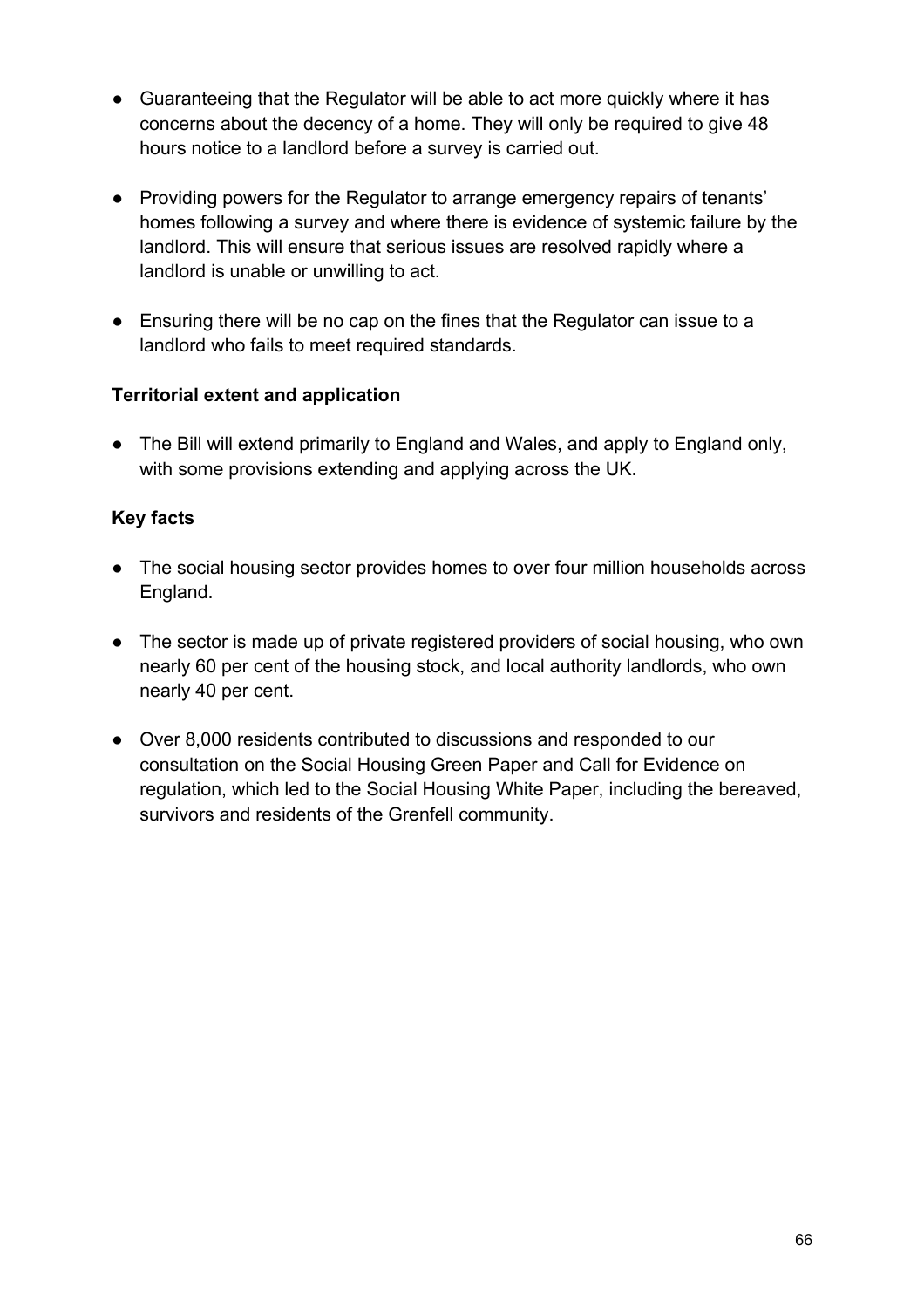# **The purpose of the Bill is to:**

● Fulfil the manifesto commitments to abolish so-called 'no fault' section 21 evictions and strengthen landlords' rights of possession, delivering on the levelling up mission to halve the number of non-decent rented homes by 2030 and create a rental market that is fairer and more effective for tenants and landlords.

## **The main benefits of the Bill would be:**

- Delivering a better deal for renters through reforms that will provide 4.4 million households with more secure and higher quality homes.
- Providing a more effective legal framework and a more stable rental market for landlords to remain and invest in.
- Giving local councils effective tools to crack down on the minority of noncompliant landlords and poor practice.

## **The main elements of the Bill are:**

- Abolishing so-called 'no fault' evictions by removing Section 21 of the Housing Act 1988, providing security for tenants in the private rented sector and empowering them to challenge poor practice and unfair rent increases without fear of retaliatory eviction.
- Reforming possession grounds for landlords, introducing new and stronger grounds for repeated incidences of rent arrears and reducing notice periods for anti-social behaviour, ensuring that they can regain their property efficiently when needed.
- Applying the legally binding Decent Homes Standard in the Private Rented Sector for the first time ever, giving tenants safer, better quality and better value homes.
- Introduce a new Ombudsman for private landlords so that disputes can easily be resolved without the need to go to court, which is often costly and lengthy, and ensure that when residents make a complaint, landlords take action to put things right.
- Introducing a new property portal to help landlords understand their obligations, give tenants performance information to hold their landlord to account as well as aiding local authorities.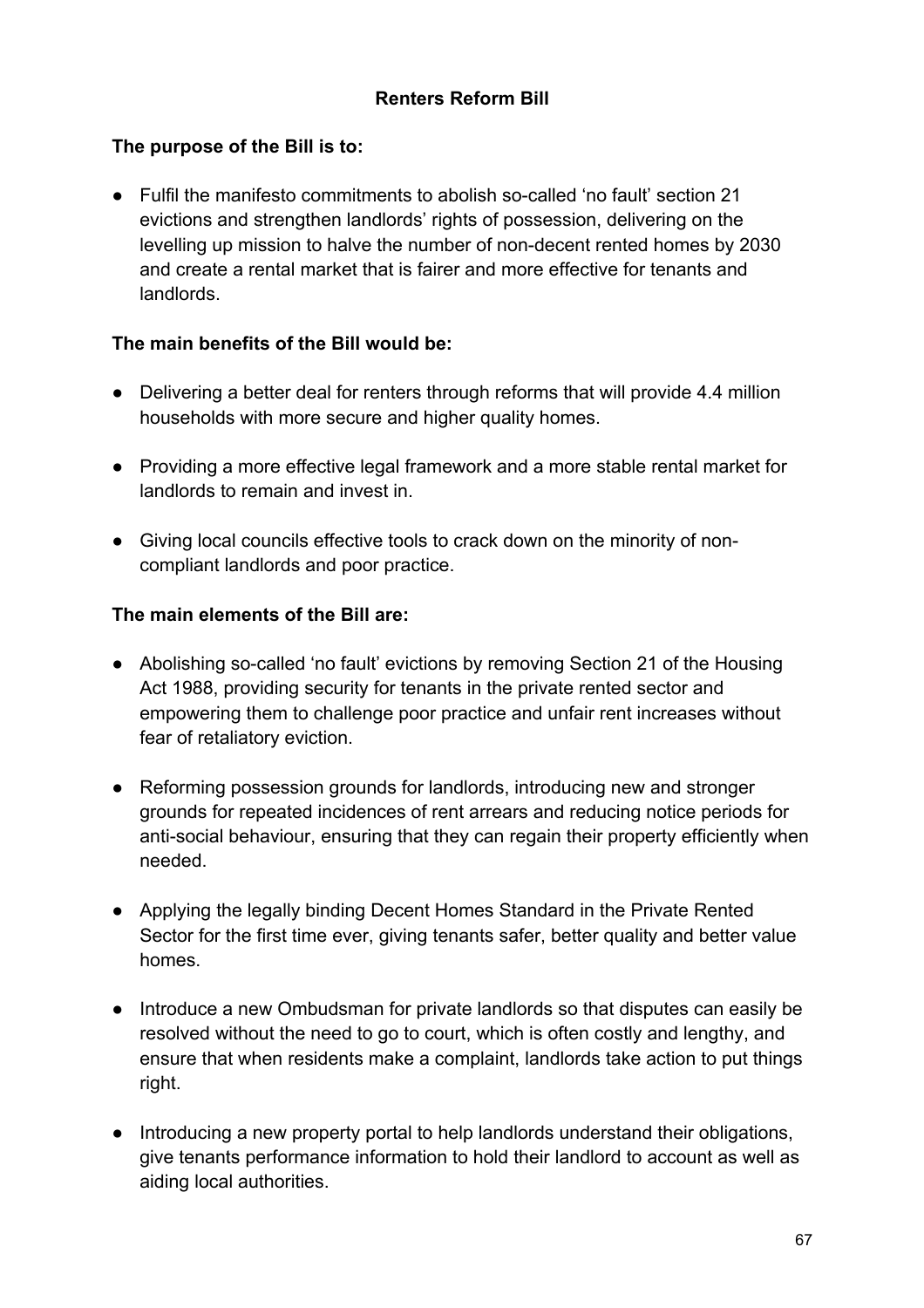## **Territorial extent and application**

● The Bill will extend to England and Wales and apply to England only.

- There are currently 4.4 million households in the private rented sector in England, making it the second largest tenure (19 per cent of households).
- Around one million (21 per cent) private rental homes don't meet the Decent Homes Standard. This is down from 41 per cent in 2009 but still much higher than other tenures (12 per cent of social sector homes and 16 per cent of owneroccupied homes).
- In 2019-20, more than one fifth of renters (22 per cent) did not end their last tenancy by choice and faced an average of £1,400 of moving costs as well as likely paying more for the home they moved into.
- The measures in the Bill will support the Government's levelling up mission on housing for the number of non-decent rented homes to have fallen by 50 per cent by 2030.
- We will shortly publish a White Paper which will set out more detail on our proposals for landmark reform in the private rented sector.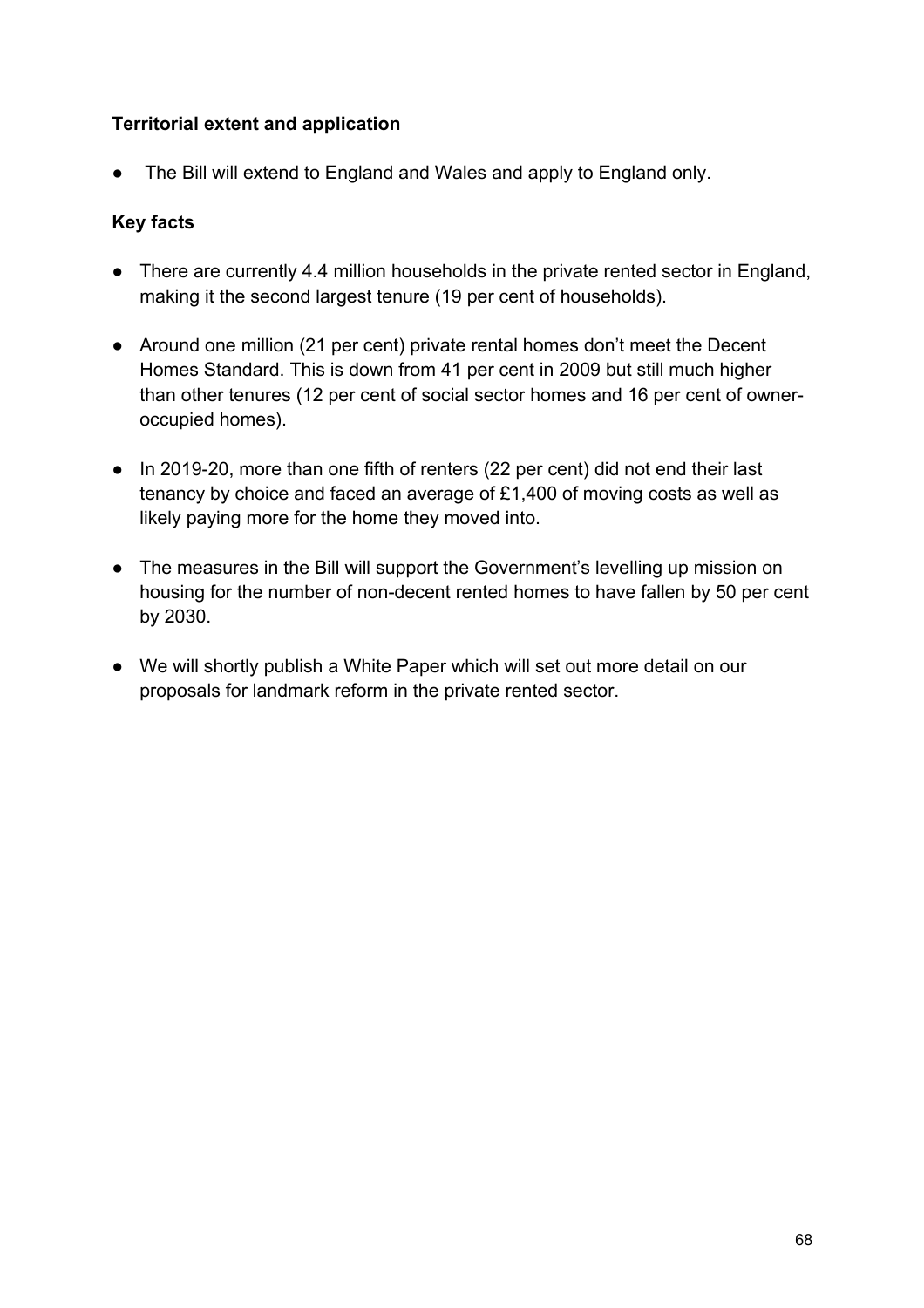# **Housing Reform**

- The Government is committed to helping more people to own the home of their dreams. We believe home ownership provides people with greater security to raise a family and live comfortably.
- Alongside the work to improve the regulation of social housing, the Government remains committed to creating a fair and just housing system that works for everyone.
- The Government will be taking forward a comprehensive programme of reform to improve fairness and transparency in the leasehold market.
- The Leasehold Reform (Ground Rent) Act 2022 will come into force on 30 June. This means that landlords will be prevented from requiring a financial ground rent in most new long residential leases. We will also publish accompanying guidance for enforcement officers and consumers.
- This was the first part of our seminal programme to implement leasehold and commonhold reform in this Parliament. Building on this, the Government remains committed to:
	- o transforming the experience of leaseholders by making it easier and cheaper for them to extend their lease or buy their freehold, and simpler and quicker to take control of the management of their building;
	- o better protecting and empowering leaseholders by giving them more information on what their costs cover and ensuring they are not subject to any unjustified legal costs and can claim their own legal costs from their landlord;
	- o banning new leasehold houses so that all new houses are freehold from the outset other than in exceptional circumstances; and
	- o delivering a reformed commonhold system as an alternative to leasehold ownership.
- We will continue to work closely with the Competition and Markets Authority as their investigation into mis-selling and unfair terms in the leasehold sector continues. In recent months, the Authority secured commitments from fifteen businesses that had bought freeholds from the housing developer Countryside to remove egregious doubling ground rents terms for their leaseholders and revert charges to original rates. We encourage developers who have not yet engaged with the investigation to do so.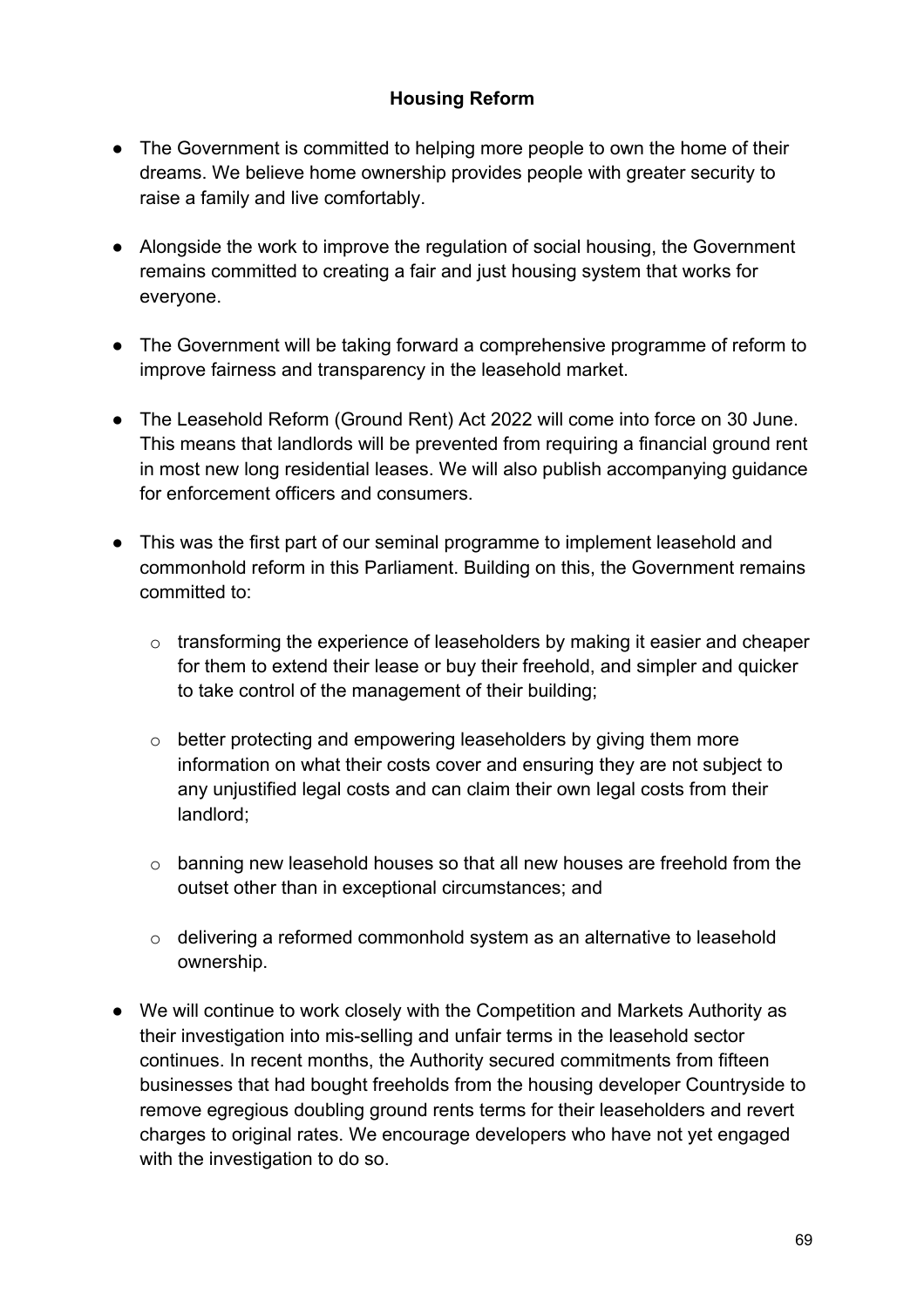● This is part of a wider housing reform agenda to level up homeownership. We have set ambitious housing missions for renters to have a secure path to ownership and reduce the number of non-decent rented homes. The Government is also supporting more first-time buyers to get onto the housing ladder; has announced the offer to regenerate 20 towns and cities across England; launched a £1.5 billion Levelling Up Homebuilding Fund; is increasing the amount of affordable housing and is also reducing homelessness.

- There are around 4.6 million leasehold homes in England, representing almost one in five of the total housing stock.
- The Law Commission's investigation on how to help existing leaseholders and revitalise commonhold provided a set of recommendations in 2020 for the Government to consider. They highlighted the need to make the process of lease extensions and freehold acquisitions easier and cheaper, the need to revise the eligibility of Right to Manage and simplify this process, and to re-invigorate commonhold as a workable alternative to leasehold.
- Multiple industry surveys over the last six years have reported major problems with the system, including owners of long leasehold properties unaware of being in a 'landlord and tenant relationship' and having different rights to owner occupiers.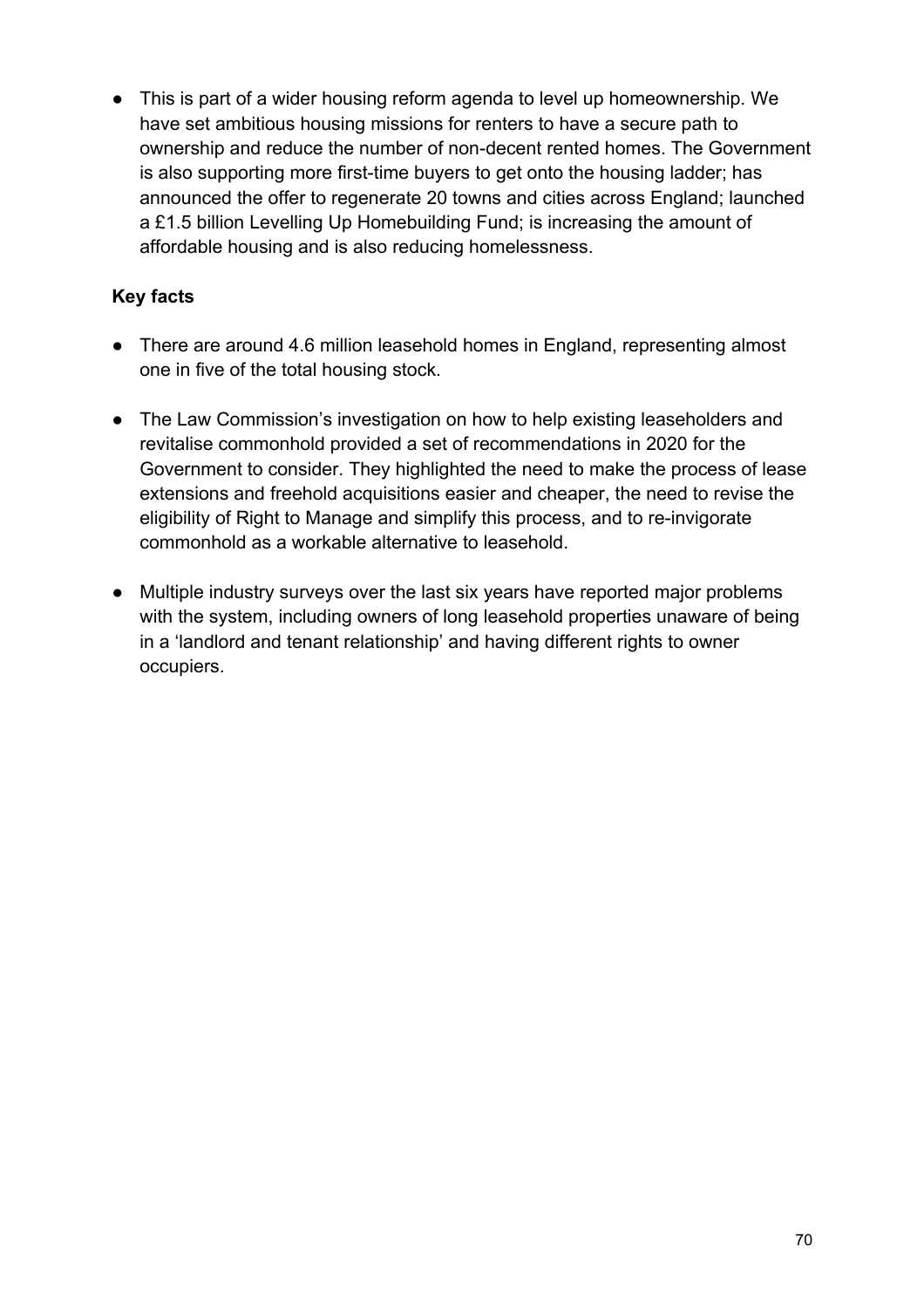## **Harbours (Seafarers' Remuneration) Bill**

## **The purpose of the Bill is to:**

● Protect seafarers working aboard vessels visiting UK ports by ensuring the ports have powers ultimately to refuse access to ferry services that do not pay an equivalent to the National Minimum Wage to seafarers while in UK waters.

## **The main benefits of the Bill would be:**

- Ensuring all ferry crews receive a fair wage whilst in UK waters when operating regularly to or from UK ports.
- Deterring other companies from repeating what P&O did to 786 seafarers, by closing legislative gaps used by some ferry companies operating regularly in and out of UK ports, to pay their seafarers less than national minimum wage.
- Safeguarding fair competition between vessels registered with the UK Ship Register or domestic operated vessels and those operating internationally under other Flags.

## **The main elements of the Bill are:**

- Empowering ports (statutory harbour authorities) to surcharge ferry operators if they do not pay the equivalent of the National Minimum Wage and ultimately to suspend them from access to the port.
- Providing powers of direction to require operators of vessels on frequent and scheduled services to ensure that their seafarers receive a fair wage while in UK territory and territorial waters.
- Requiring ferry operators to have access to all relevant details of employment terms, even if they do not employ crew directly.
- Providing for legal sanctions in case of non-compliance with such directions, including supplying false or incomplete information.

# **Territorial extent and application**

● The Bill will extend and apply across the UK.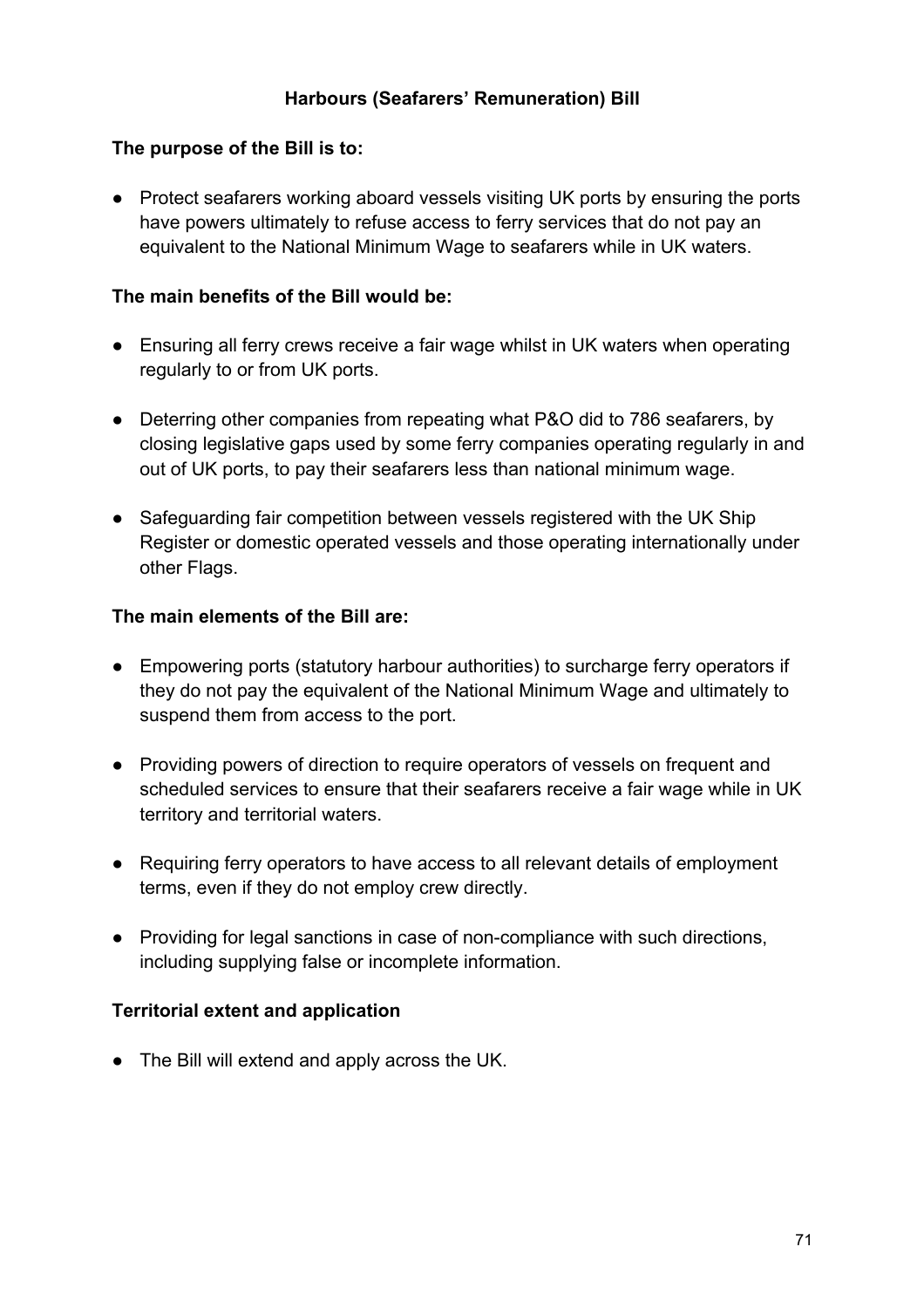- 786 P&O seafarers' employment was ruthlessly terminated by P&O Ferries in March 2022. We understand that the great majority accepted either 'redundancy' terms or rehire on less favourable agency contracts.
- On Wednesday 30 March, the Transport Secretary announced nine commitments to protect UK seafarers, in light of the P&O Ferries summary dismissals. Among other things, these commitments focus on:
	- o ensuring a fair wage for seafarers;
	- o working with international partners to discuss the development of 'National Minimum Wage corridors' with numerous bilateral discussions already underway; and
	- o reforming Tonnage Tax to make it easier for maritime businesses to set up in the UK.
- The Government has already applied the National Minimum Wage to all seafarers working on domestic ferry services and on offshore support vessels serving oil and gas installations in the UK continental shelf.
- The National Minimum Wage was increased by 6.6 per cent to £9.50 an hour from April 2022.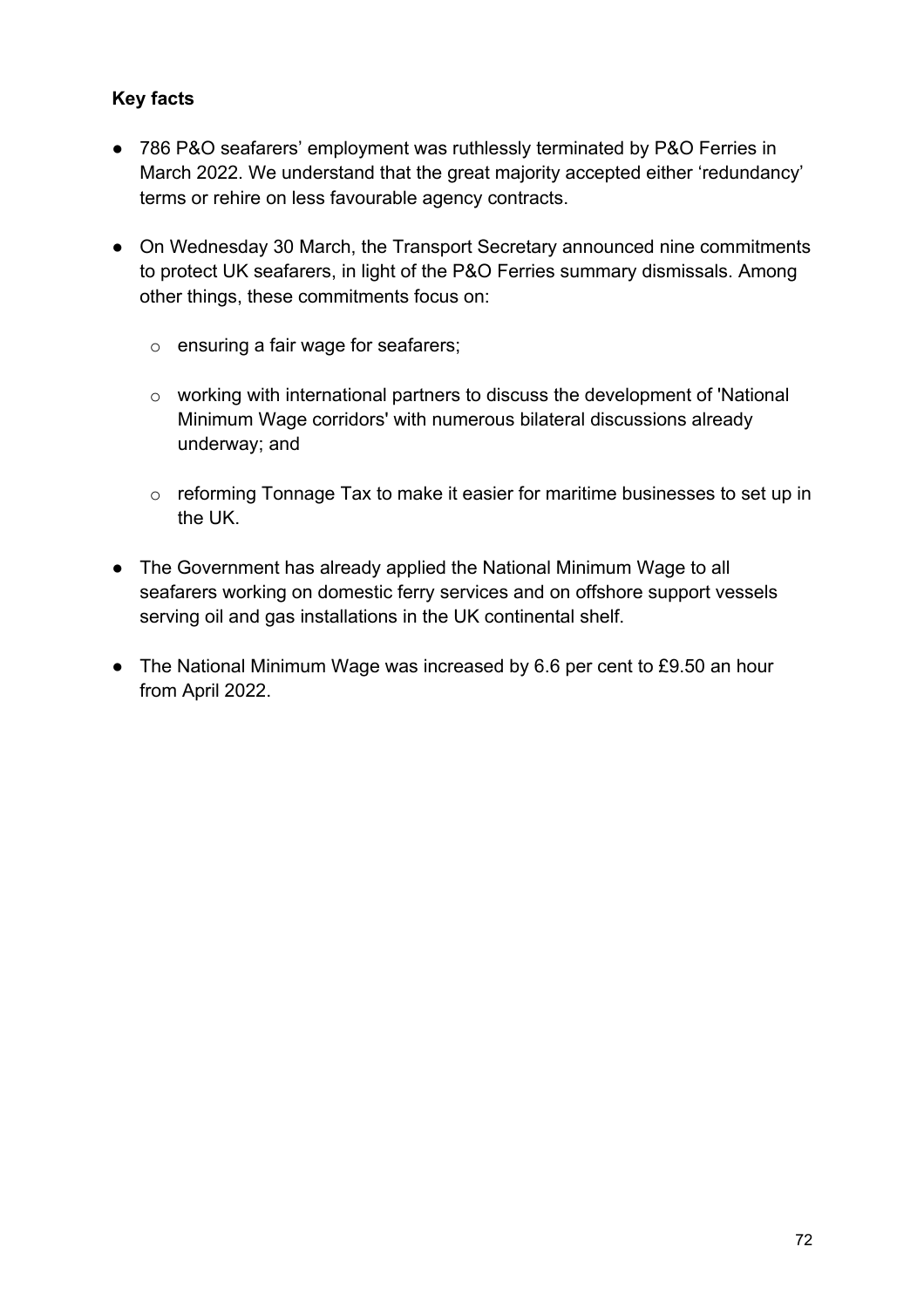## **Social Security (Special Rules for End of Life) Bill**

#### **The purpose of the Bill is to:**

● Allow more people nearing the end of their life to get fast-tracked access to three key disability benefits.

#### **The main benefits of the Bill would be:**

- Ensuring thousands more people at the end of their lives can access certain benefits earlier, without needing a face-to-face assessment or waiting period, with the majority of individuals receiving the highest rate of those benefits.
- Aligning with the NHS's approach to end of life care, which involves clinicians thinking about their patient's support needs, including financial support.
- Having new, easily understood criteria which support implementation by clinicians and charities who often facilitate access to this support. It also ensures consistency across the benefit and welfare systems.

#### **The main element of the Bill is:**

● Amending the definition of terminal illness in existing legislation, so that individuals who are considered by a clinician as having twelve months or less to live (rather than the current six months) can have fast-tracked access to important disability benefits.

#### **Territorial extent and application**

• The Bill will extend and apply across Great Britain.

- The 'Special Rules' system ensures people nearing the end of their lives do not have to spend time filling in forms or attending assessments to get fast-tracked access to three disability benefits: Personal Independence Payment, Disability Living Allowance and Attendance Allowance.
- Since the Special Rules were first introduced in 1990 there have been advances in how the NHS treats and cares for people nearing the end of their lives meaning that terminally ill people are living longer. It is right that legislation reflects this.
- The Government has already brought forward regulations introducing similar changes into Universal Credit, and Employment and Support Allowance.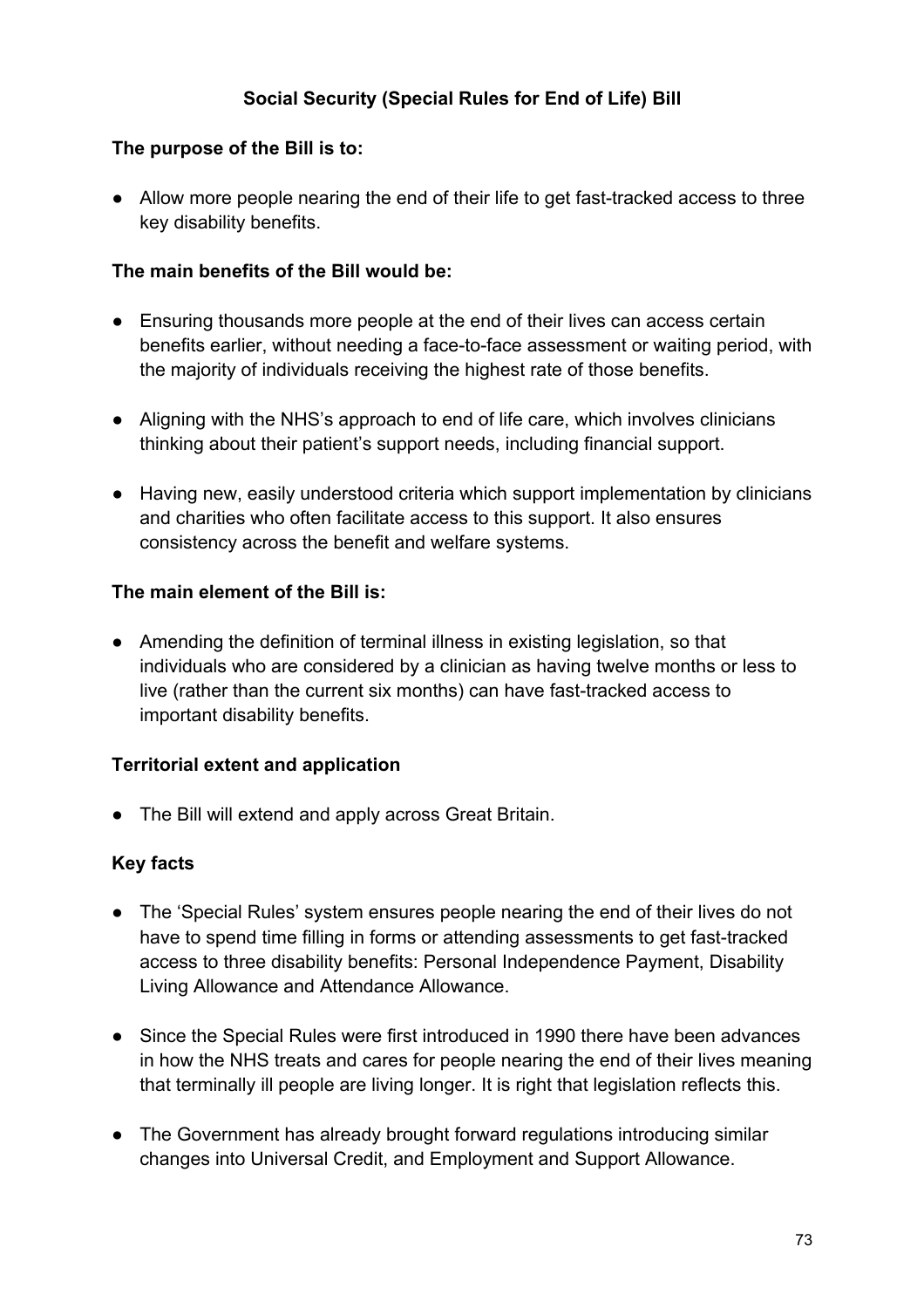### **MAKING THE STREETS SAFER**

## **Cutting Crime**

- The first job of any government is to keep its people safe, which is why we have made it our absolute priority to put more police on the streets, cut crime and protect the public.
- We have recruited over 13,500 new police officers as part of our manifesto commitment to put 20,000 extra police on the streets – and we are backing them with funding of almost £17 billion this year. We support them in using their powers effectively and lawfully to prevent and detect crime.
- We have also launched a first of its kind Drugs Strategy backed by record investment – which means we can shut down county lines, cut off the supply of drugs by criminal gangs, build a world-class system of treatment and recovery for those addicted to crack cocaine and heroin, and reduce the recreational use of drugs.
- Everyone deserves the security and confidence that comes from having a safe street and a safe home which is why cutting crime is central to our mission of levelling up across the UK – our ambition is to cut homicide, serious violence, and neighbourhood crime, particularly in the worst-affected areas

#### *Preventing Crime*

- We are also determined to prevent crime happening in the first place. We are committed to ensuring young people have a brighter future and through the £200 million 10-year Youth Endowment Fund we are funding what works to reduce serious youth violence.
- The Government's work on prevention is rightly concentrated on those areas most affected by crime and takes an evidence-led approach to reduce neighbourhood crime, serious violence and homicide through:
	- $\circ$  'Grip' funding for the police to allow them to carry out targeted and visible patrols to deter crime where there is the greatest risk of serious violence;
	- o the Safer Streets Fund, providing resources for new and traditional interventions to improve the safety of public places; and
	- o providing multi-year funding for the network of Violence Reduction Units, bringing together local partners to drive down violence by tackling the particular drivers of violence in their area.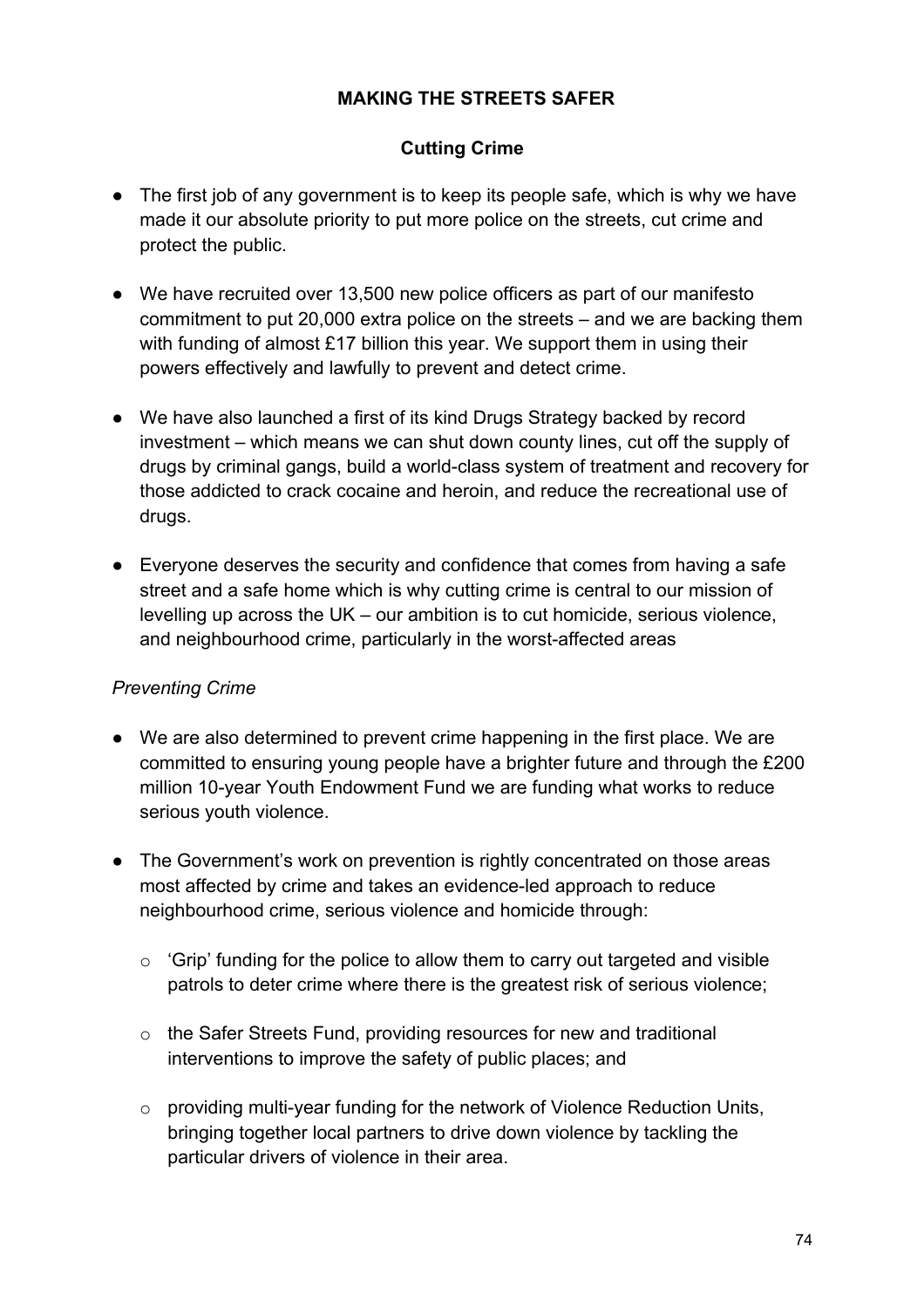#### *Violence against women and girls*

- Crimes which disproportionately affect women and girls such as domestic abuse, sexual violence, stalking, and Female Genital Mutilation can have a profound and long-lasting impact on victims and have absolutely no place in our society.
- In December 2021, the Government published the first national Criminal Justice System scorecards. The scorecards increase public transparency of how the police, Crown Prosecution Service and courts tackle crime, allowing us to improve the way rape and other serious offences are handled.
- Through the Rape Action Plan we will be aiming to increase the number of cases reaching court, reduce the number of victims withdrawing from the process, and ultimately prevent more crime by putting more rapists behind bars.

- Law enforcement partners are cracking down ruthlessly on criminals and gangs. Through their use of stop and search, the police made nearly 80,000 arrests and removed almost 16,000 offensive weapons from our streets in 2021 alone. We have seen the closure of over 1,500 county lines, 600 operations against organised crime groups, and more than 220,000 drug seizures.
- Stop and search is up by 22 per cent compared with 2019-20, representing more than 126,000 more stop and searches, helping protect the public by increasing the risk for criminals of being caught – and taking weapons and drugs off the street.
- $\bullet$  Crime overall excluding fraud and computer misuse is down 13 per cent in the year ending December 2021 compared to the year ending December 2019, with neighbourhood crime down by 25 per cent. However there is still work to do – especially on homicide.
- There were 691 homicides recorded by the police in the year ending December 2021, an increase of 14 per cent compared with the previous year ending December 2020 (604).
- In the year ending December 2021, the police recorded a 13 per cent rise in recorded violence against the person, compared to the year ending December 2020, partly driven by improvements to the recording of stalking and harassment offences which rose by 21 per cent.
- Of all sexual offences recorded by the police in the year ending December 2021, 37 per cent (67,125) were rape offences. This was a 21 per cent increase from 55,592 in the year ending December 2020. Other sexual offences increased by 22 per cent to 116,462 compared with 95,156 the previous year.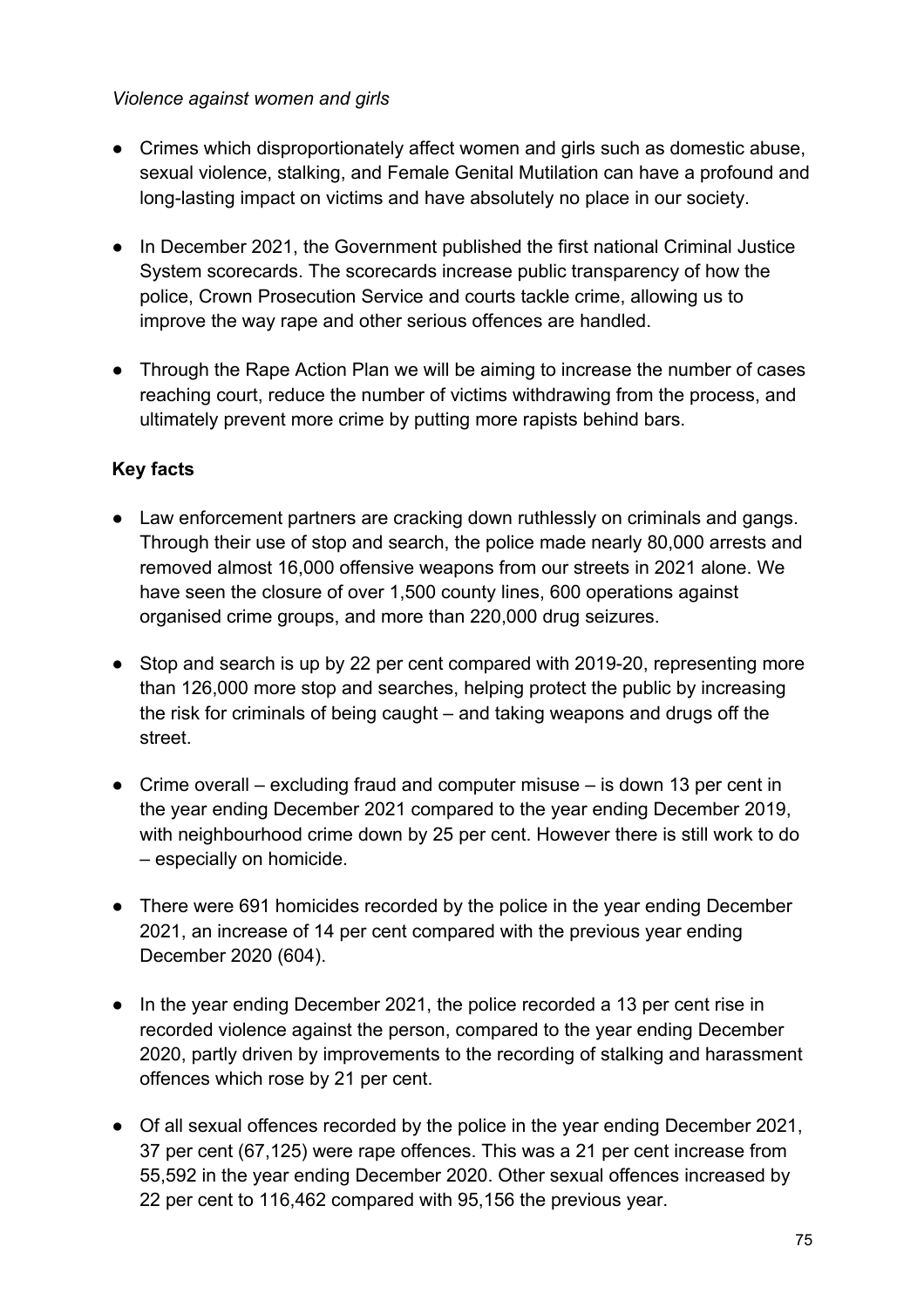- The Police, Crime, Sentencing and Courts Act will ensure that:
	- o the most serious sexual and violent offenders will spend longer in prison;
	- o the maximum sentence for assaulting an emergency worker has been doubled and whole life orders to those who commit premediated murder of a child will be extended; and
	- o the police have new stop and search powers to target those convicted of offences involving knives or offensive weapons, with Serious Violence Reduction Orders being trialled by police forces to bear down on homicide and serious violence.
- We are also tackling repeat offending by known criminals and the £18 billion cost of these crimes to society each year by:
	- o investing almost an extra £900 million to combat drugs, taking the total funding over £3 billion in the next three years – the biggest funding increase in 15 years. Our *10-year Drugs Strategy* aims to cut off the supply of drugs to criminal gangs, expand treatment and rehabilitation for those with a drug addiction and reduce the recreational use of drugs;
	- o ensuring more prison-leavers secure employment, as this means they are less likely to continue committing crime;
	- o providing basic, temporary accommodation so those leaving prison do not end up on the street where they are around 50 per cent more likely to reoffend; and
	- o GPS tagging 10,000 burglars, robbers and thieves over the next three years, to deter offending and help police pin criminals to the scene of their crimes.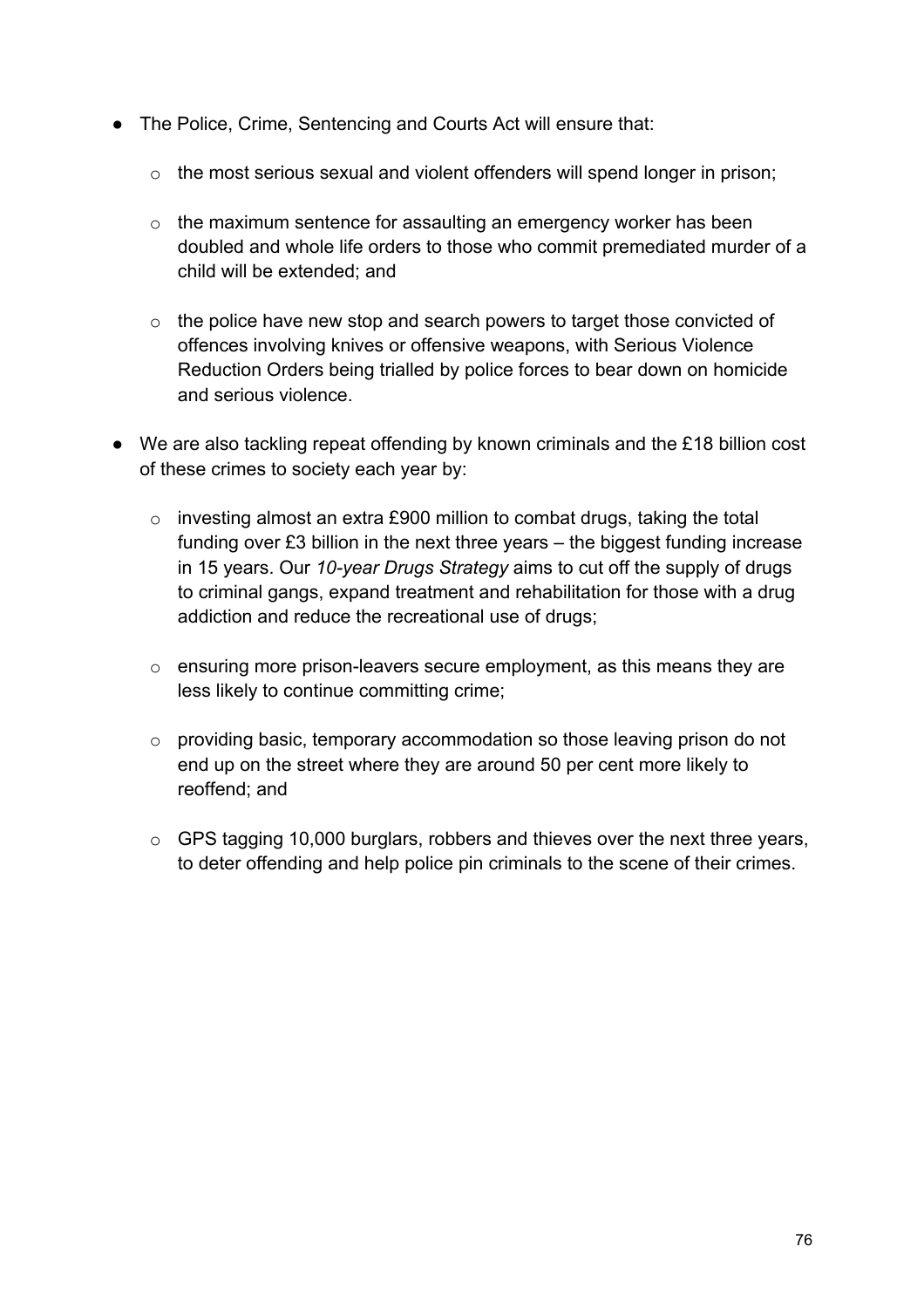## **Public Order Bill**

*"Legislation will be introduced to ensure the police have the powers to make the streets safer."*

### **The purpose of the Bill is to:**

● Make the streets safer by preventing a minority of protestors from using guerrilla tactics that cause misery to the hard-working public, disrupt businesses, interfere with emergency services, cost millions in taxpayers' money and put lives at risk.

#### **The main benefits of the Bill would be:**

- Ensuring the police have the tools they need to better manage and tackle the dangerous and highly disruptive tactics, used by a small minority of selfish protestors, to wreak havoc on people going about their daily lives.
- Preventing our major transport projects and infrastructure from being targeted by protestors who seek to disrupt thousands of journeys and cause costly delays in construction and operation that are paid for by taxpayers.

#### **The main elements of the Bill are:**

- Introducing new criminal offences of locking-on and going equipped to lock-on, thereby criminalising the protest tactic of individuals intentionally attaching themselves to others, objects, or buildings to cause serious disruption.
- Making it illegal to obstruct major transport works, including disrupting the construction or maintenance of projects, such as HS2.
- Creating a new criminal offence for interfering with key national infrastructure, which covers any behaviour which obstructs or delays the operation of key infrastructure, such as airports, railways, and printing presses.
- Extending stop and search powers for police to search for and seize articles related to protest-related offences.
- Introducing Serious Disruption Prevention Orders, a new preventative court order targeting protestors who are determined to repeatedly inflict disruption on the public; breach of the order will be a criminal offence.

#### **Territorial extent and application**

● The Bill will extend and apply to England and Wales.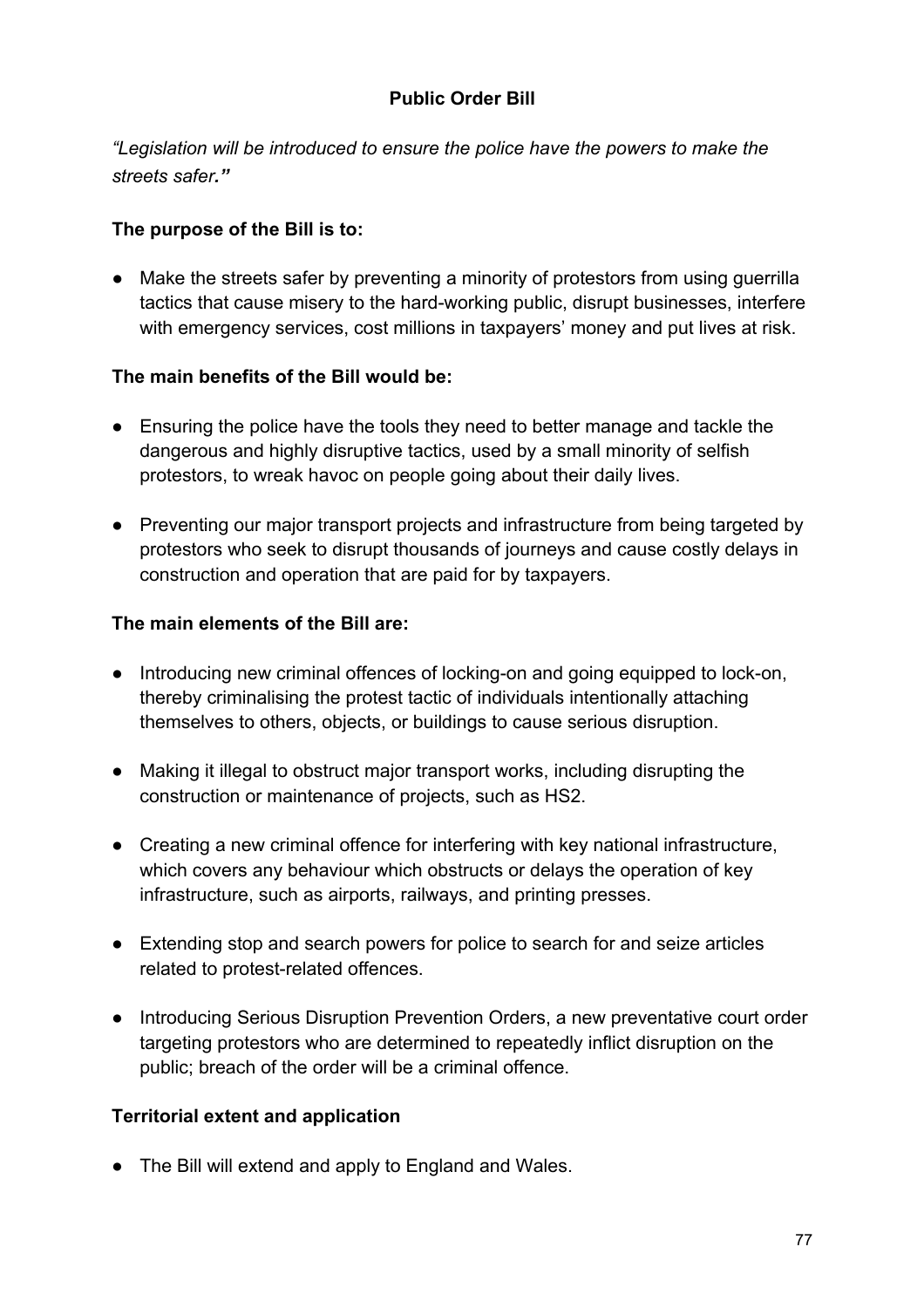- Disruptive protests have become increasingly common in recent years. Between 13 September and 20 November 2021 alone, the police made almost 1,000 arrests relating to the Insulate Britain protests. In addition to the valuable police time spent on these protests, police forces have spent in excess of £4 million.
- During Extinction Rebellion's protests of April and October 2019 some of London's busiest areas were brought to a standstill for several days. This had a disproportionate impact on commuters and small businesses, with the policing operation for the two extended protests costing £37 million, more than twice the annual budget of London's Violent Crime Taskforce in 2018-19.
- Additionally, managing the October 2019 protest alone required over 418,000 police officer hours. These officers were pulled away from their regular duties protecting the public, fighting crime, and responding to calls for help from the public.
- HS2 Ltd estimated in October 2021 that sustained protester activity at some sites had cost the project up to £80 million.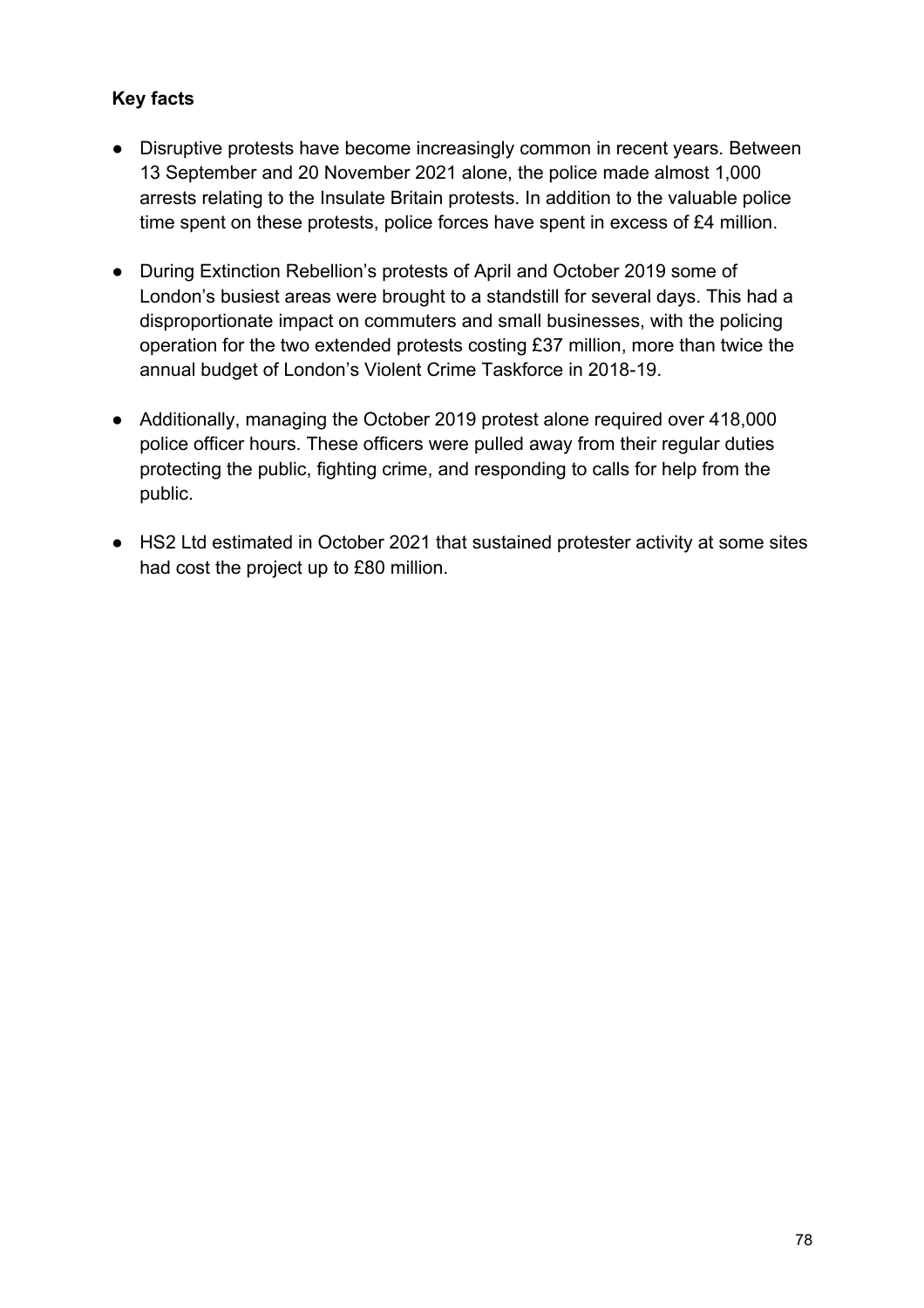## **National Security Bill**

*"Measures will be introduced to support the security services and help them protect the United Kingdom."*

### **The purpose of the Bill is to:**

- Further protect our national security, the safety of the British public and our vital interests from those who seek to do the UK harm, in line with the manifesto commitment to ensure the security services have the powers they need.
- Undertake the biggest overhaul of state threats legislation for a generation to provide our world class law enforcement and intelligence agencies with an enhanced suite of tools, powers and protections to tackle the full range of evolving state threats.
- Prevent the exploitation of our civil legal aid and civil damage payments by convicted terrorists.

#### **The main benefits of the Bill would be:**

- Enhancing our ability to deter, detect and disrupt state actors who target the UK, preventing spies from harming our strategic interests and preserving the integrity of our society.
- Restricting the ability of convicted terrorists to receive civil legal aid and ensuring that terrorists cannot gain civil damages which might fund terrorism.

## **The main elements of the Bill are:**

- Reforming existing espionage laws (Official Secrets Acts 1911, 1920 and 1939) to provide effective legislation to tackle modern threats.
- Bringing in new offences to tackle state-backed sabotage, foreign interference, the theft of trade secrets and assisting a foreign intelligence service.
- We will introduce a Foreign Influence Registration Scheme requiring individuals to register certain arrangements with foreign governments to deter and disrupt state threats activity in the UK, bringing the UK into line with similar schemes in the United States of America and Australia.
- Providing powers to allow state threats to be tackled at an earlier stage, by expanding the ability to prosecute people for preparing activities, and for other offences that are committed by those acting for a foreign state to be labelled as state threats and sentenced accordingly.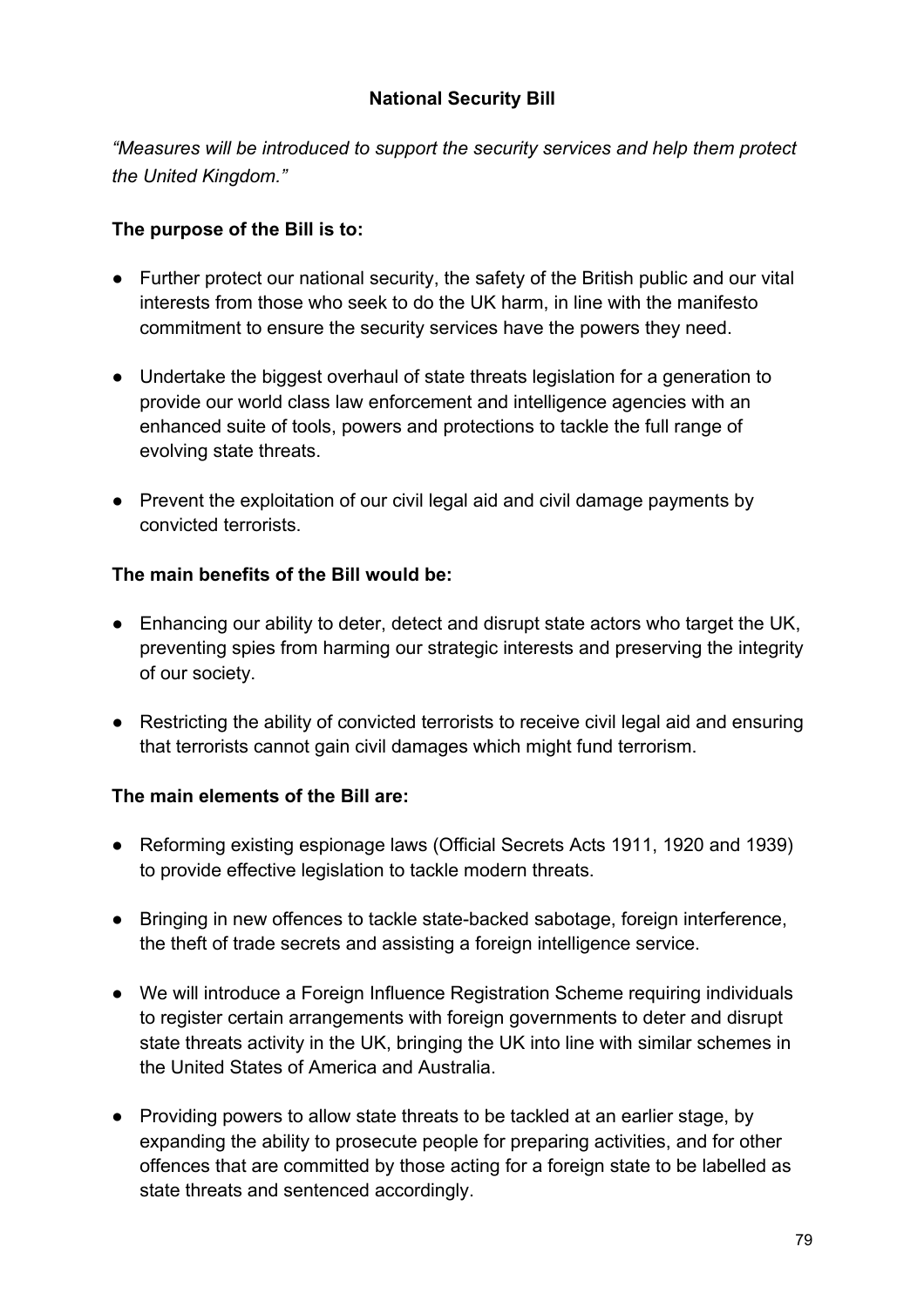● Introducing new civil measures to use as a tool of last resort where prosecution of a hostile actor is not possible. This includes the ability to restrict a state threat actor from access to certain places, or where they can work and study, preventing any harm from being done where there is no other option to prosecute or disrupt the activity.

#### **Territorial extent and application**

● The Bill will extend and apply across the UK.

- Our espionage laws date back to 1911 and do not account for how threats to our national security have evolved and diversified over time. Russia's action in Salisbury, China's attempts to interfere in our democracy and persistent effort by foreign actors to steal intellectual property generated in the UK demonstrate why we need new laws to help the intelligence agencies and police detect, deter, disrupt and prosecute state threat actors seeking to harm the UK.
- This legislation will further support the extensive previous and ongoing crossgovernment efforts to counter state threats, including the recent Economic Crime (Transparency and Enforcement) Act 2022, in light of the Russian invasion of Ukraine, and the Economic Crime and Corporate Transparency Bill also being introduced in this session.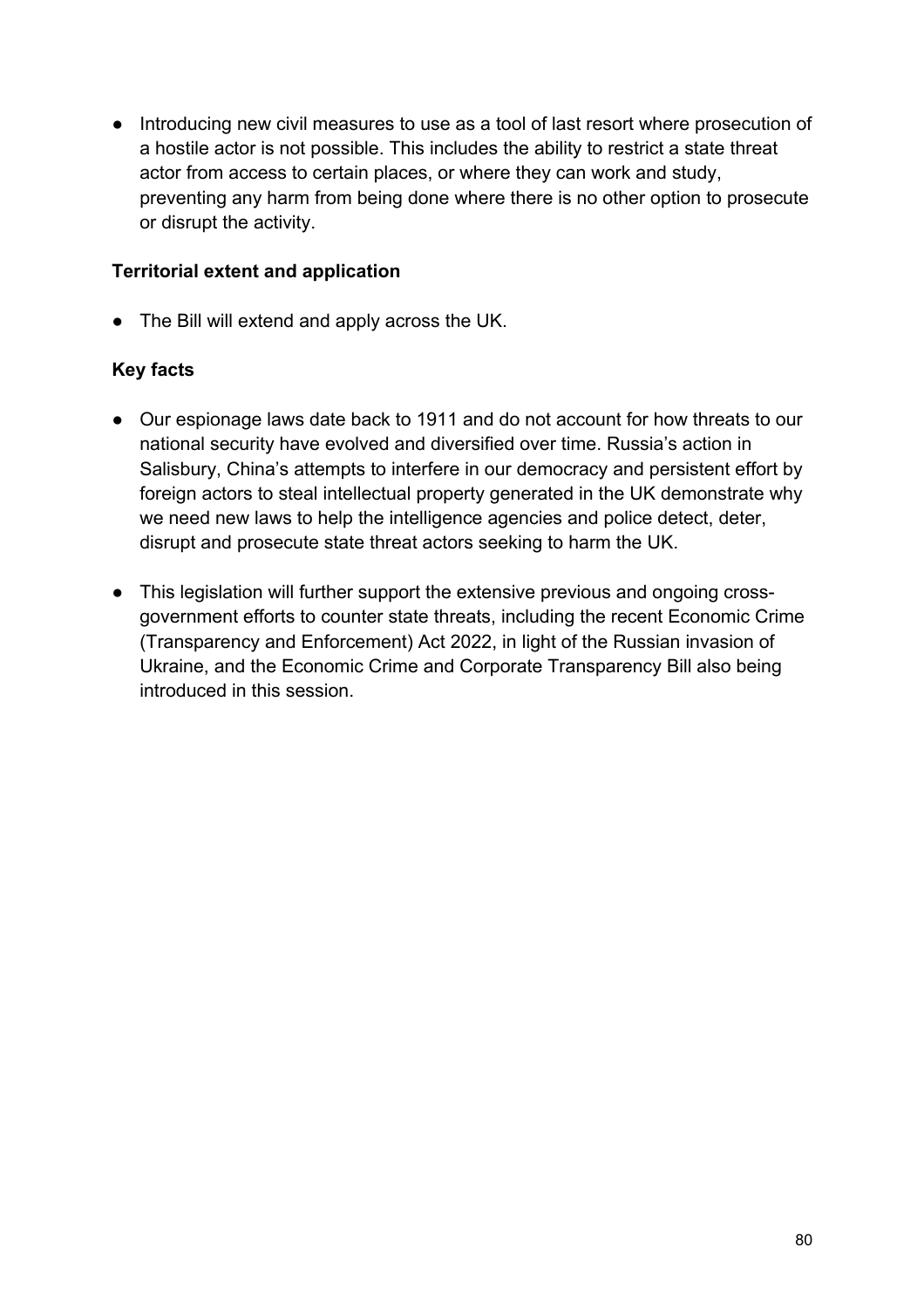## **Economic Crime and Corporate Transparency Bill**

*"A bill will be brought forward to further strengthen powers to tackle illicit finance, reduce economic crime and help businesses grow."*

#### **The purpose of the Bill is to:**

- Crack down on the kleptocrats, criminals and terrorists who abuse our open economy, ensuring we drive out dirty money from the UK.
- Ensure these people, including Putin's cronies, do not benefit from the UK's open society.
- Strengthen the UK's reputation as a place where legitimate businesses can grow and create jobs.

#### **The main benefits of the Bill would be:**

- Tackling economic crime, including fraud and money-laundering, by delivering greater protections for consumers and businesses, boosting the UK's defences, and allowing legitimate businesses to thrive.
- Protecting national security, by making it harder for kleptocrats, criminals and terrorists to engage in money laundering, corruption, terrorism-financing, illegal arms movements and ransomware payments.
- Supporting enterprise by enabling Companies House to deliver a better service for over four million UK companies, maintaining our swift and low-cost routes for company creation and improving the collection of data to inform business transactions and lending decisions across the economy.

#### **The main elements of the Bill are:**

- Broadening the Registrar of Companies' powers so that they become a more active gatekeeper over company creation and custodian of more reliable data, including new powers to check, remove or decline information submitted to, or already on, the Company Register.
- Introducing identity verification for people who manage, own and control companies and other UK registered entities. This will improve the accuracy of Companies House data, to support business decisions and law enforcement investigations.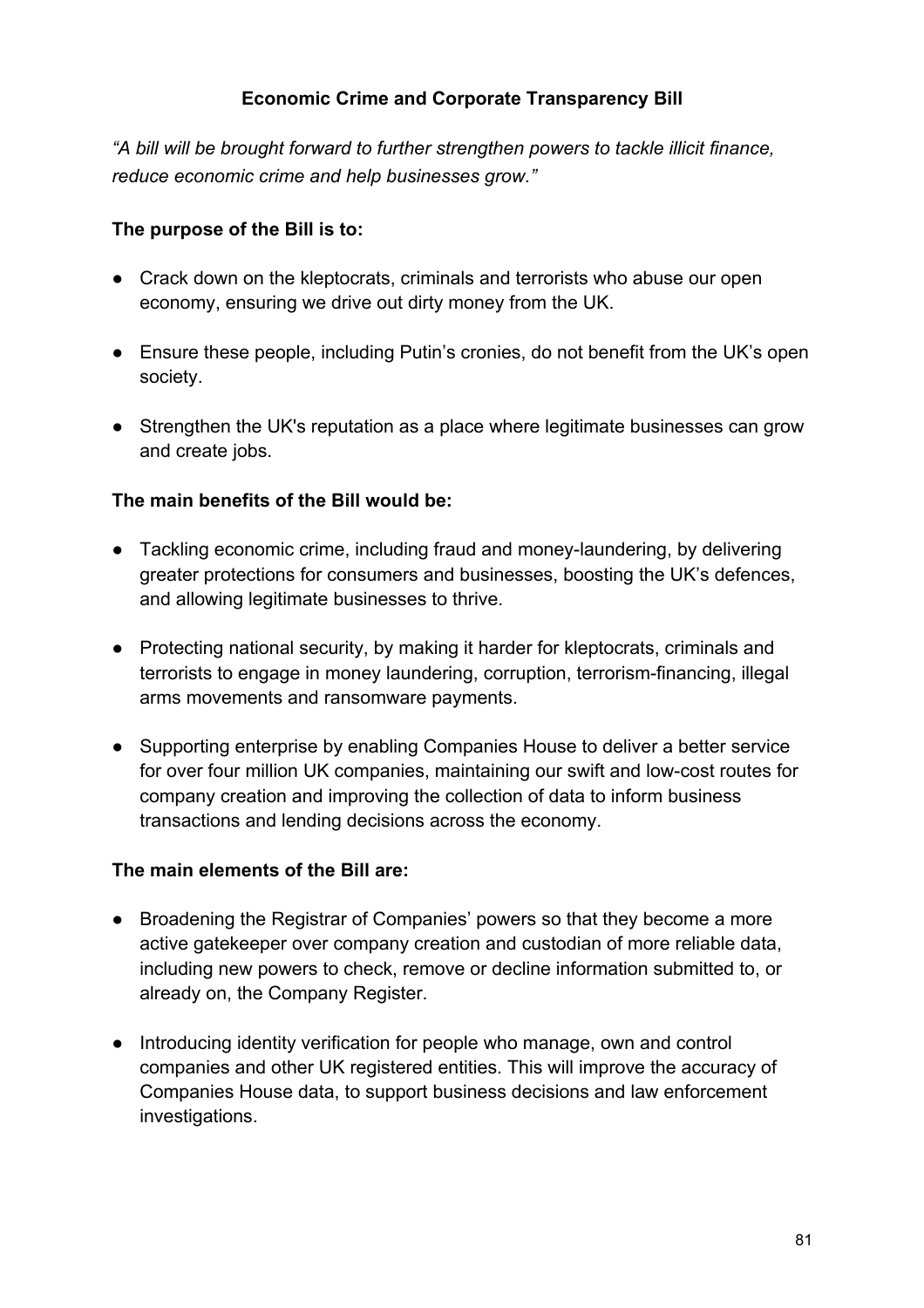- Providing Companies House with more effective investigation and enforcement powers and introducing better cross-checking of data with other public and private sector bodies.
- Tackling the abuse of limited partnerships (including Scottish Limited Partnerships), by strengthening transparency requirements and enabling them to be properly wound up.
- Creating powers to more quickly and easily seize and recover crypto assets, which are the principal medium used for ransomware. The creation of a civil forfeiture power will mitigate the risk posed by those who cannot be criminally prosecuted but use their funds to further criminality.
- Enabling businesses in the financial sector to share information more effectively to prevent and detect economic crime.

### **Territorial extent and application**

● The Bill will extend and apply across the UK.

- The social and economic cost to the UK from economic crime is estimated at £8.4 billion per year. To help tackle this, the Government recently brought forward the Economic Crime (Transparency and Enforcement) Act that included provision for a new Register of Overseas Entities owning or buying property in the UK, on which this Bill will build.
- Government action already taken means more proceeds of crime are being recovered. Between 2015-16 and 2020-21 just over £1.3 billion was recovered from criminals using Proceeds of Crime Act powers.
- Companies House plays a key role in the UK's strong, transparent and attractive business environment and incorporation is among the fastest and cheapest in the world, with 99 per cent of applications processed within 24 hours. Companies House already supports law enforcement with about 750 investigations every month, up from fewer than ten a month six years ago.
- The Bill will strengthen the accuracy and reliability of the companies register, which informs many business and lending decisions. Research shows this is worth £1-3 billion a year to the UK economy.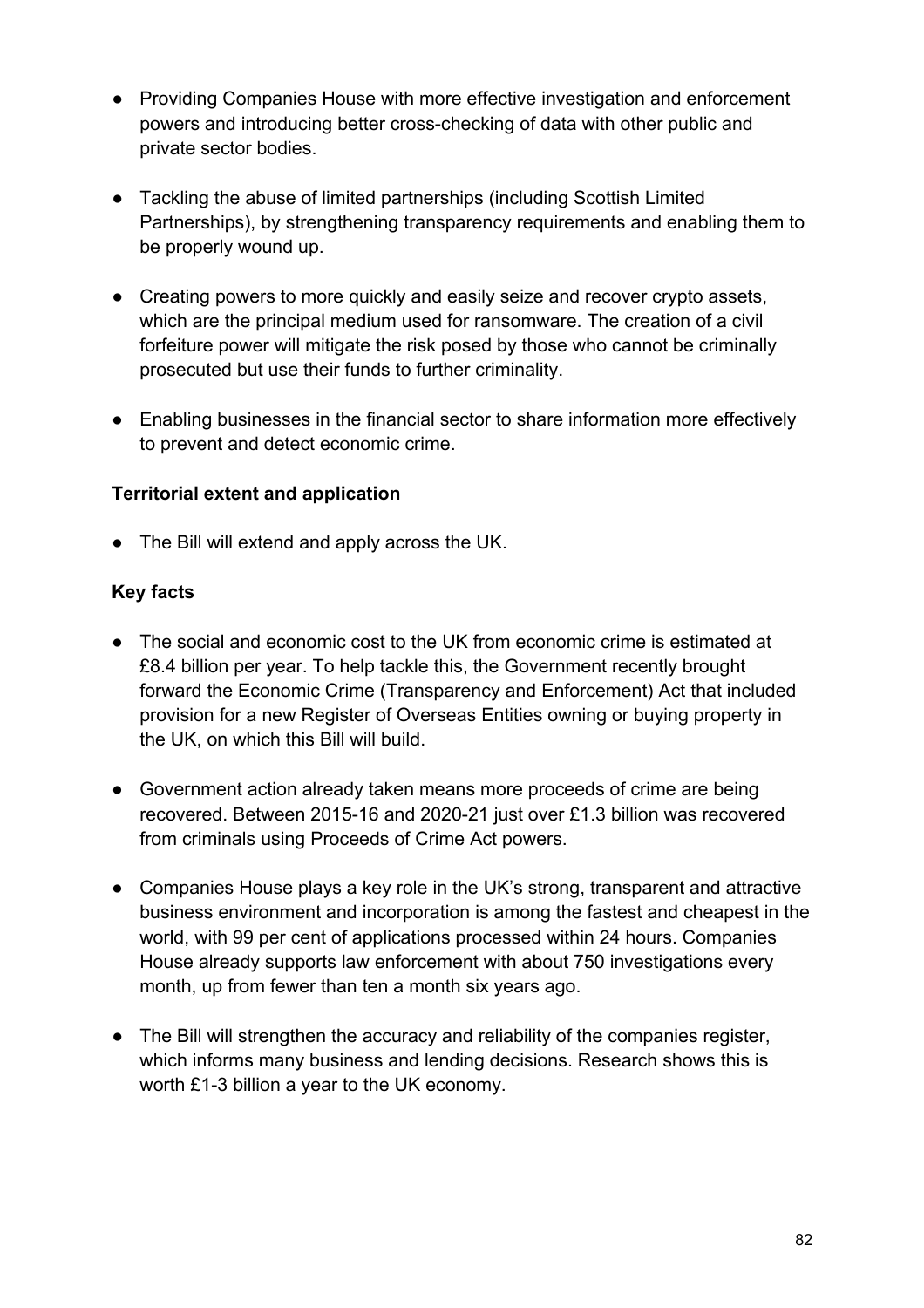### **The purpose of the Bill is to:**

• Strengthen the protection and support for victims of human trafficking and modern slavery and increase the accountability of companies and other organisations to drive out modern slavery from their supply chains.

### **The main benefits of the Bill would be:**

- Reducing the prevalence of modern slavery in supply chains through increased transparency from businesses and public bodies, building on the strong foundations of our existing approach to increase the pressure on those that do not take action.
- Enshrining in domestic law the Government's international obligations to victims of modern slavery, especially regarding their rights to assistance and support, providing greater legal certainty for victims.
- Ensuring law enforcement agencies have stronger tools to prevent modern slavery occurring, protect victims of modern slavery and bring perpetrators to justice.

### **The main elements of the Bill are:**

- Strengthening the requirements on businesses with a turnover of £36 million or more to publish an annual modern slavery statement to set out steps taken to prevent modern slavery in their operations and supply chains.
- Mandating the reporting areas to be covered in modern slavery statements; requiring organisations to publish their statements on a government-run registry, extending these requirements to public bodies and introducing civil penalties for organisations that do not comply with the requirements.
- Strengthening the operation of Slavery and Trafficking Prevention Orders and Slavery and Trafficking Risk Orders, which place conditions on an individual, to prevent and disrupt modern slavery crimes and better protect victims. These will be backed up by criminal sanctions for any breaches.

## **Territorial extent and application**

• The Bill will, in the main, extend and apply to England and Wales, with some provisions extending and applying across the UK.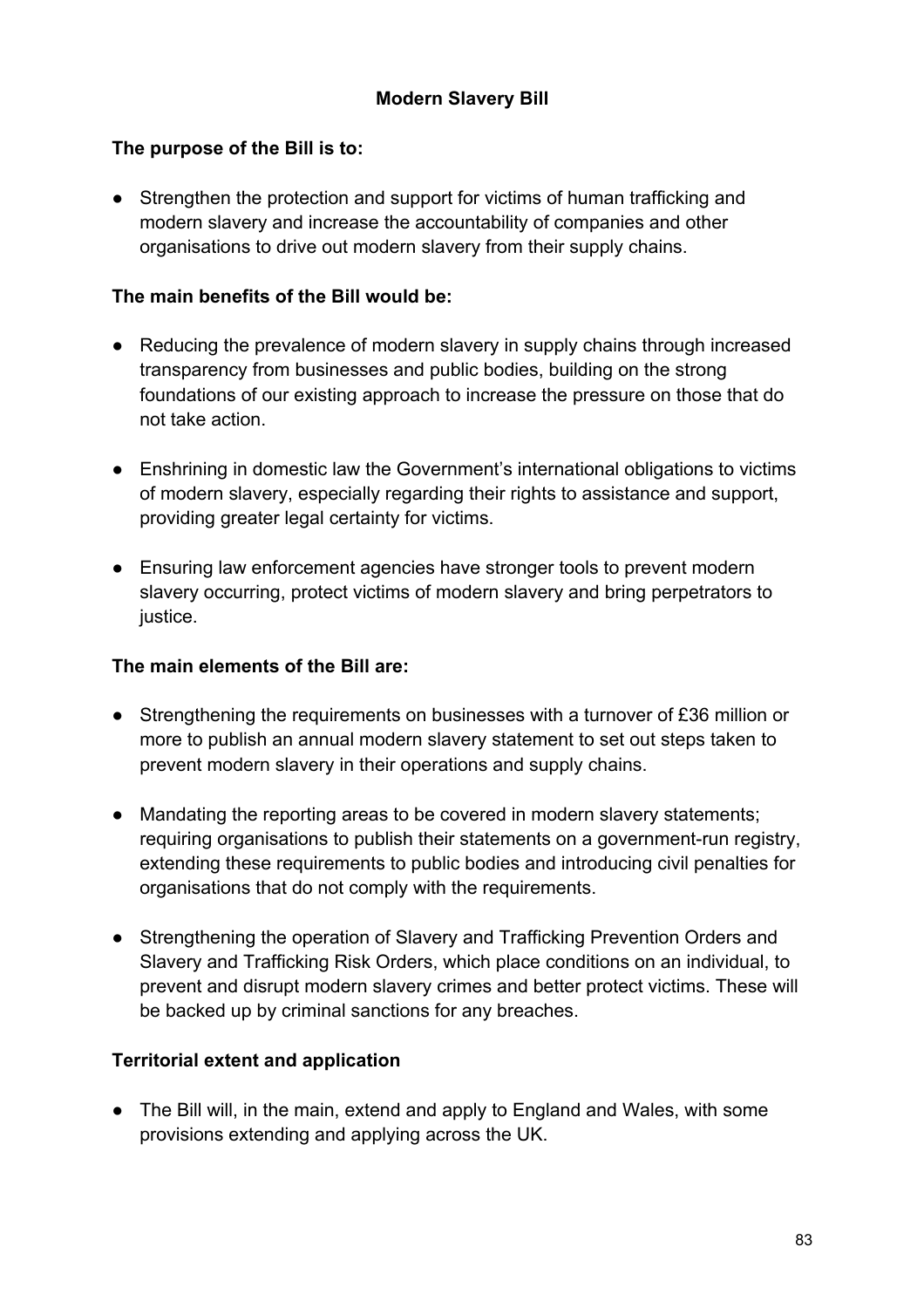- Modern slavery encompasses slavery, servitude, forced and compulsory labour and human trafficking. In 2015, the Government introduced the landmark Modern Slavery Act making it the first country in the world to have legislation dedicated to tackling modern slavery.
- The number of live police operations has increased since the Modern Slavery Act became law, from 188 police operations in December 2016 to 4,322 in January 2022. In the year to September 2021, the police recorded 9,158 modern slavery offences, an increase of six per cent from the year to September 2020 when there were 8,622 offences recorded. The greater recognition of modern slavery through the Act has enabled us to crack down on modern slavery operations and tackle these crimes at the source.
- More potential victims are being identified and protected due to greater awareness and improved understanding of modern slavery. In 2021, 12,727 potential victims of modern slavery were referred through the National Referral mechanism to the Home Office, a 20 per cent increase on the previous year (10,601).
- In March 2021, the Government launched an online modern slavery statement registry and encourages all organisations to publish their annual modern slavery statements on the registry. Since its launch, over 7,000 statements have been submitted covering over 23,350 organisations on a voluntary basis.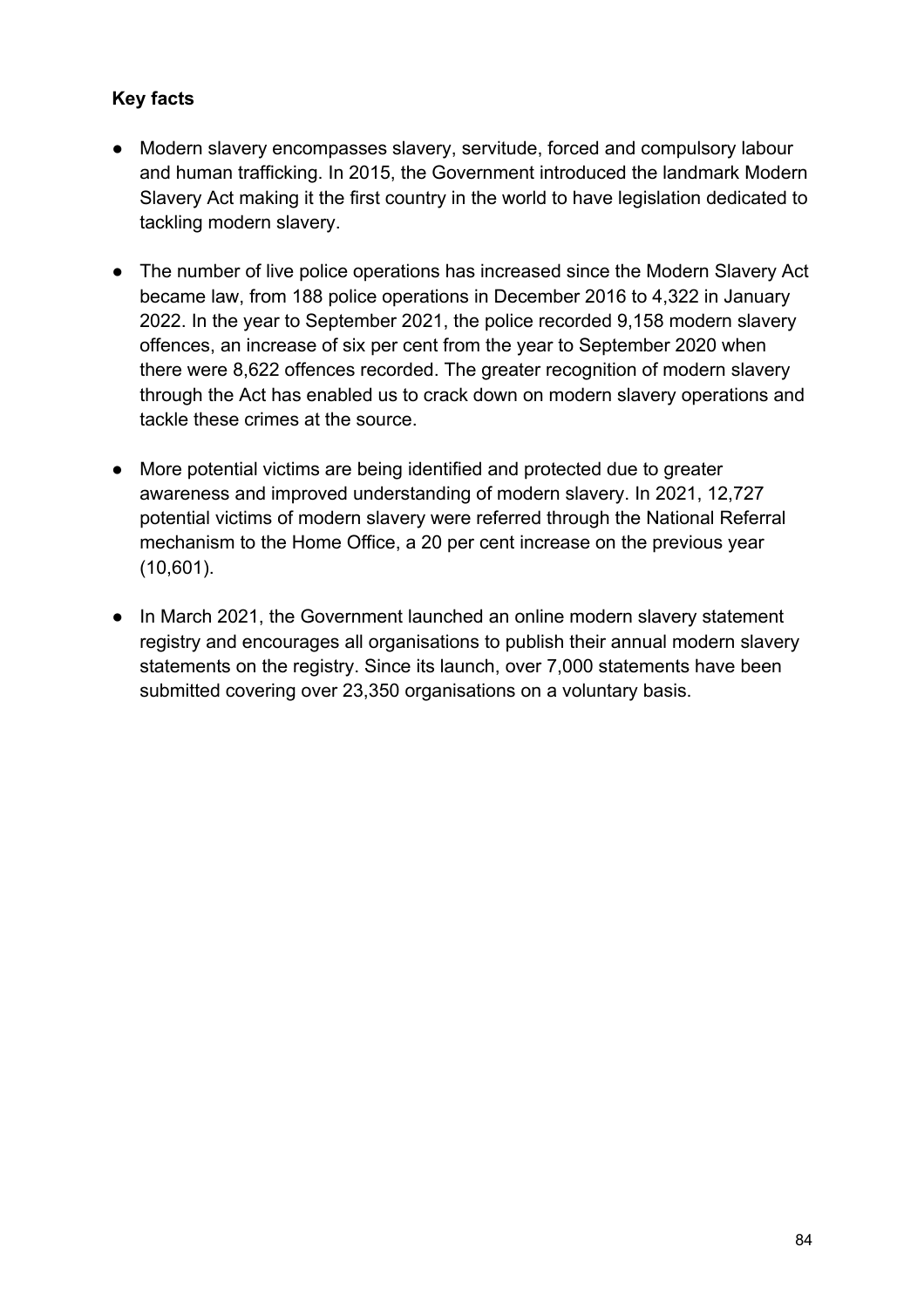## **The purpose of the Bill is to:**

● Deliver the manifesto commitment to make the UK the safest place in the world to be online by improving protections for users, especially children, whilst protecting freedom of expression.

## **The main benefits of the Bill would be:**

- Preventing online fraud and scams by requiring large social media platforms and search engines to prevent the hosting or publication of fraudulent paid-for advertising.
- Tackling the most serious illegal content, including child sexual exploitation and abuse.
- Ensuring communication offences reflect the modern world, with updated laws to tackle threatening communication online as well as criminalising cyberflashing.
- Safeguarding freedom of expression. Tech companies will no longer be able to arbitrarily remove content. If users feel like they have been treated unfairly, they will have the right to appeal. And journalistic and democratically-important content will also be protected from arbitrary removal.
- Restoring public trust by making companies responsible for their users' safety online, whilst supporting a thriving and fast-growing digital sector.

## **The main elements of the Bill are:**

- Introducing a duty of care on online companies, making them responsible for protecting users and tackling illegal content. This will create safeguards and standards so that users know when and how companies are using tools to identify illegal content and to stop harmful material being viewed by children.
- Empowering users by ensuring the largest platforms give users tools to exercise greater control over the types of people and content they interact with.
- Protections for democratic and journalistic content. The Bill sets a higher bar for the removal of content that contributes to democratic political debate, and all 'recognised news publishers' will be exempt from the Bill's safety duties (for both children and adults).
- Requiring providers who publish pornographic content on their services to prevent children from accessing that content, and for the largest platforms to put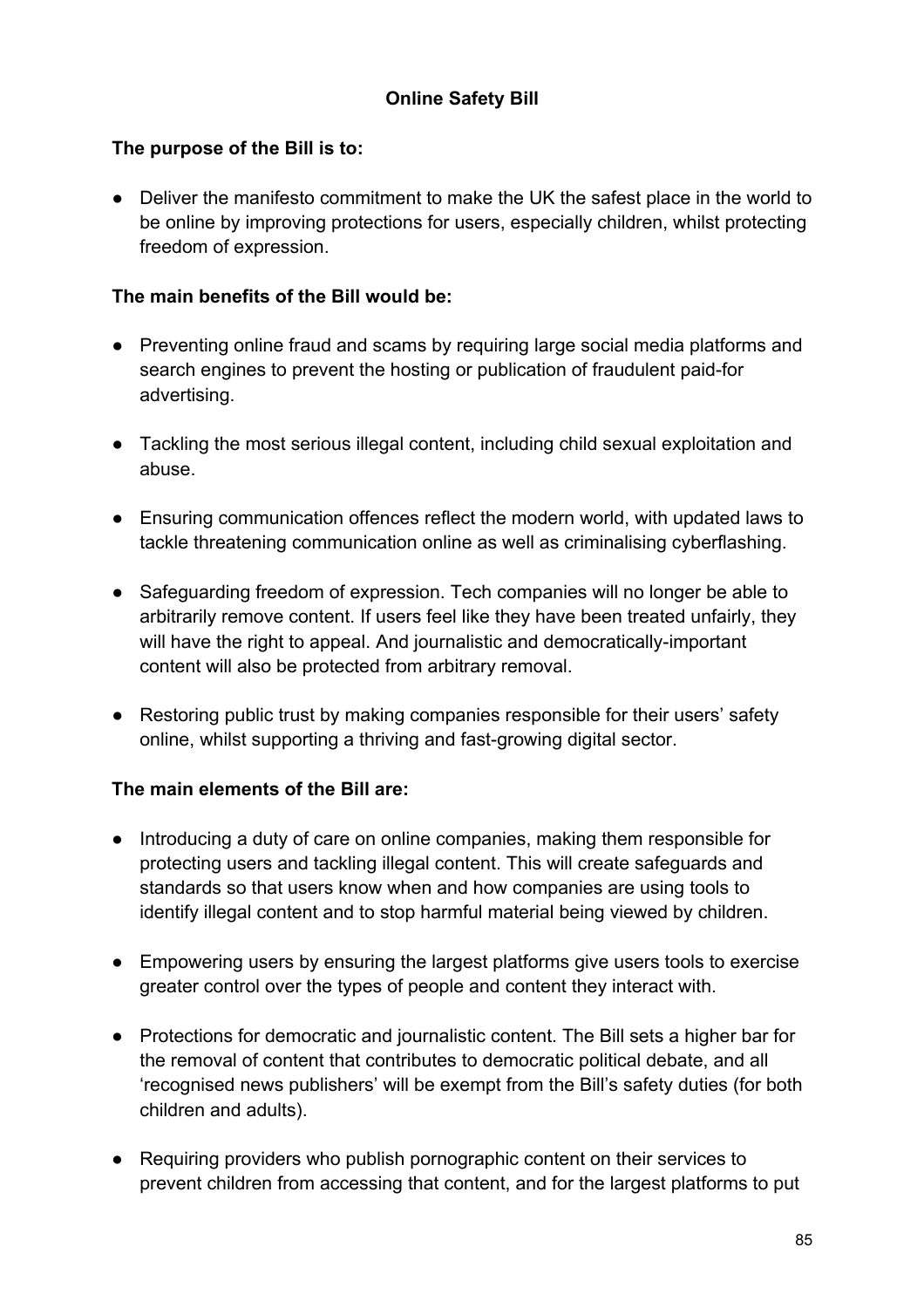in place proportionate systems and processes to prevent fraudulent adverts being published or hosted on their service.

- Ensuring the big social media companies keep their promises to users by enforcing their terms and conditions consistently. Requiring platforms to have effective and accessible user reporting and redress mechanisms to report concerns about harmful content, and challenge infringement of rights (such as wrongful takedown).
- Designating Ofcom as the independent online safety regulator and giving it robust enforcement powers to uphold the regulation. This will include fines of up to £18 million or ten per cent of qualifying annual global turnover – whichever is greater – as well as business disruption measures, making them less commercially viable in the UK. Senior managers of tech firms can be held criminally liable if they fail to comply with information requests from the regulator.

#### **Territorial extent and application**

● The Bill will extend and apply across the UK.

- In 2020, adult internet users in the UK spent an average of three hours and 37 minutes online each day, up by nine minutes compared to 2019. However, over 80 per cent of UK adults expressed a concern about going online in 2020.
- In a month-long period during 2020, the Internet Watch Foundation and its partners blocked at least 8.8 million attempts by UK internet users to access child sexual abuse material online.
- During COVID-19 lockdowns, research by YouGov showed that 47 per cent of children and teens had seen content they would rather avoid, leaving them feeling uncomfortable (29 per cent), scared (23 per cent), and confused (19 per cent). One in seven (13 per cent) were exposed to harmful content on a daily basis.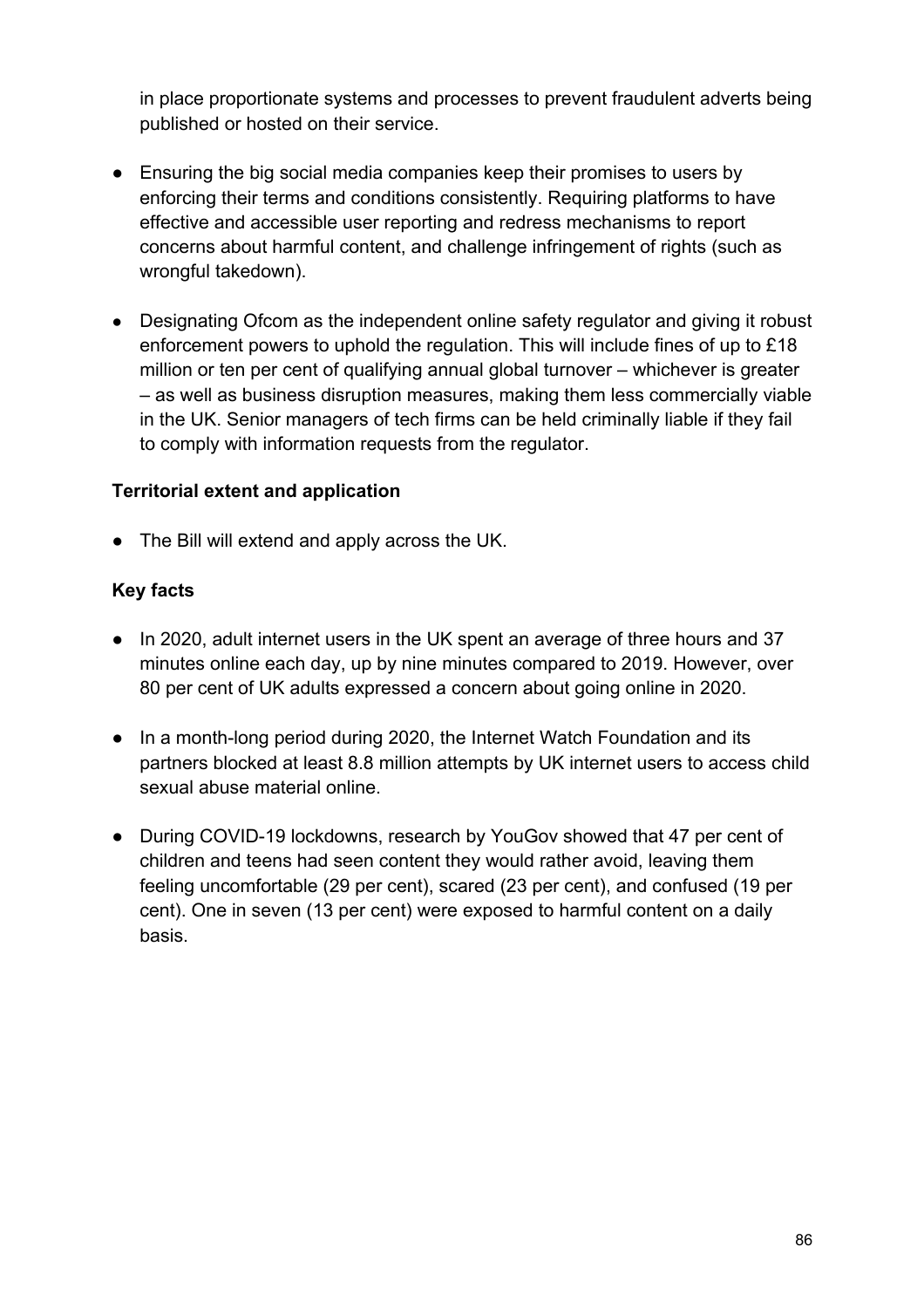## **Draft Victims Bill**

#### **The purpose of the draft Bill is to:**

- Put victims at the heart of the criminal justice system, ensuring their experiences are front and centre of the process and encouraging them to remain engaged in the criminal justice system, enabling justice to be done and making our communities safer.
- Ensure we have an effective justice system that serves society by restoring victims' confidence that their voices will be properly heard and that perpetrators will be brought to justice.

#### **The main benefits of the draft Bill would be:**

- Improving the support victims receive in and beyond the criminal justice system, particularly for victims of sexual violence, domestic abuse and serious violence.
- Holding agencies such as the police, Crown Prosecution Service and HM Courts and Tribunals Service to account for the service they provide to victims.
- Providing clarity about what victims can and should expect from the criminal justice system.

#### **The main elements of the draft Bill are:**

- Enshrining the Victims' Code in law.
- Increasing transparency and oversight of the services that criminal justice agencies provide to victims by granting a greater role for Police and Crime Commissioners and inspectorates to assess delivery.
- Enabling improvements in the quality and consistency of support services for victims of sexual violence, domestic abuse and serious violence.
- Elevating and increasing awareness of Independent Sexual Violence Advisors and Independent Domestic Violence Advisors so that they can better work together with other agencies to consistently meet the needs of victims.

#### **Territorial extent and application**

● The draft Bill will extend and apply to England and Wales.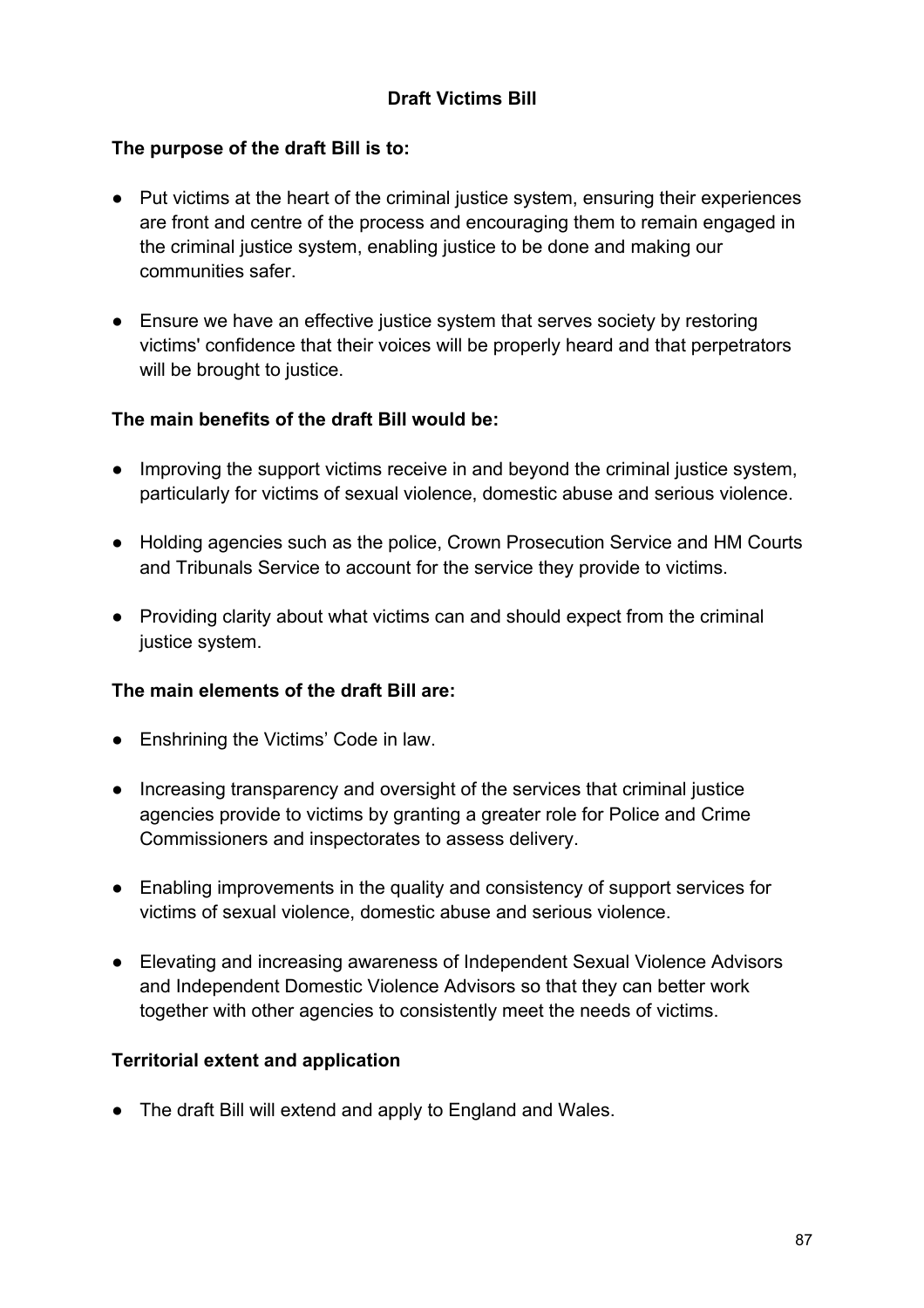- Victims who have received support from services such as Independent Sexual Violence Advisors are nearly 50 per cent less likely to withdraw from the criminal justice process, compared to those who did not receive support.
- Rape and serious sexual offences have high rates of victims dropping out of the system. Between July and September 2021, 45 per cent of sexual offences were assigned a police outcome of 'evidential difficulties – victim does not support action', the highest level since 2015-16.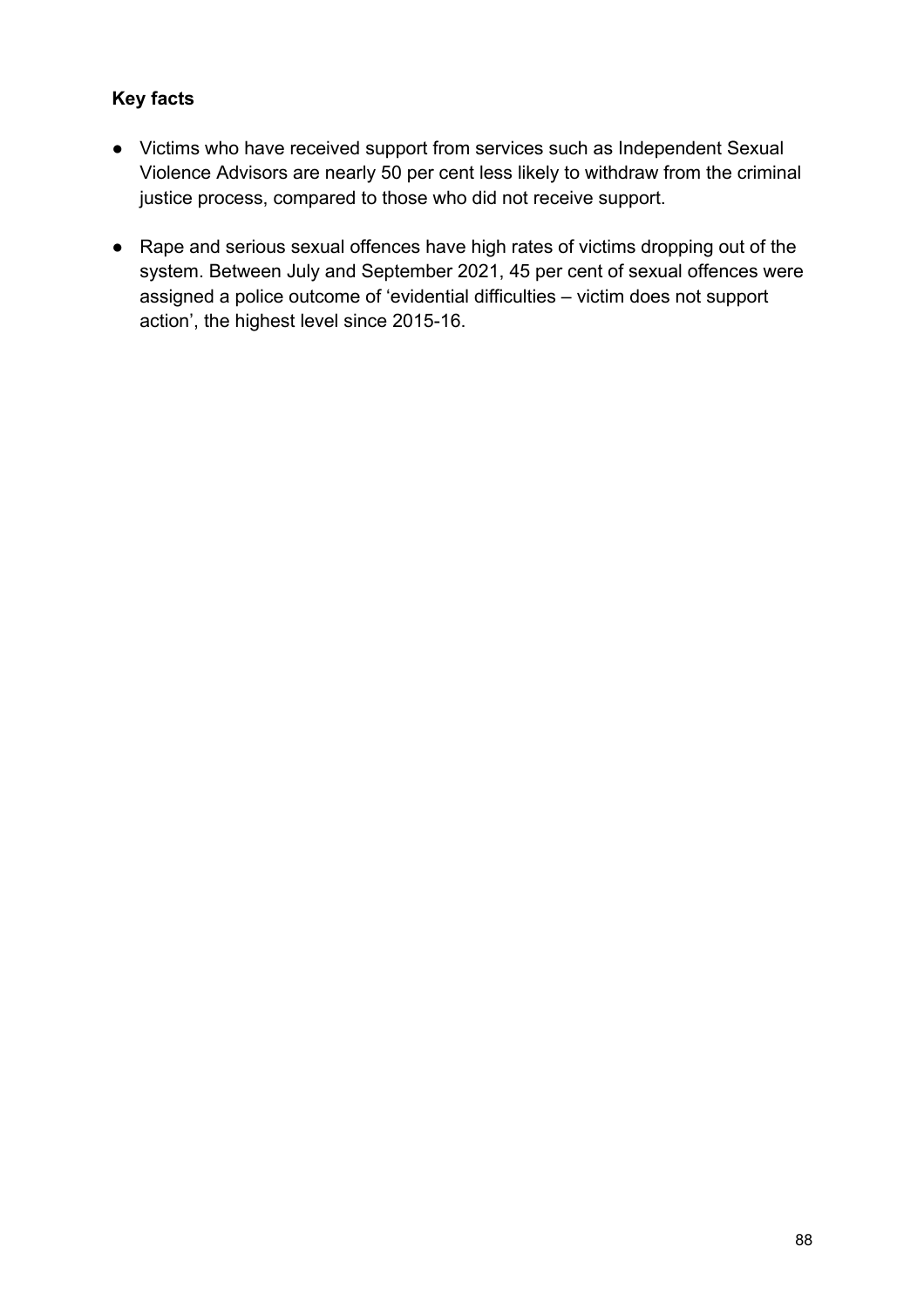## **Draft Protect Duty Bill**

#### **The purpose of the draft Bill is to:**

● Keep people safe by introducing new security requirements for certain public locations and venues to ensure preparedness for and protection from terrorist attacks.

#### **The main benefits of the draft Bill would be:**

- Enhancing national security and reducing the risk to the public from terrorism by improving protective security practices in public places.
- Providing clarity on protective security and preparedness responsibilities for organisations in scope of the Duty.
- Expanding the support available to help those responsible for delivering security in public places.

### **The main elements of the draft Bill are:**

- Establishing a new requirements framework which requires those in control of certain public locations and venues to consider the threat from terrorism and implement appropriate and proportionate mitigation measures.
- Delivering an inspection and enforcement regime, which will seek to educate, advise, and ensure compliance with the Duty.

#### **Territorial extent and application**

● The draft Bill will extend and apply across the UK.

- Following the appalling terrorist attack at the Manchester Arena and lessons learnt, in particular those from the Inquiry's Security Chapter, the Government has worked closely with partners and victims' groups, including Survivors Against Terror and Figen Murray and the Martyn's Law Campaign Team, to develop these proposals for a new Protect Duty.
- Independent research conducted in 2019 showed that without legal compulsion, counter terrorism security efforts are often prioritised behind legally required activities. The consideration and application of security processes and measures is inconsistent as a result.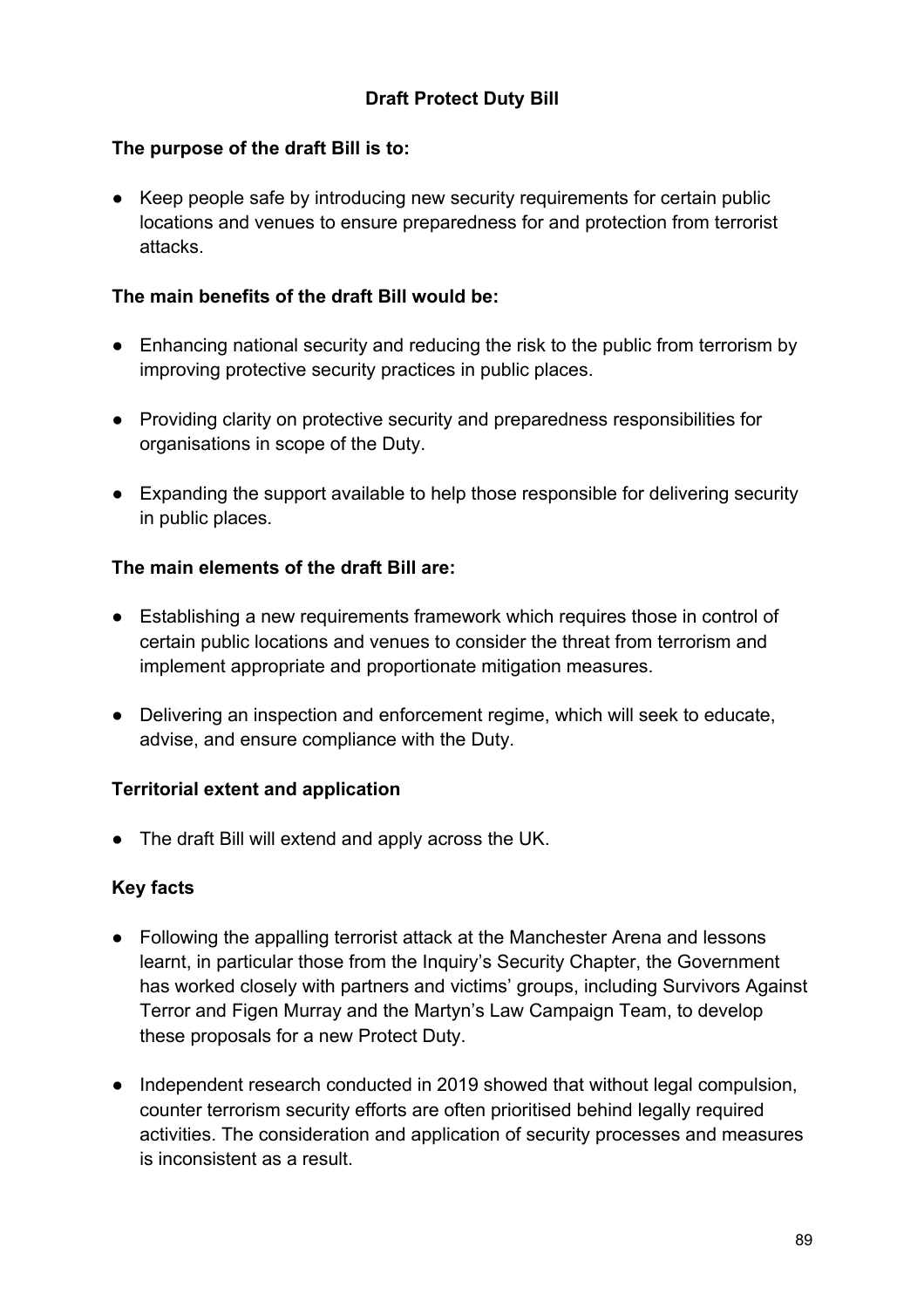● Seven in ten respondents to the Protect Duty consultation agreed that those responsible for publicly accessible locations should take appropriate and proportionate measures to protect the public from attacks.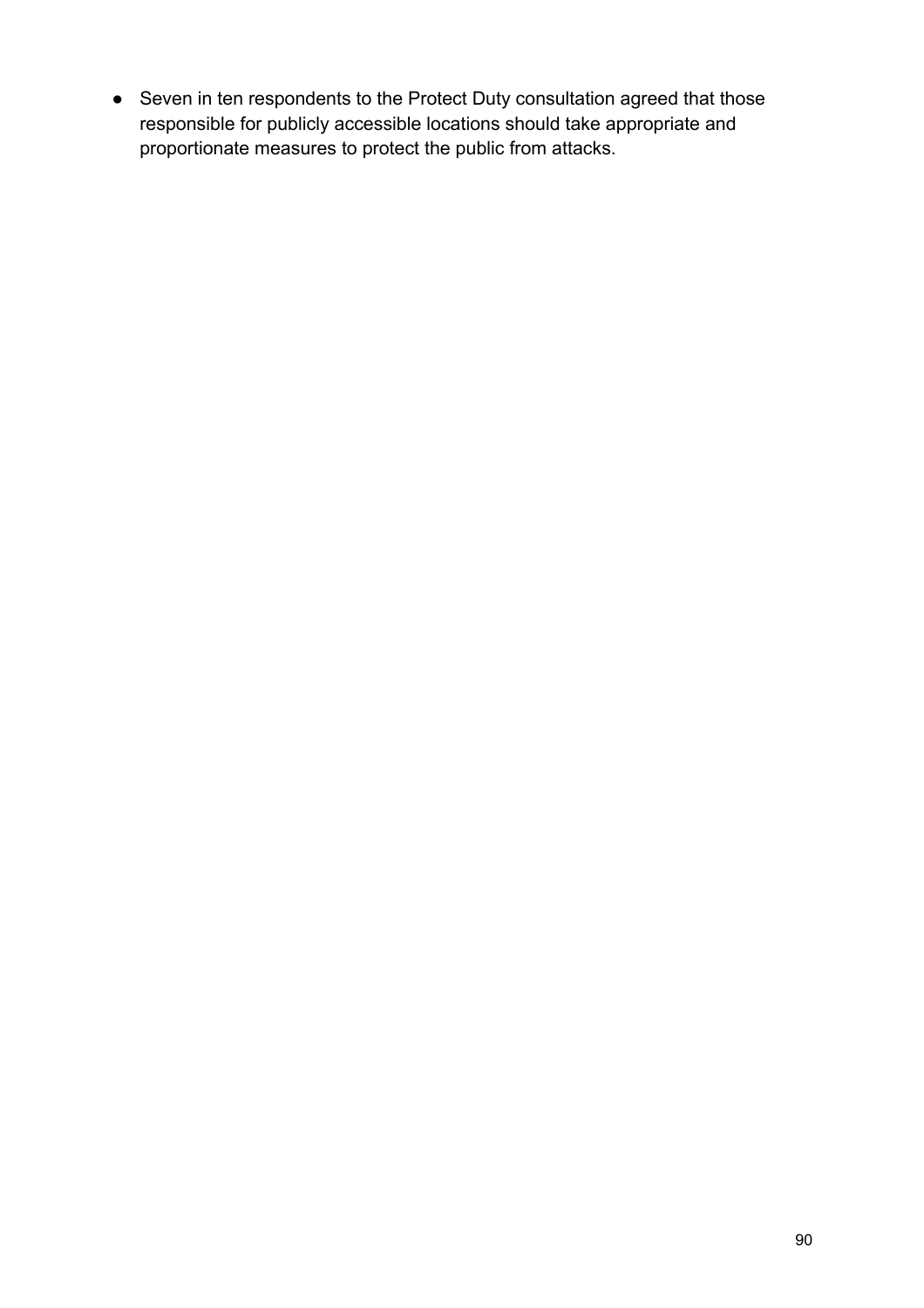# **FUNDING THE NHS TO CLEAR THE COVID BACKLOGS**

## **Health and Social Care Funding**

- From April 2022, the Health and Social Care Levy has come into effect. This necessary, fair and responsible levy will tackle the COVID-19 backlogs, reducing waiting times and delivering millions more scans, tests and operations, while reforming the way routine services are delivered so the NHS is fit for the future.
- The new Health and Social Care Levy, along with an increase to the rates of dividend tax, will raise around £13 billion per year for spending on health and social care across the UK. Funding from the Levy, on top of the historic long-term NHS settlement announced in 2018, means that the NHS resource budget in England will increase to £162.6 billion in 2024-25, up from £123.7 billion in 2019- 20. This includes over £8 billion the government plans to spend over the next three years to tackle the elective backlog. The Government has also committed to a £5.9 billion investment in NHS capital over three years, to provide new beds, equipment and technology.
- We will build 40 new hospitals by 2030 and upgrade more than 70 further hospitals.
- We are transforming diagnostic services with new Community Diagnostic Centres to deliver extra checks and scans providing new surgical hubs, increasing bed capacity, and new equipment. The settlement will also support NHS Trusts to invest in local priorities, including maintenance of their estate.
- The funding will deliver further advances in digitalising our frontline NHS and enabling better digital interactions for patients.

- Health and care services have spent £43 billion on additional revenue costs related to COVID-19 in 2020-21.
- In 2021-22, £39 billion of resource funding has been provided for COVID-19 in 2021-22. This included:
	- o £16 billion for Test and Trace;
	- $\circ$  £13.7 billion for the NHS, including funding to support the NHS's recovery from the impact of COVID-19 and tackle the elective backlog;
	- o £2.7 billion for the Vaccine Deployment Programme;
	- o £2.3 billion for the Vaccine Taskforce;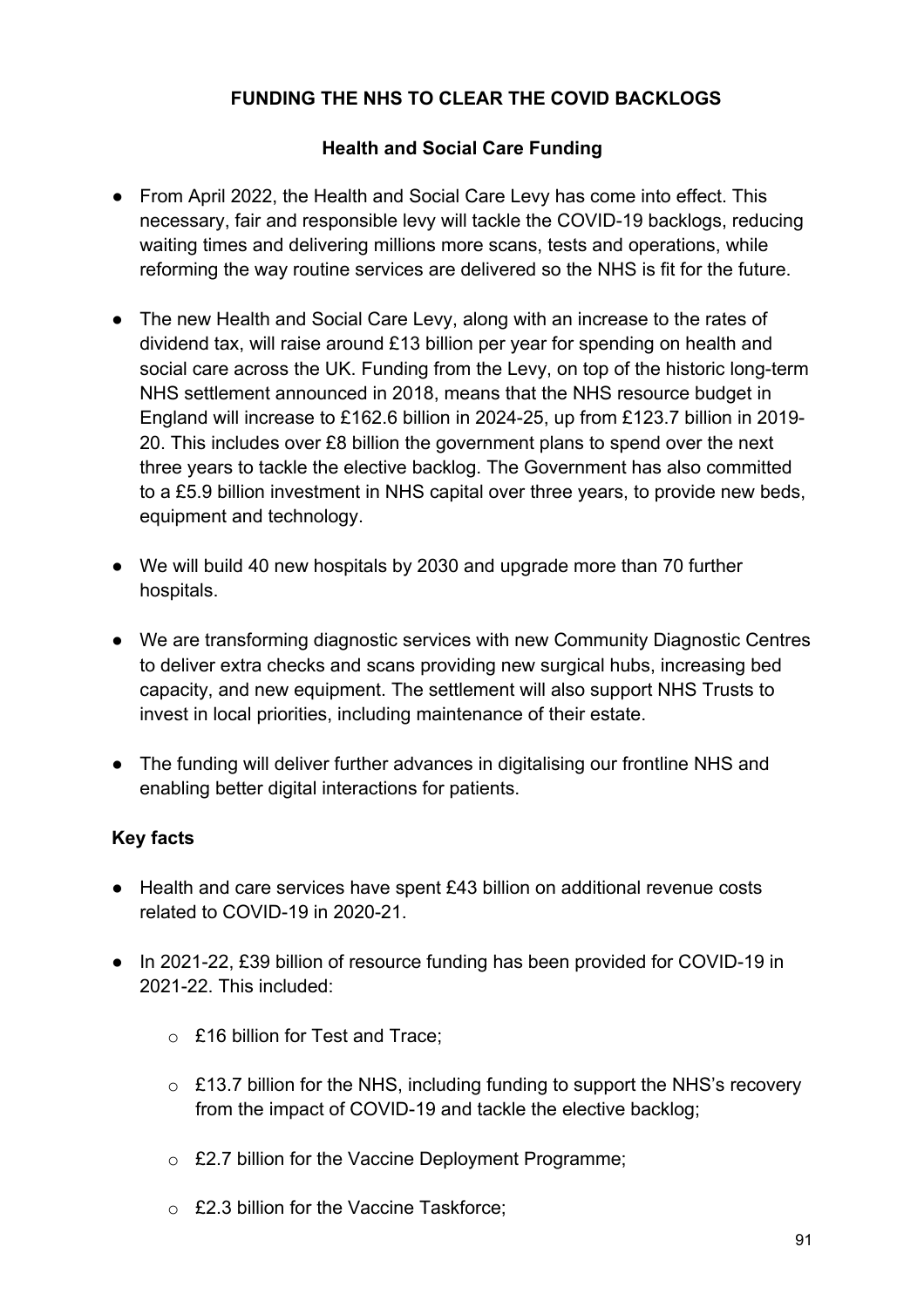- o £2.4 billion to continue to maintain and distribute stocks of personal protective equipment;
- o £1.1 billion for COVID-19 Grants;
- o £440 million for medicines and therapeutics; and
- o £329 million for Managed Quarantine Services.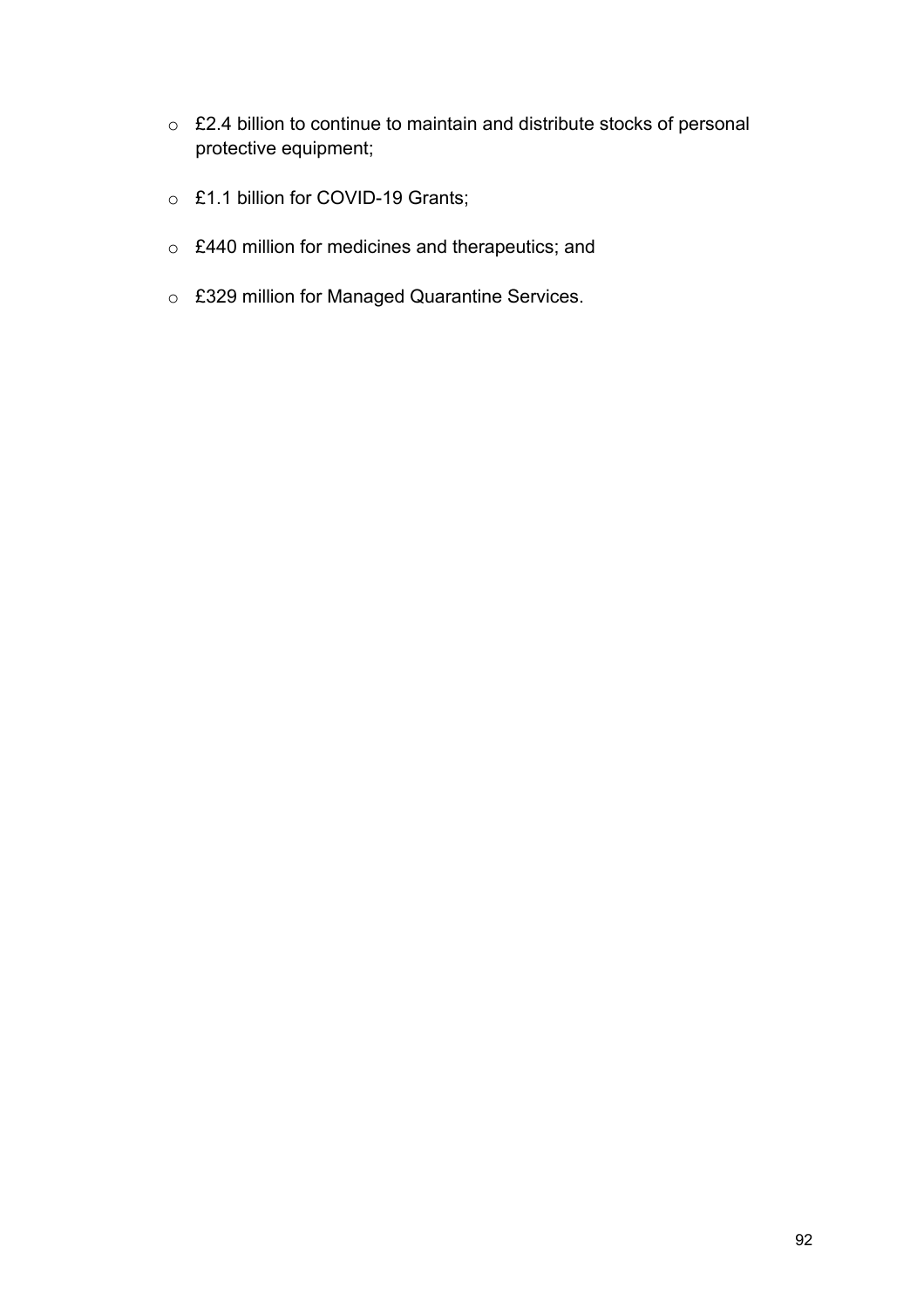## **Elective Recovery**

- Our nurses, doctors and care workers have worked tirelessly throughout the pandemic, treating over half a million patients, administering more than 140 million vaccines and saving over a hundred thousand lives. But the pandemic has taken its toll and waiting times are longer than ever before.
- At the start of the pandemic there was a need for a temporary postponement of all non-urgent elective operations, to prevent the overwhelming of NHS services and free up 30,000 beds. Today, over six million people in England are currently waiting for routine tests, operations and procedures. We know that waiting lists will rise before they fall again because we want to ensure the 'missing demand' lost during the pandemic returns and that people receive the care they need. We are aware that over ten million people who otherwise would have come forward did not do so over the pandemic
- The new Health and Social Care Levy, along with an increase to the rates of dividend tax, will raise around £13 billion per year for spending on health and social care across the UK. And we must make sure that every penny is well spent so that, between community pop up clinics, more face-to-face GP appointments, new cancer screening machines, and a hugely expanded mental health provision, the NHS can maximise its ability to check and treat patients.
- The plan to clear the backlogs commits the NHS to deliver 17 million more diagnostic tests over the next three years and to increase our annual capacity by nine million additional treatments and diagnostic procedures. In addition the NHS will aim to deliver around 30 per cent more elective activity than it was doing before the pandemic by 2024-25.
- The plan provides further commitments from the NHS:
	- $\circ$  a reduction in maximum waiting times, so that waits of longer than a year for elective care are eliminated by March 2025 except for a limited number of specific cases. Within this, no one will wait longer than two years by July 2022, or longer than 65 weeks by March 2024;
	- $\circ$  diagnostic tests are a key part of many elective care pathways. By March 2025, 95 per cent of patients needing a diagnostic test receive will receive it within six weeks; and
	- o by March 2023 we will return the number of people waiting more than 62 days to start treatment after being urgently referred due to suspected cancer back to pre-pandemic levels. By the following year, 75 per cent of patients who have been urgently referred by their GP for suspected cancer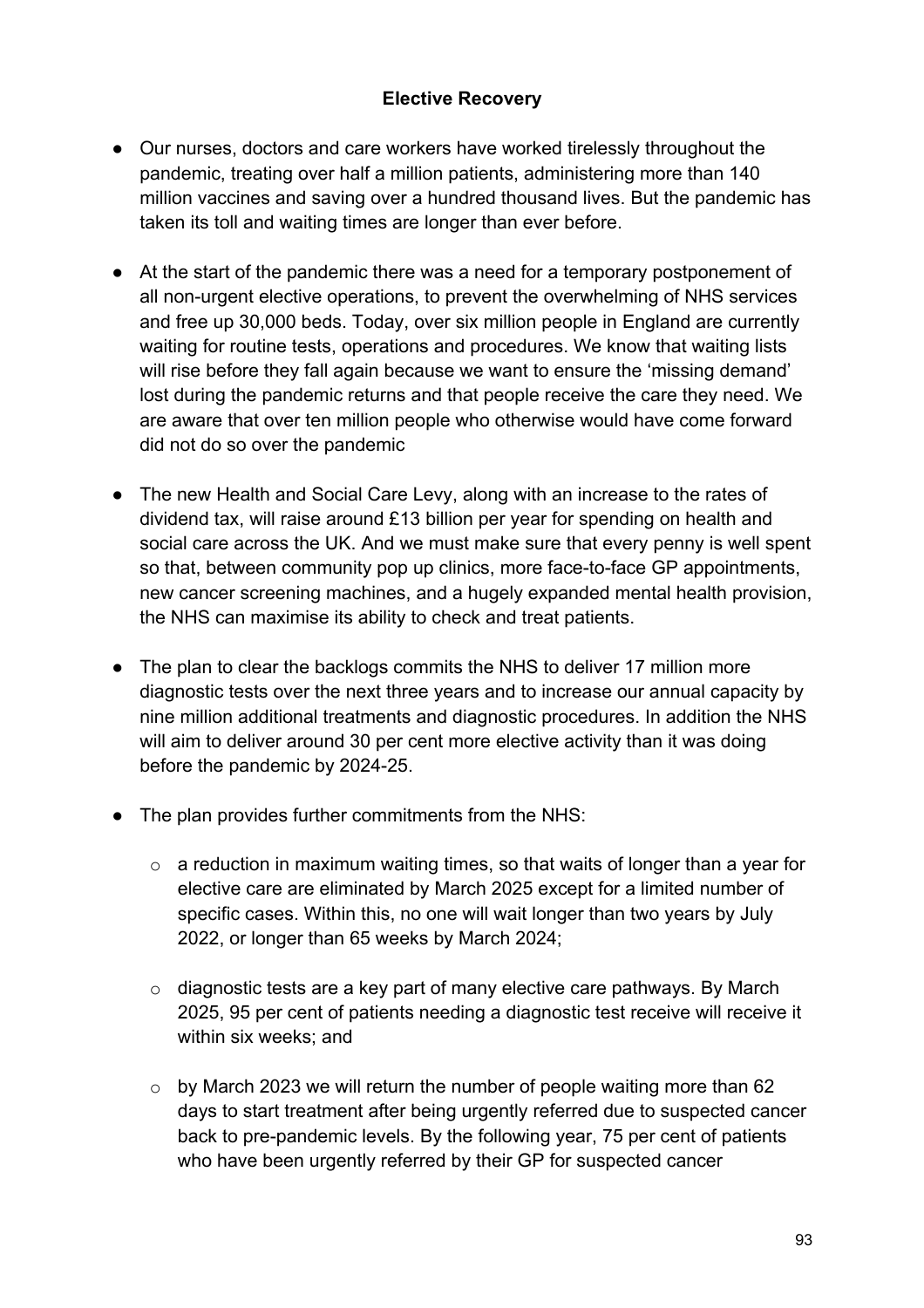symptoms will have been diagnosed or have cancer ruled out within 28 days.  

- To support recovery of elective services, the Government plans to spend more than £8 billion from 2022-23 to 2024-25, supported by the revenue from the Health and Social Care Levy. This is in addition to the £2 billion Elective Recovery Fund and £700 million Targeted Investment Fund already made available last year to help drive up and protect elective activity.
- We plan to spend £8 billion to deliver 30 per cent more elective activity by 2024- 25 than before the pandemic.
- The Government has also committed to a £5.9 billion investment in capital, for new beds, equipment and technology:
	- o £1.5 billion towards elective recovery services, to include new surgical hubs, increased bed capacity and equipment to help elective services recover, including surgeries and other medical procedures;
	- o £2.1 billion to modernise digital technology on the frontline, improve cyber security and the NHS's use of data and redesign care pathways; and
	- o £2.3 billion to help increase the volume of diagnostic activity and reduce patient waiting times with ambitions to roll out at least 100 community diagnostic centres over the next three years to help clear backlogs of people waiting for tests, such as MRI, ultrasound and CT scans.
- In December 2021 and January 2022 NHS staff completed over 2.4 million operations and other elective care while also providing treatment to nearly 135,000 COVID-19 patients in England.
- In January 2022, 75 per cent of patients saw a cancer specialist within two weeks following a referral from their GP and 89.6 per cent of patients received treatment within 31 days of a decision to treat.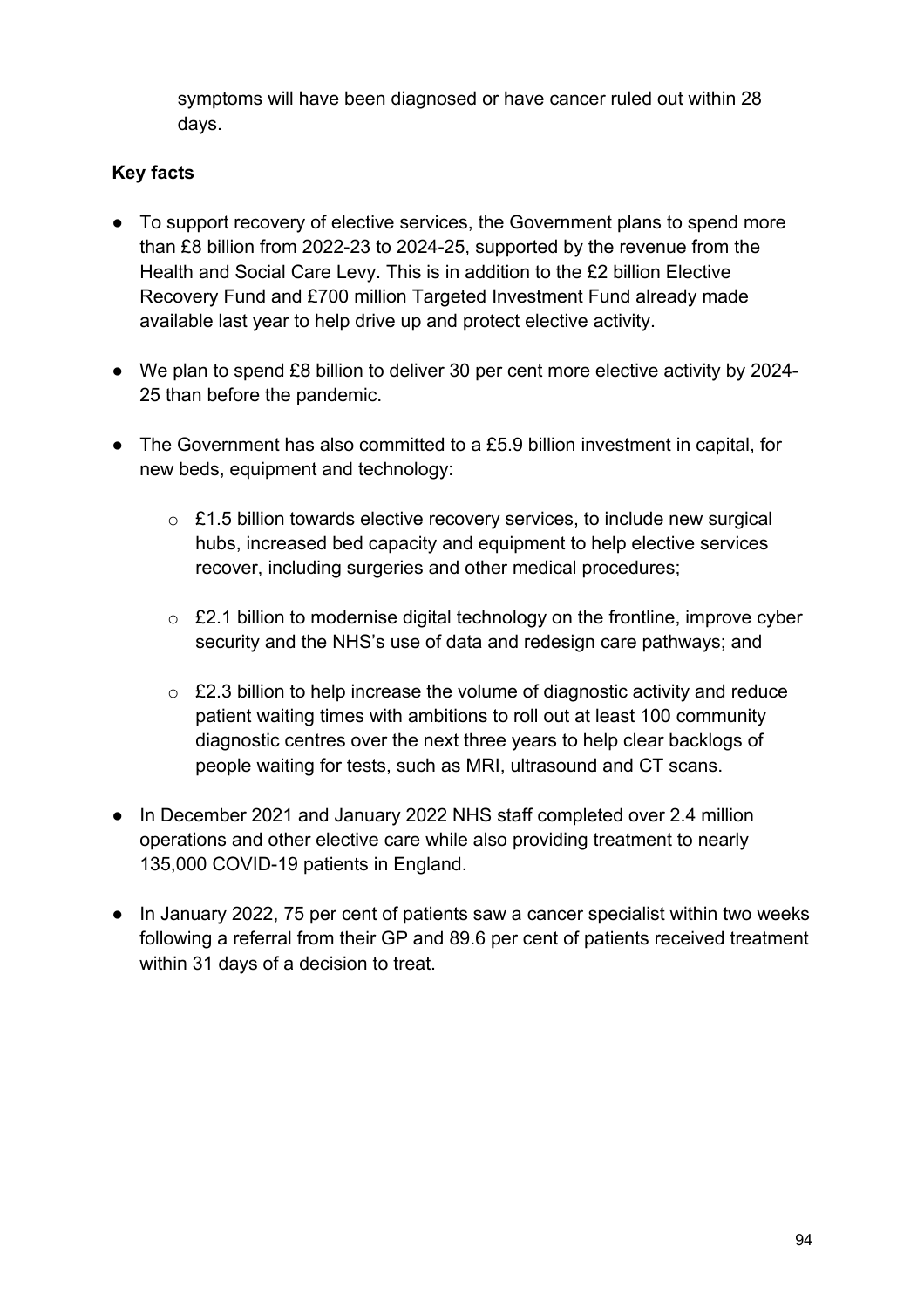### **Delivering Healthcare Priorities**

- Alongside the remarkable effort of recovery the Government continues to deliver on the people's priorities for healthcare.
- There are over 30,000 more nurses working in the NHS now compared to September 2019, putting us over halfway towards meeting the 50,000 nurse commitment by March 2024.
- We are delivering on our manifesto commitment to build 40 new hospitals.
- We are investing £1.5 billion to create an additional 50 million general practice appointments through growing and diversifying the GP workforce. We are working with NHS England, Health Education England and the profession to increase the GP workforce in England by boosting recruitment, addressing the reasons why doctors leave the profession, and encouraging them to return to practice. Furthermore, the Additional Roles Reimbursement Scheme enables Primary Care Networks to recruit a wide range of additional clinical roles for full reimbursement of salary and on-costs.

- GP appointment numbers are now above pre-pandemic levels. Excluding COVID-19 vaccinations appointments, in March 2022 there were 1.29 million average appointments per working day compared to 1.19 million in March 2020, an increase of 8.6 per cent.
- In the twelve months up to January 2022, excluding COVID-19 vaccination appointments, an estimated 315 million appointments were booked across all general practices in England. This is an increase of three million compared to the twelve months up to January 2020 (312 million appointments).
- Excluding COVID-19 vaccination appointments, an estimated 319.8 million appointments were booked across all general practices in England in the twelve months up to March 2022. Compared to the twelve months up to March 2020 (310.3 million) this is an increase of 3.1 per cent.
- There were 1,462 more full-time equivalent doctors in general practice in March 2022 compared to March 2019. Additionally, there were 13,800 additional staff recruited towards the 26,000 in the same period, covering a range of roles, for example clinical pharmacists.
- There are currently record numbers of staff working in NHS hospital trusts and clinical commissioning groups in the NHS. This includes record numbers of nurses and doctors. Over the past year we have seen almost 4,300 more doctors and over 11,800 more nurses.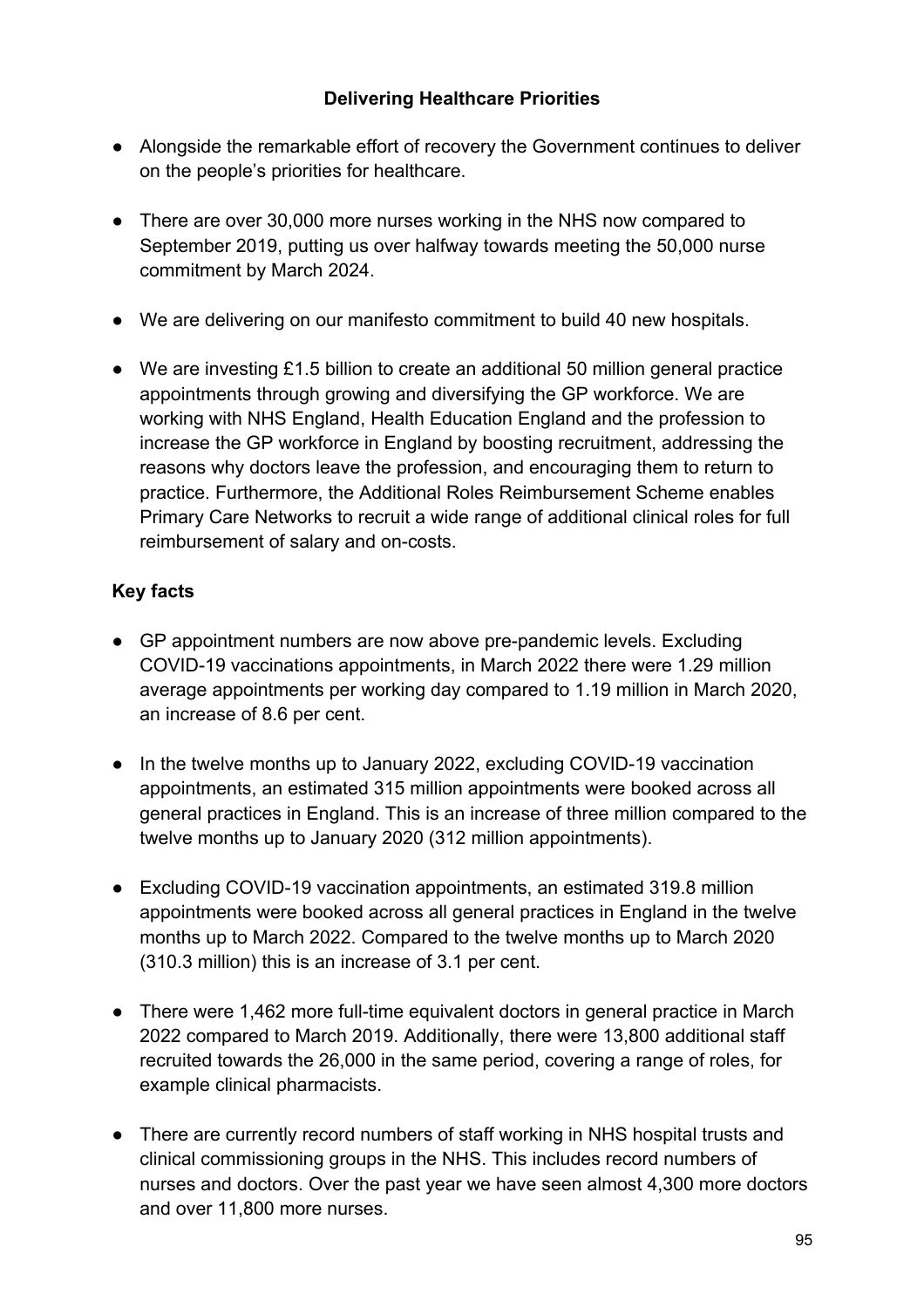• The Government has committed to build 40 new hospitals by 2030, backed by an initial £3.7 billion. Together with eight previously announced schemes, this will mean 48 hospitals delivered by the end of the decade, the biggest hospital building programme in a generation. The first of the 48 hospitals opened for patients last year and a further six are in construction. The new hospitals will transform the way we deliver healthcare infrastructure for the NHS, prioritising sustainability, digital technology and the latest construction methods.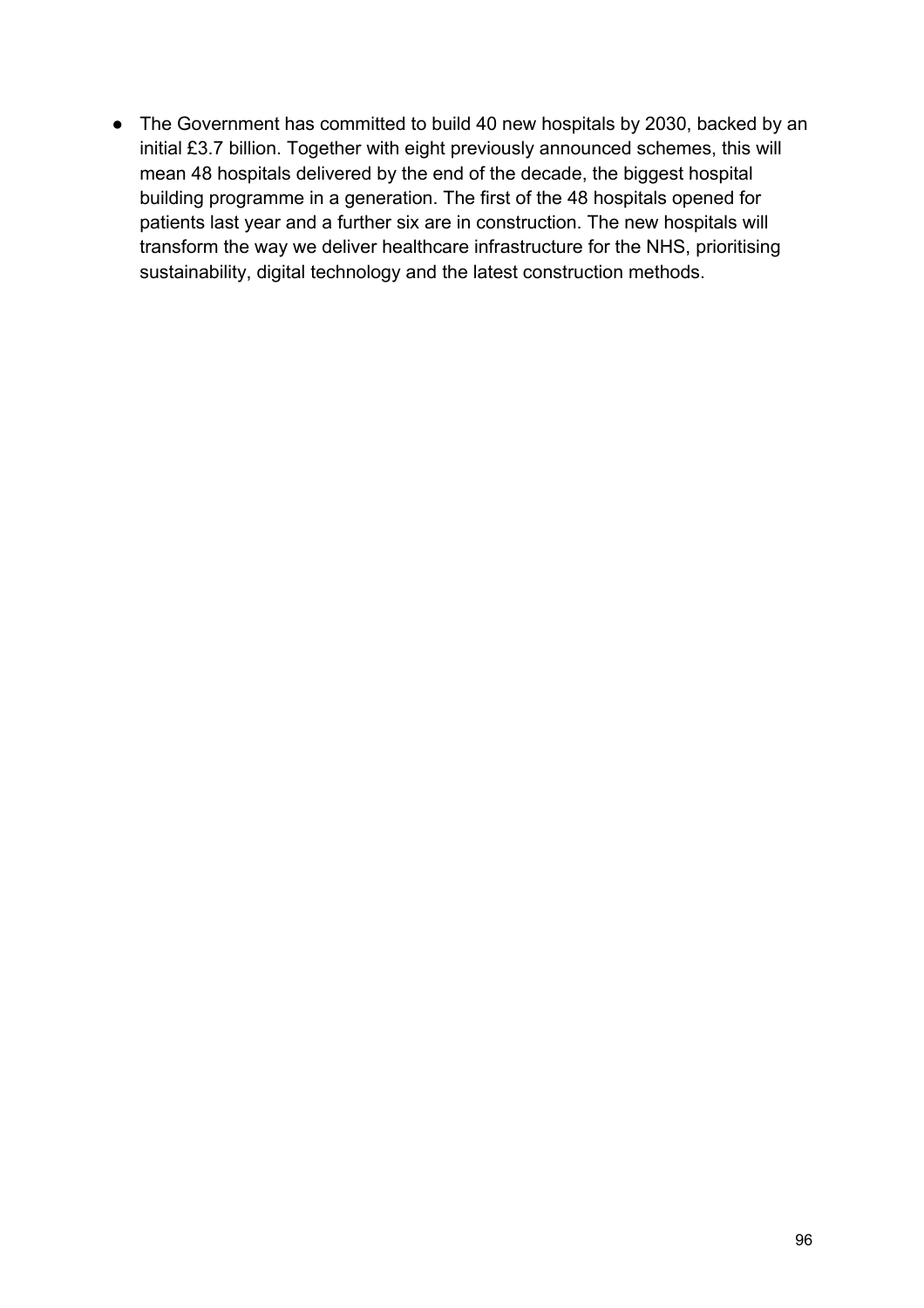- We are reforming adult social care, an issue successive governments have failed to address.
- From October 2023, we will end unpredictable costs by placing a £86,000 limit on the amount people anyone in England will have to spend on their personal care cost over their lifetime. The new cap will end the pain of unlimited care costs so that more people can preserve their savings and assets and pass something on to their loved ones.
- We are also significantly expanding the means test from October 2023 in order to better protect those with lower levels of wealth. The means test is the best way to help make care affordable for people with lower assets. People with less than £100,000 of savings will be eligible for help from the state, and everyone will keep at least £20,000 of their assets. This is more than four times the current limit of £23,250, and more generous than what was proposed in 2015. Someone's house will also not be taken into consideration in this financial assessment if they, or an eligible family member such as a spouse is living in it.
- In addition, our Adult Social Care White Paper sets out a 10-year vision for adult social care and our plans to invest £1.7 billion over the next three years for reform of the system. Through this, we are helping people live independent lives in their homes for longer through greater choice and support; we are improving quality of care; and we are boosting the career prospects of our social care workforce.
- Implementation of the Government's Integration White Paper will ensure patients receive better, more joined-up care. Building on the Health and Care Act 2022, it will bring the NHS and local government closer together to join up health and social care services through the design of a shared outcomes framework, with a single accountable person who will be responsible for the delivery of these shared outcomes including shared health and care plans for people locally. It also sets out the actions the Government will take, working with key partners, to make progress across the key enablers of integration including workforce, data and technology, financial pooling and alignment, oversight and leadership to make integrated health and social care a reality for everyone across England.

- In September 2021 the Government announced £5.4 billion for adult social care reform. This includes reforming the social care charging system to protect people in England from unlimited and unpredictable care costs.
- In December 2021, the Government published its adult social care reform white paper '*People at the Heart of Care'*, which set out a 10-year vision for investment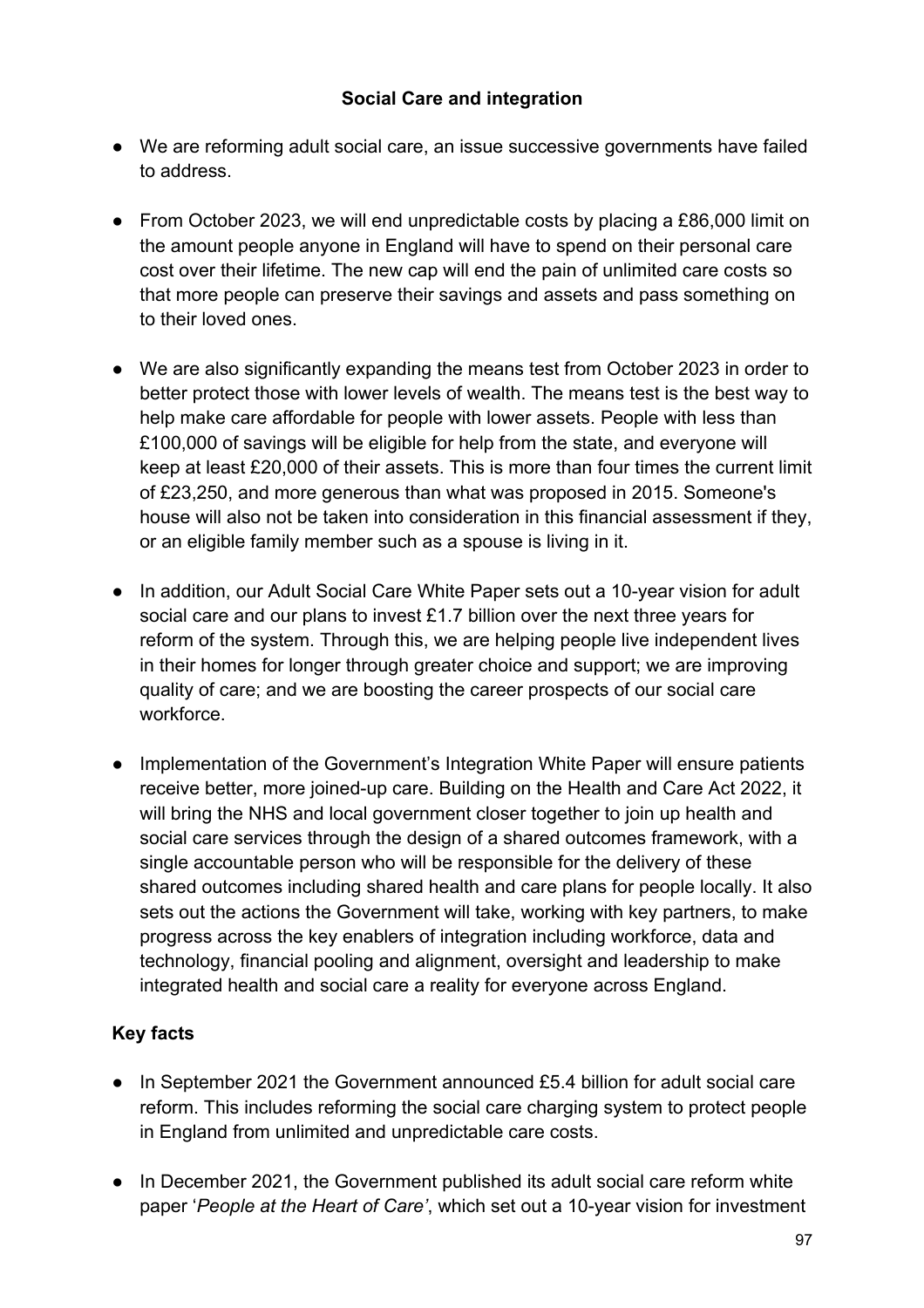in the social care system, including a £500 million investment in the social care workforce, at least £300 million to integrate housing into local health and care strategies, and at least £150 million to improve technology and increase digitisation across social care.

- Better Care Fund budgets reflect the cooperation between health and social care partners. In 2021-22, voluntary contributions totalled £3 billion in addition to the nationally mandated minimum, double the figure from 2015-16.
- In 2019-20, 95 per cent of local areas agreed that joint working had improved as a result of the Better Care Fund. Local areas committed £9.9 billion to the Fund in 2021-22.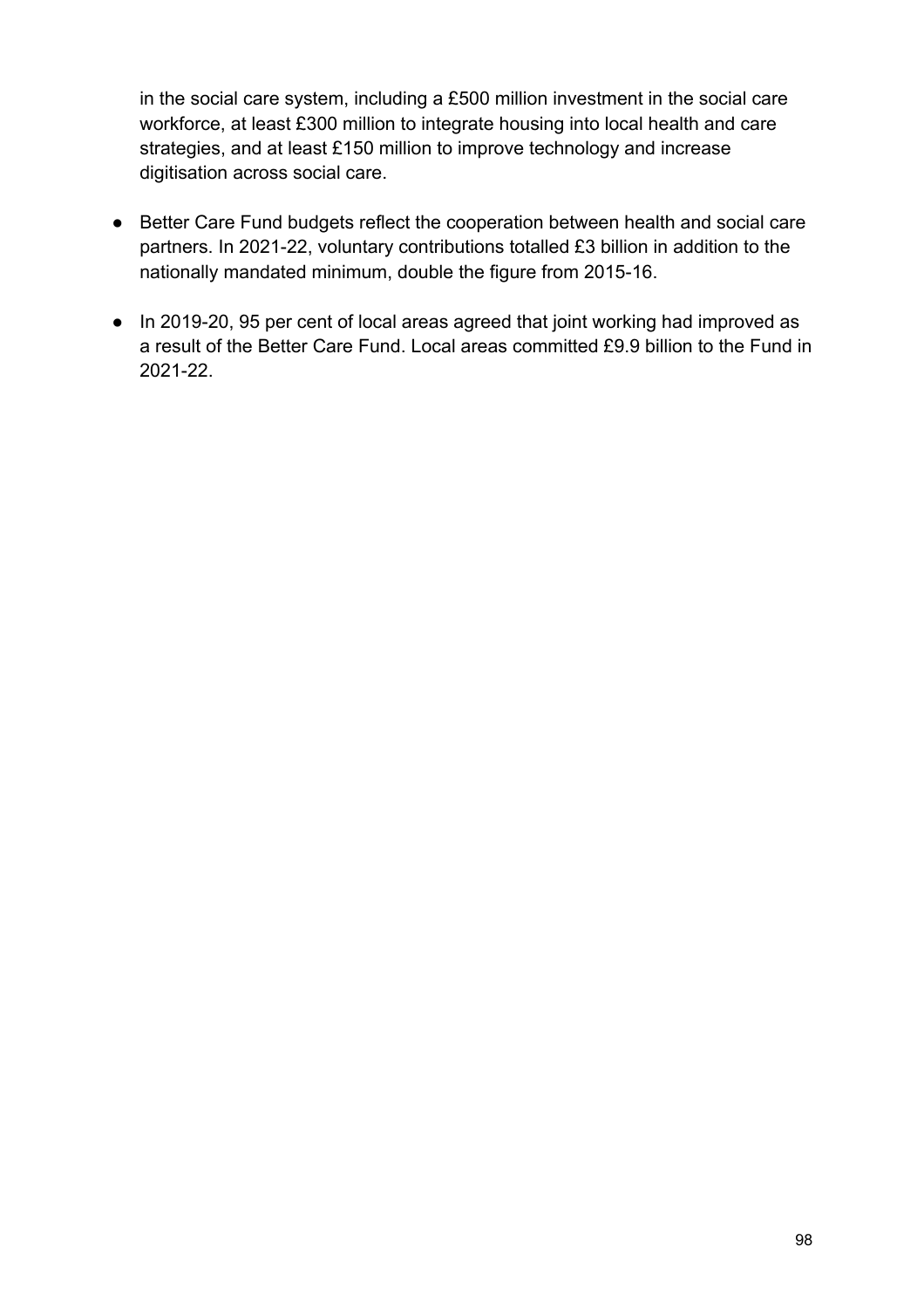## **Spring COVID Booster Programme**

- Millions of people are now being invited to receive a Spring COVID-19 booster following advice from the Joint Committee on Vaccination and Immunisation for an additional dose for the most vulnerable individuals in the population.
- Eligible groups include those aged 75 and over, residents of older adult care homes, and those aged 12 and over who are immunosuppressed. The NHS continues to offer first, second and third doses for those who are yet to come forward for one.
- The NHS vaccination programme has been the biggest and fastest in health service history. It has saved over a hundred thousand lives, reduced hospital admissions and built a wall of defence which has allowed us to learn to live with COVID-19.

- Over 140 million COVID-19 vaccinations have been administered in the UK.
- 92.5 per cent of people in the UK have received a first dose, 86.5 per cent have received a second dose and 68.3 per cent have received a booster or third dose.
- Between 21 March and 4 May 2022, over 2.8 million spring booster doses have been administered in England.
- Based on the direct effect of the booster vaccination and booster vaccine coverage rates, the UK Health Security Agency estimates that around 186,600 hospitalisations have been prevented in those aged 25 years and over in England from 13 December 2021 to 17 April 2022.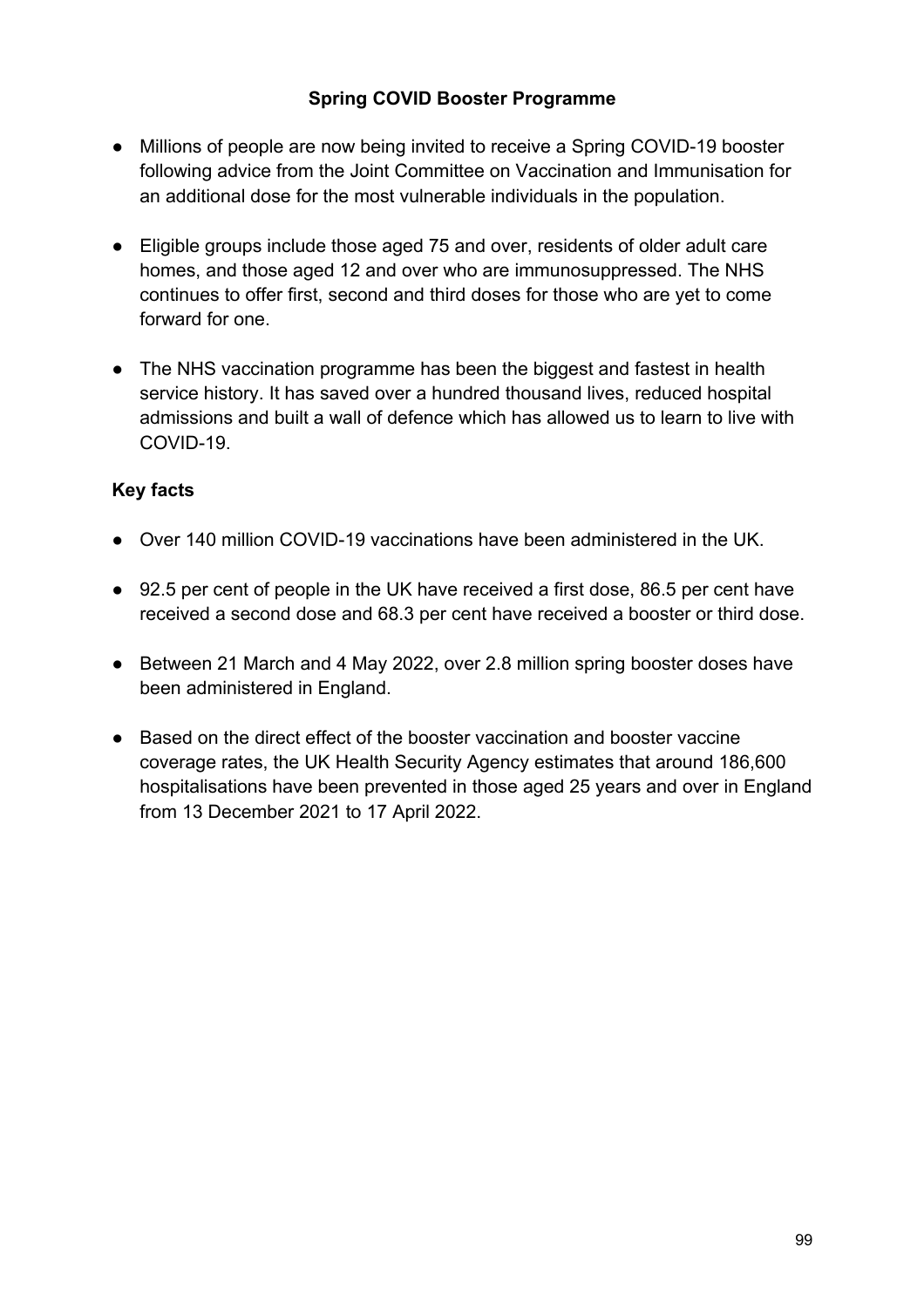#### **Draft Mental Health Act Reform Bill**

*"My Ministers will publish draft legislation to reform the Mental Health Act."*

### **The purpose of the draft Bill is to:**

- Ensure patients suffering from mental health conditions have greater control over their treatment and receive the dignity and respect they deserve.
- Make it easier for people with learning disabilities and autism to be discharged from hospital.

#### **The main benefits of the draft Bill would be:**

- Modernising the Act so that it is fit for the 21st century and provides a framework for services in which people experiencing the most serious mental health conditions can receive more personalised care, with more choice and influence over their treatment and a greater focus on recovery.
- Helping to address the existing disparities in the use of the Act for people from ethnic minority backgrounds – especially for detentions and for the use of Community Treatment Orders.
- Ensuring that detentions only happen where strictly necessary.
- Improving how we support offenders with acute mental health needs, ensuring they have access to the right treatment, in the right setting, at the right time – with faster transfers from prison to hospital, and new powers to discharge patients into the community while ensuring the public is protected.

#### **The main elements of the draft Bill are:**

- Amending the definition of mental disorder so that people can no longer be detained solely because they have a learning disability or because they are autistic.
- Changing the criteria needed to detain people, so that the Act is only used where strictly necessary: where the person is a genuine risk to their own safety or that of others, and where there is a clear therapeutic benefit.
- Giving patients better support, including offering everyone the option of an independent mental health advocate, and allowing patients to choose their own 'nominated person', rather than have a 'nearest relative' assigned for them.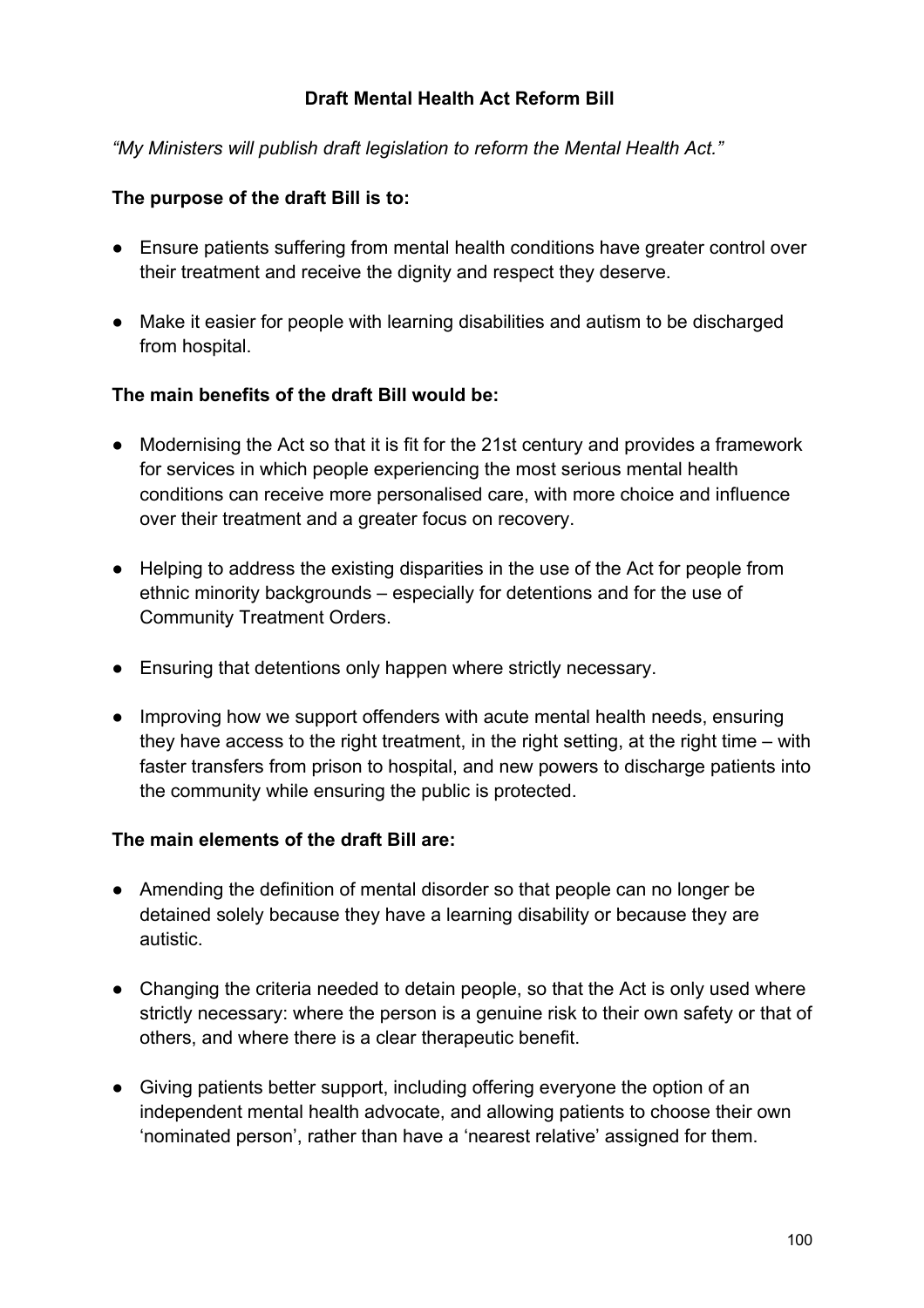- Introducing a 28-day time-limit for transfers from prison to hospital for acutely ill prisoners and ending the temporary use of prison for those awaiting assessment or treatment.
- Introducing a new form of supervised community discharge. This will allow the discharge of restricted patients into the community, with the necessary care and supervision to adequately and appropriately manage their risk.
- Increasing the frequency with which patients can make appeals to Tribunals on their detention and provide Tribunals with a power to recommend that aftercare services are put in place.
- Introducing a statutory care and treatment plan for all patients in detention. This will be written with the patient and will set out a clear pathway to discharge.

### **Territorial extent and application**

● The draft Bill will extend and apply to England and Wales only.

#### *Wider action on mental health*

- Last year our Mental Health Recovery Action Plan, backed by a one-off targeted investment of £500 million, ensured additional support for members of groups which have been most impacted by COVID-19, including; those with severe mental illness, young people, and front-line staff.
- We remain committed to our ambitious plans to expand and transform NHS mental health services to reach an additional two million people, backed by £2.3 billion more in real terms per year by 2023 to 2024.
- This includes the establishment of 33 new maternal mental health services, bringing together psychological therapy, maternity services and reproductive health for women who have mental health needs following trauma or loss related to their maternity experience. These services will be available across the whole of England by March 2024.
- We are also accelerating the roll out of mental health support teams in schools and colleges across the country, meaning 399 teams will be up and running by 2023.
- The Department of Health and Social Care is running a Call for Evidence seeking views to inform a new 10-Year Mental Health Plan and updated National Suicide Prevention Plan which will build on current progress, assessing how local services can work together to prevent mental ill health to level up mental health across the country and put mental and physical health on an equal footing.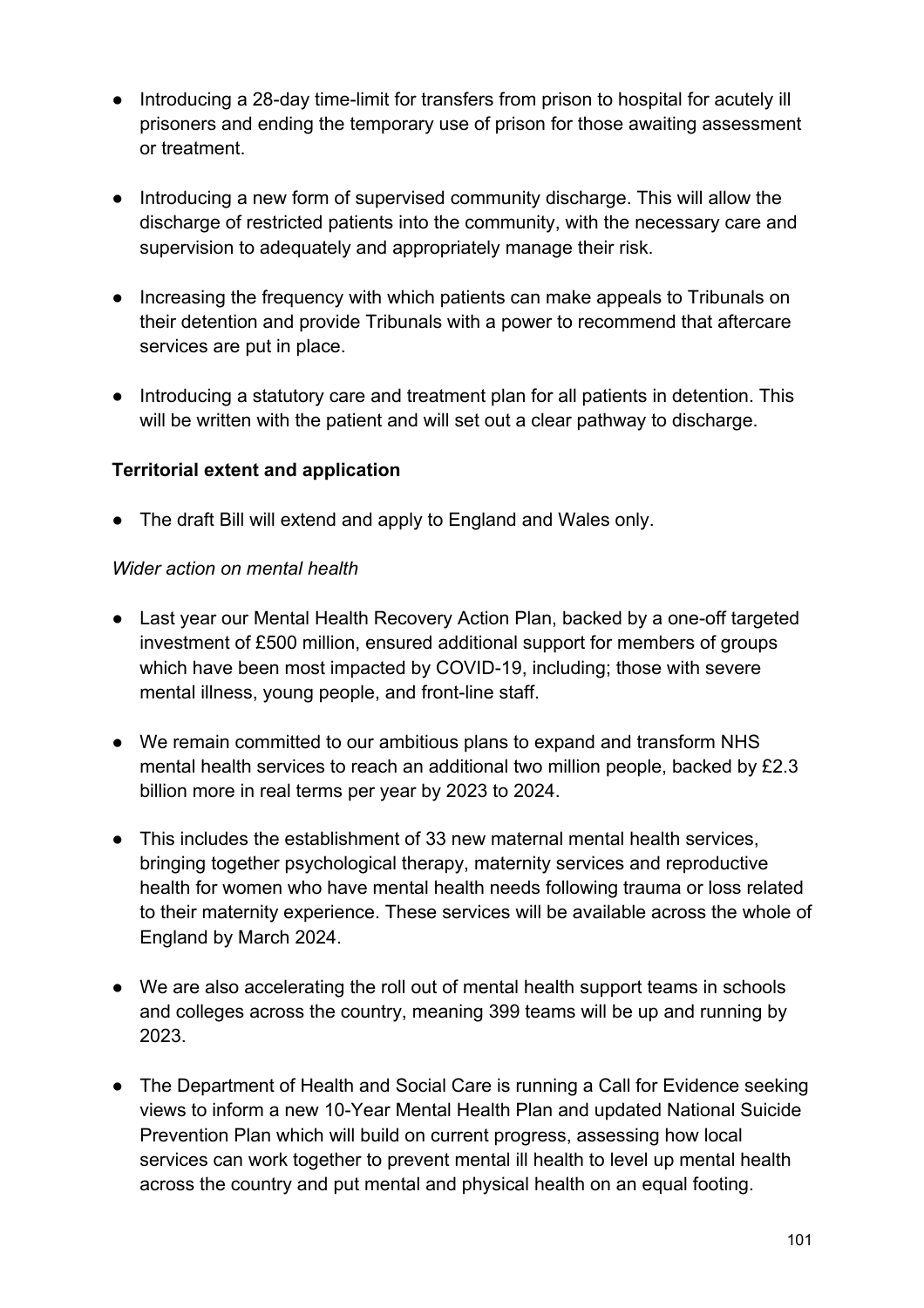- In 2020-21, there were around 53,000 detentions under the Act in England, an estimated 4.5 per cent increase from 2019-20. Rates of detention have nearly doubled since 1983, and between 2007-16 the number of detentions rose by over 40 per cent.
- In 2020-21, black people were four times more likely than white people to be detained under the Act, and over ten times more likely to be placed on a Community Treatment Order.
- A total of 1,520 restricted patients were admitted to hospital for treatment under the Act in 2020. Restricted patients are offenders subject to special controls in the justice system, for example after a court sentence or transfer from prison.
- Trends are particularly worrying for children and young people, with rates of probable mental health disorders in six to 16 year olds rising from 11.6 per cent in 2017 to 17.4 per cent in 2021. More people than ever are receiving support for a mental health crisis and, tragically, the numbers of those ending their life through suicide have broadly increased over the past decade.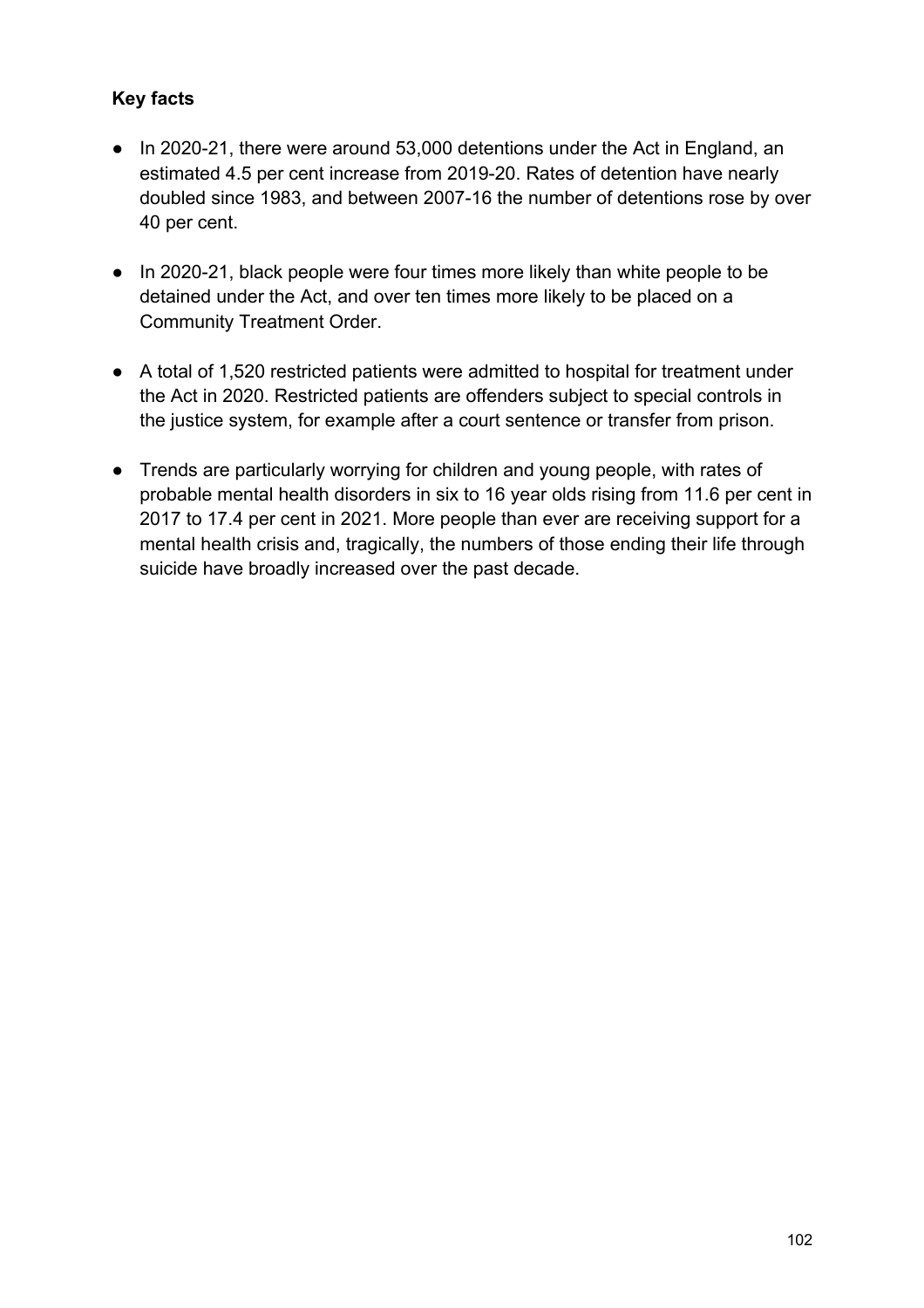### **Women's Health Strategy**

- This Government has prioritised women's health, including by increasing choice for women by making progestogen-only contraceptive pills available from pharmacies without prescription; committing to cut the cost of hormone replacement therapy; making record investment in health and education; and banning both virginity testing and hymenoplasty, as part of our wider work to tackle violence against women and girls.
- But there is more to do. Over four in five women (85 per cent) feel, or are perceived to feel, comfortable talking to healthcare professionals about general physical health concerns. This falls to less than three in five women when discussing mental health conditions (59 per cent).
- Decades of sex-based health disparities will be addressed with England's first ever Women's Health Strategy, which we will publish this year. This will reset the dial on women's health, setting out an ambitious and positive new approach, ensuring the system offers equal access to effective care and support and prioritising care on the basis of clinical need.
- The Strategy will be underpinned by the analysis from almost 100,000 responses to the Call for Evidence we ran in 2021. This heard directly from women to understand their experiences of the health and care system, so we can make sure women's voices are at the centre of the Strategy.
- The Strategy will focus both on priority healthcare issues for women across the course of their lives:
	- o priority healthcare issues: menstrual health and gynaecological conditions; fertility, pregnancy, pregnancy loss and post-natal support; the menopause; healthy ageing and long-term conditions; mental health; and the health impacts of violence against women and girls; and
	- o thematic priorities: women's voices; healthcare policies and services; information and education; health in the workplace; and research evidence and data.
- *Our Vision for the Women's Health Strategy for England*, published in December 2021, set out the life course approach we will take, ensuring we understand the changing health and care needs of women and girls across their lives, rather than focussing on interventions for a single condition, often at a single life stage.
- The Vision also announced the first ever Women's Health Ambassador for England. The Ambassador will focus on raising the profile for women's health, increasing awareness of taboo topics, and bringing in a range of collaborative voices to implement the Women's Health Strategy.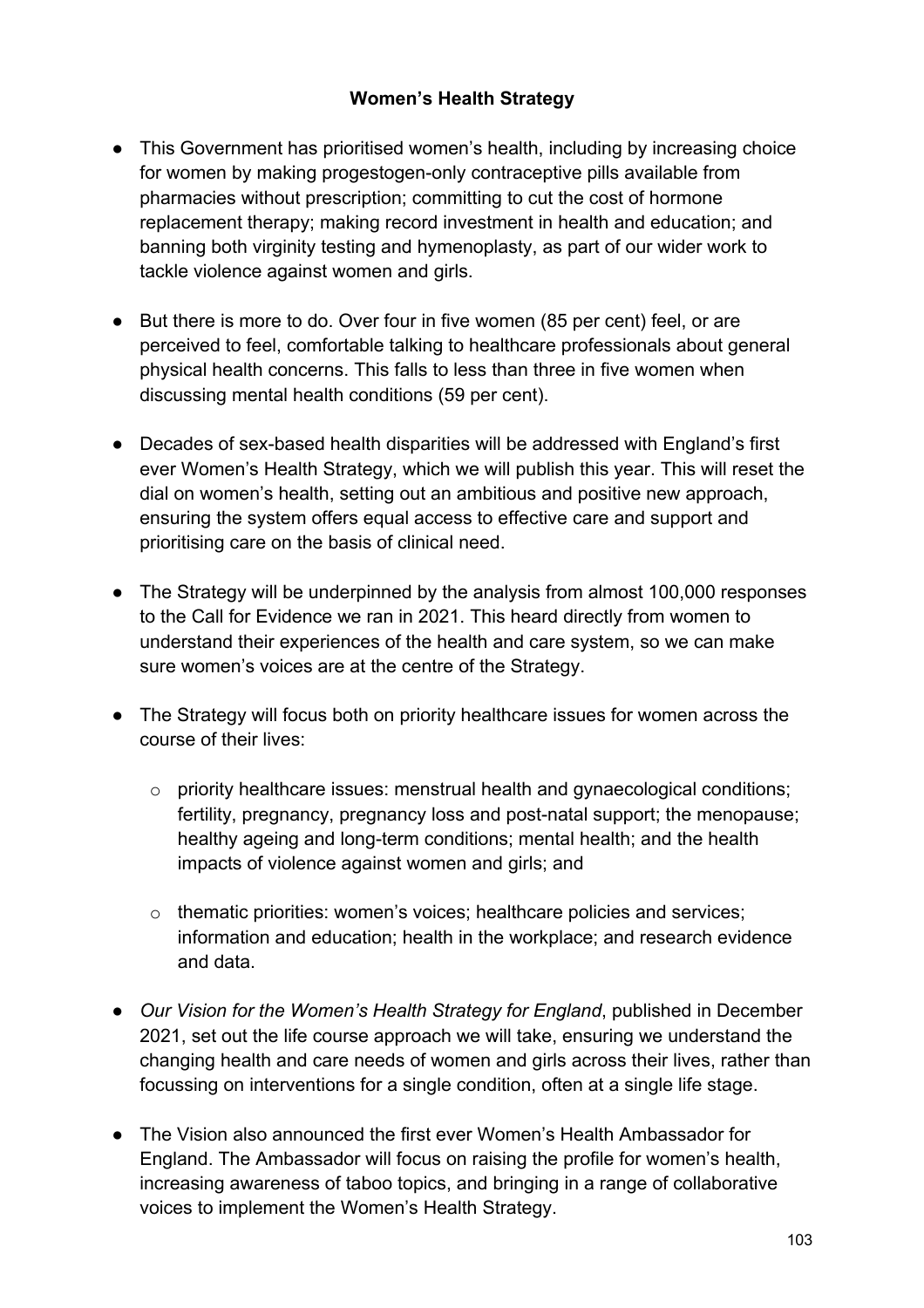- The top five topics respondents want the Government to prioritise are: gynaecological conditions (63 per cent); fertility, pregnancy, pregnancy loss and post-natal support (55 per cent); the menopause (48 per cent); menstrual health (47 per cent); mental health (39 per cent).
- The Government and NHS are already implementing a programme of work to improve menopause care so that all women can access the support they need. This includes:
	- o the establishment of the UK Menopause Taskforce to take a holistic approach to menopause care, from healthcare to workplace support and education. The Taskforce is working to join up and accelerate work across the UK;
	- $\circ$  a commitment to reduce the hormone replacement therapy prescription cost, which will improve access. We will implement a bespoke pre-payment certificate from April 2023, subject to consultation with all relevant representative bodies; and
	- o establishing the NHS 'Menopause Pathway Improvement Programme', in January 2021, which is working to improve clinical menopause care in England and reduce disparities in access to treatment. The NHS is also working to develop an education and training package for healthcare professionals.
- The Government has taken swift action to implement many of the recommendations from Baroness Cumberlege's *Independent Medicines and Medical Devices Safety Review*, which examined how the healthcare system responded to concerns raised by patients, particularly women, about three medical interventions: sodium valproate, the hormone pregnancy test Primodos and pelvic mesh. In particular we have:
	- $\circ$  legislated to establish a Patient Safety Commissioner whose role will be to promote patient safety and the patient voice in the context of the use of medicines and medical devices. We expect the first Commissioner to be appointed later this year; and
	- o established nine specialist centres across the UK for those adversely affected by pelvic mesh.
- The Health Secretary has committed to implement the three specific asks for him in the final Ockenden Report into maternity services at Shrewsbury and Telford Hospital NHS Trust, published on 30 March 2022. All maternity provider trusts have been asked to assess themselves against the 15 Immediate and Essential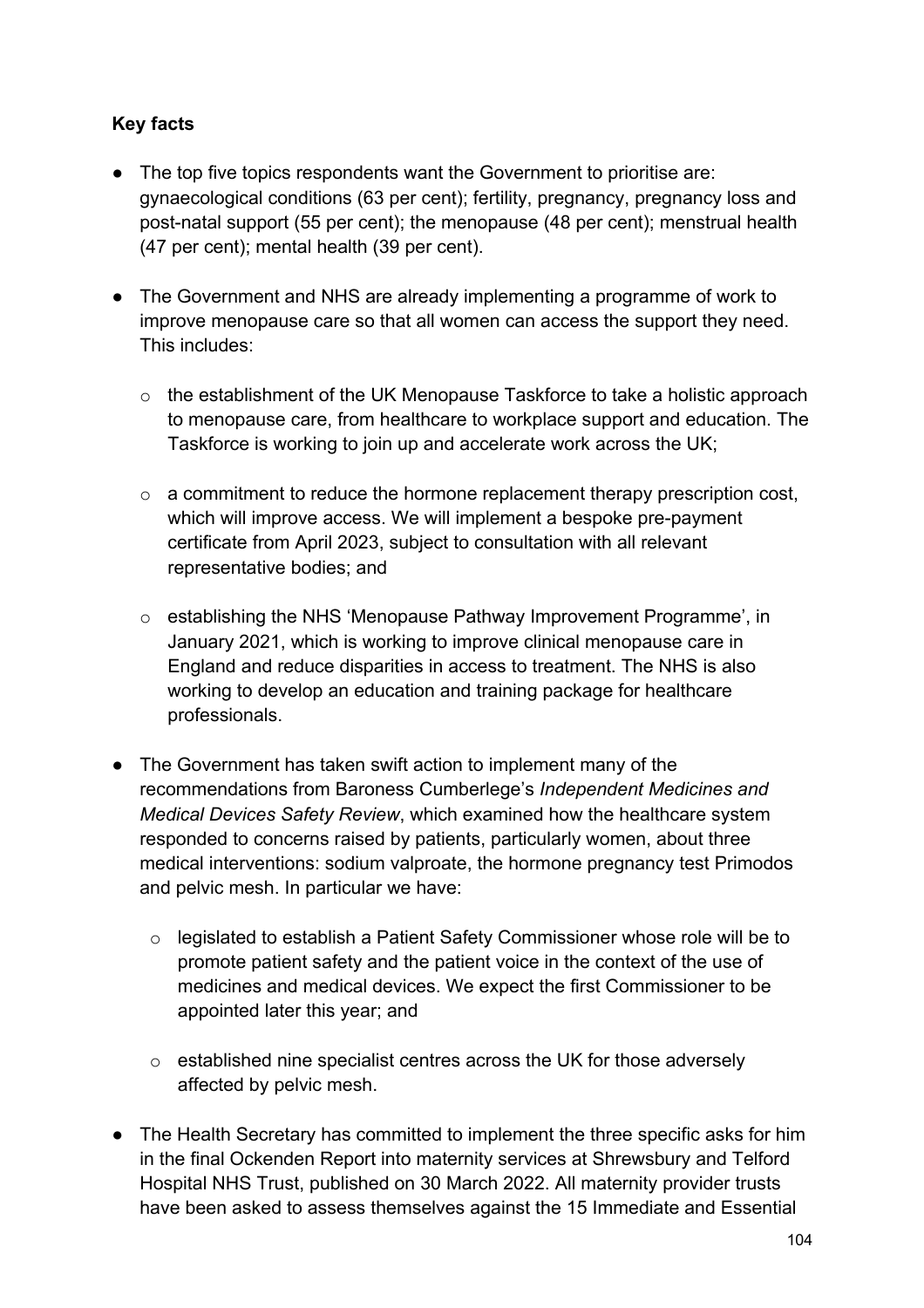Actions outlined in the report and NHS England and improvement will set out a delivery plan.

● NHS England and NHS improvement are investing £127 million into maternity services in the next year for NHS workforce and improving neonatal care. This is on top of the £95 million investment into the recruitment of 1,200 midwives and 100 maternity consultants.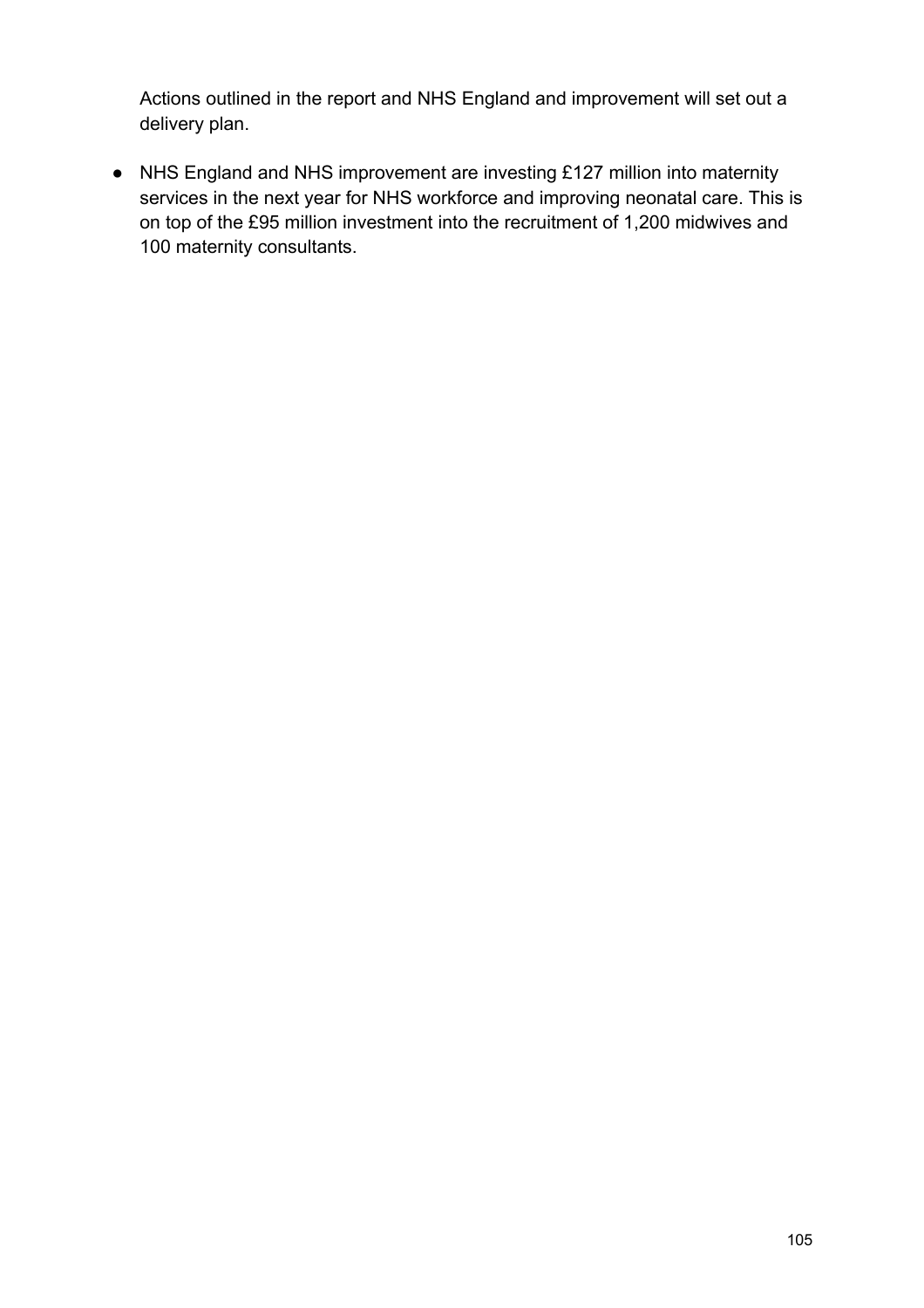### **PROVIDING THE LEADERSHIP NEEDED IN CHALLENGING TIMES**

### **Foreign Affairs**

● These are anxious times. We have seen a breakdown in the international order and a sovereign state being brutally invaded, causing humanitarian disaster and carnage across the global economy. We are taking a leading role defending freedom and democracy so that our values prevail.

#### *Ukraine and the response to Russian aggression*

- Russia's assault on Ukraine is an unprovoked, premeditated and barbaric attack against a sovereign democratic state.
- The UK and our international partners stand united in condemning the Russian government's reprehensible actions, which are an egregious violation of international law and the UN Charter.
- It is clear the Russian government was never serious about engaging in diplomacy and was focussed only on deceit and furthering its territorial ambitions.
- As a free and democratic country Ukraine has the right to determine its own future. To ensure the security and defence of all our Allies, we will continue to work together to ensure that Russia cannot further undermine European stability.
- We hold the people of Ukraine in our hearts and minds at this terrible moment in their nation's history. The UK has done everything possible to help Ukraine.
- Since the start of the Russian invasion of Ukraine, the UK has committed over £450 million in lethal aid to Ukraine, with the Prime Minister recently announcing plans to provide an additional package of £300 million. This has been designed in consultation with the Armed Forces of Ukraine to support their most pressing military needs. We were the first European country to provide weapons and we continue to work closely with President Zelenskyy to provide the ongoing military support that he requires.
- The UK's total offer of humanitarian and economic support to Ukraine now totals around £400 million, including £220 million of humanitarian aid, making the UK a leading bilateral humanitarian donor to Ukraine. Over five million items of medical supplies have been given to Ukraine by the UK.
- The Government has launched two uncapped visa schemes for Ukrainians who wish to come to the UK and is providing support to help those displaced within Ukraine and in the region. More than 200,000 individuals and organisations have registered their interest under the Homes for Ukraine Scheme, which is a testament to the generosity of the British public.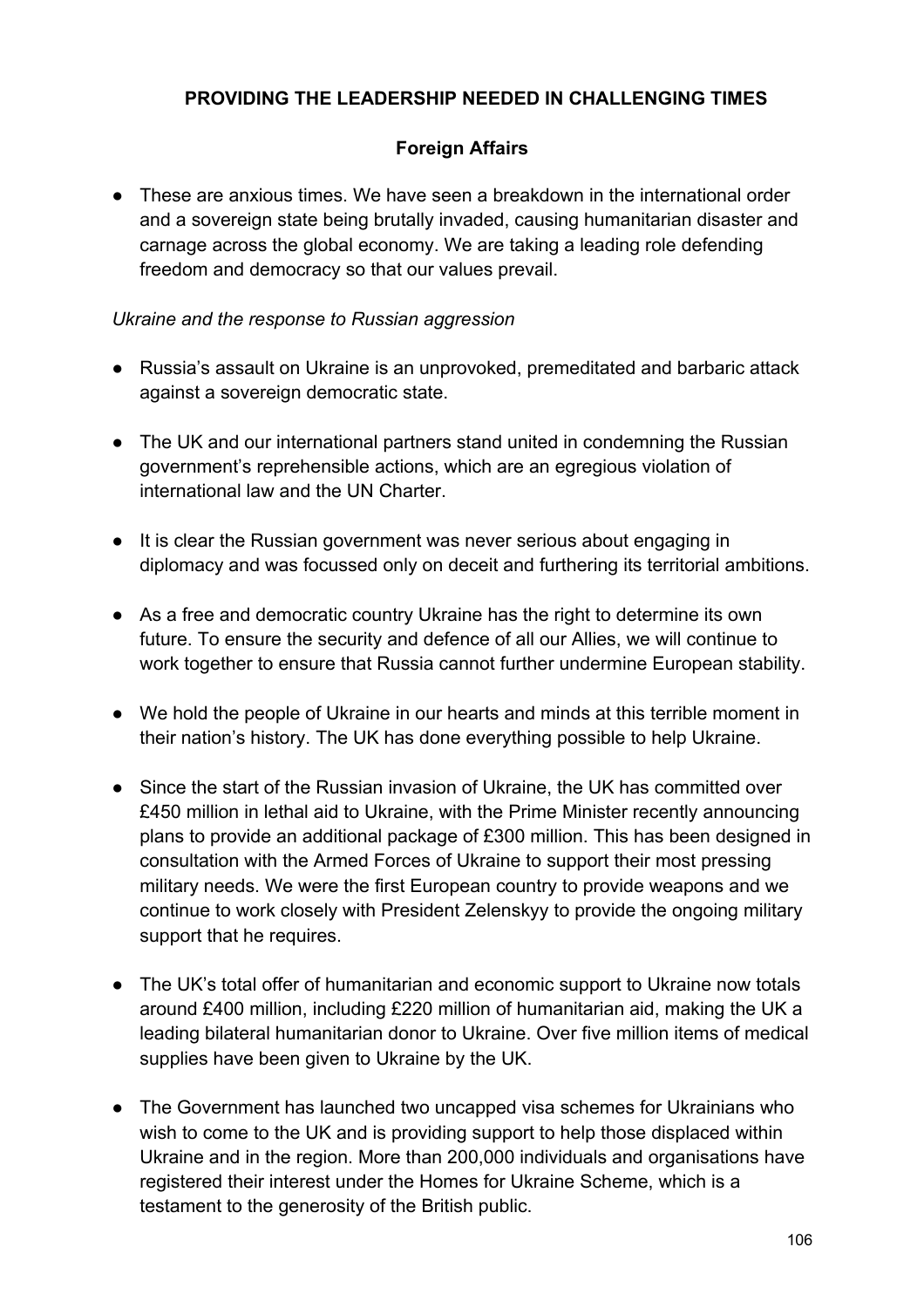- We are moving as quickly as possible to ensure that those fleeing horrific persecution in Ukraine can find safety in the UK through the Ukraine Family Scheme and Homes for Ukraine – with more than 95,500 visas now issued.
- Together with our allies we are making Russia pay the price, and are demonstrating the strength of opposition against Russian aggression.
- We have introduced the largest and most severe package of sanctions ever imposed on Russia or indeed any major economy. From banks to oil companies, football leagues to singing competitions, it has been clear that the Putin regime will bear the cost of its actions. We have now sanctioned over 1,000 individuals and over 100 entities since Putin's invasion of Ukraine.
- We will continue to support the Ukrainian government in the face of this assault on their sovereignty and territorial integrity. The UK and the international community stand against this naked aggression and for freedom, democracy and the sovereignty of nations around the world.
- The Government has also made it a criminal offence for Russian aircraft to operate in UK airspace and have barred Russian ships from the UK.
- As set out in the recent *British Energy Security Strategy*, by the end of 2022 the UK will end all dependency on Russian coal and oil and will end imports of gas as soon as possible thereafter.
- Disinformation is part of Russia's playbook, aimed at solidifying domestic support for the war and undermining international support for Ukraine. We have created a new Government Information Cell, made up of experts from across Government, to identify, assess and counter Kremlin disinformation.
- The UK has played a leading role in coordinating global action in support of Ukraine, and the international community has demonstrated unprecedented unity against Russia's illegal invasion.

#### *Defending democracies and freedoms*

- As the world's fifth largest economy, we are standing up for freedom and democracy, and building a network of liberty. This is even more important in a time of global instability.
- The Government is developing strong security links with like-minded allies around the world, so that we can be hard-headed in defending our interests.
- The UK is committed to being a force for good in the world, promoting human rights, open societies and democracy.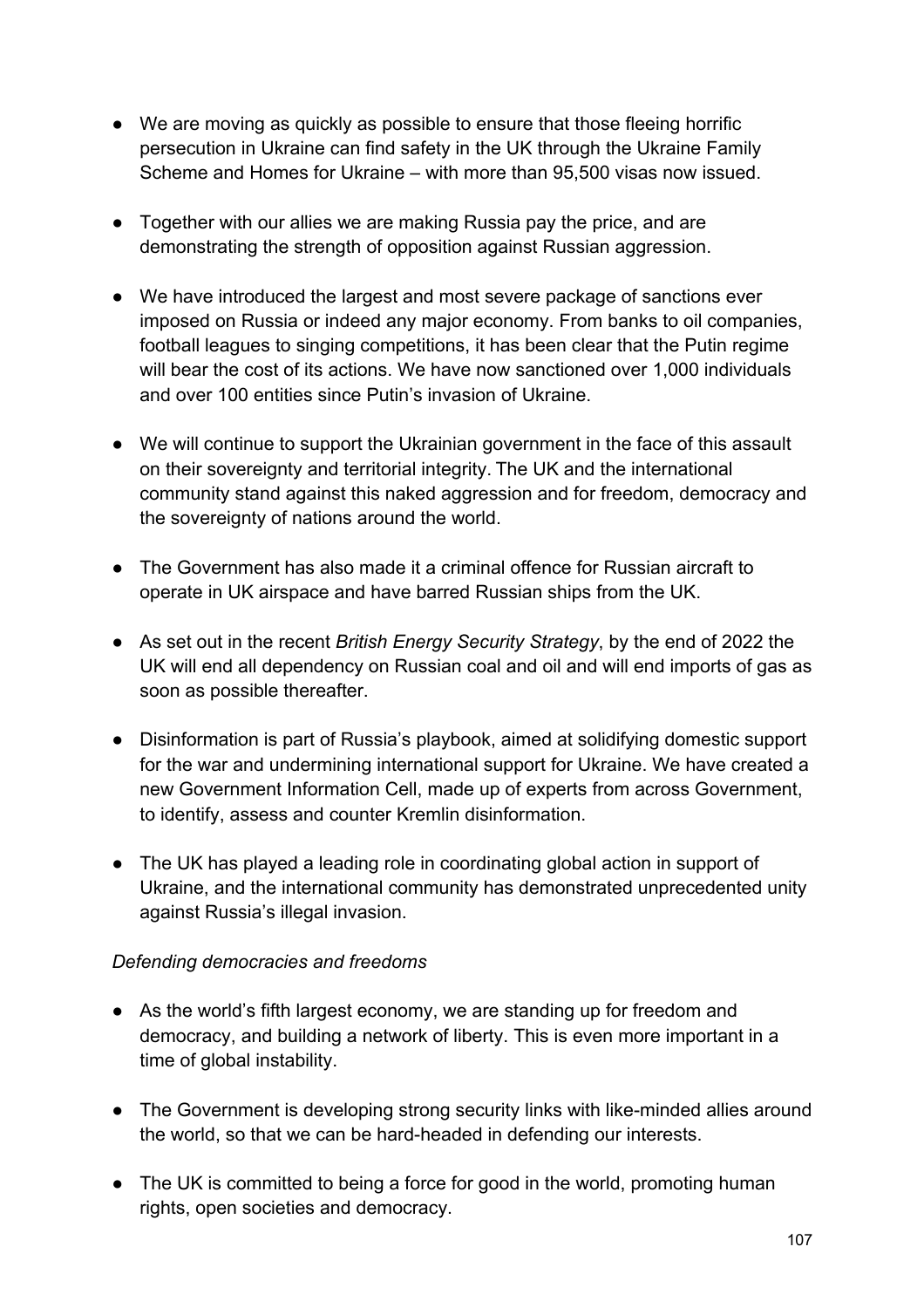- We have used, and will continue to use 2022 as a year of action to protect and promote human rights, including through leading on UN Human Rights Council resolutions on the situations in Syria and South Sudan, and a joint statement on Xinjiang. We are also hosting international conferences on Freedom of Religion and Belief and Preventing Sexual Violence in Conflict.
- Protecting British nationals around the world is a number one priority. We worked tirelessly to secure the release of dual nationals Nazanin Zaghari-Ratcliffe and Anoosheh Ashoori from Iran, after years in detention. The Government has a presence in 168 countries, in 280 overseas embassies and high commissions to provide 24/7 support to British nationals abroad.
- We continue to push the Taliban in Afghanistan to improve human rights, including in relation to the rights of women and girls, reprisals against former members of the Afghan security forces, and the persecution of minorities and to support the work of aid agencies and civil society in Afghanistan.
- The Government will continue to stand up for the rights of the people in Hong Kong. The UK has made clear to Chinese authorities our strong opposition to the national security law, which is being used to curtail freedoms and punish dissent. That is why we can no longer endorse UK serving judges sitting on the Hong Kong Court of Final Appeal.
- We will continue to do all we can to prevent sexual violence in conflict. In November, we will host an international conference to mark ten years since the launch of the UK's Preventing Sexual Violence in Conflict Initiative, where further action to tackle these issues will be agreed.
- Since the launch of this Initiative in 2012, the UK has committed over £50 million and funded more than 85 projects across 29 countries to prevent and respond to Conflict-Related Sexual Violence. We have trained over 17,000 police and military personnel and have deployed the UK Team of Experts over 90 times to build the capacity of governments, the UN, and Non-Governmental Organisations. Deployments have included Ethiopia, Mali, Bangladesh, Zimbabwe and Uganda.
- This summer, the Government will come together with partners from around the world for the Commonwealth Heads of Government Meeting in Rwanda. This will mark the culmination of four years as chair-in-office, during which the UK has worked hard to build a fairer, more sustainable, more secure and more prosperous future for the 2.5 billion people of the Commonwealth.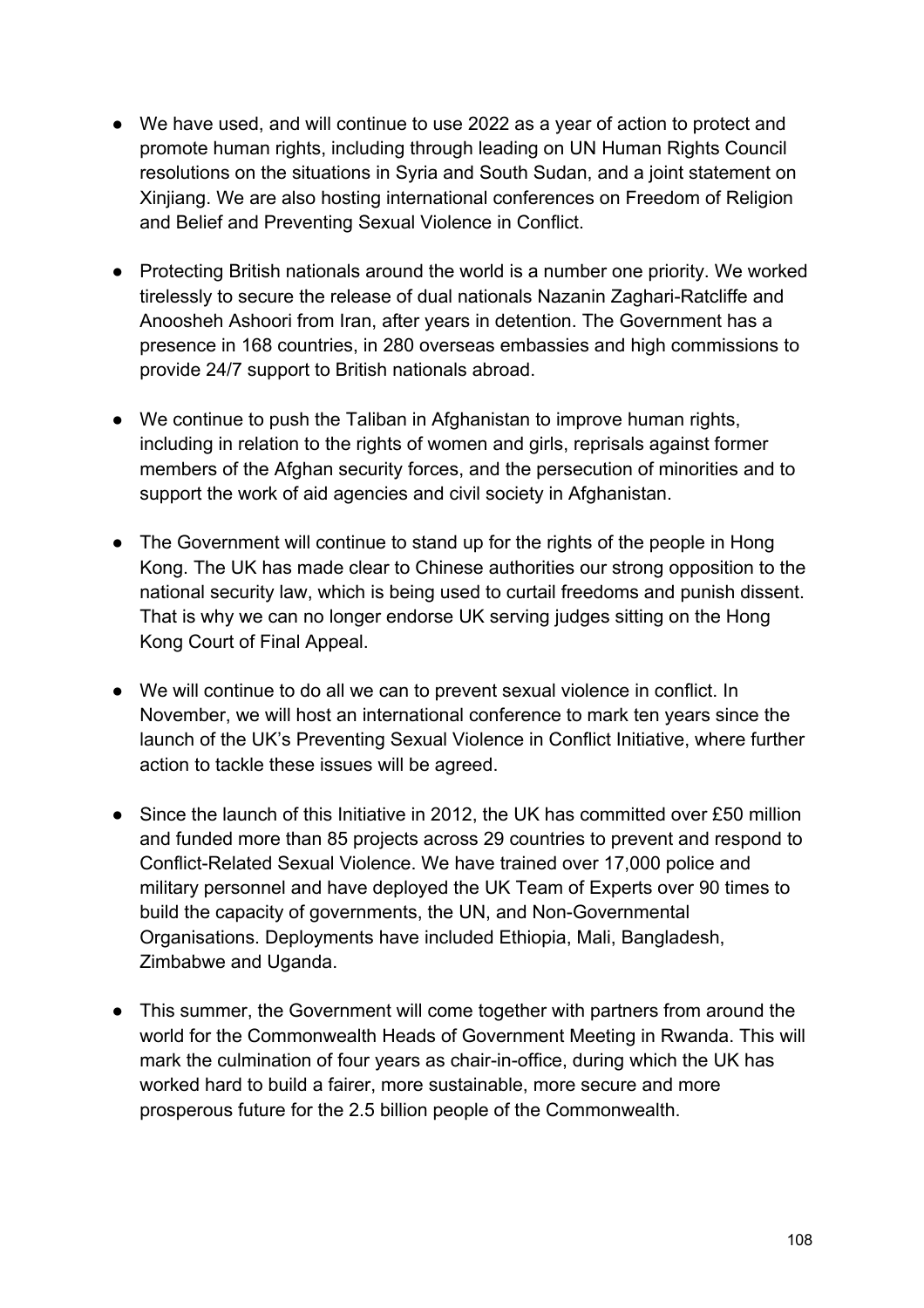### *Building security and defence partnerships*

- In line with the objectives of the Integrated Review, the Government is building a network of security and defence partnerships to protect our people, our partners and our freedoms, including on the high seas.
- We are also forging cyber security partnerships with allies around the world, from the Association of Southeast Asian Nations to India, Canada and more.
- The Government is also building our traditional security capabilities, including through the decisions taken at the 2020 Spending Review to provide the largest sustained increase in defence spending since the Cold War. We have devoted over two per cent of our GDP to defence, making us Europe's largest NATO contributor.
- The Government is steadfast in support of NATO, the Five Eyes intelligence partnership with the US, Canada, Australia and New Zealand, and the Five Power Defence Arrangements, with Australia, New Zealand, Malaysia and Singapore.
- By joining forces with the US and Australia on our AUKUS partnership, we are deepening our engagement in the Indo-Pacific and securing a world free from aggression where nations respect the sovereignty of others. Together we will champion fair play, security and the rule of law.
- As the Integrated Review sets out, Europe remains a critical area of focus for the UK's security. Russia is the most acute threat in the region, and its war with Ukraine underlines the importance of the UK maintaining strong ties with its allies, particularly those in the European neighbourhood.

### *International development and aid*

- The Government is a world leading donor of aid and funding for development and will spend more than £10 billion this year to fight poverty, tackle climate change and improve global health.
- As one of the largest donors in the G7, we will ensure aid is spent even more effectively in 2022 to address global challenges while working in the UK's national interest.
- A revamped British International Investment will provide honest, responsible investment to create new markets and develop sustainable infrastructure in Africa, the Caribbean and the Indo-Pacific. This will support our aim to mobilise up to £8 billion of UK-backed financing a year by 2025, partnering with capital markets and sovereign wealth funds to co-invest in projects and increase the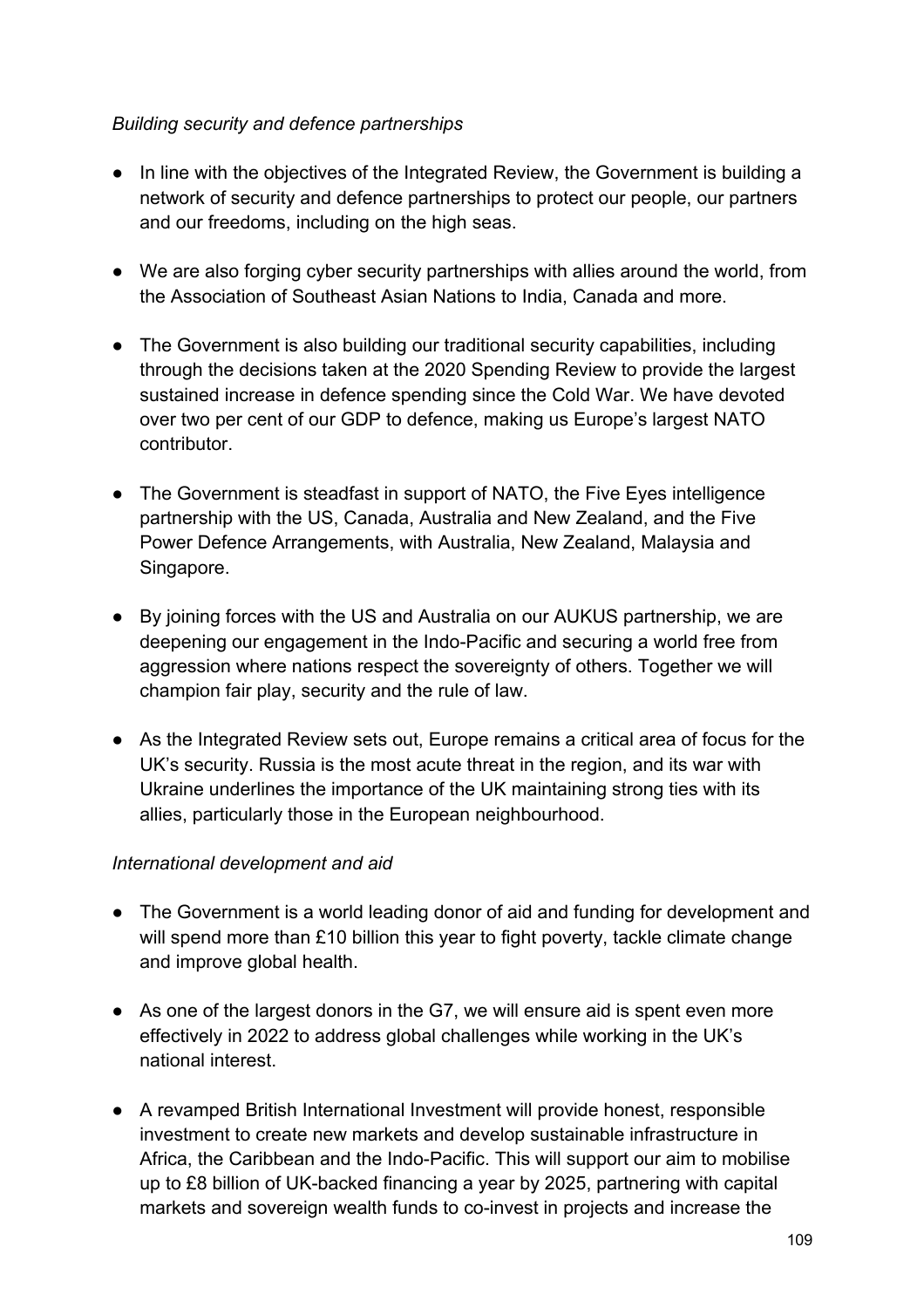offer further. British International Investment will also deliver for people here in the UK – investments abroad will generate export opportunities in the UK, creating jobs across the country.

- The Government will launch a new development strategy in the coming months. It will commit to stepping up the UK's response to humanitarian crises around the world and ensure our development policies support our belief in freedom and democracy.
- The UK is a world leader in championing girls' education. Between 2015-20 we supported over eight million girls to gain a decent education. As G7 President and hosts of the Global Education Summit and COP in 2021, we led the world in prioritising girls' education as part of the global COVID-19 recovery.
- With the G7, we agreed new targets to get 40 million more girls in school and 20 million more girls reading by 2026.
- Last year, the UK co-hosted the Global Education Summit which raised vital funds for the Global Partnership for Education and to give 175 million children the opportunity to learn.
- We condemn the attacks on schools in Ukraine and are working with partners to ensure that children continue to have safe access to education in affected countries.
- In Afghanistan, we continue to press the Taliban to reverse their decision and allow all girls to attend school.
- We are committed to supporting the people of Afghanistan and continue to do all we can to respond to the growing humanitarian crisis faced across the region.
- We will match our aid to Afghanistan from 2021-22 with a further £286 million in 2022-23. On 31 March, we co-hosted a UN pledging Conference to raise funds for the \$4.4 billion UN humanitarian appeal for Afghanistan. The summit raised \$2.4 billion by more than 40 donors to strengthen our global humanitarian response to Afghanistan and neighbouring countries.

### *Climate and Nature*

- On climate, the UK continues to lead international climate action through our COP26 Presidency, and is working with Egypt as the incoming Presidency ahead of COP27 in November.
- At COP26 almost 200 countries agreed to the historic Glasgow Climate Pact which has put in place the mechanisms to reshape how the world responds to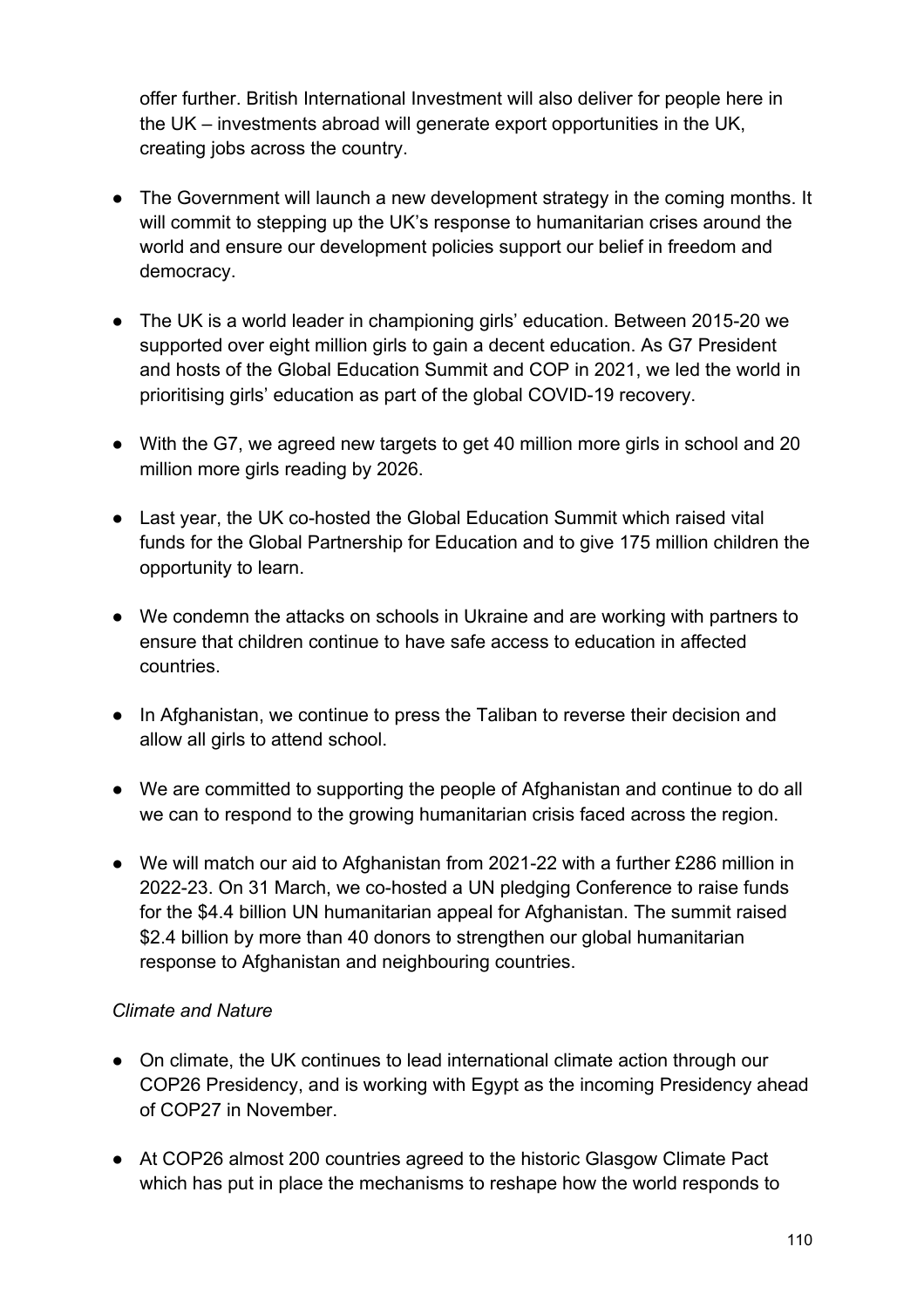and tackles climate change.

- Glasgow's legacy is focused on delivery. The UK COP Presidency will continue to ensure that commitments by countries are turned into action to keep the aim of limiting average global temperature rise to 1.5°C alive.
- We will continue to build momentum on mobilising the \$100 billion per year to support developing countries, including enhanced finance to help vulnerable countries cope with climate impacts.
- Through the Clean Green Initiative, launched at COP26, the UK will work to support the development of country partnership platforms to make it easier for vulnerable countries to get access to climate finance.

- We are at the forefront of diplomatic, economic, humanitarian and defensive support to Ukraine. To date the Government has:
	- o sanctioned over 1,000 individuals, including 82 oligarchs and their family members, whose global net worth is estimated at £170 billion;
	- $\circ$  issued more than 95,550 visas under the Ukrainian Visa Scheme (36,300 Ukraine Family Scheme and 59,100 Ukrainian Sponsorship Scheme);
	- o donated more than 500 mobile generators, providing vital energy support to essential services;
	- o provided £450 million in materiel, including over 5,000 anti-tank weapons, five air defence systems with 50 missiles, 1,360 anti-structure munitions and 4.5 tonnes of explosive. We were the first European country to provide weapons;
	- o provided training for Ukraine's armed forces;
	- o held two international donor conferences (directly resulting in 2.5 million items of equipment, amounting to over £1.5 billion, being donated to date); and
	- o established logistics hubs to lead the coordination of delivery.
- As one of the largest aid donors to Ukraine, the Government has:
	- $\circ$  pledged £394 million, of this £220 million is humanitarian aid and £174 million is economic and energy support;
	- o donated around 20 NHS ambulances to help bring lifesaving care to Ukrainians;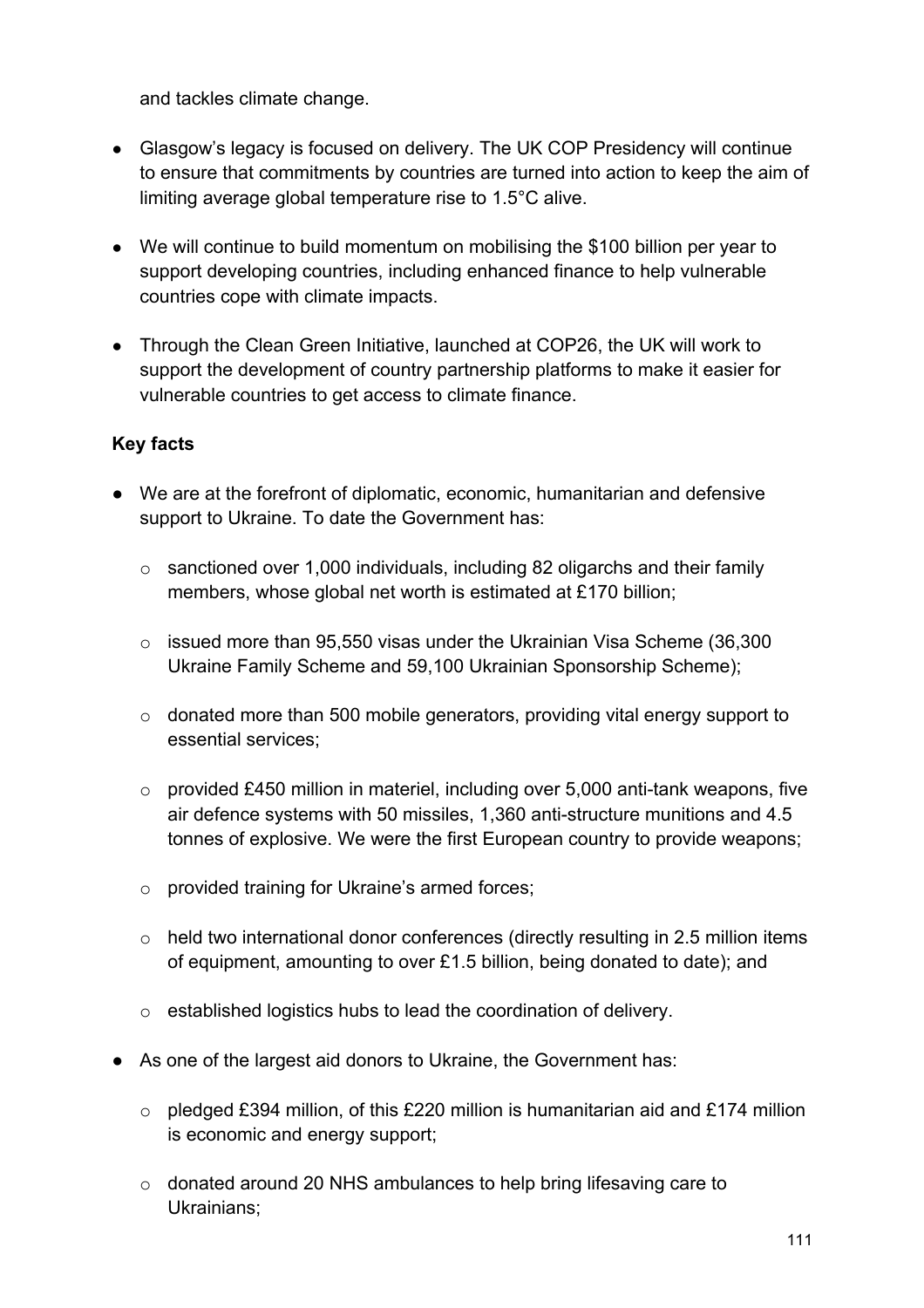- $\circ$  launched a £10 million civil society fund to support organisations including those helping survivors of conflict-related sexual violence;
- o committed \$500 million economic support in loan guarantees to support Multilateral Development Banks, such as the World Bank;
- $\circ$  matched pound for pound the public's first £25 million for the Disasters Emergency Committee Ukraine Humanitarian Appeal - now surpassing £200 million; and
- $\circ$  provided more than five million items of medical supplies.
- Since October 2021, UK aid to Afghanistan has:
	- $\circ$  supported more than 60 hospitals;
	- o provided health services for more than 300,000 people;
	- o ensured 4.47 million people get emergency food assistance through the World Food Programme; and
	- $\circ$  provided 6.1 million people with emergency health, water, protection, shelter, food and education support through the UN Afghanistan Humanitarian Fund.
- We are helping those British people and eligible at risk Afghans still in Afghanistan to leave:
	- o under Operation PITTING, we evacuated around 15,000 people to the UK, including 8,300 British Nationals and their families, and 5,000 Afghans under the Afghan Relocations & Assistance Policy (ARAP); and
	- o since the end of Operation PITTING in August 2021, we have supported over 3,700 more people to leave Afghanistan, or to move from third countries to the UK.
- Under the immigration path for British Nationals (Overseas), over 103,900 people from Hong Kong have applied and there have been over 97,000 applications granted (as of 31 December 2021).
- With an aid budget over more than £10 billion, the UK is, proportionally, the third largest donor in the G7, spending 0.5 per cent of Gross National Income, despite the seismic impact of the pandemic on the UK and global economy.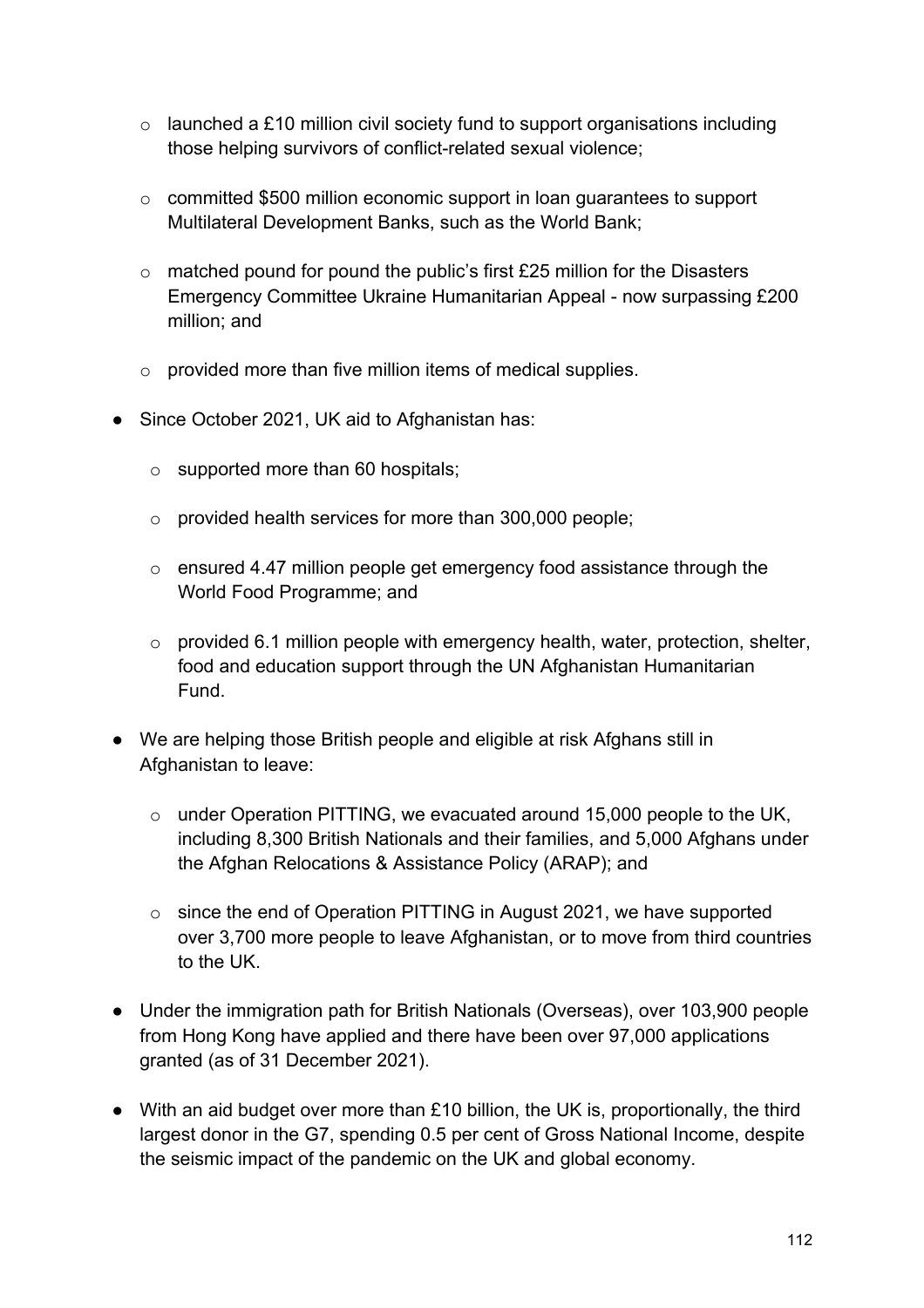- We are the biggest NATO defence spender in Europe and are further strengthening this by investing an extra £24 billion in defence over four years – the biggest investment in the UK's armed forces since the end of the Cold War.
- At the Global Education Summit the UK pledged £430 million to the Global Partnership for Education to get the world's most vulnerable children into school. This is the largest pledge the UK has ever made to the Partnership and the largest bilateral pledge so far.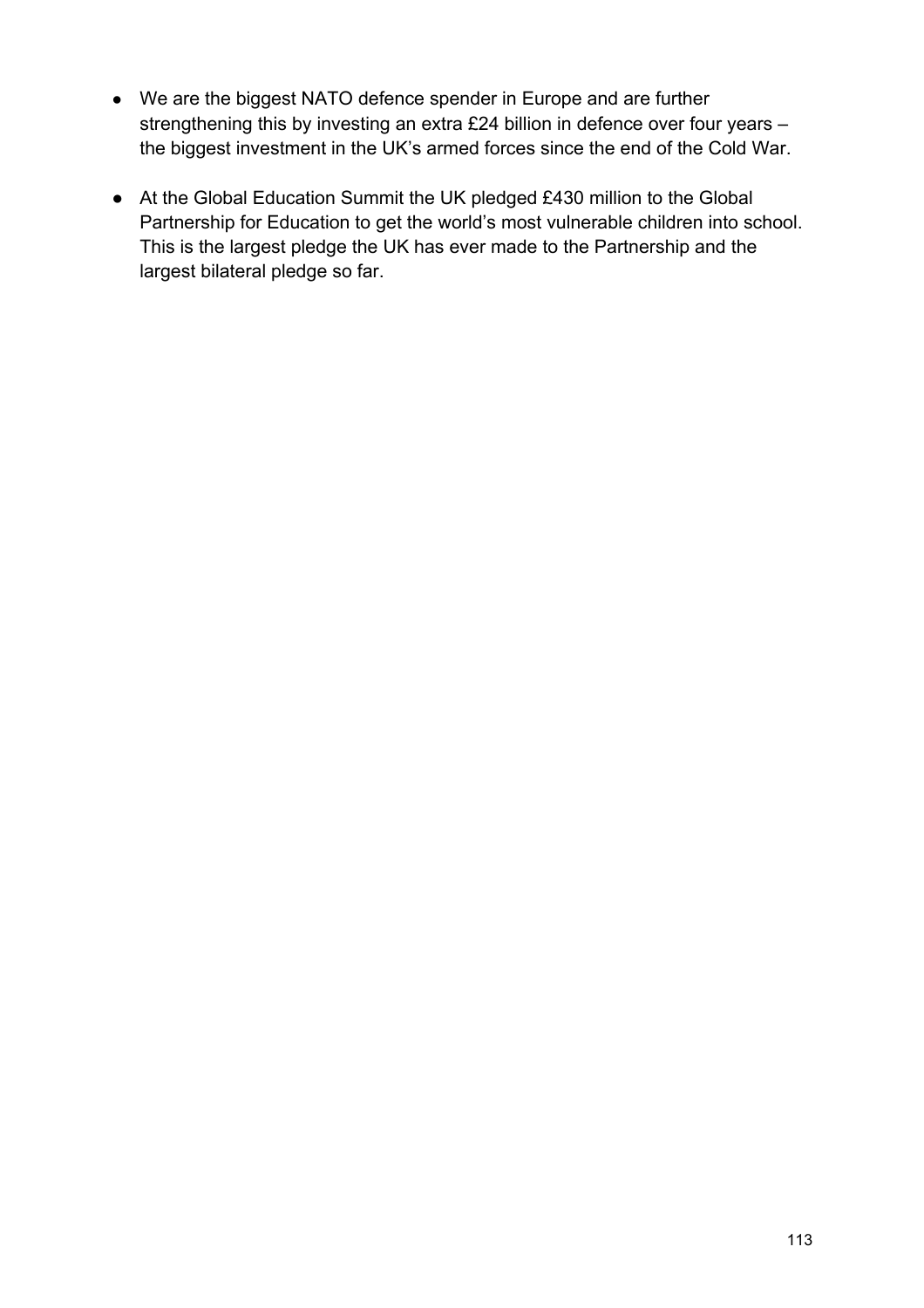### **Strengthening the Integrity of the United Kingdom**

- This Government will continue to build on the success of our United Kingdom. We are committed to protecting and promoting its combined strengths and the values we share, and to ensuring the institutions of the United Kingdom benefit people in every part of our country, building on hundreds of years of partnership and shared history.
- When we work collaboratively as one United Kingdom we are safer, stronger and more prosperous and better able to tackle our shared challenges. Together, we are better able to draw on the skills of our great shared institutions like the NHS, the armed forces and civil service, to tackle the big issues – from defending our borders, to being a world leader in offering the COVID-19 vaccine to all our citizens and protecting 11.7 million jobs through our furlough schemes. Most recently it has been fantastic to see people and organisations from all over the UK come to record their interest in our Homes For Ukraine scheme.
- As the UK Government, we are committed to ensuring that opportunity is shared across every corner of the UK. The Spending Review 2021 set the largest annual block grants, in real terms, of any spending review settlement since devolution in 1998. We are investing across the UK through the UK Shared Prosperity Fund, the Community Ownership Fund, and the Levelling Up Fund, worth £2.6 billion, £150 million and £4.8 billion respectively until 2025.
- The UK Government is committed to effective collaboration with devolved governments to deliver for people across the UK. This spirit of cooperation is at the foundation of the arrangements recently agreed in the review of intergovernmental relations, it is also shown in the way we work together including our collective response to COVID-19.
- We are also clear that we will only be able to level up and create prosperity across the UK if all levels of government pull together, and we are committed to working closely with the devolved governments, local leaders and wider partners across the UK. We have launched, with the Scottish Government, a competition to establish two Green Freeports in Scotland, which will bring new jobs and increased investment to left behind communities across Scotland. We are continuing to work towards establishing the Freeports programme in Wales and Northern Ireland as soon as possible.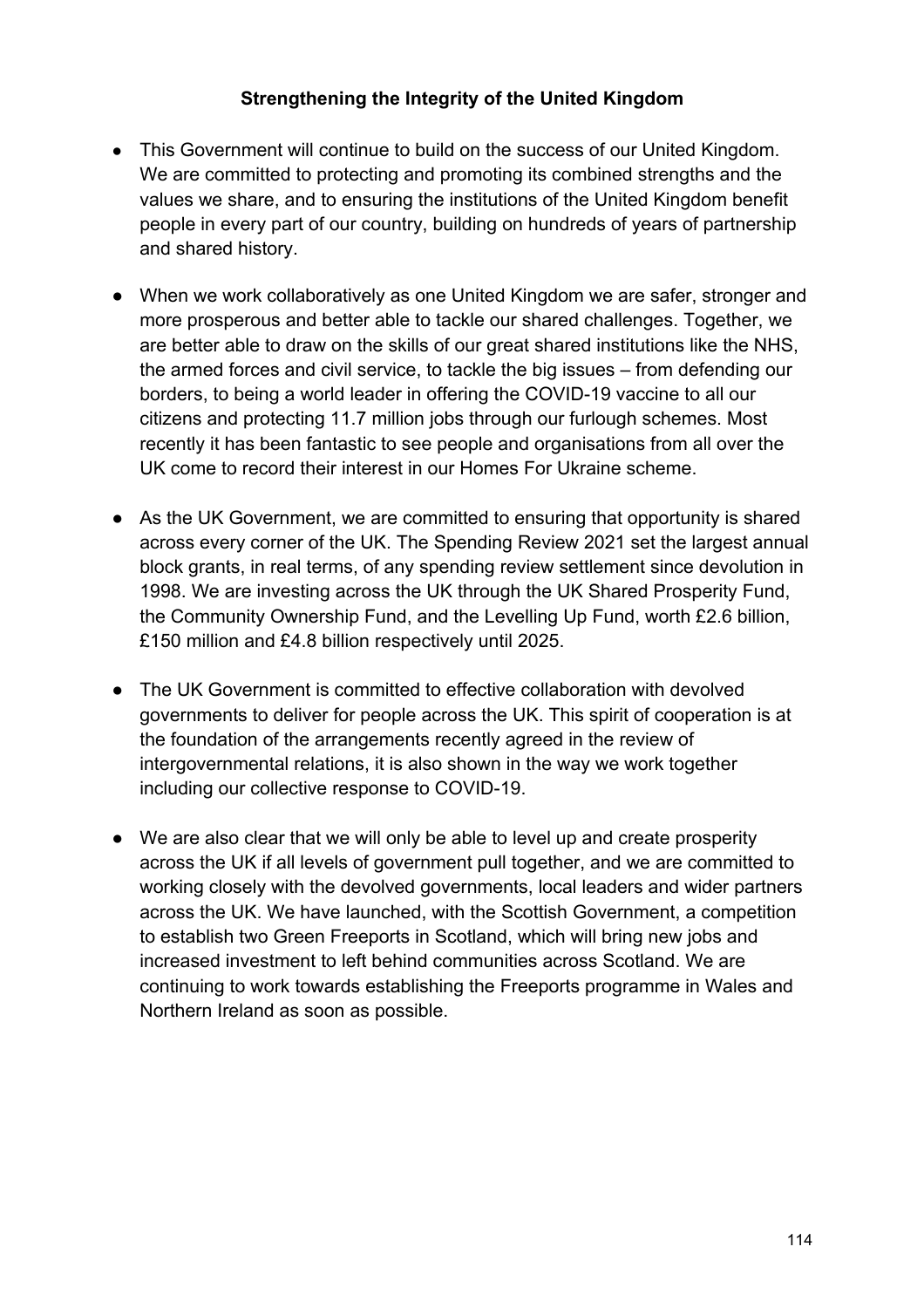### *Scotland*

- People in Scotland have benefitted from our UK-wide £400 billion package of COVID-19-related support which has protected over 910,000 Scottish jobs. Over the Spending Review 2021 period, the UK Government is providing an additional £4.6 billion on average per year to the Scottish Government through the Barnett formula, on top of the Scottish Government's £36.7 billion baseline. The Scottish Government can spend this funding as it sees fit in devolved areas.
- At the Budget in October 2021, the UK Government announced the first allocations for many of our UK-wide growth funds, including over £171 million for eight projects to improve infrastructure in Scotland as part of the **Levelling Up Fund** and over £1 million to five projects through the **Community Ownership Fund** to save community assets at risk of being lost, including the town hall in New Galloway. In addition we announced 56 projects in Scotland would receive a share of over £18 million through the **Community Renewal Fund**. A new, £150 million British Business Bank fund in Scotland will support firms and the Scottish government is being provided with £1.9 billion for farmers and land managers and £42.2 million to support fisheries over the Spending Review.
- Scotland will also benefit from the **UK Shared Prosperity Fund**, worth £2.6 billion across the UK over this Spending Review period, including £560 million to give people the opportunity to develop their numeracy skills through the 'Multiply' programme. This will give thousands of adults across the UK the opportunity to develop functional numeracy skills, and the new £1.4 billion **Global Britain Investment Fund** will spread economic opportunities more evenly across the UK by supporting investment in industries including life sciences, offshore wind and manufacturing. We are bringing two Green **Freeports to Scotland, with up to £52 million of UK Government seed investment.** These will also play a key role in supporting the regeneration of communities, bringing jobs and prosperity. They will also turbo-charge our commitments on net zero and support work to level up the whole of the UK.
- This is on top of the UK Government's investment of almost £1.5 billion in Scottish City and Growth Deals. Funding was accelerated in seven of these in Scotland to drive forward local economic priorities in Tay Cities, Borderlands, Moray and the Scottish Islands (announced in the 2020 Spending Review), and Ayrshire, Argyll & Bute, and Falkirk (announced in the March 2021 Budget).

#### *Wales*

• Over the Spending Review 2021 period, the UK Government is providing an additional £2.5 billion on average per year to the Welsh Government through the Barnett formula, on top of the Welsh Government's £15.9 billion baseline. The Welsh Government can spend this funding as it sees fit in devolved areas to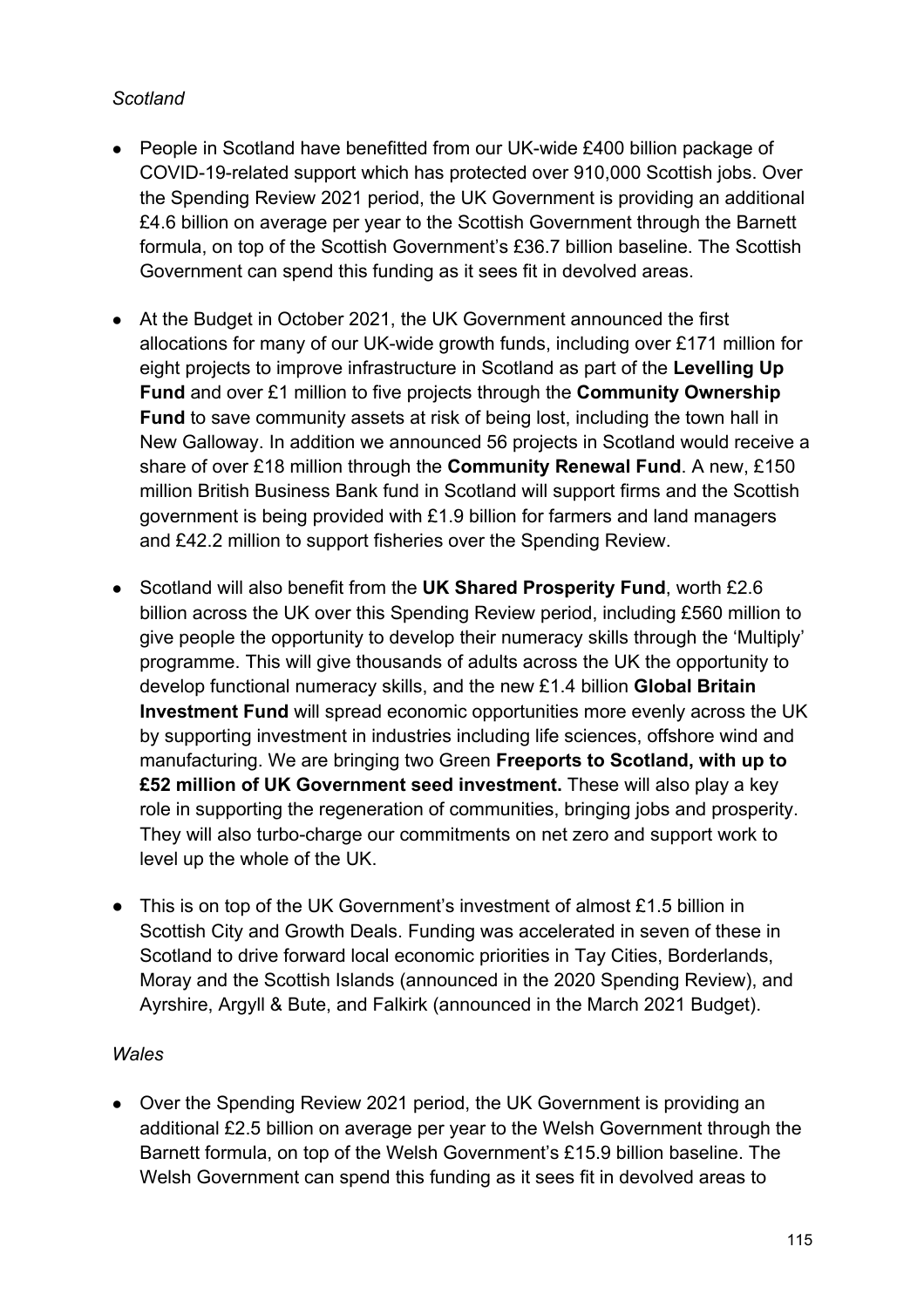benefit people in Wales.

- At the Budget in October 2021, the UK Government made announcements on many of our UK-wide growth funds which will benefit Wales, including: the **UK Shared Prosperity Fund**, worth £2.6 billion, which will invest in skills, people, businesses, and communities. The UK Government is also providing £900 million for farmers and land managers and £6.2 million to support fisheries, over the Spending Review.
- £121 million will be allocated to ten projects in Wales via round one of the **Levelling Up Fund**, including to revitalise the World Heritage Site around the Pontcysyllte Aqueduct, an important dualling of the A4119 in South Wales, and to redevelop the Theatr Brycheiniog Arts Centre in Brecon. Over £464,000 will be allocated to three projects in Llandwrog, Pen-y-Waun, and Tredegar from the first round of the **Community Ownership Fund**. The UK Government has also announced over £46 million for 165 successful **Community Renewal Fund** Projects across Wales, which will help people into work, boost productivity and contribute towards delivery of net zero.
- The UK Government is investing £791 million into four city and growth deals that cover the whole of Wales. These deals are delivering results, from completed projects such as the new Swansea Digital Arena, to new jobs including as part of the Compound Semiconductor Cluster in Newport. At the Budget in October 2021 the UK Government also announced that it is accelerating funding for the **Cardiff City Region Deal**, bringing forward £105 million for the remaining nine years of the Deal from 2022-23 onwards.

### *Northern Ireland*

- Over the Spending Review 2021 period, the UK Government is providing an additional £1.6 billion on average per year to the Northern Ireland Executive through the Barnett formula, on top of the Northern Ireland Executive's £13.4 billion baseline. The Northern Ireland Executive can spend this funding as it sees fit in devolved areas to benefit people in Northern Ireland.
- Other recent Spending Review measures announced for Northern Ireland include: £70 million in funding to help small and medium sized enterprises (SME); nearly £50 million to be invested in Northern Ireland to boost the post-pandemic recovery and enhance the Northern Ireland economy including £49 million from the **Levelling Up Fund** for 11 projects across Northern Ireland; and £1 billion in funding for farmers and £9.3 million for fisheries in Northern Ireland.
- Through the first round of the **Community Ownership Fund**, £300,000 was announced for the Glens Digital Hub in Cushendall based in the village's vacant police station as part of the Grow The Glens initiative. A further £12.3 million was allocated to Northern Ireland for 31 projects under the **UK Community Renewal**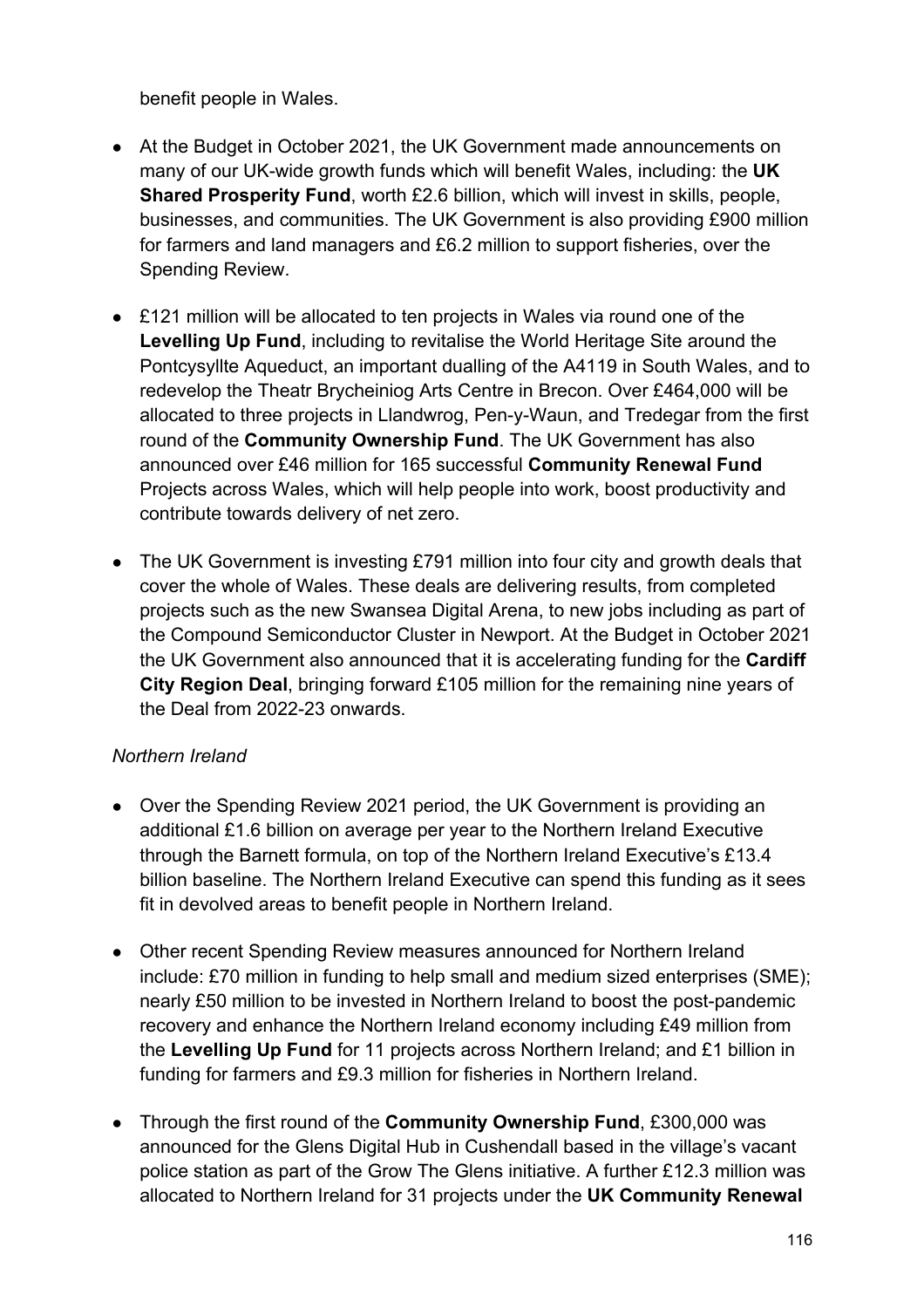**Fund**, providing funding for projects such as the Mid South West Region Business Innovation Programme and the Mourne Mountains Community Renewal Through Nature project.

- The UK Government is providing substantial investment into Northern Ireland with over £3.5 billion being provided through the **New Deal for Northern Ireland** (£400 million), **City Deals** (£617 million), **PEACE PLUS** (circa £730 million including match funding contributions from the Northern Ireland Executive) and the **New Decade, New Approach** financial package (£2 billion). In addition, we have launched a number of different funding schemes to drive forward the economy and offer new opportunities for further investment in people, communities and infrastructure.
- The UK Government's priority is to see a strong functioning Northern Ireland Executive delivering a better, more prosperous, shared future for all the people of Northern Ireland. As we have seen following the elections in Northern Ireland, the problems caused by the Protocol continue to stand in the way of an Executive being formed. In the interests of all communities of Northern Ireland, the Protocol needs to change. We urge our partners in the EU to work with us, with new imagination and flexibility, to deliver that. We will continue to talk with the EU but we will not let that stand in the way of protecting peace and stability in Northern Ireland. As any responsible government would, we will take the steps necessary to protect all dimensions of the Belfast (Good Friday) Agreement and meet our obligations under the *New Decade New Approach Deal* to protect Northern Ireland's place in the UK internal market.
- The UK Government has also announced its intention to make further regulations to ensure that women and girls have access to safe, high-quality abortion care in Northern Ireland. We will also introduce legislation in this session to address the legacy of the past and provide better outcomes for victims, survivors and their families and giving veterans the protections they deserve and legislation to deliver the package of identity and language measures as negotiated by the Northern Ireland parties under the *New Decade, New Approach Deal*. More details on these two bills can be found later in this document.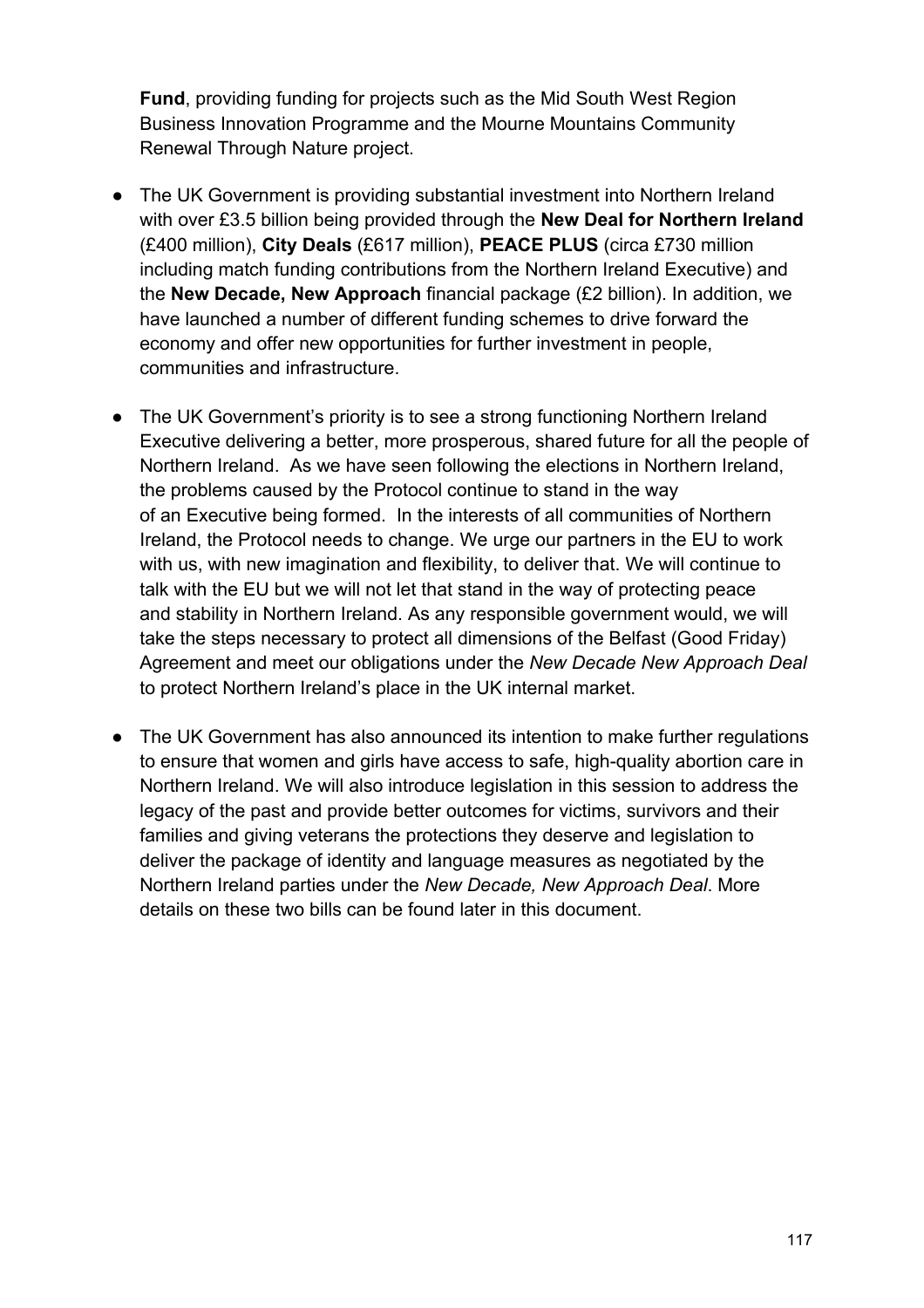# **Bill of Rights**

*"My Government will ensure the constitution is defended. My Ministers will restore the balance of power between the legislature and the courts by introducing a Bill of Rights."*

## **The purpose of the Bill is to:**

- Introduce a Bill of Rights which will ensure our human rights framework meets the needs of the society it serves and commands public confidence.
- End the abuse of the human rights framework and restore some common sense to our justice system.

## **The main benefits of the Bill would be:**

- Defending freedom of speech by promoting greater confidence in society to express views freely, thereby enhancing public debate.
- Curbing the incremental expansion of a rights culture without proper democratic oversight, which has displaced due focus on personal responsibility and the public interest.
- Reducing unnecessary litigation and avoiding undue risk aversion for bodies delivering public services.
- Tackling the issue of foreign criminals evading deportation, because their human rights are given greater weight than the safety and security of the public.

- Establishing the primacy of UK case law, clarifying there is no requirement to follow the Strasbourg case law and that UK Courts cannot interpret rights in a more expansive manner than the Strasbourg Court.
- Ensuring that UK courts can no longer alter legislation contrary to its ordinary meaning and constraining the ability of the UK courts to impose 'positive obligations' on our public services without proper democratic oversight by restricting the scope for judicial legislation.
- Guaranteeing spurious cases do not undermine public confidence in human rights so that courts focus on genuine and credible human rights claims. The responsibility to demonstrate a significant disadvantage before a human rights claim can be heard in court will be placed on the claimant.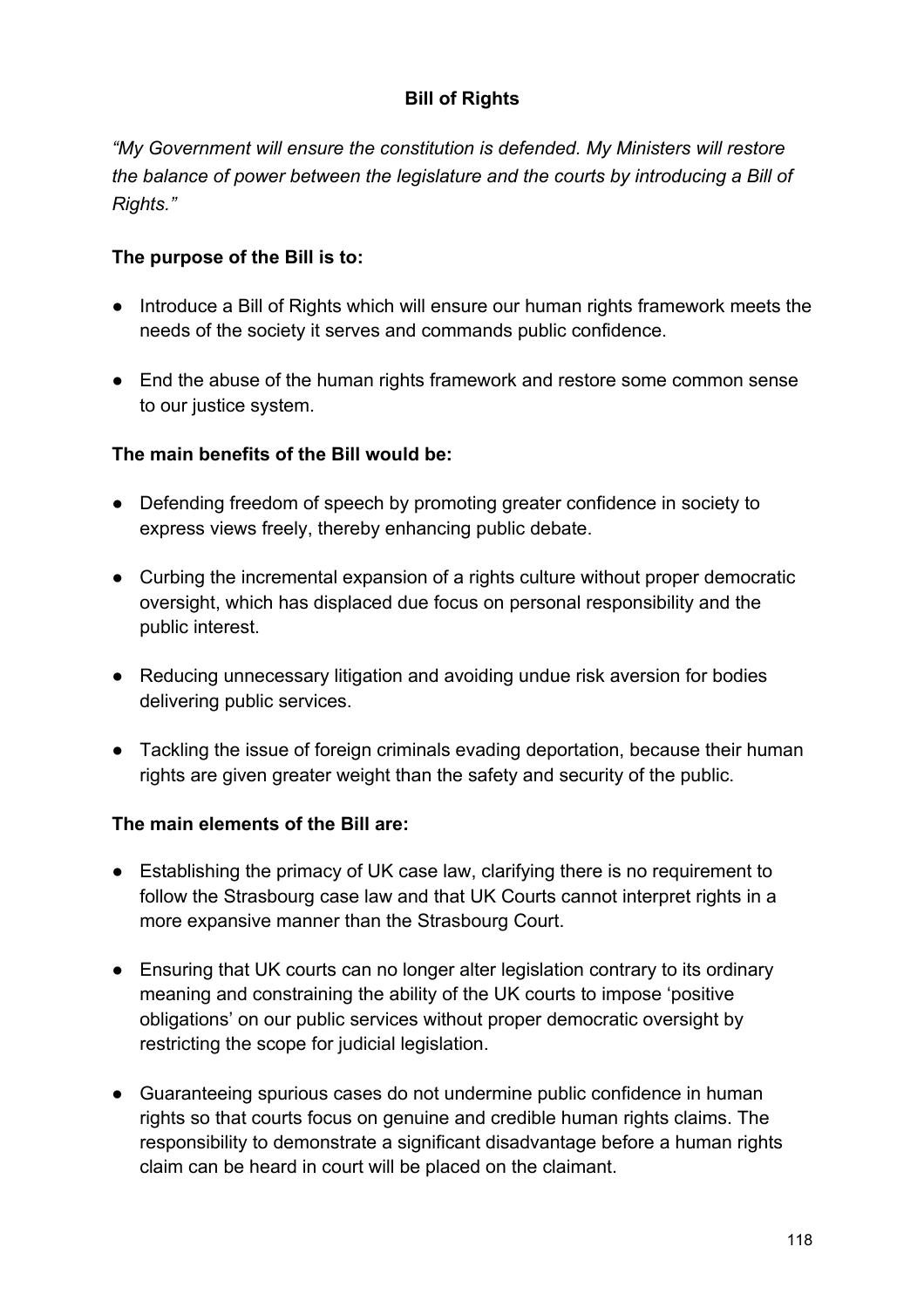● Recognising that responsibilities exist alongside rights by changing the way that damages can be awarded in human rights claims, for example by ensuring that the courts consider the behaviour of the claimant when considering making an award.

## **Territorial extent and application**

● The Bill will extend and apply across the UK.

- An estimated 70 per cent of foreign national offenders who had their deportation overturned in the last five years on human rights grounds in the First Tier Tribunal did so due to Article 8 of the European Convention on Human Rights (Right to Family Life).
- Between 2005 and 2011, the Prison Service in England and Wales faced successful legal challenges from over 600 prisoners on human rights grounds. This has cost the taxpayer around £7 million, including compensation paid out and legal costs.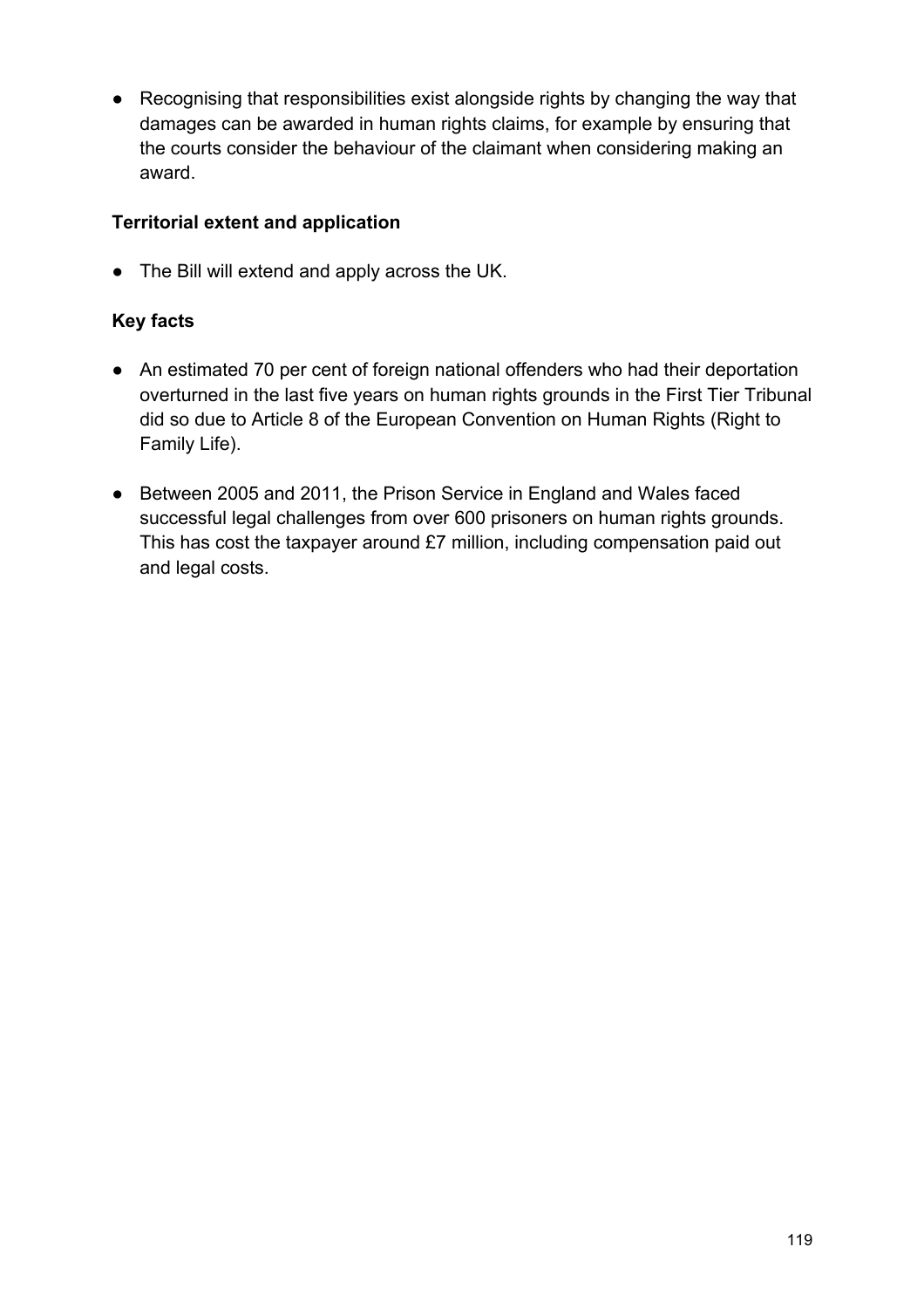## **Securing Our Borders and Tackling Illegal Immigration**

- The UK has a proud history of supporting those in need of protection and our resettlement programmes have provided safe and legal routes for hundreds of thousands of people across the globe.
- Our response to the war in Ukraine, the conflict in Afghanistan, and the situation in Hong Kong have shown the world-leading role we play in protecting the most vulnerable.
- However we are facing a global migration crisis on an unprecedented scale; there are currently 80 million displaced people in the world, and people are dying attempting to cross the Channel in unseaworthy boats. Urgent change is needed to prevent evil people smugglers putting people's lives at risk and to fix the broken global asylum system.
- The demands on the system, costs to the taxpayer and flagrant abuses are increasing every day. This cannot continue which is why we have brought forward the *New Plan for Immigration* to begin the biggest overhaul of our asylum system in decades.
- Encompassing the Nationality and Borders Act, and new agreements with partners globally (including the world-leading Migration Partnership with Rwanda), this Plan will secure our borders and tackle illegal migration.

### *The Nationality and Borders Act 2022*

- The Nationality and Borders Act the legislative framework for the New Plan for Immigration – became law at the end of April.
- It will deter illegal entry into the UK, break the business model of peoplesmuggling networks, and speed up the removal of those with no right to be in the UK.
- It will ensure that those who arrive illegally in the UK who could have claimed asylum in another safe country – can be considered as 'inadmissible' to the UK's asylum system.
- These key reforms will operate alongside a range of other new measures, to secure our borders and tackle illegal migration, including:
	- $\circ$  tougher penalties for people smugglers with a maximum sentence of life imprisonment;
	- o increasing the maximum penalty for illegally entering the UK or overstaying a visa to four years' imprisonment;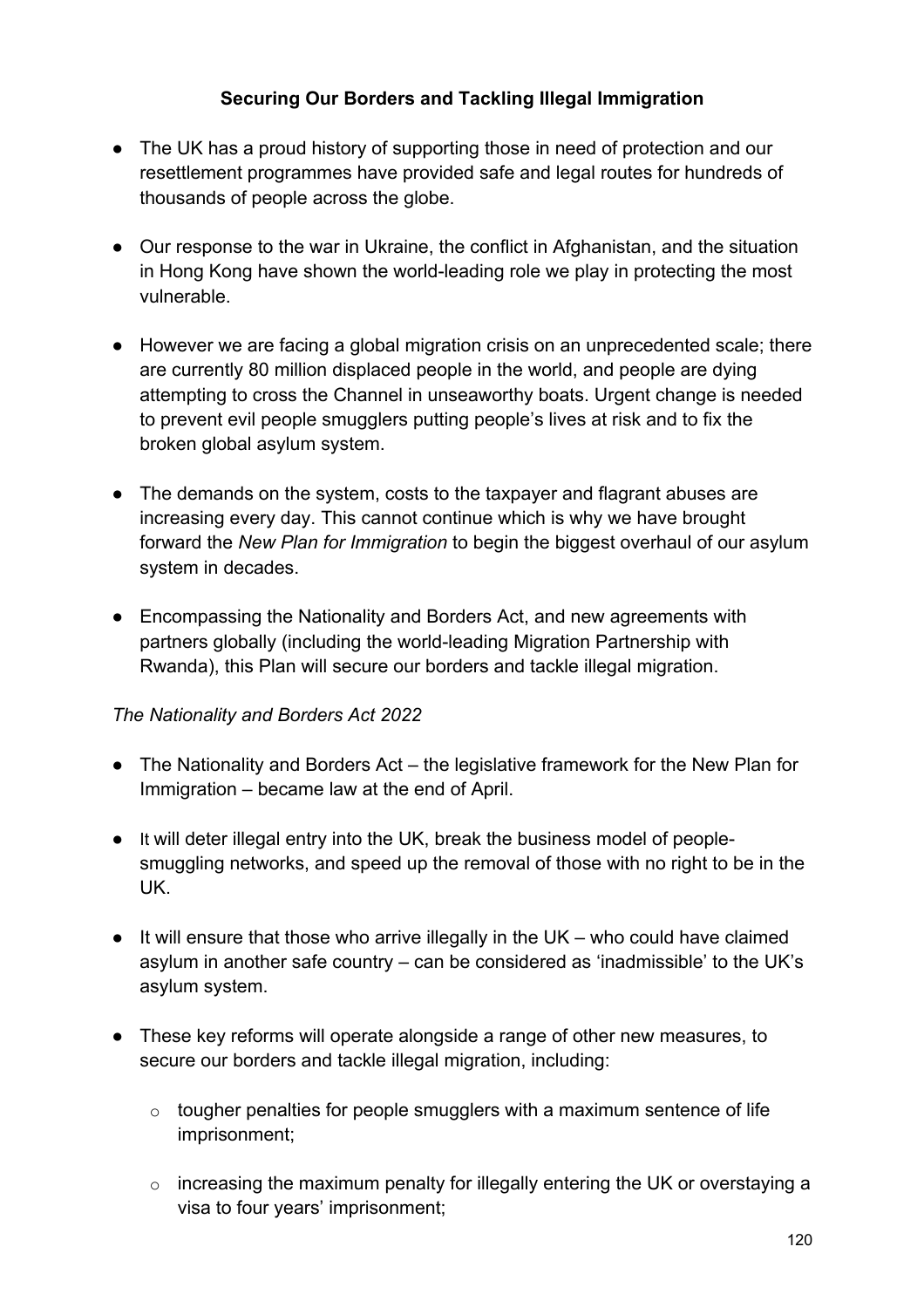- o new measures to end the merry-go-round of legal challenges which can be used to frustrate removal of those with no right to be in the UK;
- o cracking down on adults pretending to be children by introducing scientific methods for age assessment; and
- o new US-style Electronic Travel Authorisation scheme to slam the door on criminals before they even get here.

## *Migration and Economic Development Partnership with Rwanda*

- The Home Secretary recently signed the Migration and Economic Development partnership with Rwanda as part of bold new plans to tackle illegal migration.
- This will see migrants who make dangerous and illegal journeys, such as by small boat or hidden in lorries, have their asylum claim processed in Rwanda.
- Those whose claims are accepted will then be supported to build a new and prosperous life in one of the fastest-growing economies, recognised globally for its record on welcoming and integrating migrants.
- $\bullet$  Under this Partnership the UK is investing an initial £120 million into the economic development and growth of Rwanda.

# **Key Facts**

- The asylum system is costing the taxpayer £1.5 billion per annum, the highest amount in over two decades.
- About 37,000 people are being housed in hotels at a total cost to the taxpayer, when including those on resettlement schemes, of £4.7 million a day.
- The Home Office currently accommodates 85,000 asylum seekers, 55,000 in dispersed accommodation with 30,000 awaiting a move into dispersed accommodation.
- Fewer than half of local authorities currently participate in the asylum dispersal system, limiting the amount of suitable accommodation available.
- Since 2015 we have offered a place to over 185,000 men, women and children seeking refuge – more than any other similar resettlement schemes in Europe.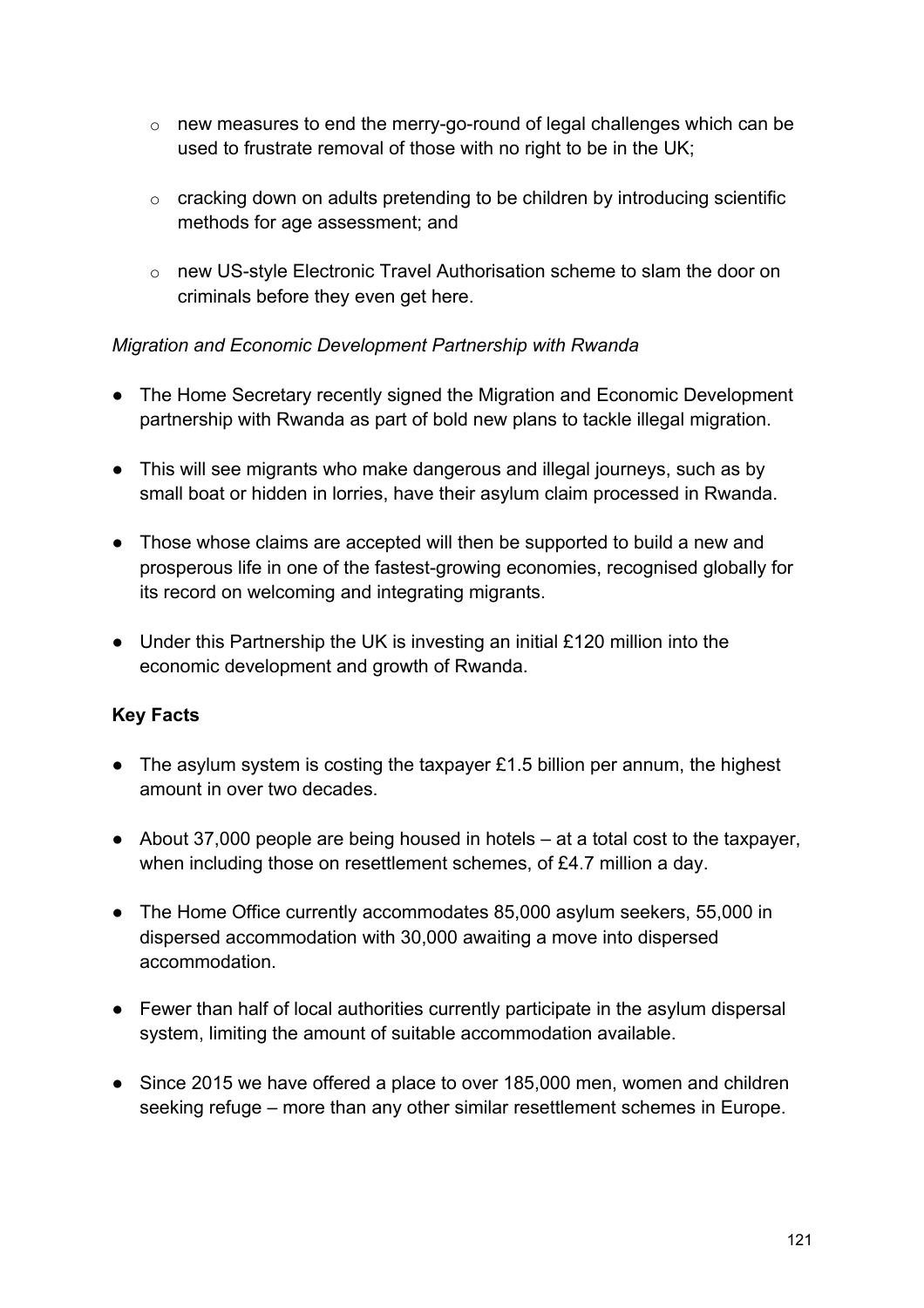## **Northern Ireland Troubles (Legacy and Reconciliation) Bill**

*"My Government will prioritise support for the Belfast (Good Friday) Agreement and its institutions, including through legislation to address the legacy of the past."*

### **The purpose of the Bill is to:**

● Fulfil the manifesto commitment to address the legacy of Northern Ireland's past by providing better outcomes for victims, survivors and their families, giving veterans the protections they deserve and focusing on information recovery and reconciliation.

### **The main benefits of the Bill would be:**

- Helping individuals and communities look to the future rather than the past, by recovering and providing as much information as possible to people about Troubles-related deaths and serious injuries.
- Reforming the current system for dealing with the legacy of the Troubles, moving away from a focus on criminal justice outcomes and ending the cycle of investigations that has failed both victims and veterans.
- Aiding wider social reconciliation to further mutual understanding in both the short and long term, including by establishing a major oral history initiative that provides an opportunity for people from all backgrounds to share their experiences and perspectives related to the Troubles.

- Establishing a new Independent Commission for Reconciliation and Information Recovery to enable individuals and family members to seek and receive information about Troubles-related deaths and serious injuries, and to produce an historical record of what is known in relation to every death that occurred during the Troubles.
- Providing for how individuals can secure immunity from prosecution. In July 2021 the Government set out proposals to provide immunity from any prosecution for future Troubles-related offences. The Government has listened carefully to a range of views on the original proposal and it is clear that a model where immunity is only provided to individuals who cooperate with the new Commission provides the best route to give victims and their families the answers they have sought for years as well as giving our veterans the certainty they deserve. This still leaves open the route of prosecution if individuals are not deemed to have earned their immunity.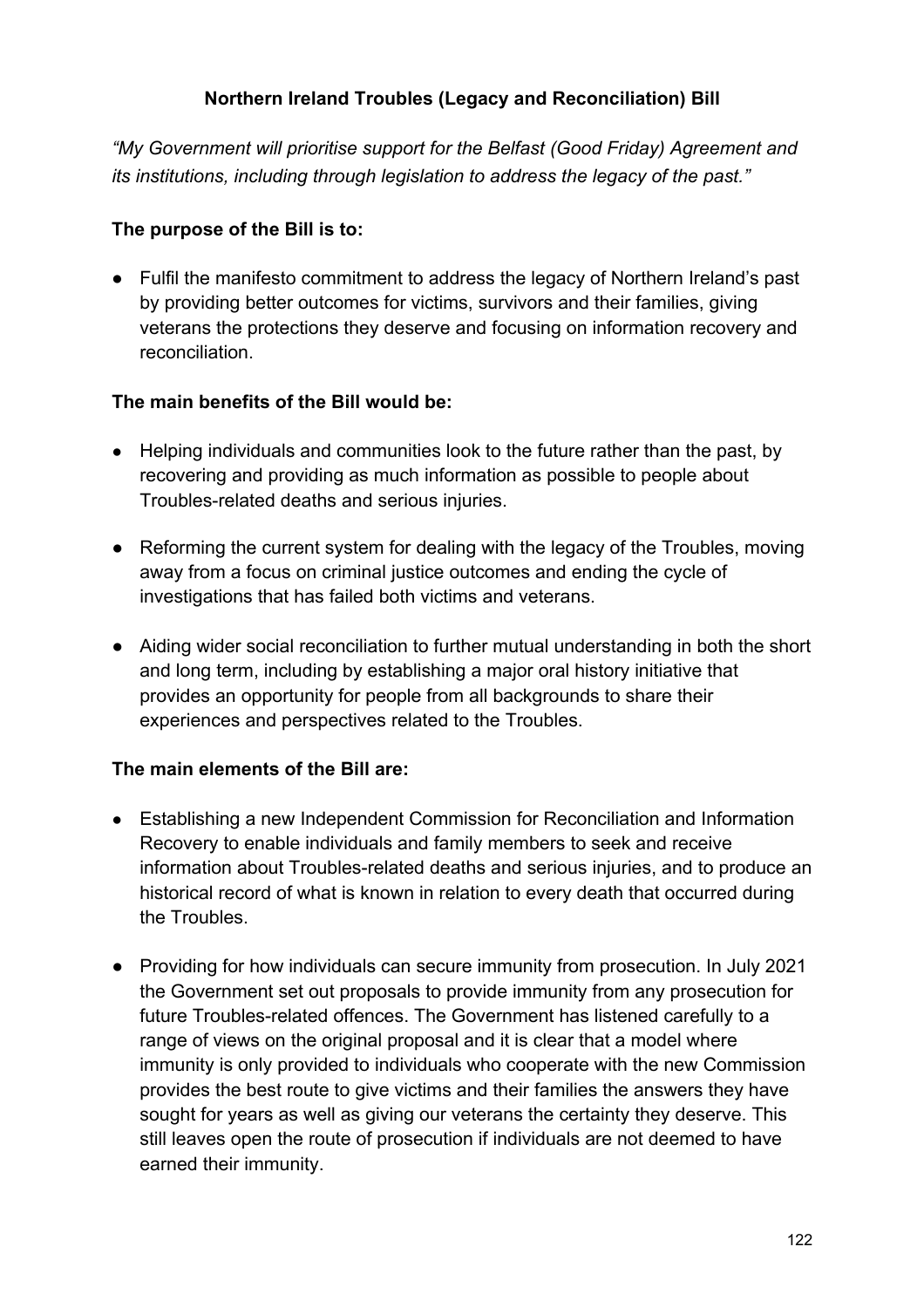● Providing for the delivery of an oral history and the memorialisation of the Troubles. This will involve securing the long-term preservation of existing oral history collections, with new physical and digital resources to maximise public engagement with different narratives and Troubles-related stories.

## **Territorial extent and application**

● The Bill will extend and apply in the main across the UK, with some provisions extending and applying to Northern Ireland only.

- More than 3,500 people were killed during the Troubles, including over 1,000 members of the security forces. It is estimated by Malcolm Sutton that 58 per cent of deaths were the responsibility of republican paramilitaries, 30 per cent of loyalist paramilitaries, and ten per cent of the security forces.
- More than two thirds of deaths from the Troubles occurred over 40 years ago. The passage of time means that ultimately, for those cases that get as far as a trial, there is a high likelihood of 'not guilty' verdicts or trials collapsing.
- The Police Service of Northern Ireland currently has a caseload of over 900 Troubles-related cases involving nearly 1,200 deaths.
- In 2020, the Chief Constable of the Police Service of Northern Ireland told the House of Commons Northern Ireland Affairs Committee that to go through the current Legacy Investigation Branch caseload, "which is not all the 3,500 deaths, would take over 20 years from a standing start now on the current resource base".
- Using limited resources to pursue a small number of cases to prosecution standards currently means that a tiny number of families may see someone prosecuted, and an even smaller number may see an eventual conviction. This is likely to be at the expense of failing to deliver positive outcomes to the vast majority of families, who will miss out on the opportunities to successfully recover information.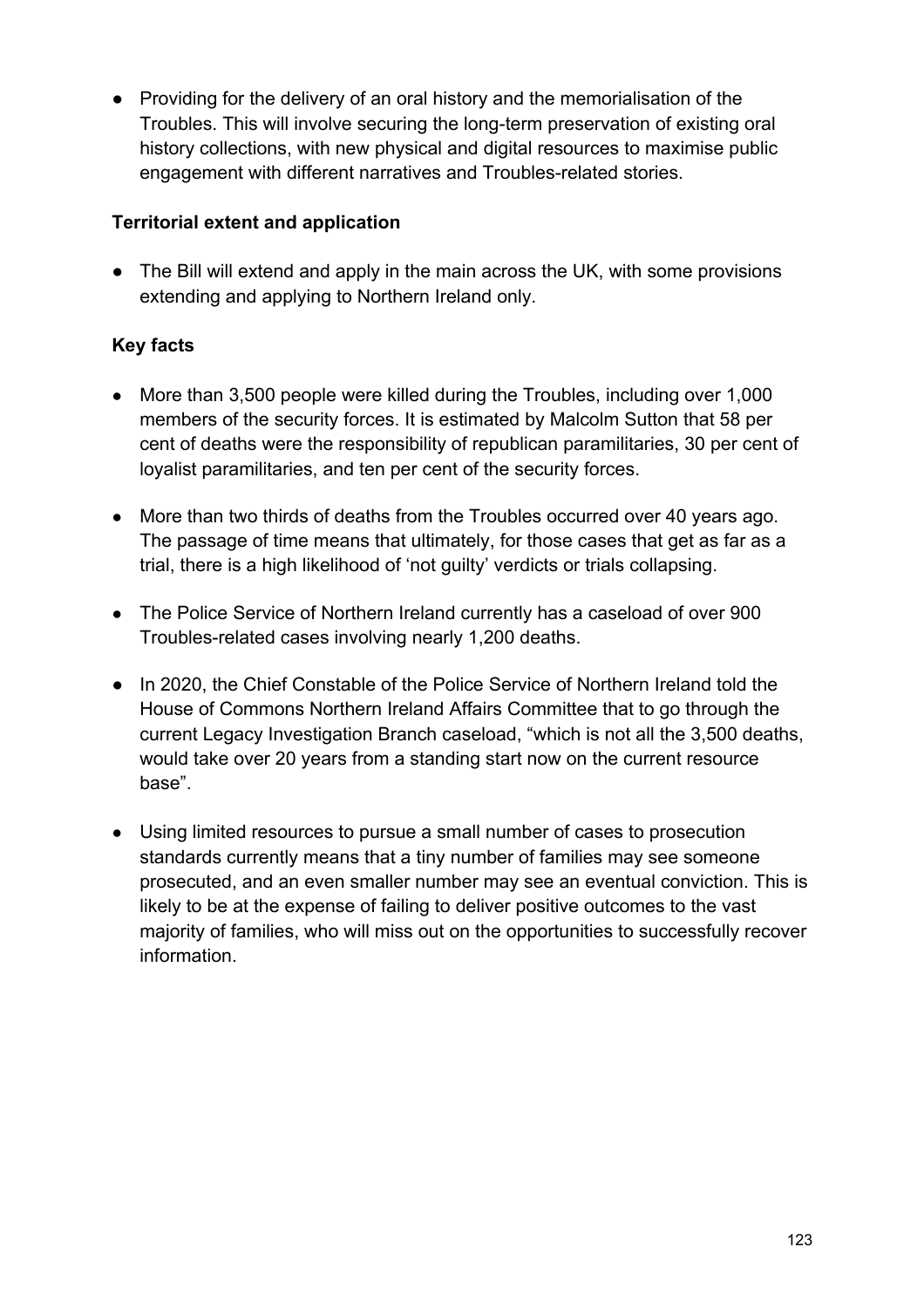## **Identity and Language (Northern Ireland) Bill**

#### **The purpose of the Bill is to:**

- Deliver a carefully balanced package of identity and language measures as negotiated by the Northern Ireland parties under the *New Decade, New Approach Deal*. This will recognise and celebrate Northern Ireland's national and cultural identities and accommodate cultural differences.
- Enhance and develop the Ulster Scots/Ulster British tradition in Northern Ireland and recognise and protect the Irish language.

#### **The main benefits of the Bill would be:**

- Upholding a key element of the *New Decade, New Approach Deal* by legislating to deliver a new cultural framework to encourage reconciliation, tolerance and meaningful dialogue between those with different national and cultural identities.
- Ensuring appropriate support for the respective needs of the Ulster Scots/Ulster British tradition and of the Irish language in Northern Ireland.
- Providing a basis on which Northern Ireland can move forwards on matters of national and cultural identity.

- Creating a new Office of Identity and Cultural Expression that will provide guidance for public authorities on a series of national and cultural identity principles set out in the *New Decade, New Approach Deal*.
- Creating two new Commissioners who will be appointed by the First Minister and deputy First Minister acting jointly:
	- o a new Commissioner who will enhance and develop the language, arts and literature of the Ulster Scots and Ulster British tradition in Northern Ireland. They will do this by providing guidance and advice to public authorities, and distributing publicity material; and
	- o a new Irish Language Commissioner to protect and enhance the use of the Irish language and develop a set of best practice standards for public authorities in Northern Ireland.
- Providing official recognition in law to the Irish Language in Northern Ireland and repealing the Administration of Justice (Ireland) Act 1737.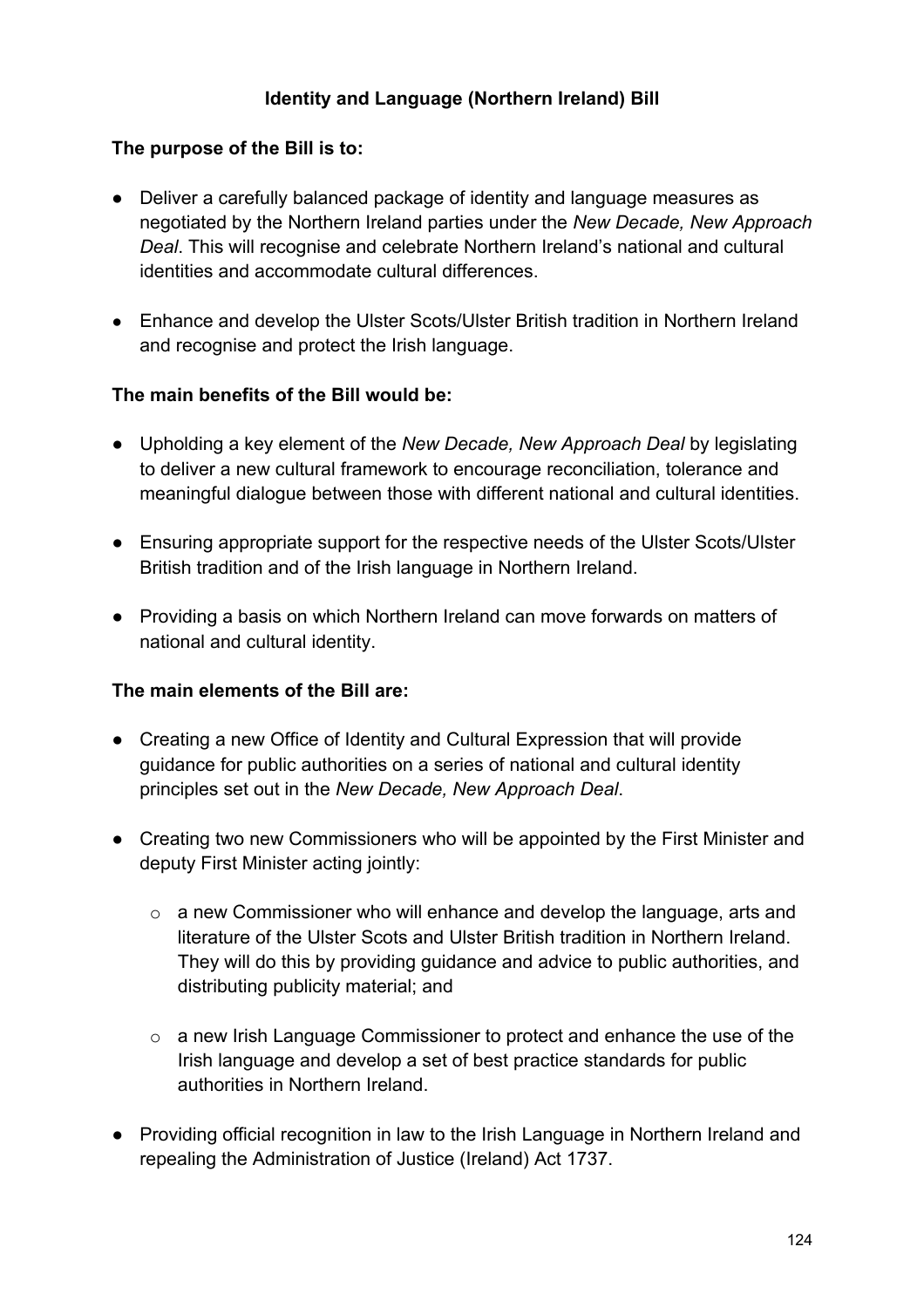- Placing a duty on the Northern Ireland Department of Education to encourage and facilitate the use and understanding of Ulster Scots in the education system.
- Safeguarding the delivery of these commitments by giving the Secretary of State for Northern Ireland step-in powers to ensure that they are implemented by the Northern Ireland Executive.

### **Territorial extent and application**

● The Bill will extend and apply to Northern Ireland.

- The Northern Ireland Executive was restored on 12 January 2020 after a period of three years without Ministers, during which the Assembly did not sit. Matters of national and cultural identity were one area of contention during this period and in the negotiations to restore the Executive.
- Political talks took place in 2017, 2018 and 2019 with the aim of restoring the Northern Ireland Executive. The talks involved the Northern Ireland Parties and the UK and Irish governments in accordance with the three stranded approach set out in the Belfast (Good Friday) Agreement. Political talks concluded in January 2020 with the publication of the *New Decade, New Approach Deal* by the UK and Irish governments. On that basis, Ministers were appointed and the Executive restored.
- The UK Government has already made significant progress on our commitments relating to culture and identity within the *New Decade, New Approach Deal*. We have announced £2 million in funding to Northern Ireland Screen's Irish Language and Ulster Scots Broadcast Funds and continued preparations to recognise Ulster Scots as a National Minority under the Council of Europe Framework Convention for the Protection of National Minorities.
- In view of the Executive's inaction in bringing forward legislation to deliver on the identity and language commitments, the UK Government has committed to do so.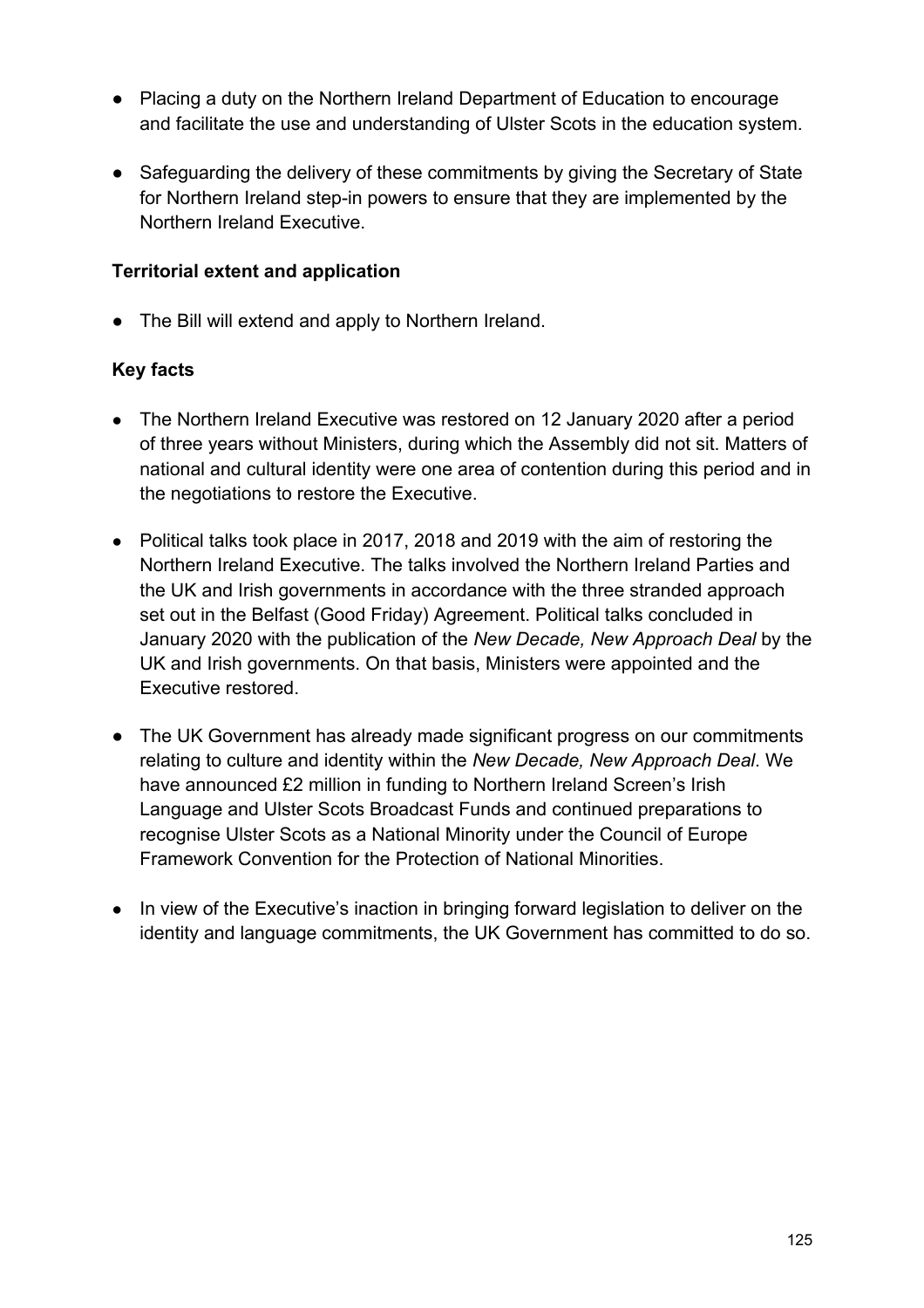## **The purpose of the Bill is to:**

● Deliver manifesto commitments to strengthen animal welfare, including banning live exports, tackling puppy smuggling and banning the keeping of primates as pets without a licence.

## **The main benefits of the Bill would be:**

- Taking opportunities presented by Brexit to go further in improving our animal welfare standards and taking forward key parts of the *Action Plan for Animal Welfare*.
- Improving the lives of farm animals, pets and kept wild animals by ending unnecessary journeys for slaughter and fattening and addressing the serious issue of dog attacks on livestock, which cause distress to both livestock and farmers.
- Improving the lives of pets in this country and protecting pet owners by cracking down on the cruel practice of puppy smuggling and creating a specific new offence for pet abduction.
- Ensuring that kept wild animals receive the specialist care they need, whether that be animals in zoos or primates that are kept privately.

- Banning the exports of livestock for fattening and slaughter.
- Strengthening powers for police to deal with incidents of livestock worrying.
- Tackling puppy smuggling by reducing the number of pets that can travel under the pet travel rules and powers to take further action, including raising the minimum age that pets can travel into Great Britain and banning imports of dogs with cropped ears and docked tails.
- Introducing a new pet abduction offence to reflect the value we place on our pets.
- Creating a rigorous licensing scheme for those keeping primates requiring them to meet high welfare standards and ensuring higher protections for all primates that are not kept in zoos.
- Updating the Zoo Licensing Act 1981 to improve enforcement and strengthen conservation requirements for zoos.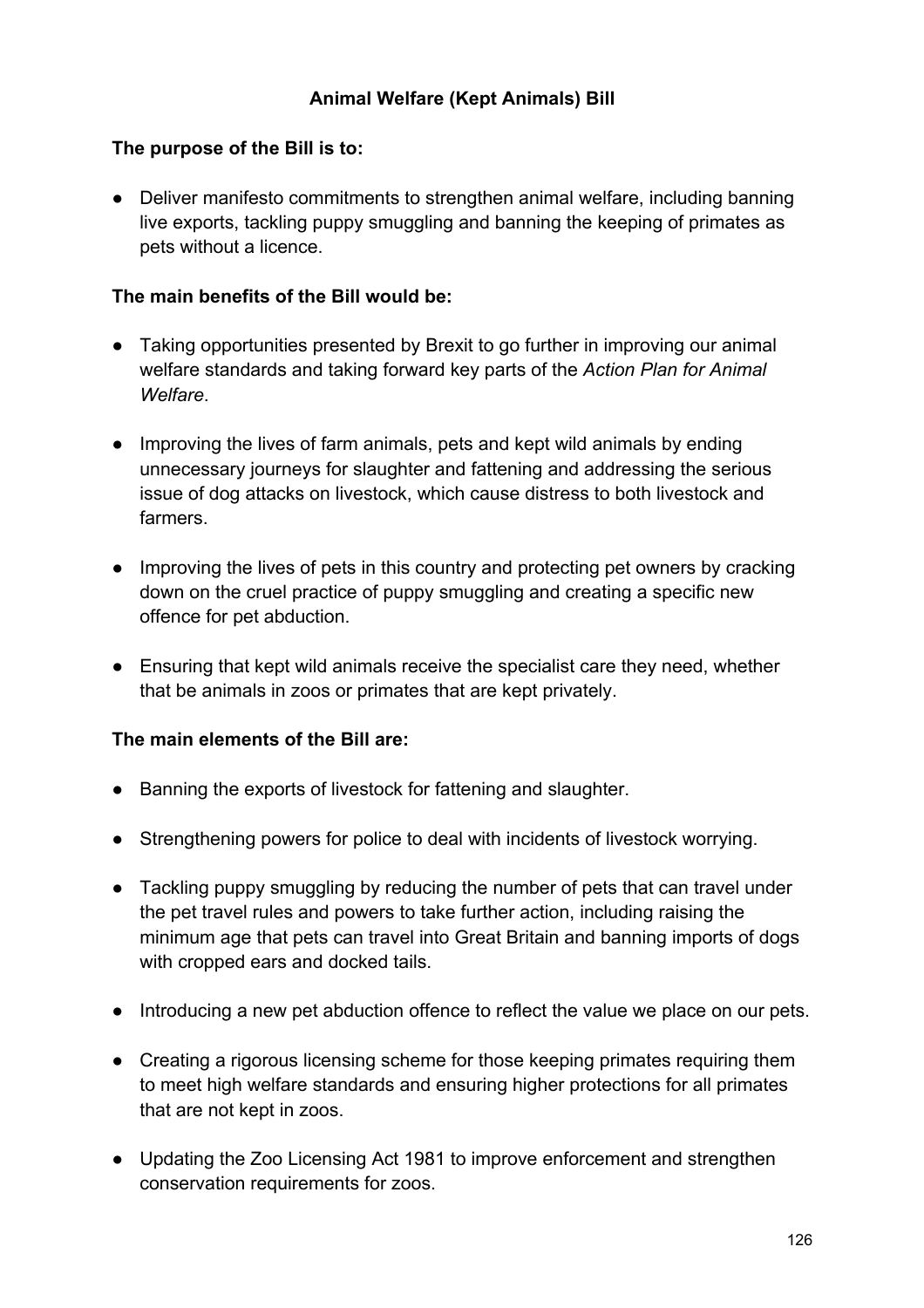### **Territorial extent and application**

● The Bill will extend and apply in the main to Great Britain, with one provision extending and applying across the UK.

- The Government has an ambitious agenda to revolutionise the welfare and treatment of animals at home and abroad, as set out in the *Action Plan for Animal Welfare* published last year.
- Already in this Parliament, the Animal Welfare (Sentencing) Act, the Animals (Penalty Notices) Act, Glue Traps (Offences) Act, and the Animal Welfare (Sentience) Act have all received Royal Assent, demonstrating the Government's ongoing commitment to upholding world-leading animal welfare standards.
- We are also committed to legislation to ban the import of hunting trophies from thousands of species. This will be one of the toughest bans in the world, and goes beyond our manifesto commitment, meaning we will be leading the way in protecting endangered animals and helping to strengthen and support long-term conservation.
- The shortest direct to slaughter export journey from the UK to continental Europe in 2018 was a journey time of 18 hours.
- In 2020, around 6,300 sheep were exported for slaughter from Great Britain to the EU and around 38,000 sheep were exported for fattening; no cattle or pigs were exported for slaughter or fattening in 2020 from Great Britain to the EU.
- Puppy smuggling is often associated with serious welfare issues. In 2020, 975 dogs that were found to be non-compliant with existing animal health and welfare legislation were imported. This was an increase from 196 dogs in 2019.
- There are up to an estimated 5,000 unlicensed primates being kept in England. In response to Defra's consultation on Primates as Pets, only 19 respondents out of 4,516 (0.4 per cent) were opposed to licence holders having an exemption from the ban on keeping primates.
- The cost of dog attacks on livestock in 2021 was £1.52 million. This is up from £1.3 million in 2020.
- In May 2021 the Government launched the Pet Theft Taskforce to investigate the apparent rise in pet theft since the start of the COVID-19 pandemic. The Taskforce found that around 2,000 dog theft crimes were reported to police in 2020, causing considerable distress to owners.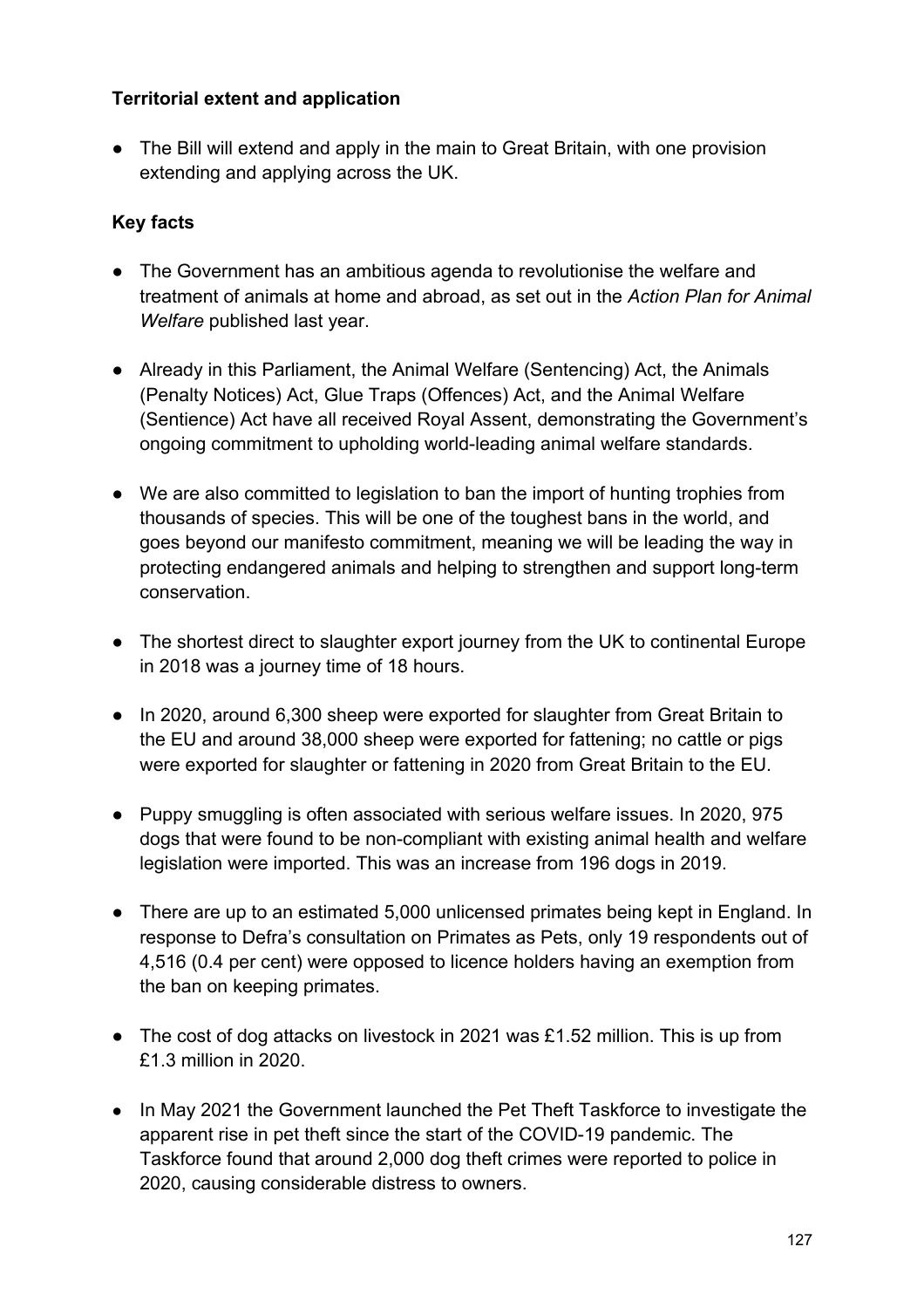### **Conversion Therapy Bill**

 *"Legislation will also be introduced to ban conversion therapy."*

### **The purpose of the Bill is to:**

● Ban conversion therapy practices intended to change sexual orientation.

### **The main benefits of the Bill would be:**

- Stopping abhorrent practices which do not work and cause extensive harm.
- To protect people's personal liberty to love who they want to love.

## **The main elements of the Bill are:**

- Strengthening existing criminal law by ensuring that violent conversion therapy is recognised as a potential aggravating factor upon sentencing.
- Introducing a criminal offence banning non-physical conversion therapies to complement existing legislation which protects people from acts which inflict physical harm. The offence will protect under-18s, regardless of circumstance, and over-18s who do not consent and who are coerced or forced to undergo conversion therapy practices.
- Ensuring those found guilty of conversion therapy offences have any profit they obtained from those crimes removed and strengthening the case for such individuals to be disqualified from holding a senior role in a charity.
- Introducing Conversion Therapy Protection Orders. These would set out certain conditions to protect a person from undergoing the practice, including removing a passport for those at risk of being taken abroad, or any requirement the court considers necessary to protect that person.
- Protecting freedom of speech, ensuring parents, clinicians and teachers can continue to have conversations with people seeking support.
- Respecting clinicians' independence. Our legislation will not impact the existing professional frameworks that guide clinicians' ability to support people. Robust, exploratory and challenging conversations which are part of regulated care do not fall within the scope of the ban.

# **Territorial extent and application**

• The Bill will extend and apply to England and Wales.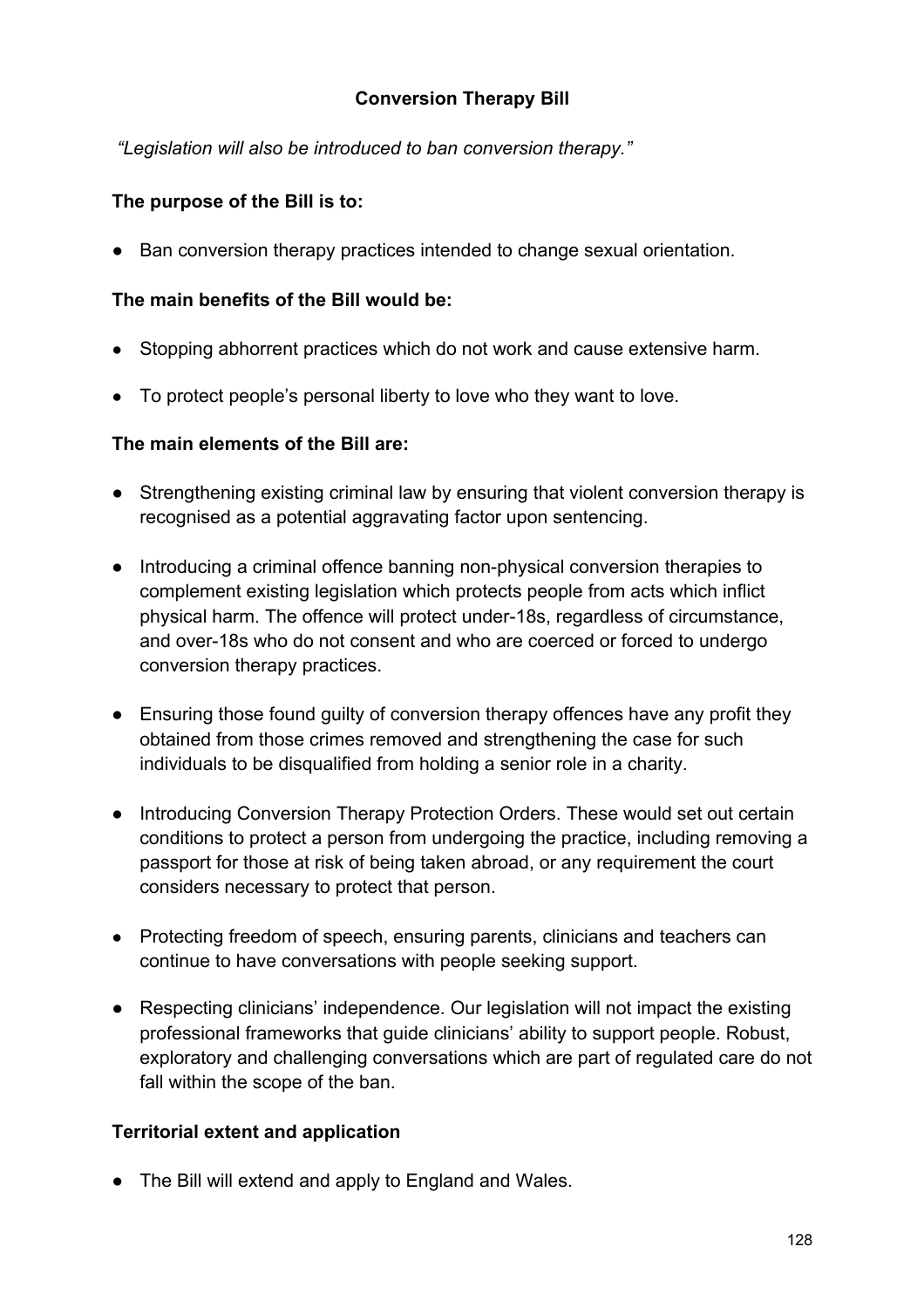- Studies relating to conversion therapy for sexual orientation show that:
	- o there is no robust evidence that conversion therapy can change sexual orientation;
	- o there is self-reported evidence that conversion therapy causes harm; and
	- o people's motivations for seeking conversion therapy tended to be associated with conflict about sexual orientation.
- Approximately 16 countries have placed some sort of nation-wide ban on conversion therapy practices, including Canada, France, Germany and New Zealand.
- Recognising the complexity of issues and need for further careful thought, we will carry out separate work to consider the issue of Transgender Conversion Therapy further.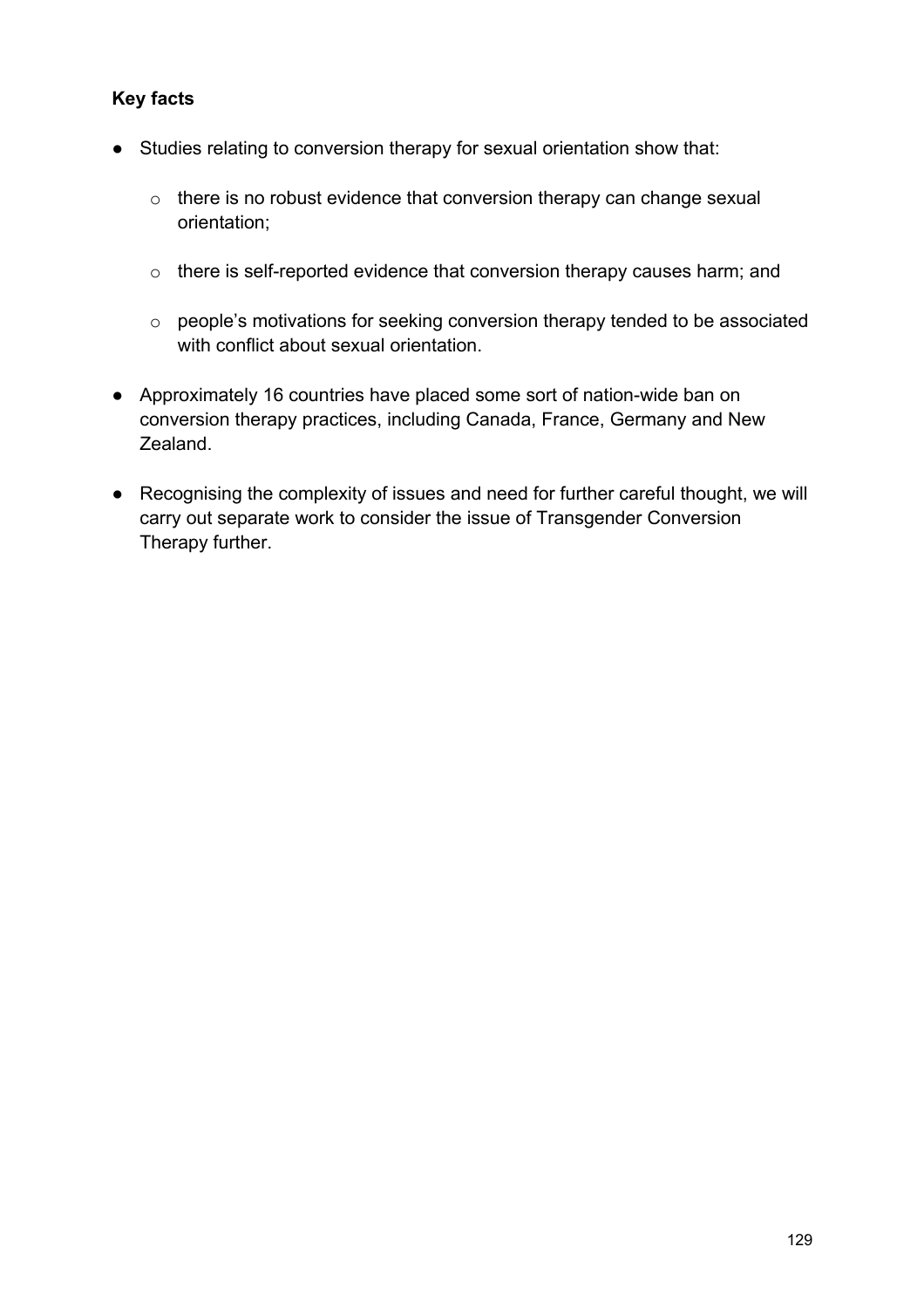## **Independent Football Regulator**

*"Proposals will be published to establish an independent regulator of English football."*

- Football is a defining part of our identity and central to British life, but its governance has not kept pace with development and reform is needed. That is why the Government is committed to reforming football governance to enable a long-term, sustainable future for the game.
- We are backing fans and supporting the game by committing to:
	- $\circ$  establishing a new independent regulator of professional football in England to ensure the long-term financial sustainability of the game for the benefit of fans and local communities;
	- o allowing the regulator to oversee a new licensing regime for professional football in England, to include governance at football clubs and financial regulation of the game;
	- o ensuring owners and stewards are "fit and proper" people to manage football clubs prudently and sustainably; and
	- o engaging fans when football clubs make important changes to a club's heritage such as the name of the team, club logo or team strip.
- Our reforms will support the long-term future of the game, ensuring football clubs are run in a more financially sustainable way through new independent regulation, meaning fewer clubs in distress.
- We will publish a White Paper in the summer, which will set out further details.

- The manifesto committed to review football governance to prevent another collapse like Bury FC in 2019. This review was taken forward by Tracey Crouch MP, who reported in November 2021. The Government's response was published on 25 April 2022 and endorsed the ten strategic recommendations.
- Championship clubs are spending on average 120 per cent of turnover on wages and 14 out 20 Premier League clubs are above UEFA's recommended limit of 70 per cent. Over the last ten years Championship clubs have lost over £2.5 billion.
- The pandemic has caused English football clubs to lose over £2 billion and overall debt in the game is now over £5.3 billion.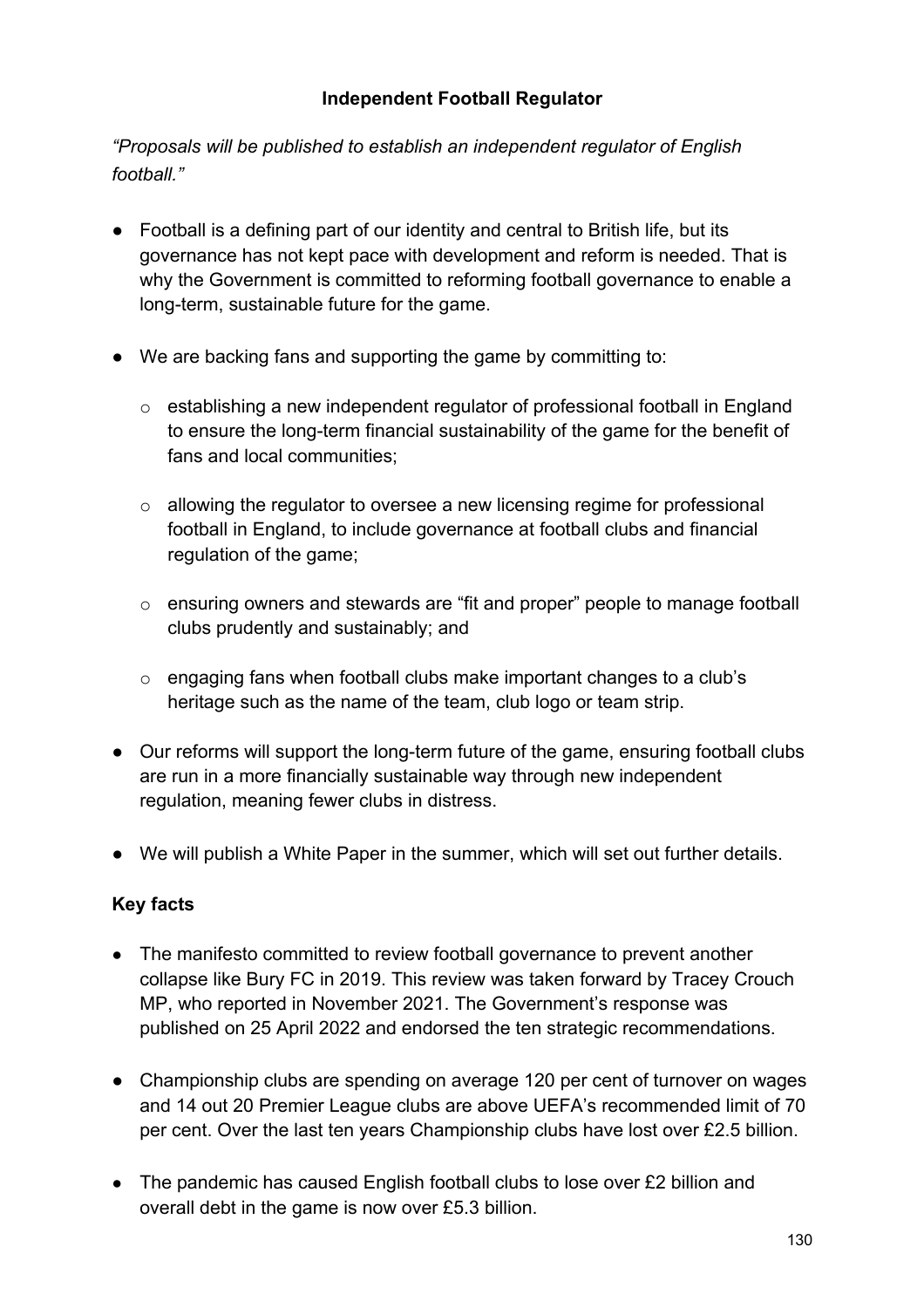## **Higher Education (Freedom of Speech) Bill**

#### **The purpose of the Bill is to:**

● Fulfil the Government's manifesto commitment to strengthen academic freedom and free speech in universities in England.

#### **The main benefits of the Bill would be:**

- Ensuring that universities in England are places where freedom of speech can thrive for all staff, students and visiting speakers, contributing to a culture of open and robust intellectual debate.
- Ensuring that, for the first time, students' unions will have to take steps to secure lawful freedom of speech for their members and others, including visiting speakers.
- Ensuring that academic staff feel safe to question and test received wisdom and put forward new ideas and controversial or unpopular opinions without risking their careers.
- Creating routes for staff, students and visiting speakers to seek redress if they suffer a loss as a result of specified duties being breached.

- Ensuring that freedom of speech and academic freedom in higher education is supported to the fullest extent. This legislation builds on existing freedom of speech duties on higher education providers and addresses gaps in current provision. For the first time duties will be imposed directly on student unions, as well as constituent colleges.
- Provisions include a new complaints scheme run by the regulator, the Office for Students, free to access for students, staff and visiting speakers who believe their speech has been unlawfully restricted, overseen by a dedicated Director of Freedom of Speech and Academic Freedom.
- Introducing new freedom of speech and academic duties on higher education providers, their constituent colleges and students' unions. The Office for Students, will have the power to impose penalties for breaches.
- Creating a new role for the Director for Freedom of Speech and Academic Freedom at the Office for Students. The holder of this office will champion freedom of speech and academic freedom on campus, and have responsibility for investigations of infringements of freedom of speech duties in higher education which may result in sanctions and individual redress.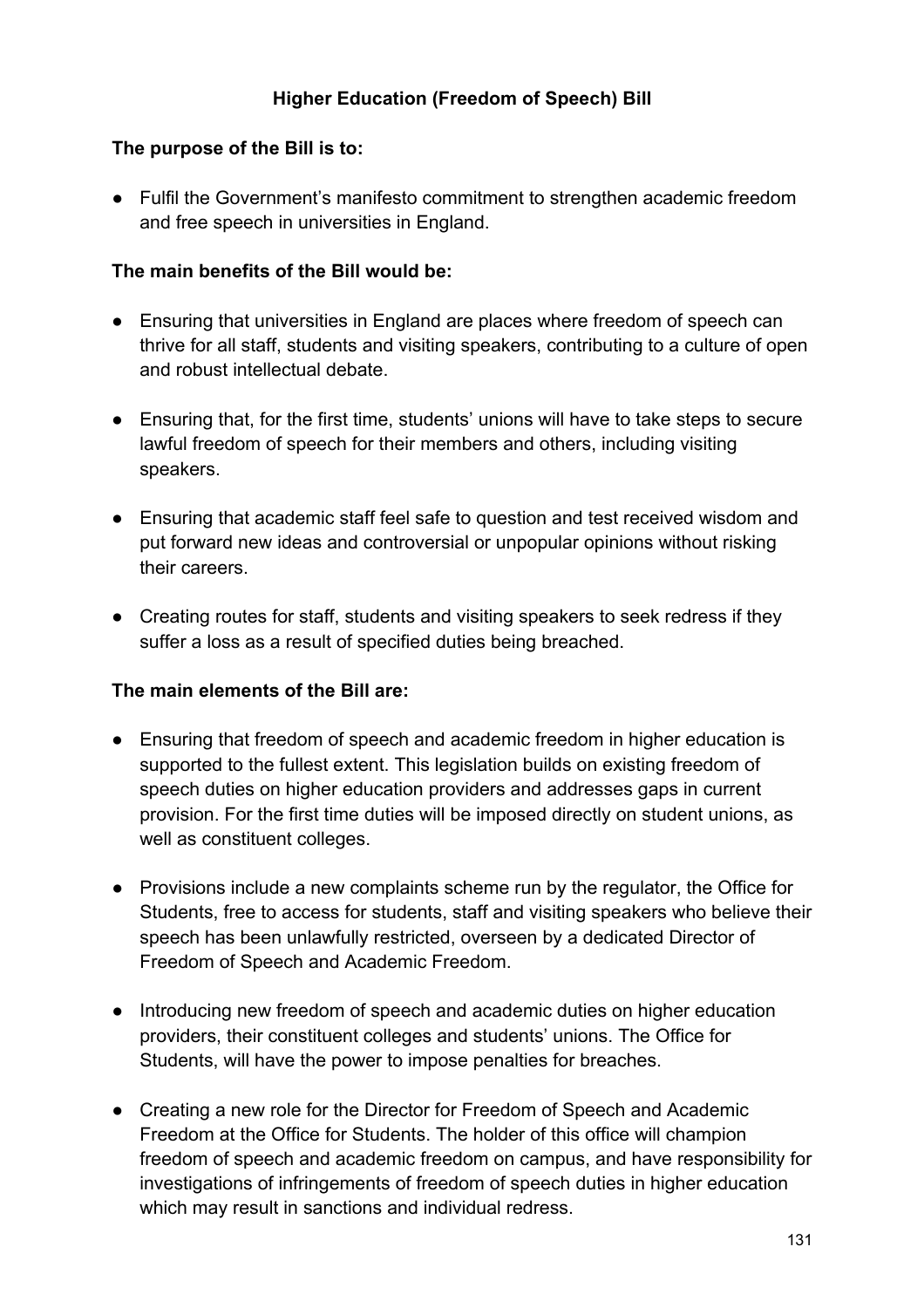## **Territorial extent and application**

● The Bill will, in the main, extend to England and Wales and apply to England only.

- There is growing concern about a 'chilling effect' on university campuses that means that not all students and staff feel able to express themselves without fear of repercussions. A number of studies, surveys and reports highlight instances where freedom of speech and academic freedom is being curtailed in the higher education sector. The most notable are studies by Policy Exchange and the Joint Committee on Human Rights.
- Policy Exchange polling shows that a significant number of current and retired academics choose to self-censor. The survey shows that 32 per cent of those who identify as 'fairly right' or 'right' have refrained from airing views in teaching and research, with 15 per cent of those identifying as 'centre' or 'left' also selfcensoring.
- There are a small number of high profile reported incidents, both international and domestic, where staff or students have been threatened with negative consequences, including loss of privileges or dismissal, confirming that the fear of repercussions is not always unfounded. Some of these reports relate to those who do not currently have routes of redress, for example, visiting speakers.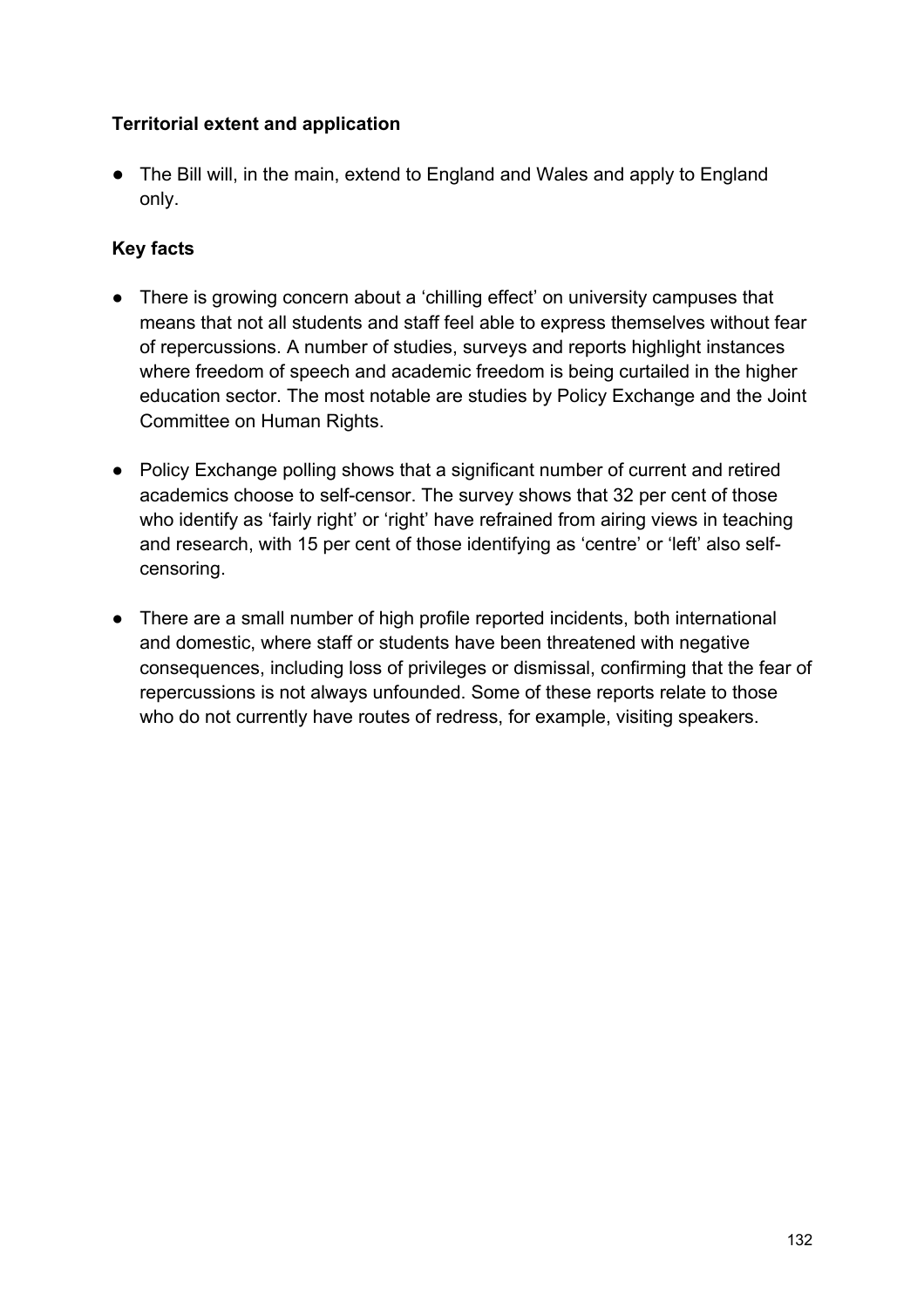### **Boycotts, Divestment and Sanctions Bill**

*"Legislation will prevent public bodies engaging in boycotts that undermine community cohesion."*

### **The purpose of the Bill is to:**

● Deliver the manifesto commitment to stop public bodies from adopting their own approach to international relations.

### **The main benefits of the Bill would be:**

- Ensuring the UK's foreign policy determines how our country interacts with other nations, which includes imposing sanctions where necessary.
- Stopping public bodies pursuing their own foreign policy agenda with public money.
- Preventing divisive behaviour that undermines community cohesion across the country by stopping public bodies from imposing their own boycott, divestment or sanctions campaigns. There are concerns that such boycotts may legitimise and drive antisemitism as these types of campaigns overwhelmingly target Israel. Such campaigns result in undue politicisation of public institutions.

- Empowering Government to ban public bodies that are already subject to public procurement rules from conducting their own boycott campaigns against foreign countries or territories. This would be applicable where these are inconsistent with official UK foreign policy as set by Her Majesty's Government.
- Stopping public bodies from taking a different approach to the UK Government on sanctions and foreign relations. This includes preventing public institutions carrying out independent boycotts, divestments and sanctions against:
	- o foreign countries and/or territories, or those linked to them;
	- $\circ$  the sale of goods and services from foreign countries or territories; and
	- $\circ$  UK firms which trade with such countries or territories, where such an approach is not in line with UK Government sanctions.
- Ensuring that public bodies conduct procurement and investment activities in line with official government measures on both policy and sanctions.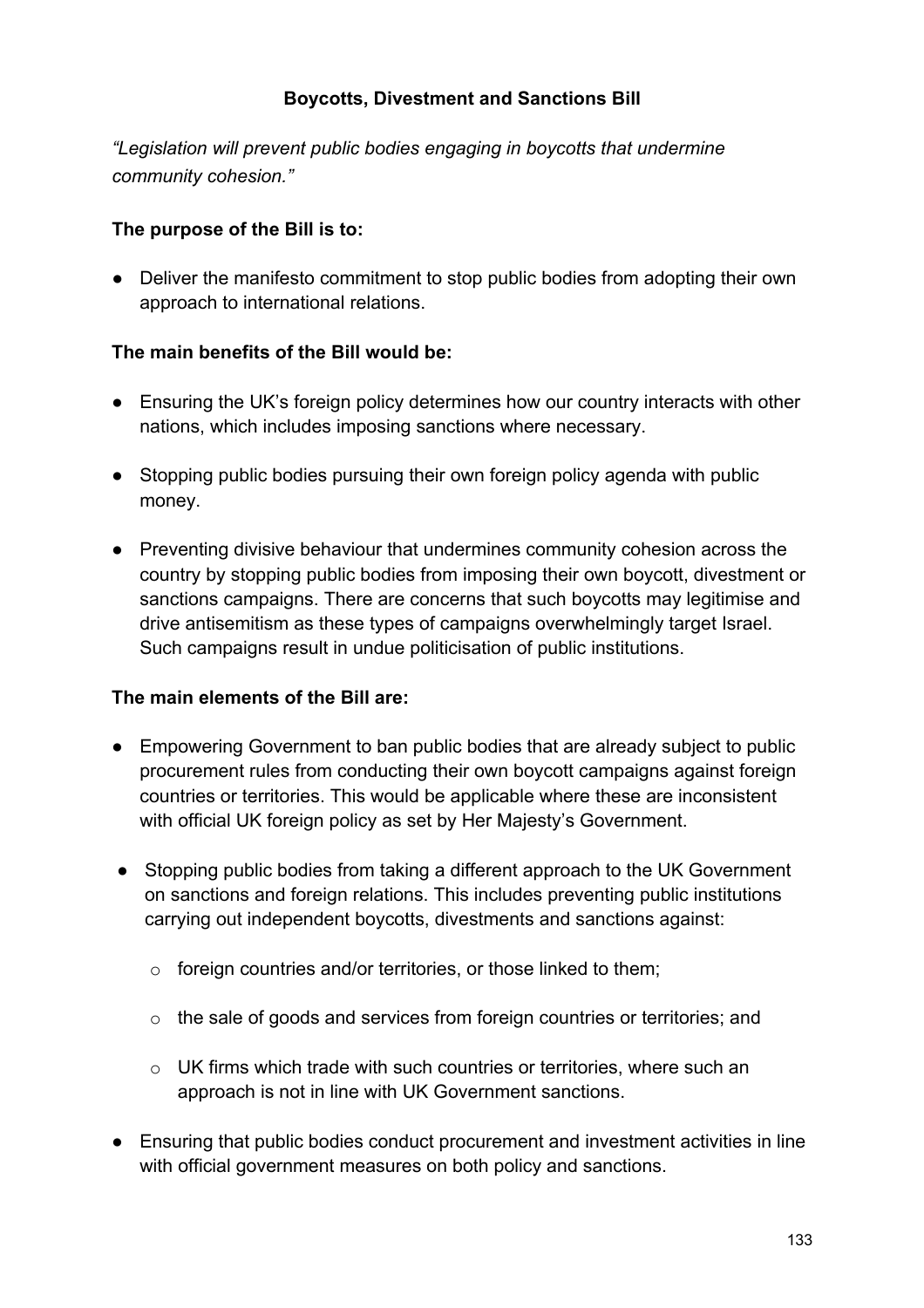### **Territorial extent and application**

● The Bill will extend and apply across the UK.

- It is a long-standing principle that there may be restrictions on taxpayer-funded public bodies that do not apply to private bodies; for example, public bodies cannot engage in party political campaigning.
- It is not acceptable that public bodies carry out campaigns where attempts are made to declare policies for boycotts, divestment or sanctions at variance with Government policy. We have seen motions passed by Lancaster City Council in support of such campaigns in June 2021 and Leicester City Council to boycott goods from Israeli settlements in 2014.
- The Government has zero tolerance for discrimination. Such campaigns are not in line with government policy and pit communities against each other, undermining community cohesion. Jewish groups have repeatedly challenged public bodies, including in the courts, that have called for or attempted boycotts, divestment and sanctions campaigns.
- Unofficial boycotts have gone beyond those directed at a particular state and contribute to the horrific rise in antisemitism in the UK – including Kosher food being removed from supermarket shelves, Jewish films being banned from a film festival and a student union holding a vote on blocking the formation of a Jewish student society.
- Sanctions policy should be determined by the UK Government. The UK already has a legal framework in the Sanctions and Anti-Money Laundering Act 2018 to impose, update and lift sanctions autonomously.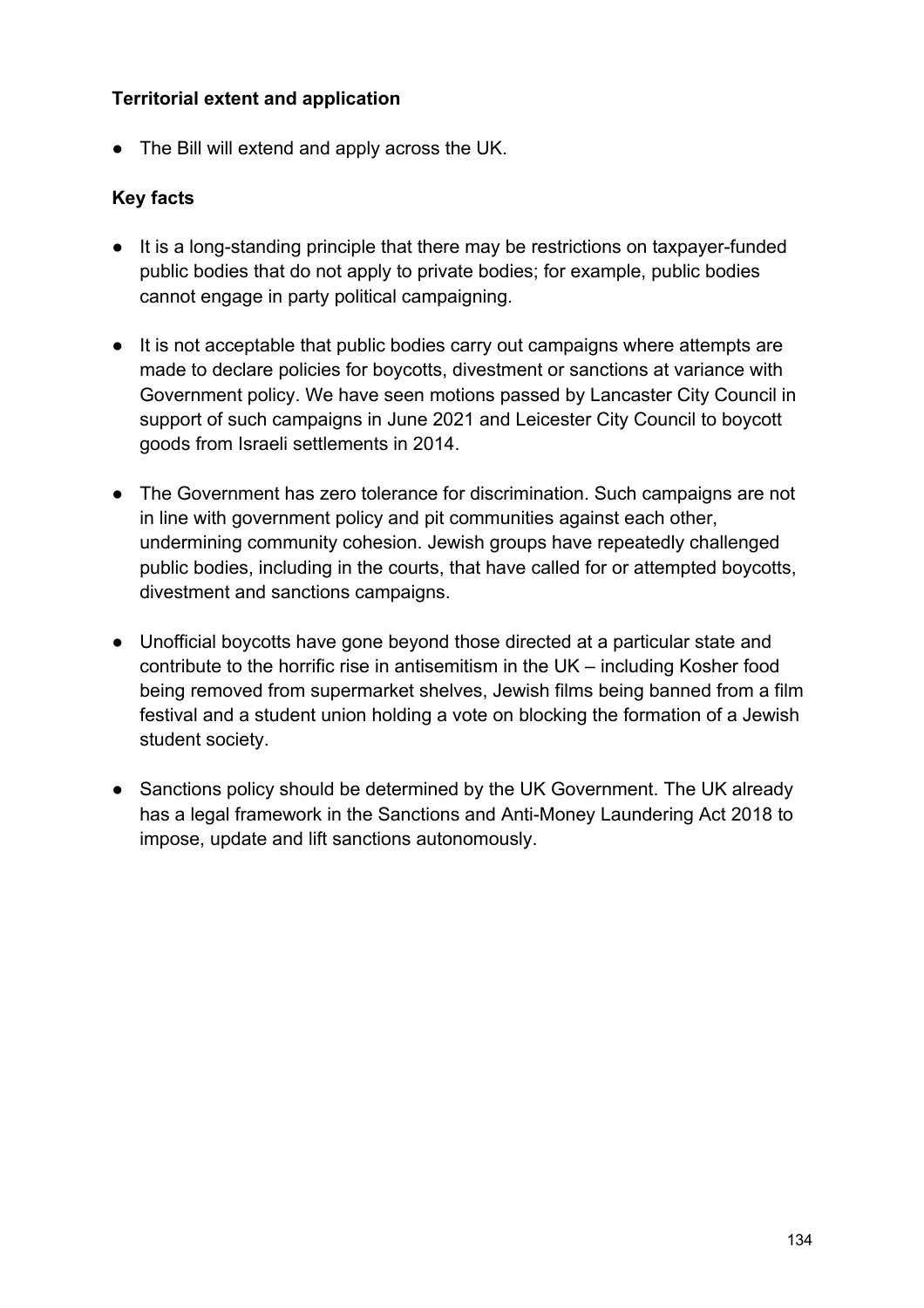# **CONTACT DETAILS**

| <b>Brief</b>                                                  | <b>Lead Department</b>                                           | <b>Contact Details</b> |
|---------------------------------------------------------------|------------------------------------------------------------------|------------------------|
| Animal Welfare (Kept<br>Animals) Bill                         | Department for<br>Environment, Food & Rural<br><b>Affairs</b>    | 0330 041 6560          |
| Audit Reform (draft)                                          | Department for Business,<br>Energy & Industrial Strategy         | 020 7215 1000          |
| <b>Bill of Rights</b>                                         | Ministry of Justice                                              | 020 3334 3536          |
| Boycotts, Divestment and<br><b>Sanctions Bill</b>             | Department for Levelling Up,<br><b>Housing &amp; Communities</b> | 0303 444 1209          |
| <b>Brexit Freedoms Bill</b>                                   | <b>Cabinet Office</b>                                            | 07623 515490           |
| <b>Conversion Therapy Bill</b>                                | <b>Government Equalities</b><br>Office                           | 07623 515490           |
| Cost of Living, Economic<br><b>Growth and Public Finances</b> | <b>HM Treasury</b>                                               | 020 7270 5238          |
| <b>Cutting Crime</b>                                          | Home Office                                                      | 0300 123 3535          |
| Data Reform Bill                                              | Department for Digital,<br>Culture, Media & Sport                | 020 7211 2210          |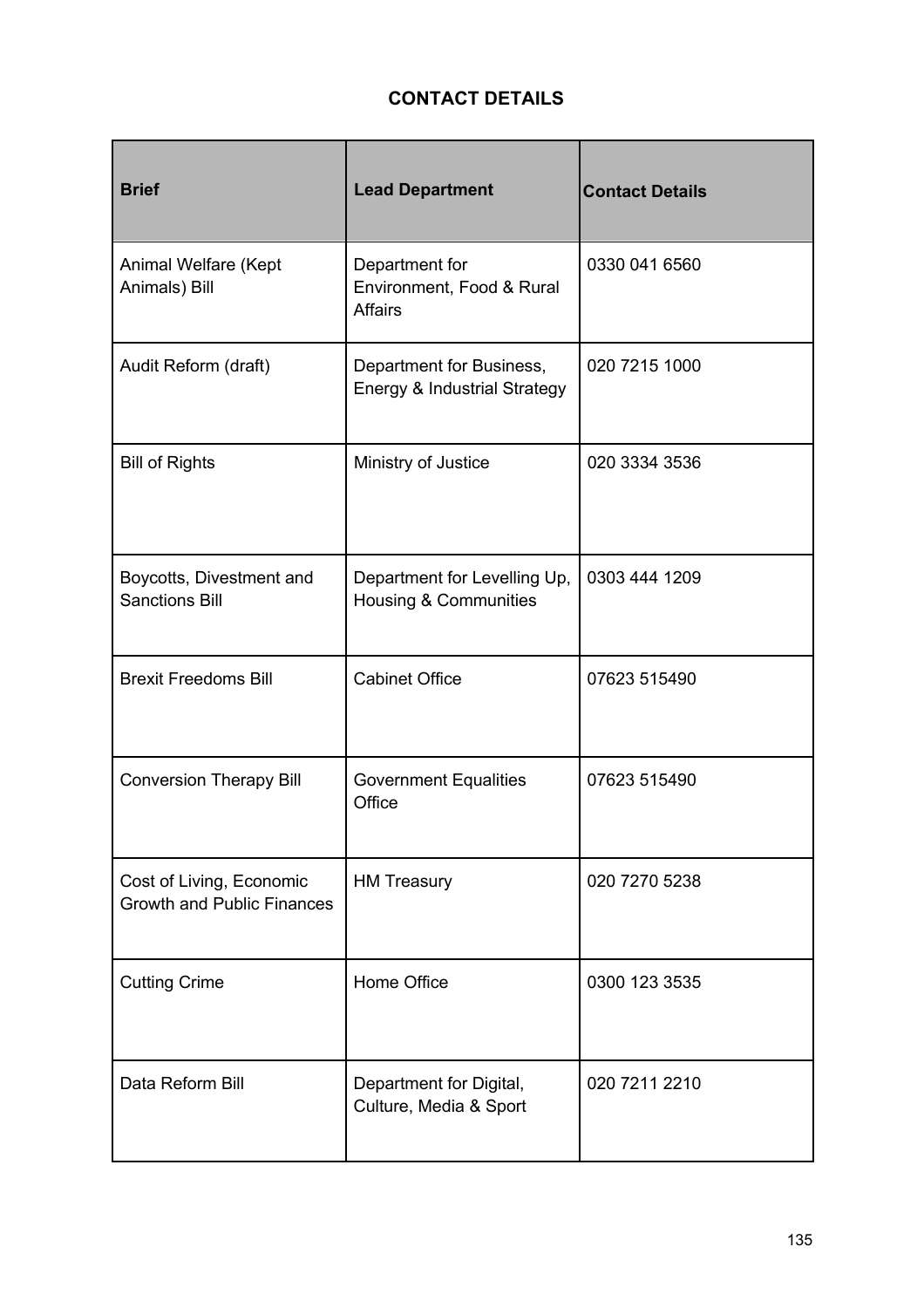| <b>Brief</b>                                                    | <b>Lead Department</b>                                          | <b>Contact Details</b> |
|-----------------------------------------------------------------|-----------------------------------------------------------------|------------------------|
| Digital Markets, Competition<br>and Consumer Bill (draft)       | Department for Business,<br>Energy & Industrial Strategy        | 020 7215 1000          |
|                                                                 | Department for Digital,<br>Culture, Media & Sport               | 020 7211 2210          |
| <b>Economic Crime and</b><br><b>Corporate Transparency Bill</b> | Home Office                                                     | 0300 123 3535          |
| <b>Electronic Trade Documents</b><br>Bill                       | Department for Digital,<br>Culture, Media & Sport               | 020 7211 2210          |
| <b>Energy Security Bill</b>                                     | Department for Business,<br>Energy & Industrial Strategy        | 020 7215 1000          |
| <b>Financial Services and</b><br><b>Markets Bill</b>            | <b>HM Treasury</b>                                              | 020 7270 5238          |
| <b>Foreign Affairs</b>                                          | Foreign, Commonwealth &<br><b>Development Office</b>            | 020 7008 3100          |
| <b>Genetic Technology</b><br>(Precision Breeding) Bill          | Department for<br>Environment, Food and<br><b>Rural Affairs</b> | 0300 777 7878          |
| Harbours (Seafarers'<br>Remuneration) Bill                      | Department for Transport                                        | 0300 777 7878          |
| <b>Health and Social Care</b><br>Funding and Recovery briefs    | Department of Health &<br><b>Social Care</b>                    | 020 7972 3272          |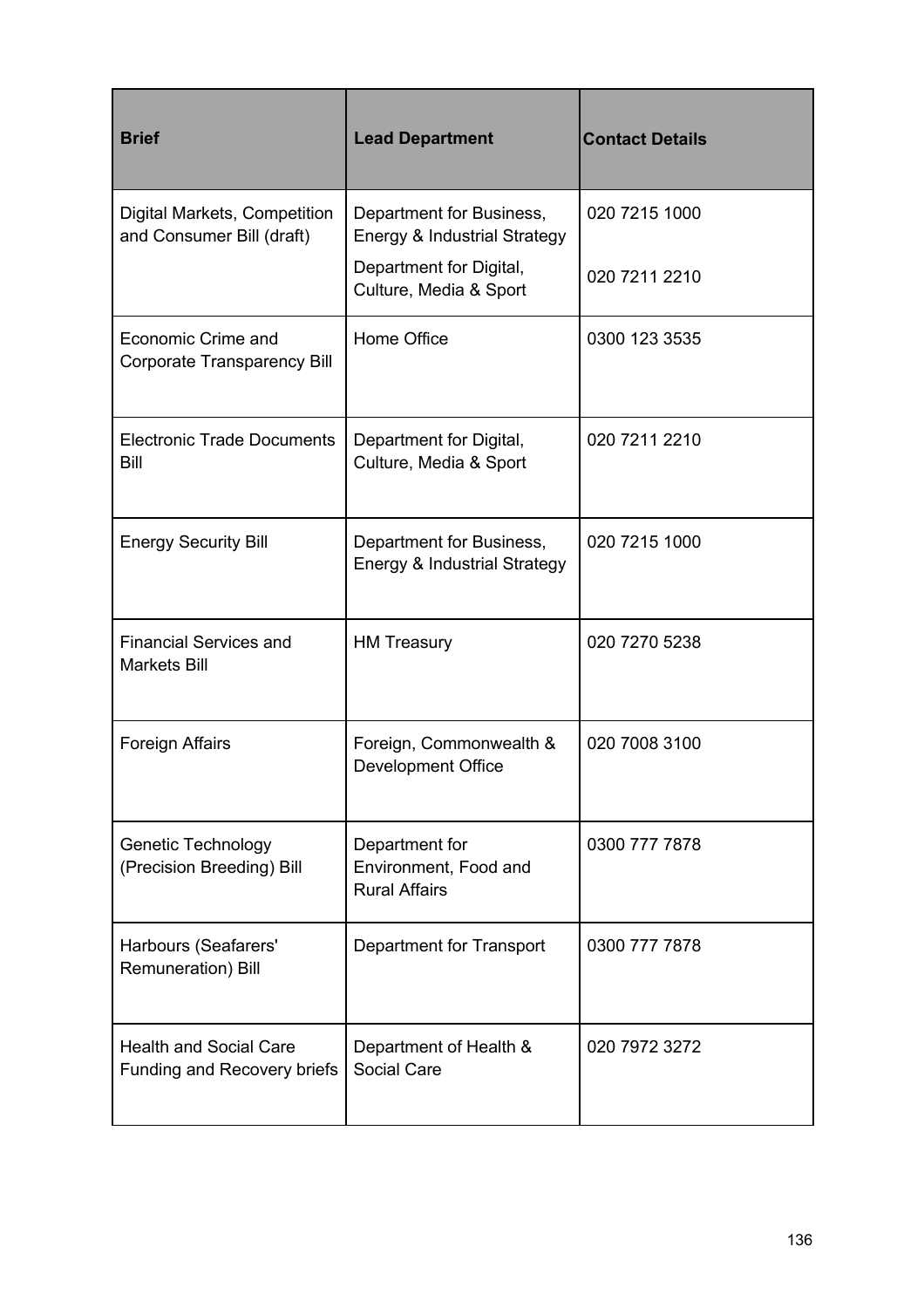| <b>Brief</b>                                            | <b>Lead Department</b>                                           | <b>Contact Details</b> |
|---------------------------------------------------------|------------------------------------------------------------------|------------------------|
| High Speed Rail (Crewe -<br>Manchester) Bill            | Department for Transport                                         | 020 7783 8300          |
| <b>Higher Education (Freedom</b><br>of Speech) Bill     | Department for Education                                         | 020 7783 8300          |
| <b>Higher Education Bill</b>                            | Department for Education                                         | 0303 444 1209          |
| <b>Housing Reform</b>                                   | Department for Levelling Up,<br>Housing & Communities            | 020 7783 8300          |
| <b>Identity and Language</b><br>(Northern Ireland) Bill | Northern Ireland Office                                          | 0303 444 1209          |
| <b>Independent Football</b><br>Regulator                | Department for Digital,<br>Culture, Media & Sport                | 07870 363400           |
| Levelling Up                                            | Department for Levelling Up,<br><b>Housing &amp; Communities</b> | 020 7211 2210          |
| Levelling Up and<br><b>Regeneration Bill</b>            | Department for Levelling Up,<br>Housing & Communities            | 020 7211 2210          |
| <b>Media Bill</b>                                       | Department for Digital,<br>Culture, Media & Sport                | 0303 444 1209          |
| Mental Health Act Reform<br>Bill (draft)                | Department of Health &<br>Social Care                            | 020 7211 2210          |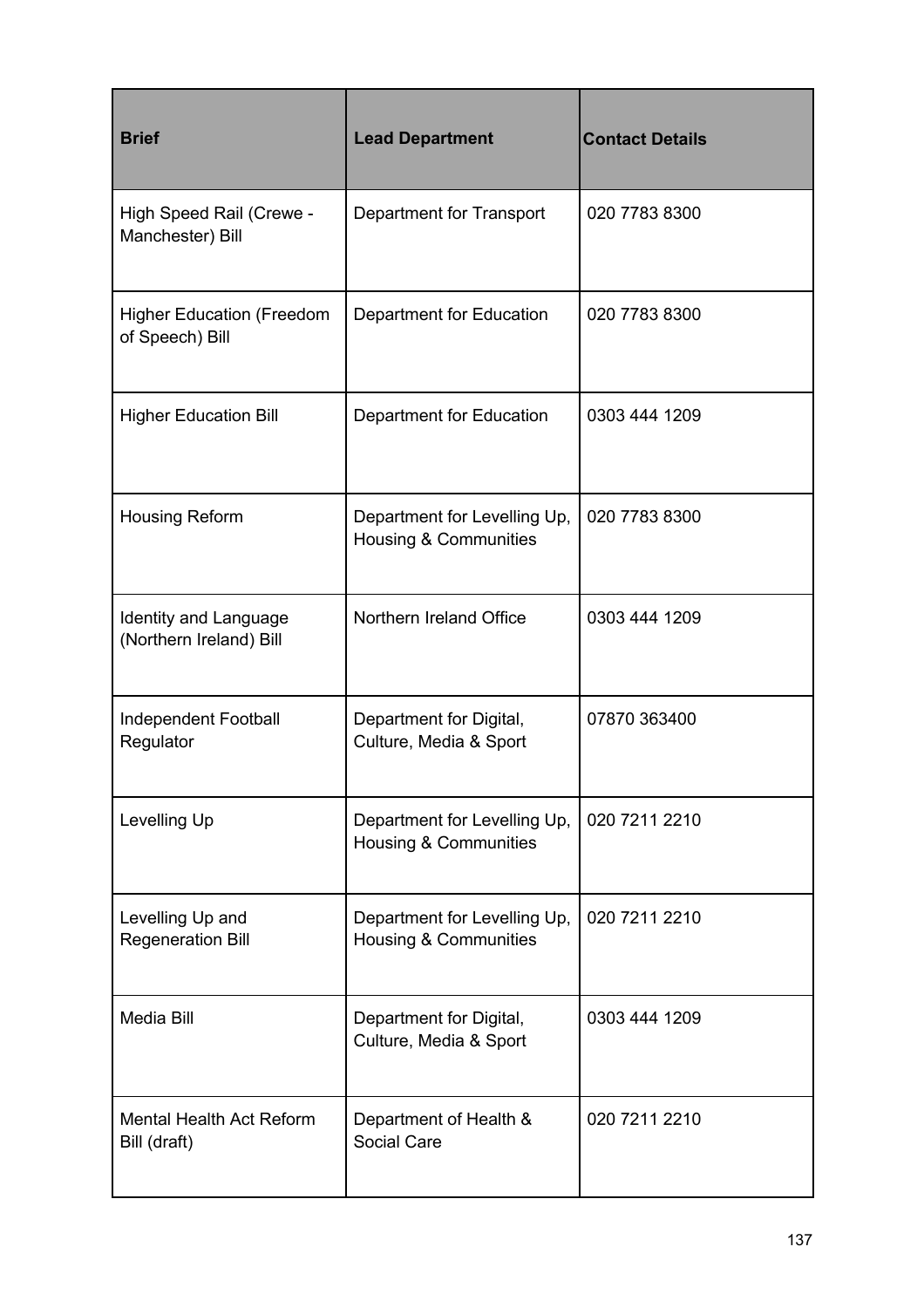| <b>Brief</b>                                                              | <b>Lead Department</b>                                           | <b>Contact Details</b> |
|---------------------------------------------------------------------------|------------------------------------------------------------------|------------------------|
| Modern Slavery Bill                                                       | Home Office                                                      | 020 7972 3272          |
| <b>National Security Bill</b>                                             | Home Office                                                      | 0300 123 3535          |
| <b>Non-Domestic Rating Bill</b>                                           | Department for Levelling Up,<br><b>Housing &amp; Communities</b> | 0303 444 1209          |
| Northern Ireland Troubles<br>(Legacy and Reconciliation)<br><b>Bill</b>   | Northern Ireland Office                                          | 07870 363400           |
| <b>Online Safety Bill</b>                                                 | Department for Digital,<br>Culture, Media & Sport                | 020 7211 2210          |
| <b>Procurement Bill</b>                                                   | <b>Cabinet Office</b>                                            | 07623 515490           |
| <b>Products Security and</b><br>Telecommunications<br>Infrastructure Bill | Department for Digital,<br>Culture, Media & Sport                | 020 7211 2210          |
| Protect Duty Bill (draft)                                                 | Home Office                                                      | 0300 123 3535          |
| <b>Public Order Bill</b>                                                  | Home Office                                                      | 0300 123 3535          |
| <b>Renters Reform Bill</b>                                                | Department for Levelling Up,<br><b>Housing &amp; Communities</b> | 0303 444 1209          |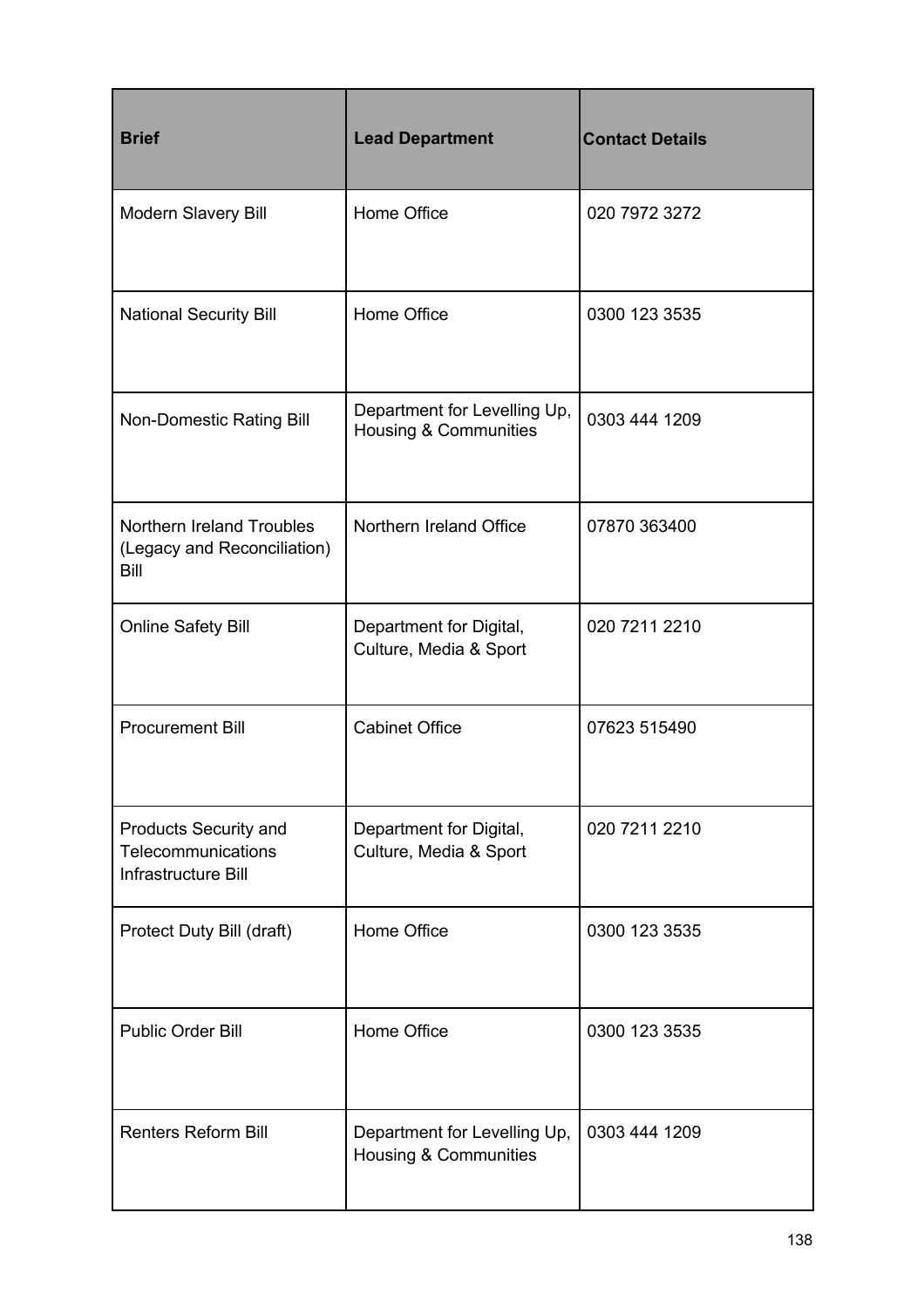| <b>Brief</b>                                                   | <b>Lead Department</b>                                           | <b>Contact Details</b> |
|----------------------------------------------------------------|------------------------------------------------------------------|------------------------|
| <b>Schools Bill</b>                                            | Department for Education                                         | 020 7783 8300          |
| Social Housing Regulation<br>Bill                              | Department for Levelling Up,<br><b>Housing &amp; Communities</b> | 0303 444 1209          |
| <b>Social Security (Special</b><br>Rules for End of Life) Bill | Department for Work &<br>Pensions                                | 0115 965 8781          |
| Strengthening the Integrity<br>of the UK                       | Department for Levelling Up,<br>Housing & Communities            | 0303 444 1209          |
| <b>Tackling Illegal Migration</b>                              | Home Office                                                      | 0300 123 3535          |
| Trade (Australia and New<br>Zealand) Bill                      | Department for International<br>Trade                            | 020 7215 2000          |
| <b>Transport Bill</b>                                          | Department for Transport                                         | 0300 777 7878          |
| <b>UK Infrastructure Bank Bill</b>                             | <b>HM Treasury</b>                                               | 020 7270 5238          |
| Victims Bill (draft)                                           | Ministry of Justice                                              | 020 3334 3536          |